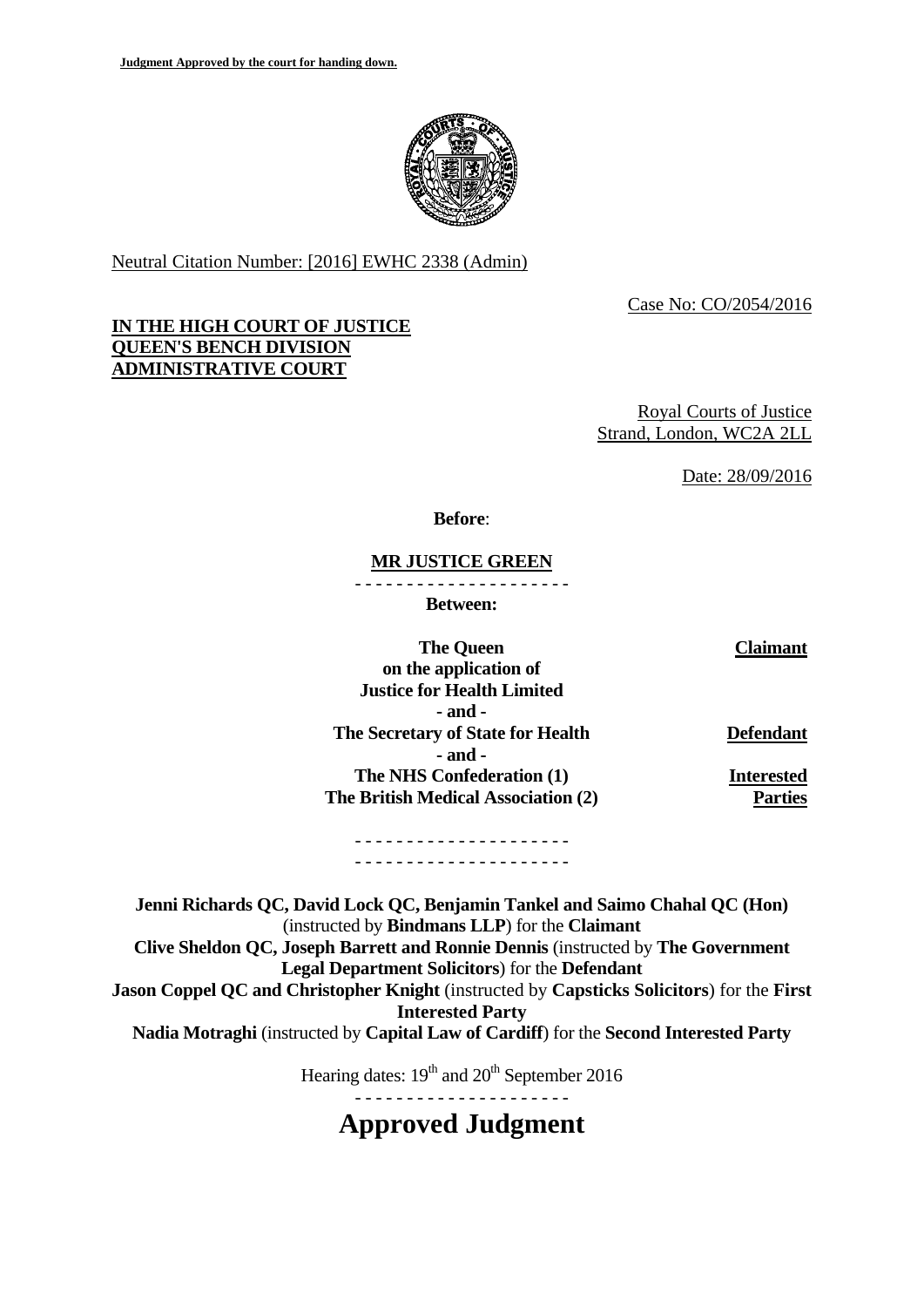# **INDEX**

| A. Introduction, summary and conclusions                                                |                                                                                              | $1 - 13$   |
|-----------------------------------------------------------------------------------------|----------------------------------------------------------------------------------------------|------------|
| (i)                                                                                     | <b>The Claimant/junior doctors</b>                                                           | $1 - 3$    |
| (ii)                                                                                    | The three issues in the case                                                                 | $4 - 7$    |
| (iii)                                                                                   | The need for full judicial review                                                            | 8          |
| (iv)                                                                                    | <b>Conclusions on the three grounds</b>                                                      | $9 - 12$   |
| (v)                                                                                     | <b>Relief</b>                                                                                | 13         |
|                                                                                         |                                                                                              |            |
| B. The Parties and affected entities and their respective interests                     |                                                                                              | $14 - 28$  |
|                                                                                         |                                                                                              |            |
| <b>C. The Facts</b>                                                                     |                                                                                              | $29 - 78$  |
| (i)                                                                                     | The early negotiations of terms: The Heads of Terms for negotiation: 2013                    | $30 - 33$  |
|                                                                                         | $-2015$                                                                                      |            |
| (ii)                                                                                    | The NHS Employers "firm offer": 4 <sup>th</sup> November 2015                                | $34 - 35$  |
| (iii)                                                                                   | The MOU between the Department of health, NHS Employers, and the                             | $36 - 37$  |
|                                                                                         | BMA signed under the auspices of ACAS: $30^{th}$ November 2015                               |            |
| (iv)                                                                                    | The breakdown in negotiations between NHS Employers and the BMA:                             | $38 - 39$  |
|                                                                                         | January / early February 2016                                                                |            |
| (v)                                                                                     | <b>The position of the Secretary of State:</b> $II^{th}$ February 2016                       | $40 - 42$  |
| (vi)                                                                                    | Events subsequent to $11^{th}$ February 2016                                                 | $43 - 45$  |
| (vii)                                                                                   | <b>NHS Employers Webinar: 25<sup>th</sup> February 2016</b>                                  | 46         |
| (viii)                                                                                  | The letter from the Government Legal Department: $8^{th}$ March 2016                         | $47 - 48$  |
| (ix)                                                                                    | Briefing by Civil Servants to the Secretary of State: 21 <sup>st</sup> March 2016            | $49 - 50$  |
| (x)                                                                                     | The Equality Impact Assessment: 31 <sup>st</sup> March 2016                                  | $51 - 53$  |
| (xi)                                                                                    | Pre-action protocol correspondence: 4 <sup>th</sup> April 2016 - 15 <sup>th</sup> April 2016 | $54 - 55$  |
| (xii)                                                                                   | Statement made by the Secretary of State to Parliament: 18 <sup>th</sup> April 2016          | 56         |
| (xiii)                                                                                  | The agreement between the BMA, NHS Employers and the Secretary of                            | $57 - 58$  |
|                                                                                         | <b>State:</b> 18 <sup>th</sup> May 2016                                                      |            |
| (xiv)                                                                                   | The BMA junior doctor's referendum                                                           | 59         |
| (xv)                                                                                    | The briefing to the Secretary of State: 6 <sup>th</sup> July 2016                            | $60 - 63$  |
| (xvi)                                                                                   | The decision under challenge - the Statement of the Secretary of State to                    | $64 - 65$  |
|                                                                                         | Parliament: 6 <sup>th</sup> July 2016                                                        |            |
| (xvii)                                                                                  | The pay and conditions circular issued by NHS Employers: $6^{th}$ July 2016                  | 66         |
| (xviii)                                                                                 | The Public Sector Equality Guidance issued by NHS Employers: 6 <sup>th</sup> July            | $67 - 70$  |
|                                                                                         | 2016                                                                                         |            |
| (xix)                                                                                   | <b>The GLD correction to the NHS Employers Circular: 15<sup>th</sup> July 2016</b>           | 71         |
| (xx)                                                                                    | <b>Communication from NHS Improvements: 28<sup>th</sup> July 2016</b>                        | 72         |
| (xxi)                                                                                   | The position of the Secretary of State in these proceedings                                  | $73 - 75$  |
| (xxii)                                                                                  | The position of NHS employers                                                                | 76         |
| (xxiii)                                                                                 | <b>Position of junior doctors</b>                                                            | $77 - 78$  |
|                                                                                         |                                                                                              |            |
| <b>D.</b> Legal framework: The scope of the powers and duties of the Secretary of State |                                                                                              |            |
| (i)                                                                                     | The structure of the NHSA 2006                                                               | 79         |
| (ii)                                                                                    | The express duties of Secretary of State under the NHSA 2006                                 | $80 - 92$  |
| (iii)                                                                                   | The express powers of the Secretary of State                                                 | $93 - 98$  |
| (iv)                                                                                    | The general powers of the Secretary of State under Section 2 NHSA 2006                       | $99 - 106$ |
|                                                                                         |                                                                                              |            |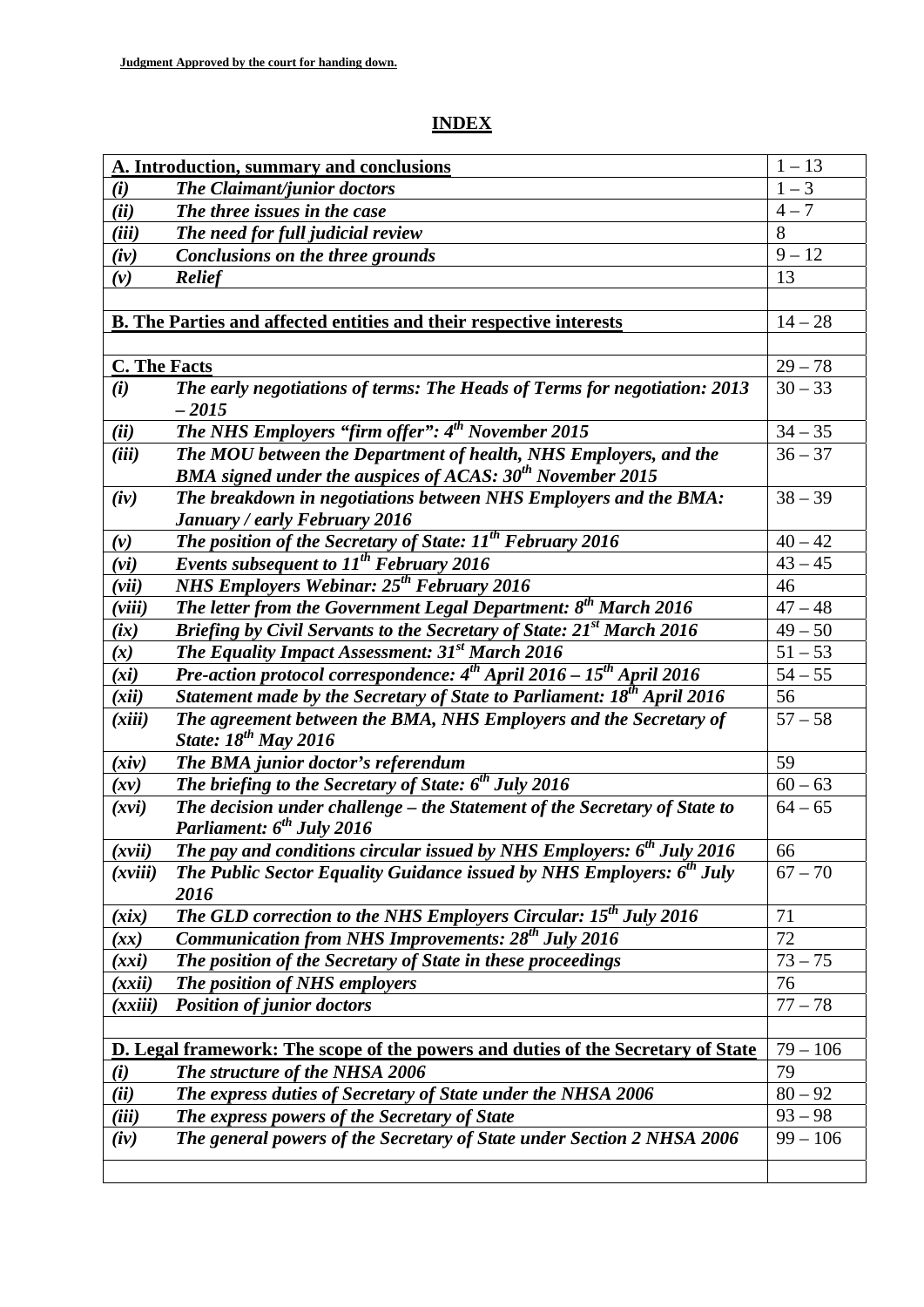| <b>E. Ground I: Did the Secretary of State take a decision requiring or compelling</b> |             |  |
|----------------------------------------------------------------------------------------|-------------|--|
| NHS employers to implement the new contract and did he act within his                  |             |  |
| statutory powers?                                                                      |             |  |
| The issue<br>(i)                                                                       | $107 - 110$ |  |
| (ii)<br><b>Analysis and conclusion</b>                                                 | $111 - 123$ |  |
| (iii)<br>The compatibility of the actions of the Secretary of State with his statutory | $124 - 127$ |  |
| powers and duties                                                                      |             |  |
|                                                                                        |             |  |
| F. Ground II: Breach of the common-law duty of transparency and good                   |             |  |
| administration                                                                         |             |  |
| The issue<br>(i)                                                                       | $128 - 132$ |  |
| (ii)<br><b>Conclusions on the evidence</b>                                             | $133 - 140$ |  |
| (iii)<br>Legal issue I – The scope of the principles of transparency and good          | $141 - 150$ |  |
| administration: Do they apply and if so has there been a violation?                    |             |  |
| Legal issue II - does Parliamentary privilege preclude the Court from<br>(iv)          | $151 - 165$ |  |
| reviewing the Statement of the Minister?                                               |             |  |
| <b>Conclusions</b><br>$(\nu)$                                                          | 166         |  |
|                                                                                        |             |  |
| <b>G. Ground III: Irrationality</b>                                                    |             |  |
| The issue<br>(i)                                                                       | $167 - 168$ |  |
| The evidence relied upon by the Claimant<br>(ii)                                       | $169 - 175$ |  |
| (iii)<br><b>Analysis and conclusions</b>                                               | $176 - 191$ |  |
|                                                                                        |             |  |
| <b>H.</b> Conclusion                                                                   |             |  |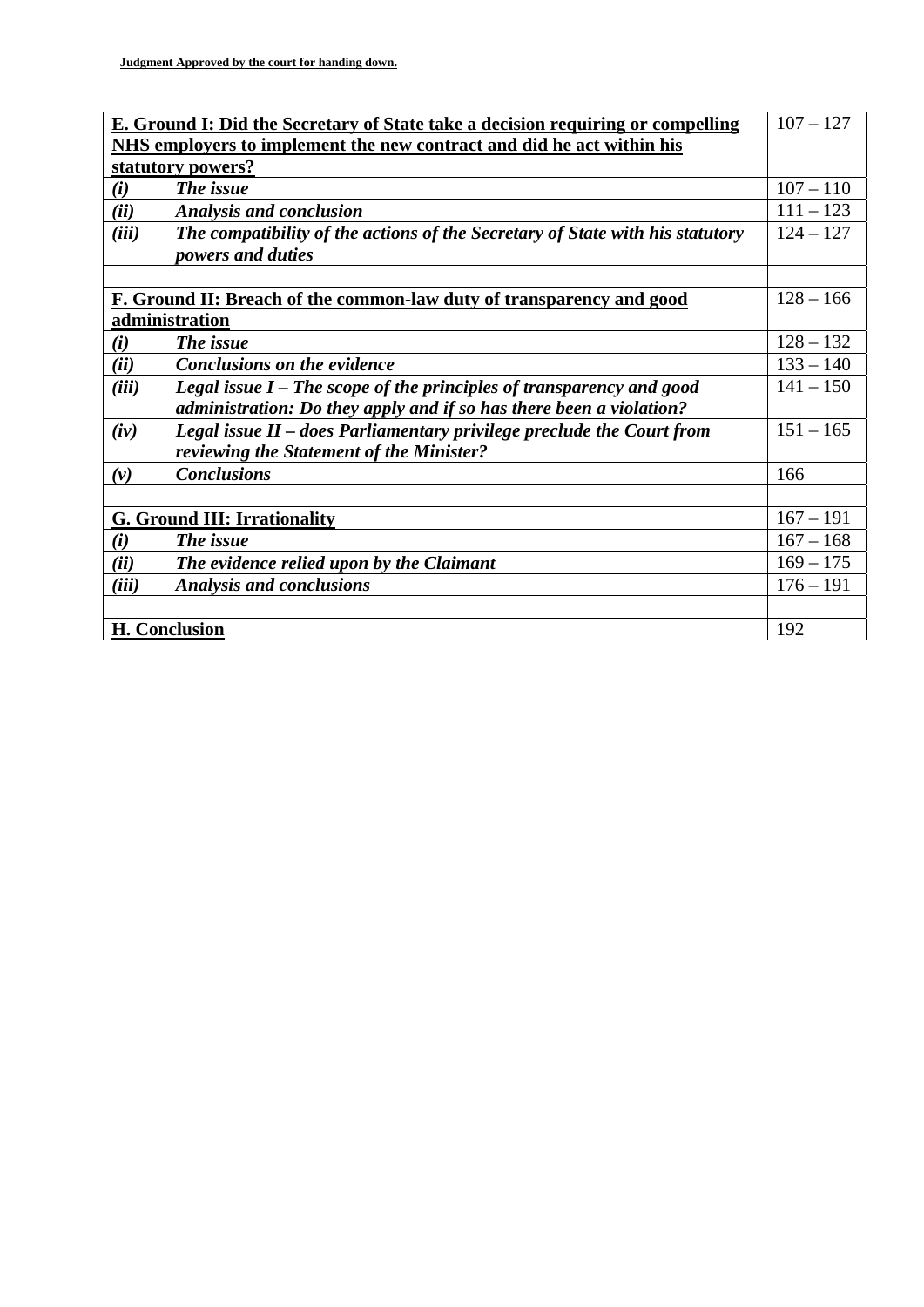# **Mr Justice Green:**

### A. Introduction, summary and conclusions

### *(i) The Claimant/the junior doctors*

- 1. This case concerns a challenge by a group of junior doctors who object to the manner in which a new set of terms and conditions of employment are to be rolled out across the NHS. The expression "junior doctors" is a misnomer. It includes, in addition to doctors in training, hugely skilled clinicians and practitioners who routinely perform some of the most complex medical procedures, some of whom have many years of experience and are on the cusp of becoming consultants. The actual Claimant to this litigation however is a company which has been formed for the purpose of bringing this claim and representing the interests of the junior doctors who object to the new terms and conditions.
- 2. The issue of the proposed new contract generates strong feelings. Evidence before the Court demonstrates the level of disenchantment which many junior doctors feel about their working conditions within the NHS. Much of this sentiment is of a general nature and whilst undoubtedly heartfelt is not always of direct relevance to the quite specific legal issues that I have to decide. Nonetheless, it is important context to this case and I have endeavoured in the judgment to summarise the views of all sides to this issue.
- 3. In recording these views I emphasise that I am not expressing *any* sort of an opinion or conclusion on the competing arguments about the merits or otherwise of the new contract either as a whole package or as to its individual components and nor am I expressing any view as to the merits of the arguments over the "7-day NHS" which includes the issue of weekend mortality rates.

## *(ii) The three issues in the case*

- 4. In this litigation the Claimant has identified three relatively specific points of law which I can summarise as follows.
- 5. First (Ground I), it is said that properly analysed the facts demonstrate that on  $6<sup>th</sup>$  July 2016 the Secretary of State adopted a decision that certain new terms and conditions would be imposed on all NHS employing bodies even though under the governing legislation, the National Health Service Act  $2006<sup>1</sup>$  ("NHSA 2006"), the Minister had no lawful power or jurisdiction to impose such a contract, with the consequence that he exceeded his lawful powers and acted in an unlawful manner. The nub of the issue arises because after a lengthy period of negotiation between representative bodies of employers and employees, the BMA (for the doctors) ostensibly recommended acceptance of a set of terms and conditions to its members which the junior doctors members then rejected in a referendum by a strong majority of 58/42% on a turnout of circa  $68\%$ . On  $6<sup>th</sup>$  July 2016 in the immediate aftermath of being informed of the outcome of the referendum the Secretary of State took a decision that the contract that the doctors had rejected should nonetheless be introduced. He then made a Statement to Parliament in which he set out his reasons for the "decision" he had taken earlier that

<sup>&</sup>lt;sup>1</sup> As amended by the Health and Social Care Act 2012.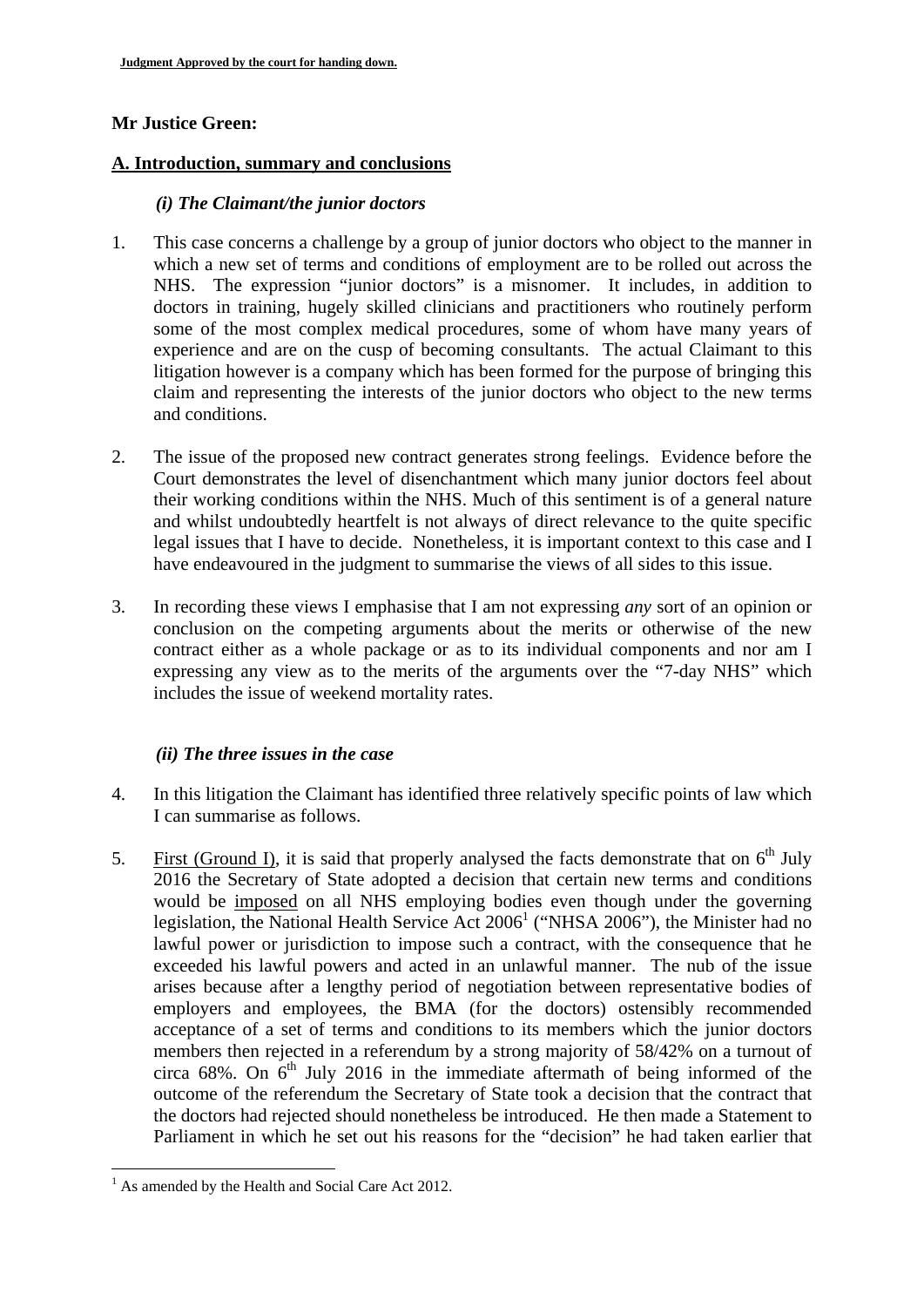same day to introduce the new terms and conditions without the agreement of the junior doctors. The "issue" here is whether the Secretary of State in his decision taken before he went to Parliament did in fact seek to *impose* new terms on employers (and thereby shut out the possibility for further negotiation) and the nature of his powers in relation to the approval or setting of terms and conditions of employment (bearing in mind that the NHS is in fact not a single body but a collection of different organisations, both public and private, and therefore comprises a variety of different employers).

- 6. Second (Ground II), it is argued that in any event (ie even if the Minister had the power to do what he did) the manner in which the relevant policy and decision was taken was so opaque and confused that it violated the principles of "*transparency*" and "*good administration*". These are important principles of public law and, in essence, require public bodies to formulate and apply policies in a clear, precise and transparent manner so that those subject to or affected by them know where they stand and can regulate their affairs accordingly. The principles are also important so that those affected by a decision that might be adverse to them can make representations to the decision maker before the decision is taken and/or know the reasons for the decision taken subsequently so that they can decide whether to challenge it in the courts. This issue arises if in fact on analysis the Secretary of State's Statement to Parliament on  $6<sup>th</sup>$  July 2016 conveyed a false impression and/or is inconsistent with his present position.
- 7. Third (Ground III), finally, it is argued that, irrespective of all other arguments, the decision adopted by the Secretary of State is unlawful because it is irrational and not based on adequate evidence. It is argued that the basis of the decision to introduce the new contract was the Conservative Manifesto commitment to introduce the "7-Day NHS" and was based upon the premise that the higher mortality rate which occurred across the NHS at weekends could be remedied by the new contracts. As to this it is said that the causal connection said to exist between the introduction of the contract and the prevention of avoidable mortality is not based upon any credible or adequate evidence and the decision of the Secretary of State to introduce the new contract without proper evidence is in consequence illogical, irrational and unlawful.

# *(iii) The need for full judicial review*

8. Because this case has arisen at speed and has been granted expedition, technically, the hearing before me was a "*rolled up*" hearing which was to decide whether I should grant permission to the junior doctors to seek a judicial review and if I decided that permission should be granted then to arrive at a decision on the merits of the grounds of challenge. I indicated at the outset of the oral hearing that I had formed the view that the grounds advanced by the junior doctors were serious and properly arguable, raised important points of principle about the powers of the Secretary of State under the NHSA 2006 and as to the manner in which he should act in exercising those powers, and generally raised an issue of wider public importance. I have therefore proceeded to determine the case on its merits as a full judicial review.

## *(iv) Conclusions on the three grounds*

9. In relation to the three grounds of challenge I have reached the following conclusions.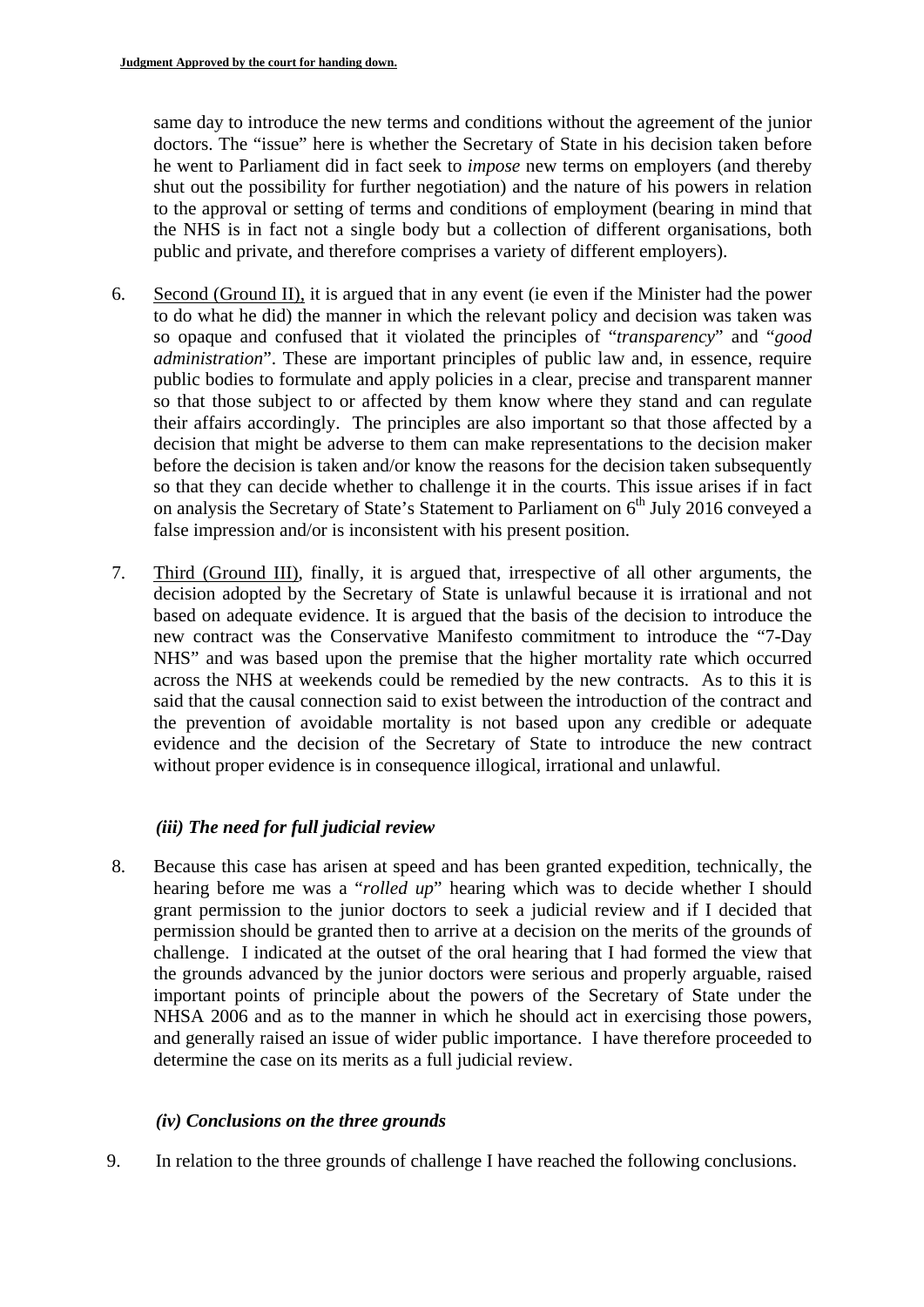- 10. First in relation to Ground I, I have come to the conclusion that the Secretary of State adopted a decision on the  $6<sup>th</sup>$  July 2016 to approve the terms and conditions which the Minister considered had hitherto been approved by the BMA. The decision of approval did not, however, compel employers to apply the contract to their respective employees. The decision did, nonetheless, contemplate that the contract would be introduced without the collective agreement of the employees. The Secretary of State adopts the strong position that the contract should be introduced and he reserves the right to consider the exercise of powers of compulsion in the event that implementation is inconsistent or fragmentary and thereby threatens the pursuit of the objectives he seeks to achieve, which include the enhancement of a 7-day NHS. In coming to this conclusion I have considered substance over form; I have had regard to the terms of the Ministerial Statement of the 6<sup>th</sup> July to Parliament read in the context of other documents which precede the Statement, are contemporaneous with it, and post-date the Statement including formal statements and evidence placed before the High Court. Further, I have concluded that the decision adopted by the Secretary of State fell squarely within the scope of his lawful powers under the NHSA 2006.
- 11. With regard to Ground II, I accept the submission of the Claimant that on the evidence the Statement made to Parliament on  $6<sup>th</sup>$  July did in fact lead the junior doctors to conclude that contrary to the reality, the Secretary of State intended to "impose" the new contract thereby excluding altogether any daylight for negotiation either with the Secretary of State or with employers. I accept that on the evidence employers understood the Statement as the Minister intended it to be understood but that was not the case for the doctors. However, shortly afterwards and essentially in the course of these expedited proceedings, the Secretary of State has formally provided elaboration and clarification of his decision and confirmed, inter alia, that he is not exercising compulsory powers and therefore, in principle, individual employers retain freedom of contract. This elaboration and clarification means that when all the relevant material is read objectively and in its proper context there is no lack of clarity or transparency. I should add that nothing in this part of the judgment is to be taken as even a hint or suggestion that the Minister misled Parliament.
- 12. As to Ground III, I also reject this complaint. In my judgment the Secretary of State had a broad margin of discretion under the relevant legislation to introduce the new contract. That contract is said, by the Secretary of State, to serve a multiplicity of purposes only one of which is to assist in addressing problems related to increased mortality at weekends. And in relation to that particular issue, whilst the Secretary of State acknowledges that there is evidence going both ways, he is entitled to accept that the evidence establishes that an increase in the availability and deployment of experienced doctors at the weekend will make some, material, contribution to the problem of increased mortality rates. The evidential basis upon which the Secretary of State relies is cogent and significant. Further, the Secretary of State has acknowledged that he will mandate a review in 2018 and, it follows, make adjustment if necessary. For reasons set out in greater detail in the course of this judgment I conclude that the Secretary of State acted rationally and was within the margins of his legitimate discretion in taking the action that he did.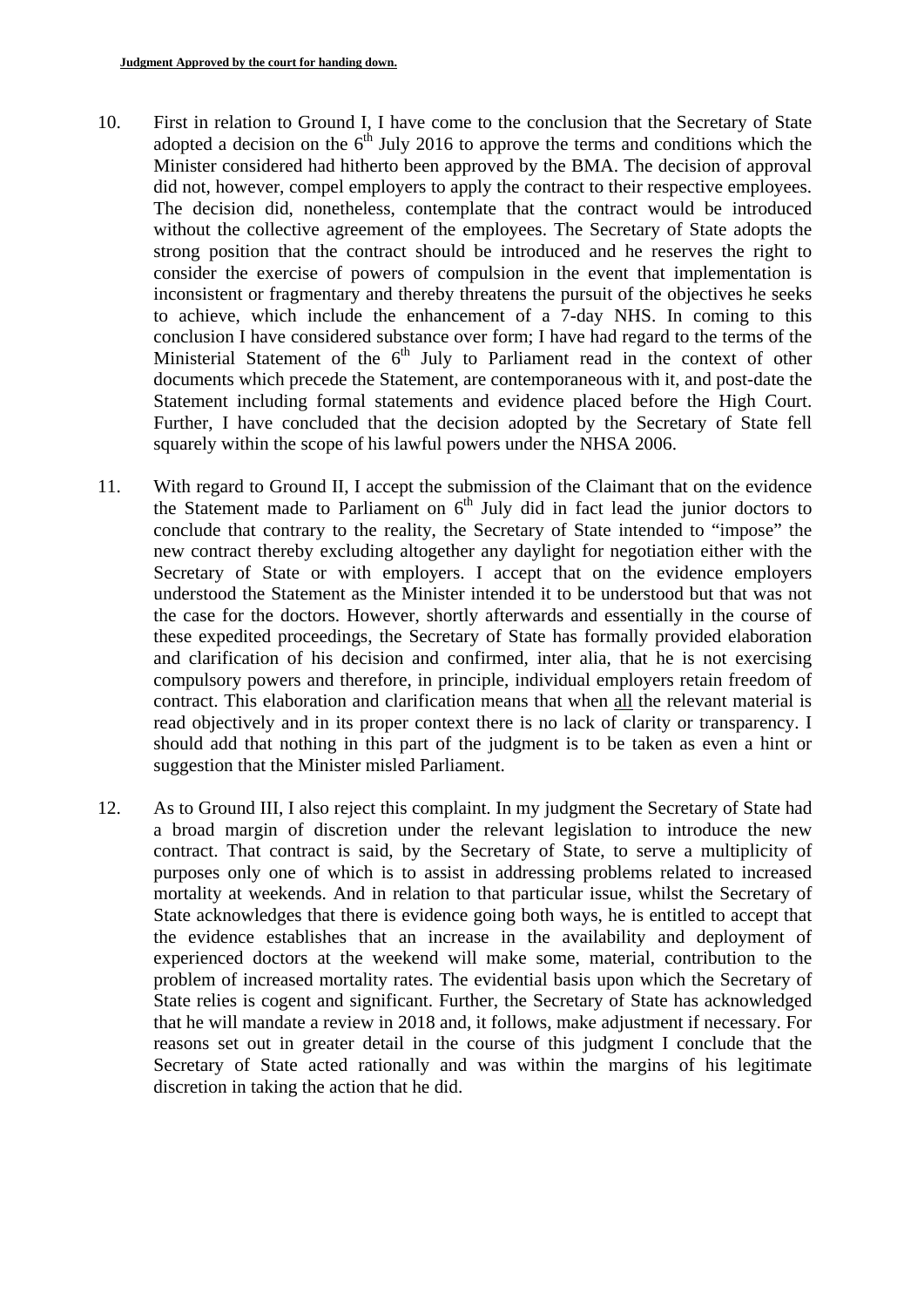# *(v) Relief*

13. It follows from the conclusions that I have recorded above that it would not be appropriate to grant any relief to the Claimant. Nonetheless in the present case an important reason leading the junior doctors to embark upon this litigation was their concern that by virtue of the Minister's decision every possible negotiating avenue had been closed off. One significant consequence of this litigation therefore has been that the Secretary of State has, properly and reasonably, taken the opportunity to put his position beyond doubt. Without granting declarations I can nonetheless, formally, record the position of the Secretary of State as articulated in these proceedings. First, the Secretary of State does not purport to exercise any statutory power that he may have to compel employers within the NHS to introduce the proposed terms and conditions. Second, he acknowledges, therefore, that in principle individual employers are free to negotiate different terms with employees. Third, he considers that the scope for individual negotiation may be limited because he has achieved consensus with the employers that the proposed new terms and conditions represent a fair and workable basis upon which to proceed. Fourth, the Secretary of State reserves the right, should problems arise in relation to implementation, to consider the exercise of such statutory powers of compulsion as he has in order to achieve a consistent and uniform introduction of terms across the NHS.

## **B. The parties and affected entities and their respective interests:**

- 14. In the text below I have set out the identity and interests of the parties to this litigation. In particular I have set out the approach of the parties to the overall issue of review and reform of terms and conditions of employment of junior doctors. I reiterate the point made above that in setting out a summary of the competing views of the affected interests I am not to be taken as expressing any view upon them.
- 15. **The Claimant representing junior doctors**: The Claimant is a company formed by five junior doctors who are directly affected by the introduction of the contract in issue in these proceedings. The proceedings are financed by a large number of individuals who have contributed on a crowd-funding basis all of whom it is said oppose the introduction of the new contract. Support has been forthcoming from many sources, including senior members of the medical profession. At an early case management hearing I imposed caps on the recovery of costs to ensure that the party ultimately losing the case did not risk being subject to open ended costs exposure. The principle of cost capping was agreed to by the Secretary of State.
- 16. It is helpful in order to provide a flavour of the wider underlying dispute to refer to some of the principal objections advanced by the doctors concerned. Evidence has been given by a number of doctors. In the text below I refer in detail to one of the statements since it describes many of the concerns and objections raised by other doctors who have given evidence. In this respect a Witness Statement was served on behalf of the Claimant by Dr Nadia Masood. Dr Masood is 35 years of age and started working as a junior doctor in General Medicine at Kingston Hospital in August 2004. Dr Masood's long term aim is to become a consultant in anaesthesia. In her statement she sets out a number of the problems and difficulties which she experiences in her present work at the Great Ormond Street Hospital. The tenor of her evidence is that the problems she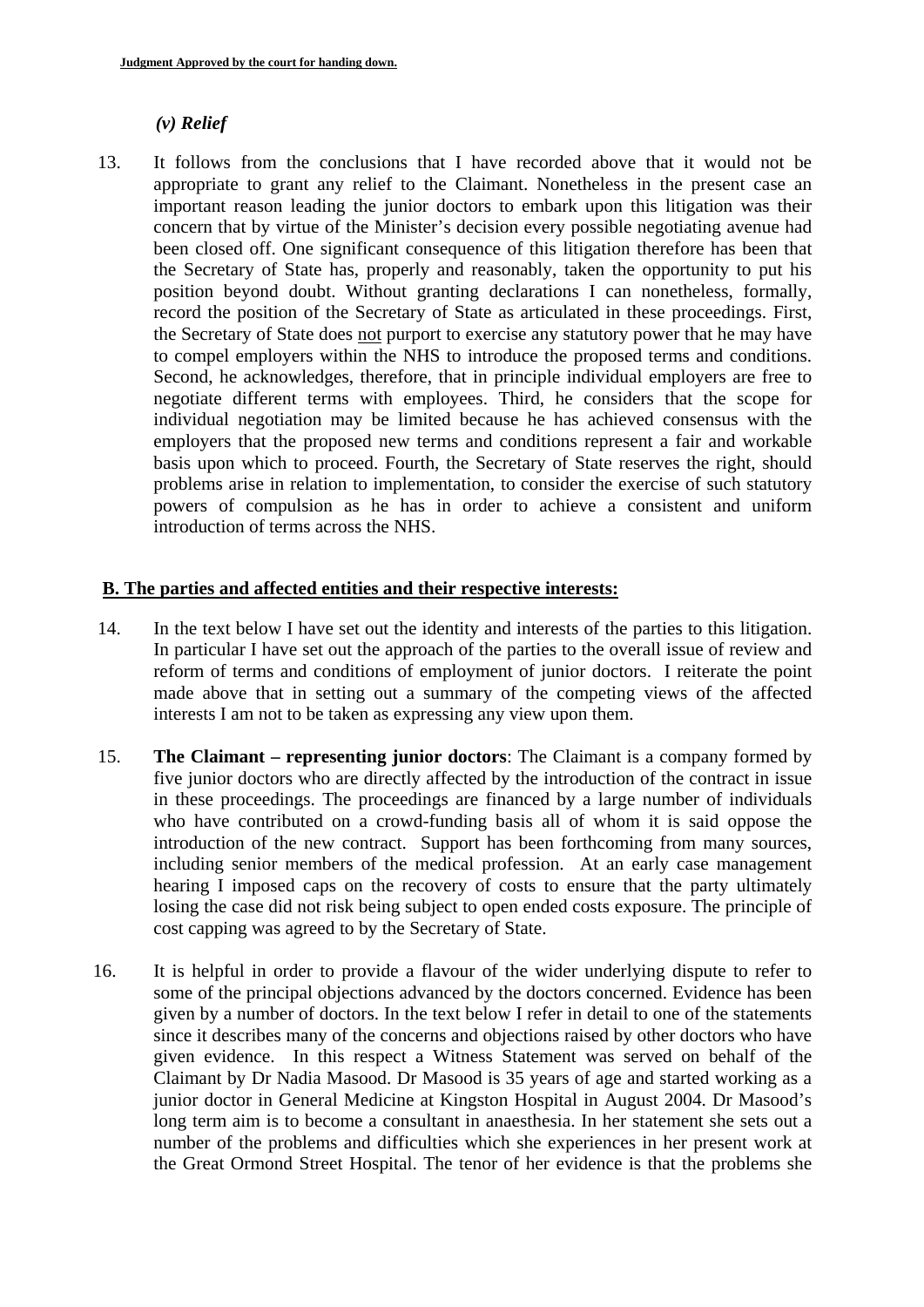identifies are typical of those confronting junior doctors generally. She is contracted to work on average 48.25 hours per week over eight weeks and this includes two weekends per month. She presently works in intensive care and in neo-natal and paediatrics. Seventeen persons in total appear on the shift rota but, Dr Masood explains, frequently the seventeen is reduced to only four or five doctors daily. During the night time there may be only three doctors present on the intensive care unit to care for 40 patients. This means that one doctor may care for about 10 patients, notwithstanding that these are the sickest patients in the hospital and each requires intensive care and attention. Dr Masood observes that she and her colleagues find themselves "… *mentally and physically exhausted trying to provide the same safe care to every patient*". She is of the view that this compromises the ability of the doctor to provide care upon a safe basis. She also observes that she is frequently requested to work unfilled shifts over and above her own contracted for duties which means that she has to relinquish rest and free time. She also makes the point that official hours do not necessarily reflect the time taken properly to assess, prepare patients for surgery and to check drugs and equipment prior to the start of surgery. Typically a doctor in her position will arrive at work 30-40 minutes early and at the end of the day that surgeon will have to perform a safe handover process for the care of patients to a responsible member of staff and this also takes a considerable period of time. She estimates that on average, she may work up to an hour over her official hours upon a daily basis. The "*net result*" is that there is a "*zero reserve*" i.e. no spare capacity within the system. She also objects that due to the inflexibility of the rota she does not get to choose the days that she must take as annual leave. She is not provided with an up-to-date rota more than a few weeks in advance due to changing shift patterns. Work schedules regularly alter because of staff shortages. Many junior doctors use their "*zero days*" or leave to do audit work, research, to set up meetings, to prepare papers and to update CVs, etc all of which is non-clinical but essential in order successfully to complete training. A "*zero day*" is intended to be a rest day added to a rota after a night shift in order to facilitate recovery.

17. Dr Masood expresses a loss of faith and trust in the "*NHS as a whole*":

"This has resulted in the complete loss of trust amongst doctors in the government's dedication to the wellbeing of patients, doctors and other staff in the NHS. I do not feel looked after or cared for by the government who oversee my employment. I do not feel like they understand the intensity of my job, enormous responsibility I shoulder as part of it, the sacrifices I have made, and the emotional damage."

18. Dr Masood summarises the position of the junior doctors whom she represents in the following way:

> "There is a lot of anger amongst junior doctors because for a long time there has been a culture of doing what is necessary and not making a fuss because it is a vocation that we have chosen for ourselves. We have been holding the fort for so long that the system is now at collapsing point and maybe we should have spoken up sooner. There are simply not enough people to go round and fulfil the rotas and if it is not possible to increase weekend staffing levels without increasing staff the consequences for the NHS will be dire.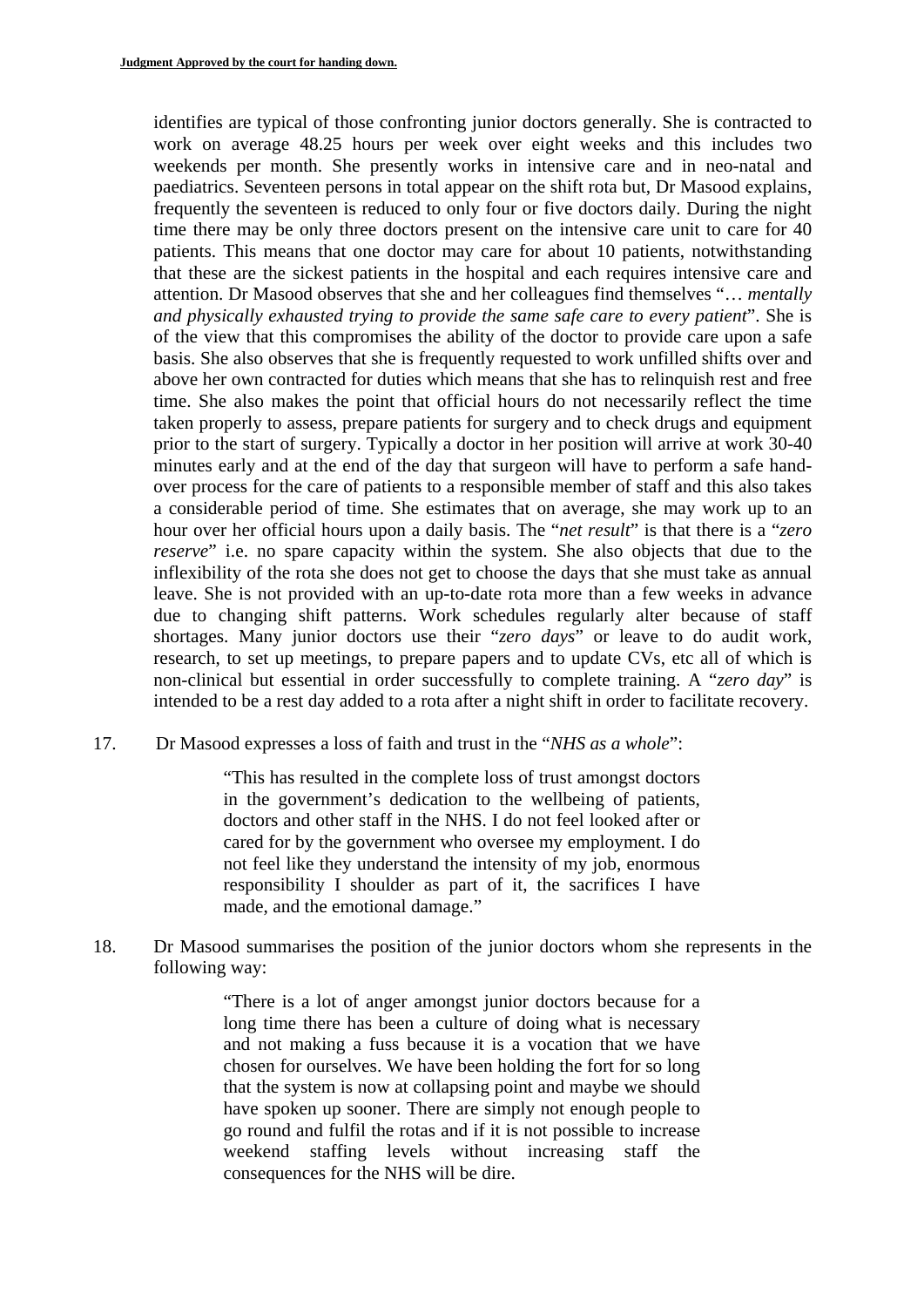I have endured. I have felt bullied and undermined by the government throughout the dispute who have refused to constructively engage with any of us, and the announcement of an imposition shows me that they have a total lack of respect for me and my profession. I do not trust that they have the best interests of patients or NHS staff at the core of their proposed and now enforced changes.

The current situation has led to such a decrease in morale amongst all NHS staff that the mood at work has significantly changed. I have heard a Consultant say that they will consider resigning their job if their contracts are changed. I myself have been so affected by the dispute and the way that it has taken away my job satisfaction that I no longer wish to work in the NHS after I complete my training next year."

- 19. The views of Dr Masood are said to reflect sentiments expressed by many other junior doctors. Other doctors who gave evidence have raised additional points. For instance it was said that the employers and the Secretary of State have combined ("*colluded*") to impose unfair terms and "*subvert*" the NHS and "*push doctors as hard as possible*". A number of doctors raised concerns about safety limits and about the inability of junior doctors to raise concerns (in effect to whistle-blow) about working conditions and safety because of a fear that they would be sanctioned by management. Many of the witnesses raised general concerns about overall staffing levels. A concern was also expressed about the impact of the new contract on working parents and upon childcare. And a concern was articulated that the new contract pay structures could increase gender pay imbalances.
- 20. **The Secretary of State for Health (the Defendant)**: The Secretary of State has responsibility under the NHSA 2006 for promoting the provision of health services in England. Mr Charles Massey, Director General for Acute Care and Workforce at the Department of Health, has given detailed evidence with the authority and on behalf of the Secretary of State. In a Witness Statement dated 19<sup>th</sup> August 2016 Mr Massey also set out, for the avoidance of any doubt, the formal position of the Secretary of State as to his statutory powers and whether he has exercised them and as to the extent of the discretion that individual employers within the NHS have to vary the terms presently proposed. In broad terms the position of the Secretary of State can be summarised in the following way. He fully recognises that the contractual position of the junior doctors has not in the past been fit for purpose and was in multiple respects unfair and unsatisfactory. He was not directly involved in the early years of the negotiations between the BMA on behalf of the doctors and the NHS Confederation on behalf of employers, but he became involved latterly when it had become, in his view and that of the employers, plain that negotiations had broken down irrevocably.
- 21. The Secretary of State accepts that the new contractual terms are not a panacea for all ills. He does not claim that they will, in and of themselves, either bring about the fully functioning 7-day NHS or will resolve all of the outstanding problems that will persist in the way that junior doctors are trained or treated. He acknowledges that he is subject to budgetary constraints and says that he is seeking to introduce cost neutral changes to working conditions. But he, in substance, says that the new terms and conditions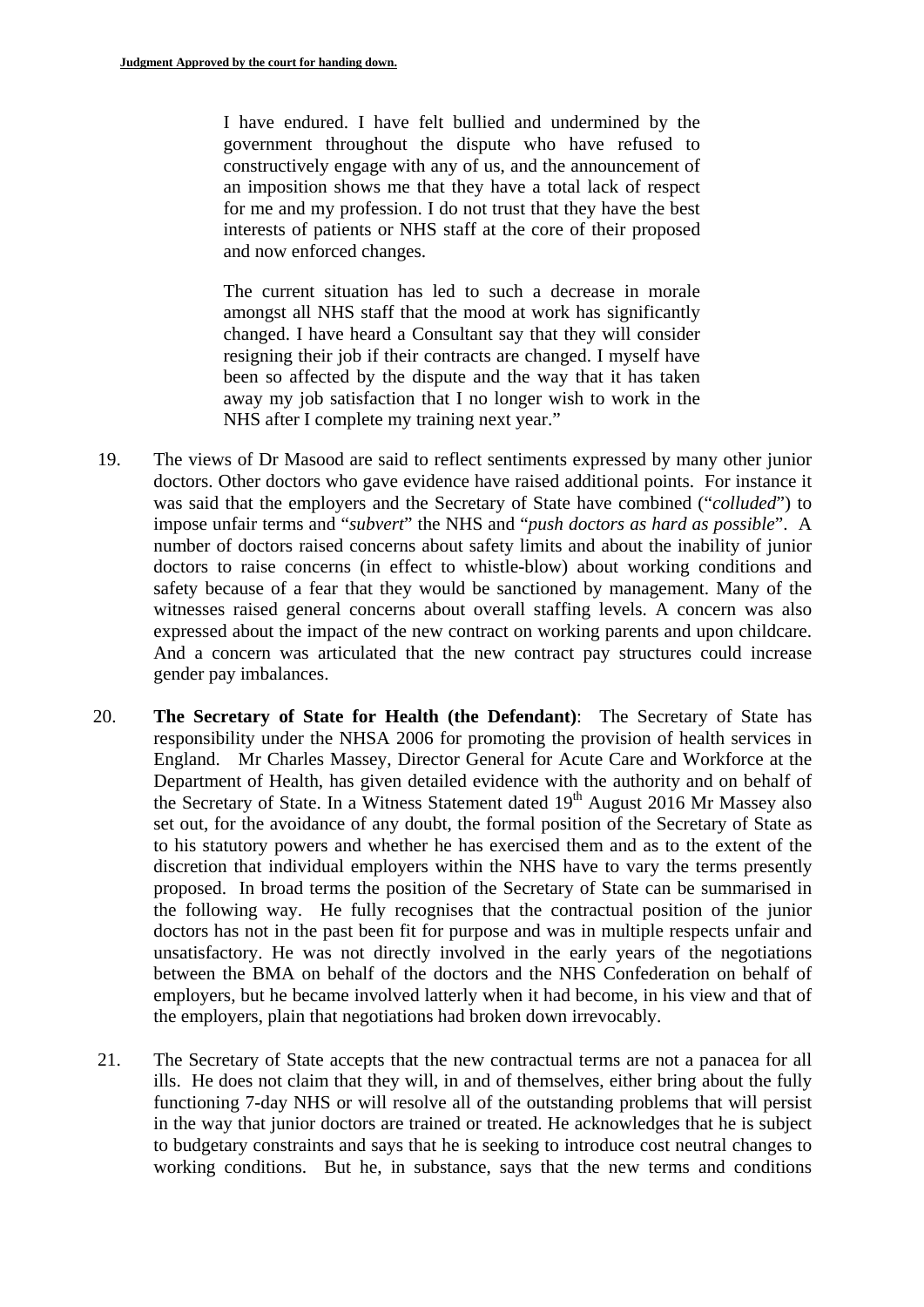represent a good and fair and balanced start. In his view many of the broader objections raised by the junior doctors are either unrelated to the new terms and conditions (such as *overall* staffing levels, which is an issue that cannot be dealt with in an individual contract between an employer and an employee) or are problems that the new terms and conditions will start to address in a material and sensible manner. The Secretary of State relies upon the fact that the BMA, the body representing the junior doctors in the negotiations, took the view in May and June 2016 (and subject to a referendum on the terms) that the contract that the Secretary of State now wishes to see introduced was fair. He acknowledges that in the referendum the junior doctors rejected the terms.

- 22. For the Secretary of State a very important point is uniformity of terms and conditions across the NHS. Mr Massey says that implementation of the new contract by NHS employers is important to ensure consistent standards of training provision, patient care and safety. In the end, *if* a lack of uniformity emerged which was in the Minister's view contrary to the public interest he could sponsor legislation to address any major difficulties that arose or use such statutory powers of compulsion as he possessed pursuant to the relevant legislation (see Section D below). Mr Massey explains that about 90% of junior doctors are employed by NHS Trusts and/or NHS Foundations with private GP practices and local authorities also employing a relatively small number of junior doctors.
- 23. **The NHS Confederation (the First Interested Party)**: The NHS Confederation is a charity and company limited by guarantee that acts as a membership organisation for entities that commission and provide NHS services. Its members include: acute trusts, ambulance trusts, community health service providers, foundation trusts, mental health providers, clinical commissioning groups, and some independent and voluntary healthcare organisations. It is right to observe that there are some employers who are not represented by the NHS Confederation. One component of its membership comprises a network that represents trusts in England on employment and workforce issues. This is known as "NHS Employers". Detailed evidence on behalf of the NHS Confederation was given by Mr Daniel Mortimer, the Chief Executive of NHS Employers. As observed this body is part of the NHS Confederation and has no separate legal personality or status. It is therefore the individual members of NHS Employers that employ junior doctors and who will in due course introduce the new contracts either (i) when doctors join the NHS for the first time, or (ii) transfer to a new post within the NHS as part of their training, with effect from  $5<sup>th</sup>$  October 2016.
- 24. Mr Mortimer says that there is almost universal agreement across the NHS that the current contractual framework for junior doctors is not fit for purpose whether from the perspective of employers, junior doctors or patients. He accepts that the BMA started to call for a new contract as early as 2009 with the support of the Doctors and Dentists Review Body ("the DDRB"). In relation to the concerns expressed by the junior doctors which I have summarised above he says: "*I would not suggest that NHS Employers necessarily accepts or endorses all of the criticisms which those statements make, but*  we certainly do agree with the general theme of those statements that the current *contractual scheme is not working well and does not provide sufficient protection for junior doctors in training*".
- 25. In paragraphs [26] [28] of his statement Mr Mortimer sets out a summary of the main amendments made to the contract over the course of recent negotiations and he also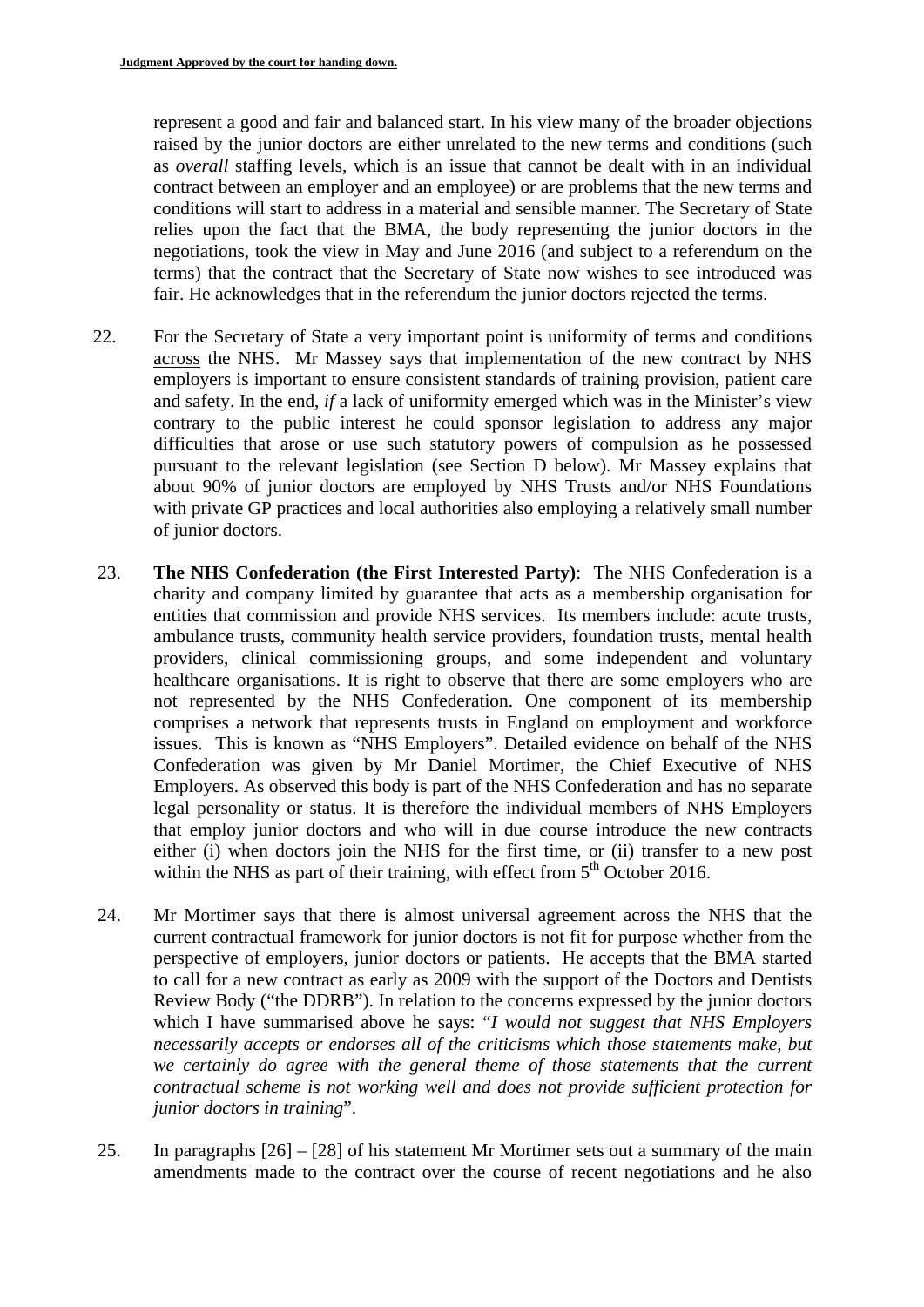identifies those areas of general concern which he says are outside of the remit of the contractual negotiations. These paragraphs obviously reflect the perspective of the employers on the changes (and the junior doctors would not therefore necessarily agree with the categorisation of all of the changes as beneficial) but they are nonetheless a useful summary of the principal areas of negotiations between employers and employees:

> "26. In a number of areas, significant amendments to the March terms and conditions ... were agreed. These included:

- (1) Basic pay would be increased between 10 and 11% for all junior doctors.
- (2) Rather than a system of enhanced basic pay for all working at weekends, a weekend allowance will be paid for any doctor rostered to work more than six weekends a year. The level of that premium ranges from 10% for one weekend in two to 3% for one weekend in seven or eight.
- (3) The nodal pay point structure was further revised. The fifth nodal point was removed, with the money allocated to it being used to recognise trainees who undertake senior decision-making roles. Nodal point values would increase in subsequent years to reflect the need for a national living wage for other lower paid NHS Staff.
- (4) A 37% enhancement is paid to (a) all hours between 21.00 and 07.00; (b) all hours between 20.00 and 21.00 where the shift starts between 20.00 and 21.00 and lasts longer than eight hours; and (c) all hours between 07.00 and 10.00 where the shifts starts before midnight and lasts longer than eight hours.
- (5) A 46 hour rest period after completion of three or four over night shifts.
- (6) No rostering of more weekend working than one in two.
- (7) Specific new rules concerning very low intensity on-call duty periods at weekends, allowing for greater flexibility and sensible rostering for doctors working such patterns whilst ensuring proper safeguards against tiredness.
- (8) Flexible pay premia were increased to a fixed sum of £20,000, payable in equal annual amounts across the duration of the training period, in oral and maxillofacial surgery, emergency medicine and psychiatry (being prorated for less than full time trainees).
- (9) Where pay protection applies, there is a qualifying period of six months which is waived for those changing for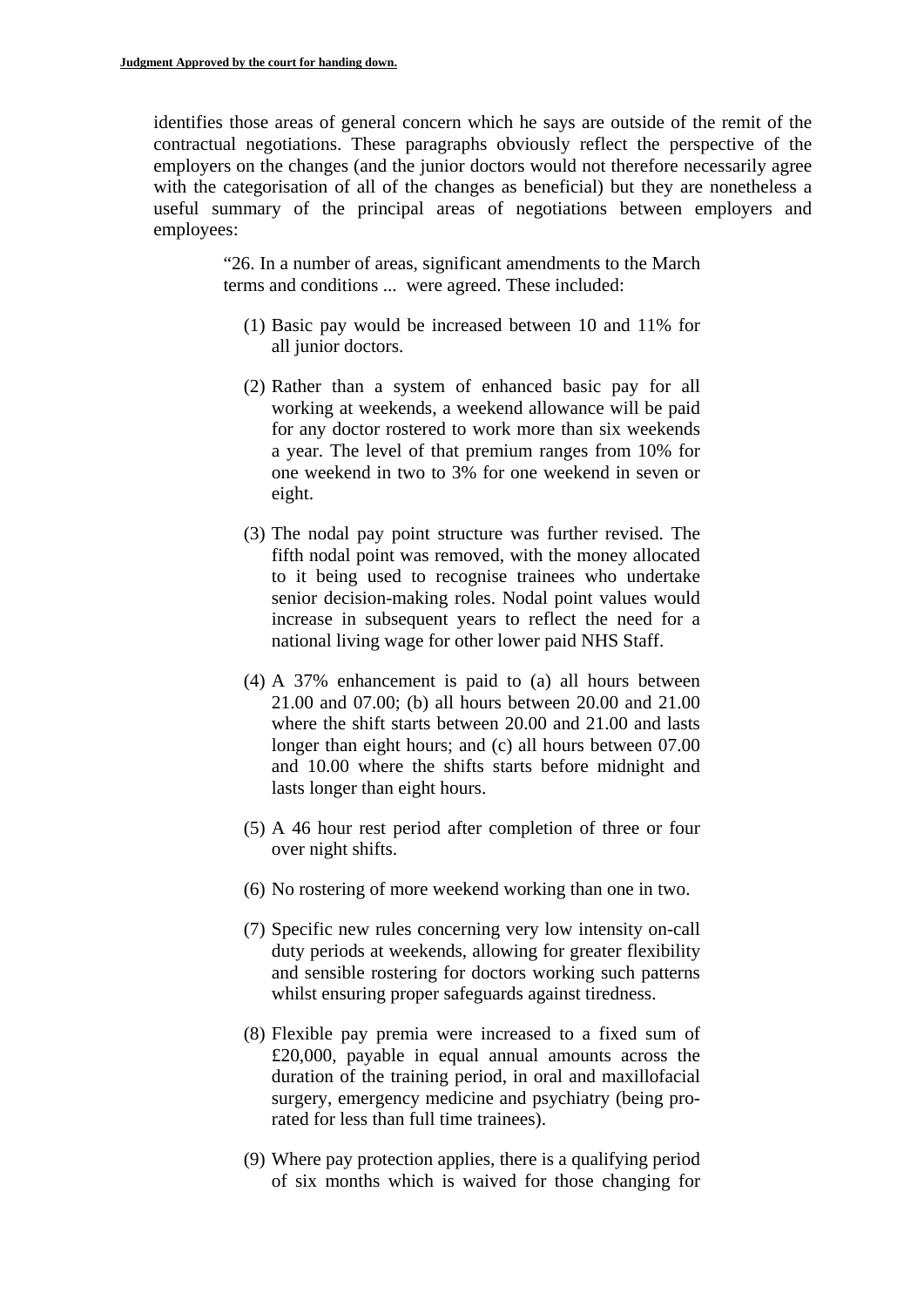caring responsibilities or for reasons linked to a disability.

- (10) Pay (or time off in lieu) for additional hours of work can be granted, but must be authorised, in advance or retrospectively. Time off in lieu accrual will depend on whether it arises from rest requirements or hours worked.
- (11) A supplementary allowance for on-call availability of 8% of basic pay, over and above any other allowance. Clarification that any actual clinical or non-clinical work done on or offsite during an on-call period would be working time, and that a work schedule would contain an anticipated amount of time for anticipated work on-call.
- (12) Additional hours as a locum must be first offered to the NHS via an NHS locum bank.
- (13) The Guardian of safe working role was subject to significant strengthening. Those changes included: reporting at least once a quarter to the board; establishing a junior doctors forum to advise the Guardian including on disbursement of money raised through fines; greater specification on the use to which fines are put and the reporting of that use; an additional financial penalty where breaks are missed on 25% or more of occasions in a four week period; a mechanism to ensure a Guardian is appointed for all junior doctors, including those employed by small employers; the right to appeal a Guardian decision as per the local grievance procedure, with a BMA representative on the appeal panel; and for performance management of the Guardian.
- (14) Transitional pay protection would be extended by one year.
- 27. It had become evident to all the parties to the negotiations that many of the issues of concern were not ones which could or should properly be part of the new Contract. In order to address those concerns, a series of steps external but complementary to the Contract were agreed. These included:
	- (1) Accelerated training support (funding from a different source outside the pay-bill) to enable those returning to work to 'catch up'.
	- (2) A review of good rostering practice to be carried out by NHS Employers and the BMA by January 2017.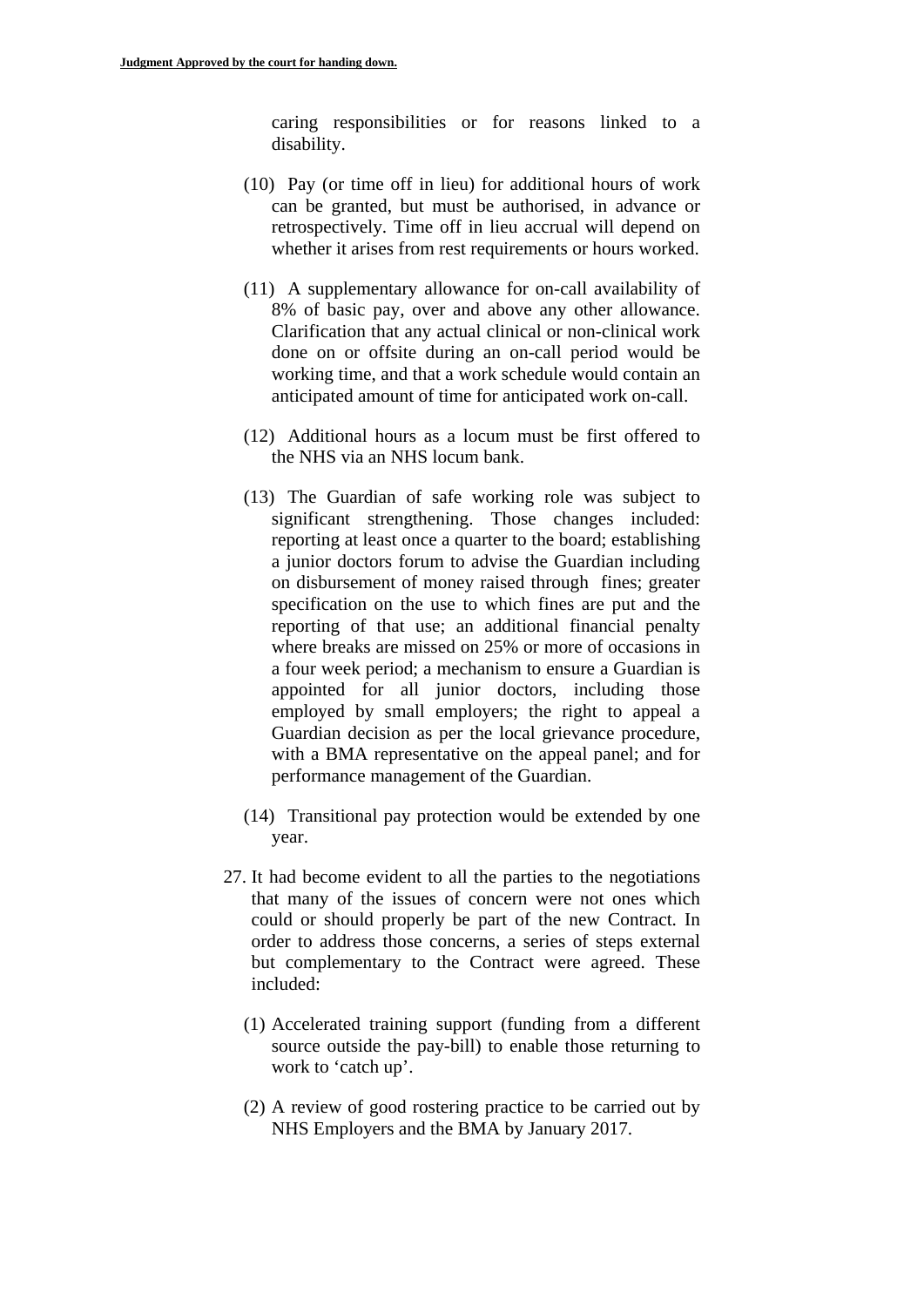- (3) A review of deployment issues such as transfers, deployment and training placements for those with caring responsibilities to be carried out by Health Education England ("HEE") by March 2017.
- (4) Comprehensive equalities monitoring mechanisms to be put in place by employers, HEE and the BMA from April 2017, along with additional guidance being developed by NHS Employers and the BMA.
- (5) Mandatory regional streamlining processes to be required by HEE and NHS Improvement by April 2017.
- (6) HEE committed to provide its share of salary funding for six months after a doctor has completed their specialist training.
- (7) A GMC-led review of mutual recognition of competence within the UK, to be completed by March 2017.
- (8) Junior doctors would be able to raise whistleblowing concerns about the conduct of HEE without detriment under a separate contractual framework.
- (9) The Contract would be the subject of a review in August 2018.
- 28. As can be seen from the comparison between these terms and those explained in my W/S1, both sides made significant further compromises during those ACAS negotiations to achieve a better, fairer and safer contract for junior doctors which was cost neutral and delivered greater flexibility for employers."
- 26. I have explained above (cf paragraph [22] above) that the Secretary of State considers that uniformity of contract across the NHS is an important public policy consideration and he agrees with the employers in this respect. A fuller explanation of the rationale for uniformity is given by Mr Mortimer who considers that a single and uniform contract is of real importance in ensuring equality of provision of healthcare to patients:

#### "**The Desirability of a Single Contract**

65. It is, however, no secret that NHS Employers, as well as other NHS bodies with a national oversight role, have a preference for the adoption of the Contract. As I explained in W/S1, no-one working in the sector has ever been in any doubt that anything other than a uniform contractual approach across the English NHS is desirable. The NHS would cease to function equitably for patients, and indeed for doctors, if individual providers were trying to outbid each other in the recruitment of staff; training must be provided and funded uniformly by HEE; and of course an NHS provider which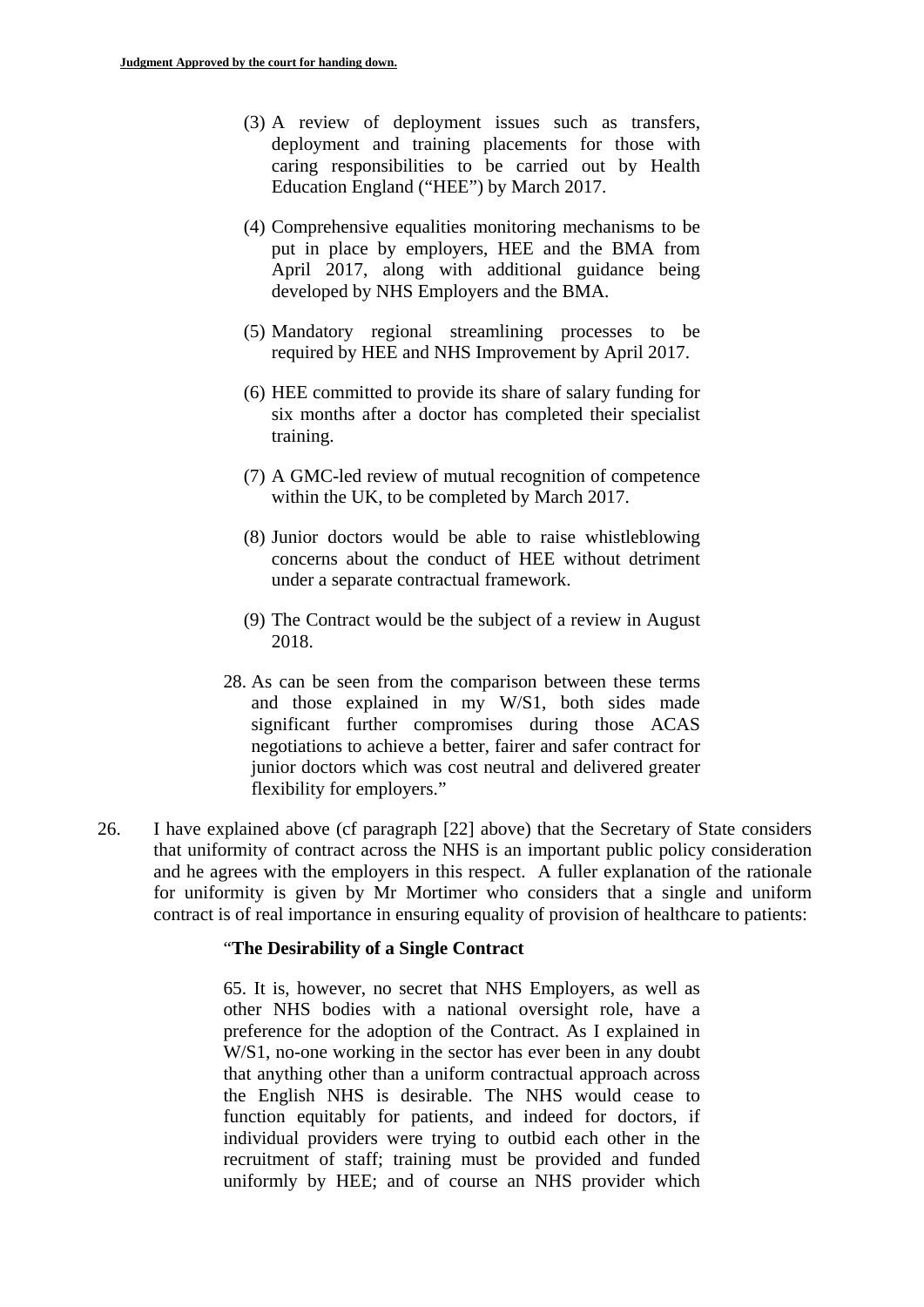adopts a contractual model which costs more money than has been allocated for that purpose by the DoH will quickly face financial difficulties.

66. On 15 February 2016 the Chief Executive of HEE wrote to individual Trusts reminding them that "*A single national approach is essential to safeguard the organisation and delivery of postgraduate medical training to ensure all doctors can secure the professional development they require to complete their training programmes. We are not prepared to see a system where a competition based on a local employer's ability to offer different terms is part of the recruitment process*" ..... NHS Improvement (the umbrella body of NHS regulators such as Monitor) wrote a similar letter on the same day, stressing the need to "*implement the contract consistently across the country*" ... This is not a requirement; it is recognition of a practical reality. No-one, least of all the BMA, has ever suggested in the course of the negotiations that the principle of a single national Contract was a bad idea. Fragmented contracting is not an approach welcomed by any trade union in the NHS, or in my experience by local employees. On the contrary, the process has always been approached on the basis that a single, collectively agreed new contract was highly desirable, which is why so much time and effort was expended on all sides in seeking to agree such a contract.

67. As is the case with most collectively agreed contracts in the employment context, the actual parties to any new contract will be the individual employee doctor and the particular employing provider. In theory, individual providers could adopt different terms and conditions to those set out in the new Contract, and NHS Employers has always recognised and accepted this.

68. Indeed, I am aware that some employing providers have adopted local variations to nationally agreed contracts in the NHS, such as the Agenda for Change contract. However, individual employer approaches on the part of, for example, Foundation Trusts, remain rare across the range of NHS staffing contracts. From my own experience at Trust level, and from my discussions with those in Trusts and Foundation Trusts during the current dispute, I know that the clear preference on the part of employers is for a single, unified, national set of terms and conditions.

69. A certain degree of variation may be necessary to reflect particular local conditions; NHS Employers supports and encourages that in the light of the autonomy individual Trusts have been given. However, inconsistency in training, staffing and service provision is likely to harm patient safety, exposing them to an unacceptable risk of a 'postcode lottery'. Our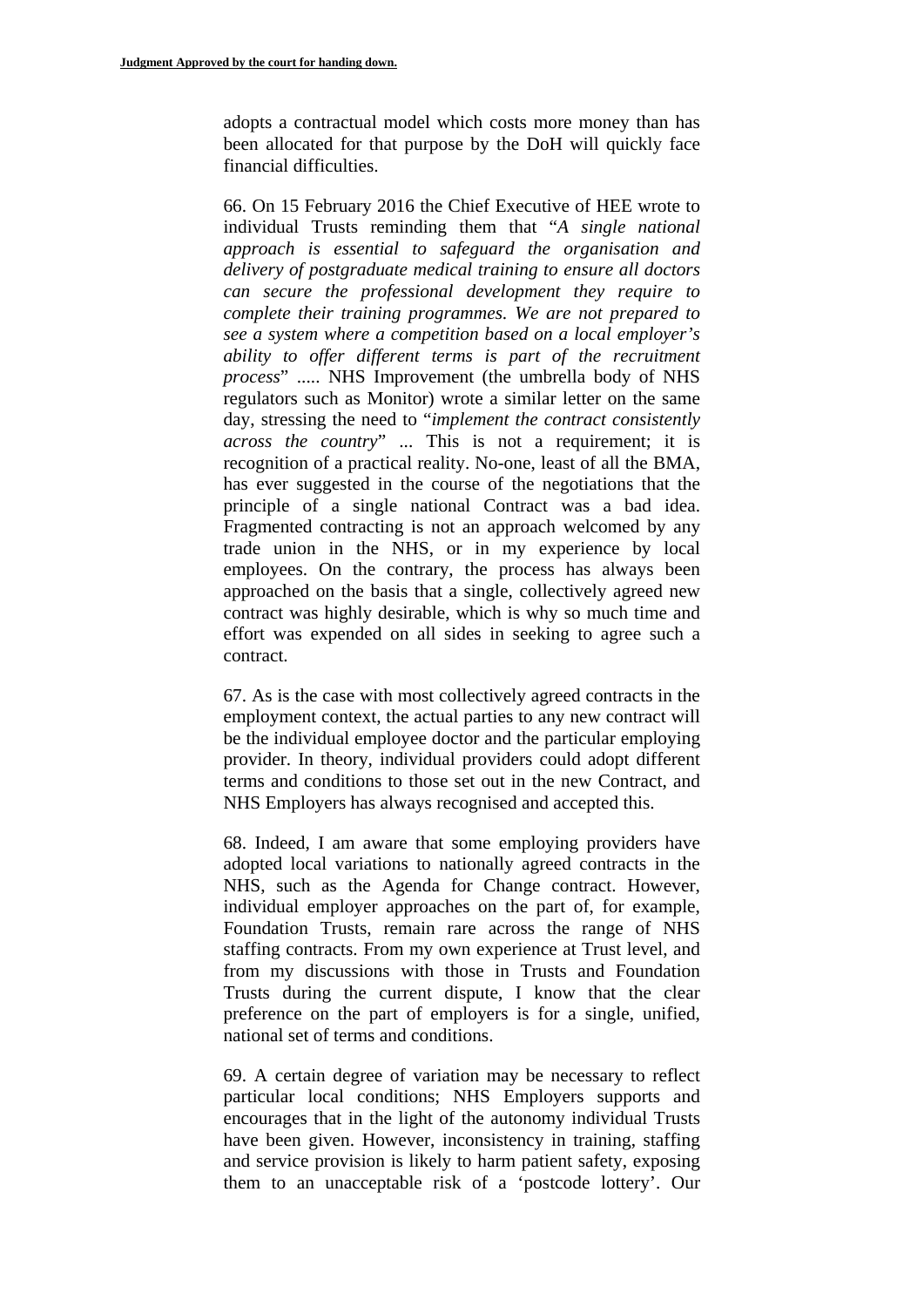concern is self-explanatory, and echoes that of NHS Improvement and HEE. The autonomy of individual employers is important, but it is not the only factor. NHS Employers has no hesitation in recommending to employers that the Contract be adopted and introduced because it represents a fair and reasonable approach which has been the product of lengthy and detailed negotiations, and a consistent introduction will be most likely to secure essential consistency of training, staffing and service provision.

70. I re-emphasise, however, that NHS Employers can only recommend the introduction of the Contract, explaining its advantages and improvements. We cannot require any employing NHS provider to adopt the Contract and we have not suggested otherwise. Any attempt to do so would be given very short shrift by my colleagues in individual Trusts and Foundation Trusts."

- further progress of the present claim. 27. **The British Medical Association (the Second Interested Party)**: The BMA is a professional association and independent trade union, representing doctors and medical students from all branches of medicine across the UK. The doctors who are directors of the Claimant are members of the BMA. The BMA commenced judicial review proceedings to challenge the lawfulness of the decisions of the Defendant upon the basis that those decisions infringed section 149 of the Equality Act 2010: the Public Sector Equality Duty. For reasons which it is not relevant to dwell upon the BMA withdrew its challenge at a case management conference convened to lay down directions for the
- 28. However, the BMA was represented by Counsel in the course of the judicial review and emphasised that at all times it considered that it had cooperated fully and reasonably in the negotiating process. Further it rejected 'imposition' of contractual terms upon junior doctors and believed that the Secretary of State should achieve a negotiated solution. Finally, the BMA was at pains to point out that no endorsement or pronouncement regarding the contract had been made by the Junior Doctors Committee (JDC).

# **C. The Facts**

29. I turn now to set out the principal facts which are relevant to the grounds of judicial review. I do not, by any means, refer to the entirety of the voluminous documentation before the Court which chronicles the way in which the negotiations have proceeded over time, nor to all of those facts and matters which could be said to be relevant to the grounds of challenge. In particular I have concentrated in the text below on facts relevant to Ground I (jurisdiction) and Ground II (transparency/good administration). I have addressed factual matters relevant to the Ground III (rationality) in Section G below which addresses that particular issue.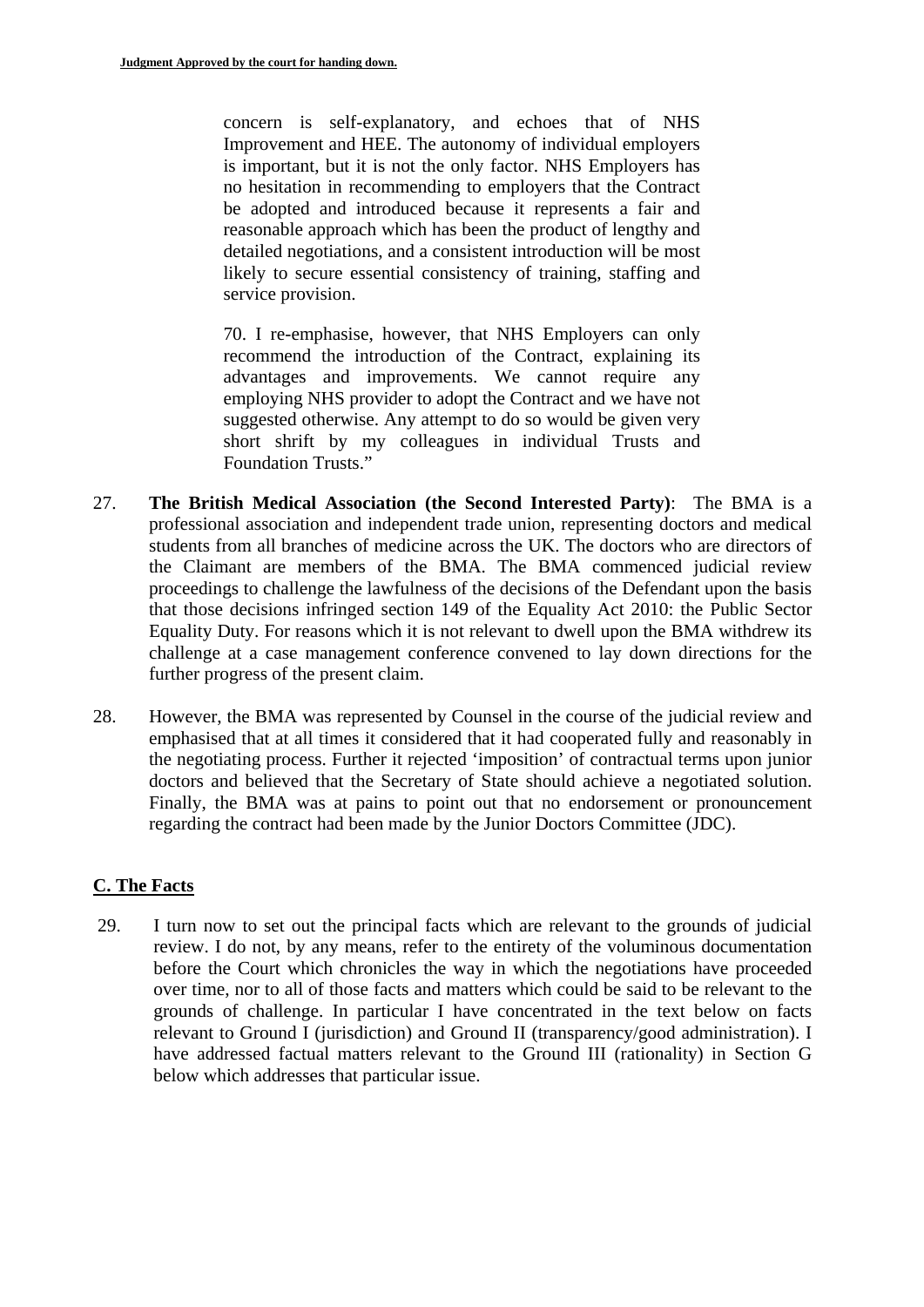## *(i) The early negotiations of terms: The Heads of Terms for negotiation: 2013 - 2015*

- 30. The BMA and others identified the need for reforming the 'New Deal' Doctors' contract (introduced in 2000) as far back as 2008. A case for change and principles for a new national contract were set out in a Scoping Study report by NHS Employers published in 2012. A stake-holder event was held in January 2013 which included doctors, trade unions, employers, other NHS organisations, the Royal Colleges, postgraduate deaneries/educators, the GMC and devolved administrations. A negotiating team agreed Heads of Terms for negotiations in July 2013. These were then ratified by the four UK Health Departments and by the JDC (which was also representing the British Dental Association) as the mandate for UK-wide negotiations. The Heads of Terms provided that the new contract must: "*Be consistent with all aspects of UK law, including working time regulations and the Equalities Act*." Negotiations commenced in October 2013 and were scheduled to continue until the end of October 2014. The negotiations did not however come to an agreed conclusion. The UK Health Departments requested the DDRB to make recommendations on a new contract. NHS Employers, the UK Health Departments, the BMA and a number of other parties submitted evidence to the DDRB.
- 31. In July 2015 the DDRB made recommendations to the UK Health Departments broadly endorsing NHS Employers' proposals as the basis for further negotiations. The recommendations of relevance to the present case were as follows:

## **"Doctors and dentists in training contract reform: recommendations**

*Recommendation 1*: Pay should be based on stages of training and actual progression to the next level of responsibility, evidenced by taking up a position at that level (paragraphs 4.16  $-4.19$ ).

…

*Recommendation 3*: We support a contract based on work schedules, work reviews and exception reporting, and the end of banding payments (paragraphs 4.27 – 4.28).

…

*Recommendation 6:* We support the use of scenarios C and C+ as the basis for further discussion / negotiation between the parties (paragraphs  $4.34 - 4.35$ ).

*Recommendation 7*: A common definition of core time/unsocial hours is required for all NHS groups. If the definition needs to differ between groups, then a commonly understood rationale would be required (paragraph 4.36).

*Recommendation 8*: We support a contract based on basic pay (up to 40 hours per week), rostered hours (up to eight hours per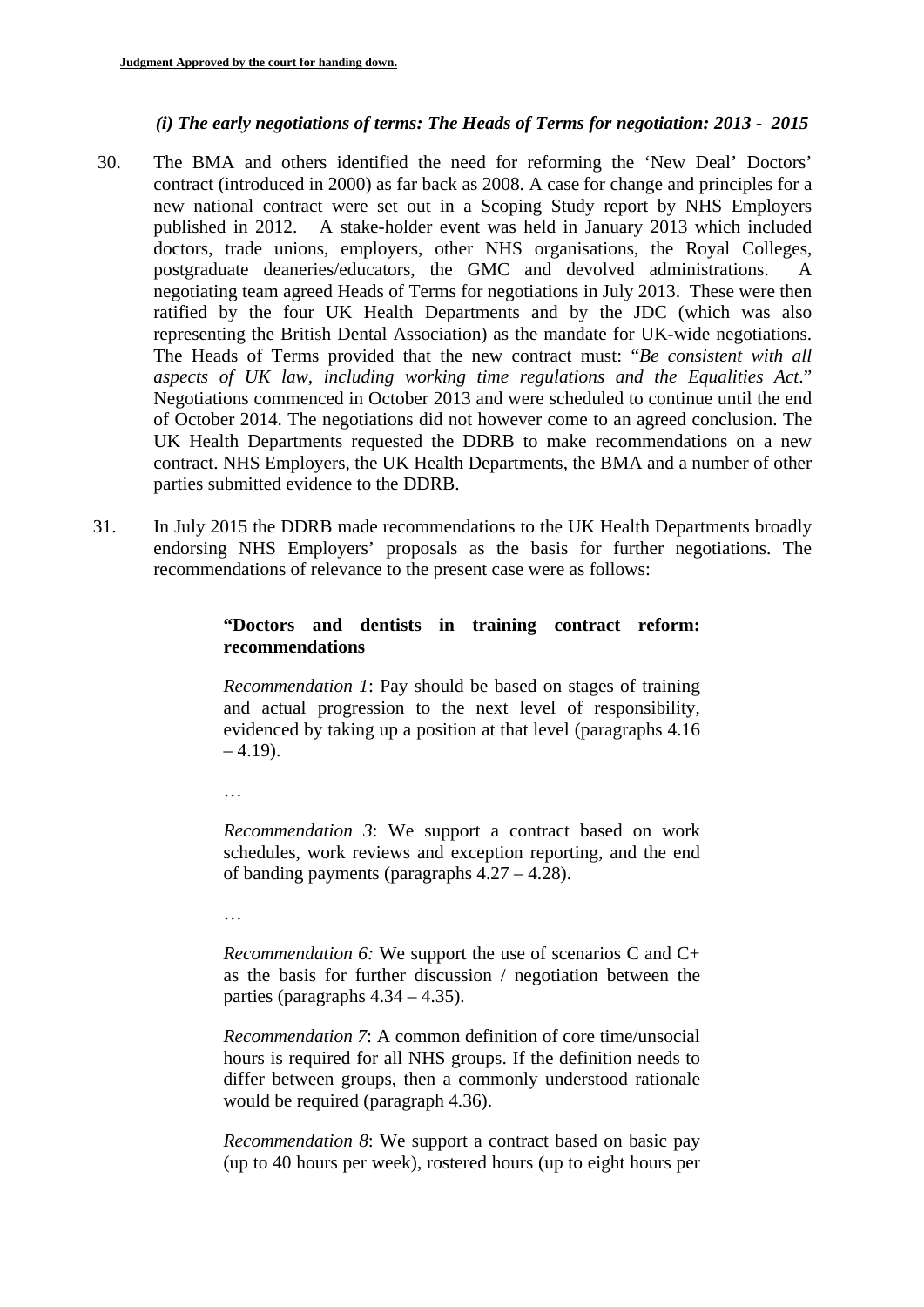week, on average) paid at the same rate as basic pay and an unsocial hours premium (paragraphs 4.34 – 4.36).

*Recommendation 9*: The contract should include an availability allowance to recognise an obligation to be on standby to return to work, with the rate of the allowance varied to reflect the frequency of on-call (paragraph 4.40).

*Recommendation 10*: The contract should include the potential use of RRPs (or flexible pay premia) to incentivise hard-to-fill specialties and that they are paid where required (paragraphs  $4.45 - 4.46$ ."

32. These recommendations formed the basis of subsequent negotiations. An Equality Impact Assessment published by the Defendant on  $31<sup>st</sup>$  March 2016 (see paragraphs [51] – [53] below) in Annex C sets out the history of negotiations and it includes the following (which it is fair to record reflects the perspective of the Secretary of State) about the position in late 2015:

> "5. … The Secretary of State invited the BMA to return to negotiations, being clear that a negotiated agreement *was preferred but that a new contract would be introduced if agreement could not be reached*.

> 6. The BMA did not return to negotiations. The DDRB offered to explain to the BMA the rationale for its recommendations, but the BMA did not take up this offer. On 4 November 2015, NHSE published an offer that was 'firm, not final' – reflecting that further work and modelling remained to be done, and the continued hope that the BMA would agree to negotiate. The published offer document stated: "*The new pay system and contract will not break any equality laws and will be subject to a full equality impact assessment before implementation*". On 5 November 2015, the BMA balloted its members for industrial action.

> 7. Following talks involving ACAS, the parties agreed to reenter negotiations and a memorandum of understanding was signed by the BMA, NHSE and the Department of Health on 30 November 2015."

> > (Emphasis in bold added)

33. The Secretary of State made a written statement to Parliament on 16<sup>th</sup> July 2015 (Hansard, 16 July 2015 Columns 52WS and 53WS**)**. Under the heading " *Next steps"*  the following was stated about the negotiations and the intention of the Minister:

> "Given the priority placed on seven-day services by medical leaders and patient groups, I was hugely disappointed that the BMA union walked away from negotiations at such a late stage last October when proposals had been developed. The DDRB has stated that its recommendations and observations, "provide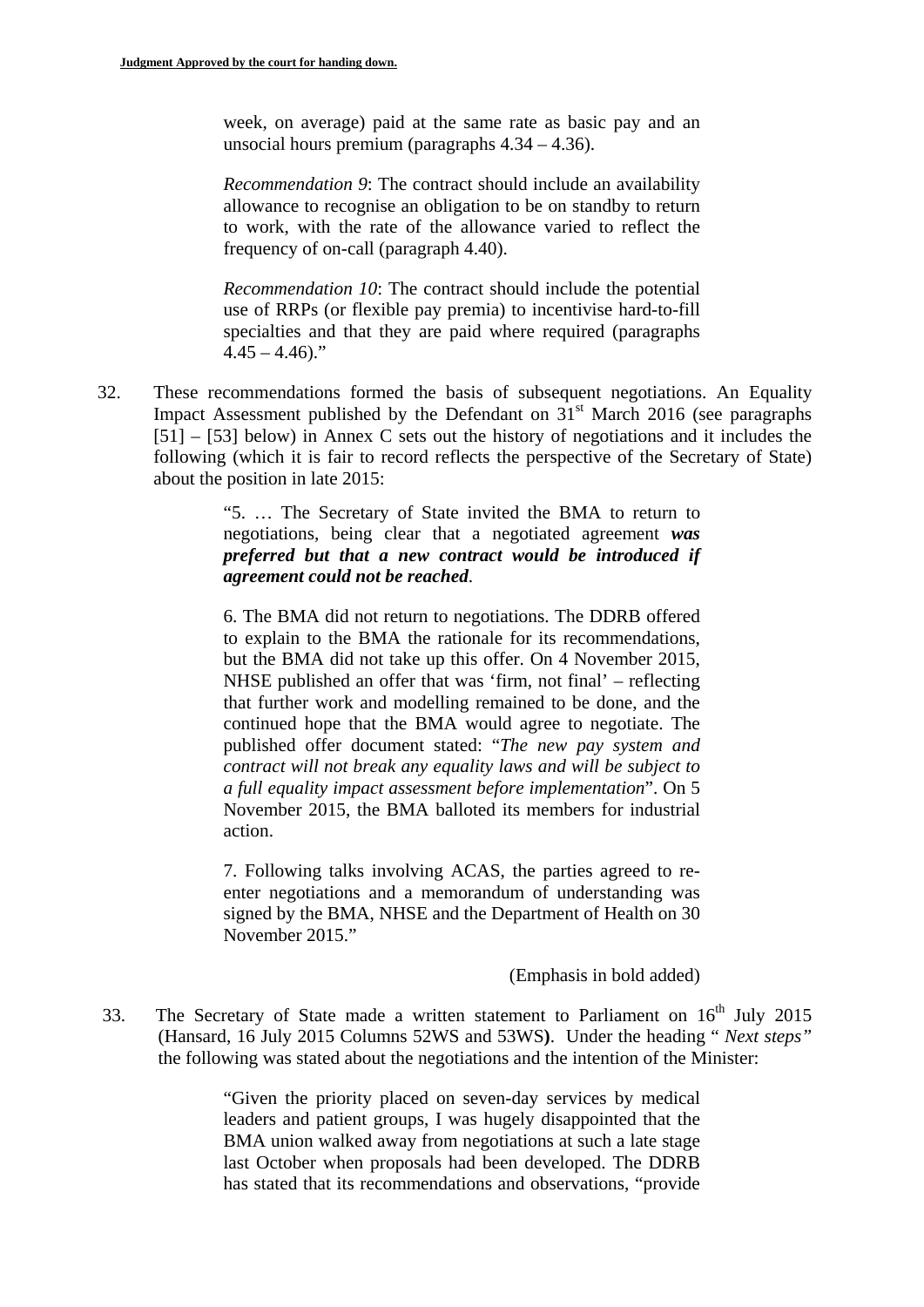a roadmap on what could and should be achievable in the interests of everyone with a true stake in the NHS."

We have lost a year in which we could have been moving towards changes that are in the interests of patients, doctors and the NHS. We cannot afford any more delays. That is why I am now asking the British Medical Association (BMA) to engage with us rapidly over the summer and to tell me, by mid-September, whether they will work with us, without delay, to introduce modernised professional contracts for engagement and for training, focused on outcomes, on the basis of the recommendations and observations in DDRB's report.

While we remain prepared to discuss a staged approach to changes for consultants, as recommended by the DDRB, we would be seeking immediate removal of the consultant opt-out, early implementation of new terms for new consultants from April 2016—moving existing consultants across by 2017—and the introduction of a new juniors' contract from the August 2016 intake. We will also introduce a new performance pay scheme, replacing the outdated local clinical excellence awards so that we reward those doctors who are making the greatest contribution to patient care—the DDRB recommends that these be termed "awards for achieving excellence". I will consult on removal of the current local scheme in the autumn, alongside proposals for a reformed national clinical excellence award scheme based on the recommendations previously made by the DDRB. We will be mindful of the importance of recognising those doctors who have national leadership roles in the NHS and the substantial contribution made by clinical academics.

The case for change, in the interests of all, is made. We would prefer to agree changes in partnership, as recommended by the DDRB and acknowledging its observation of the need to build mutual trust and confidence; but we will take forward change, in the absence of a negotiated agreement.

The NHSPRB said that the areas of agreement between the parties, "should provide a positive basis for future discussions and progress on the expansion of seven-day services."

I welcomed the agreement of the NHS trade unions earlier in the year to enter into talks on contract reform. The NHS trade unions have already agreed to a timetable seeing change beginning to be implemented from April 2016. I am now inviting the AfC trade unions to enter into formal negotiations with NHS employers, to that timetable, to agree a balanced package of affordable proposals for reform.

These reforms need to enable trusts to recruit, retain and motivate the staff they need to deliver high-quality safe care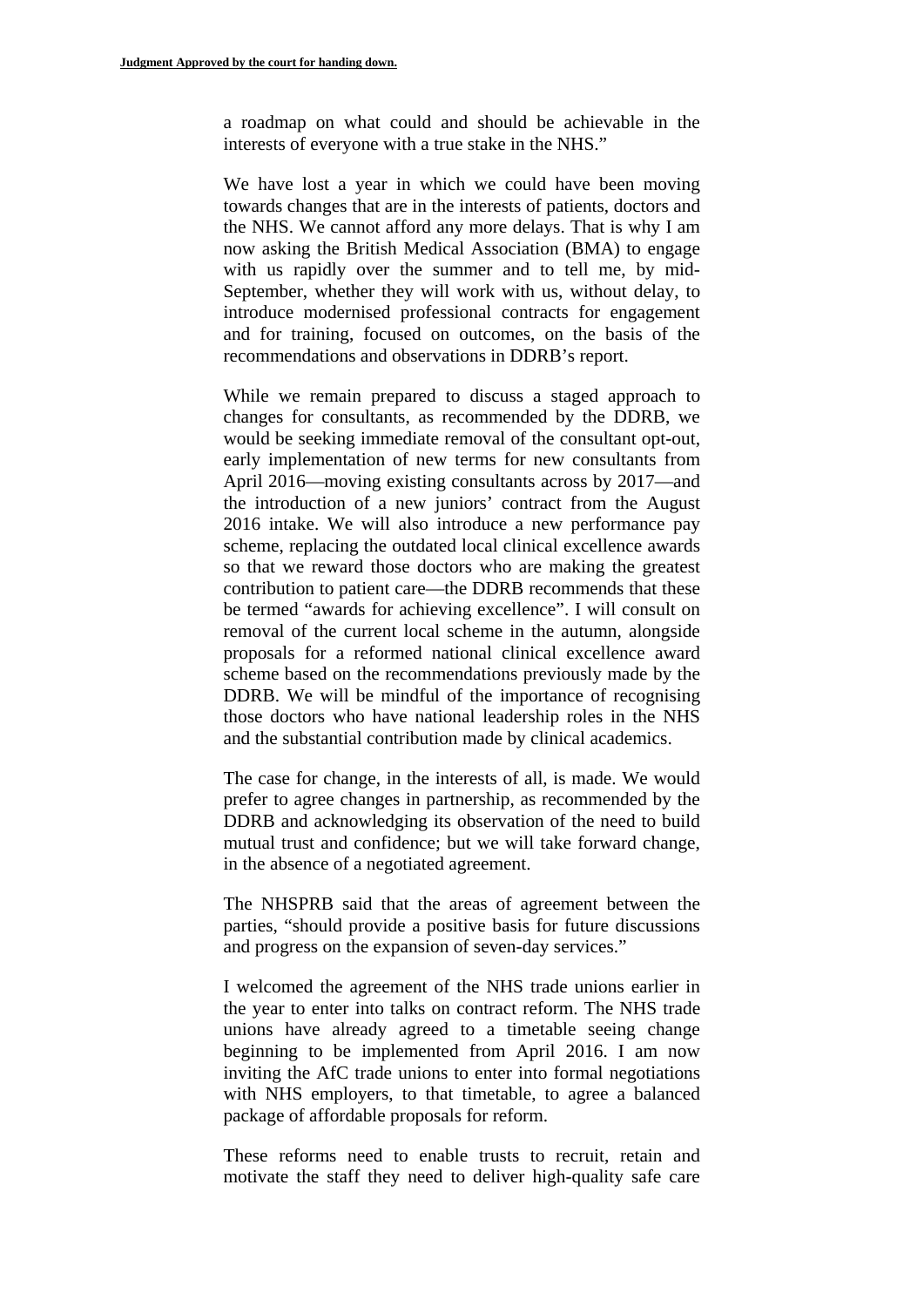over seven days. All trusts must make the very best use of their pay bill, making every penny work for patients. I know most trusts prefer to use national pay frameworks provided they are affordable and fit for purpose. I recognise that, if national contracts cannot be reformed, it is likely that employers will feel that they need to use the employment freedoms they already have to take contract change forward."

# *(ii) The NHS Employers "firm offer": 4<sup>th</sup> November 2015*

34. NHS Employers sent what is described as a "*firm offer*" to the junior doctors' representatives on  $4<sup>th</sup>$  November 2015. The Secretary of State refers in particular to the following which he considers made it clear that the offer was both "*firm*" but also in a number of respects provisional:

> **"**Recognising that this offer is firm but not final, the Department of Health has mandated NHS Employers to work on final details, including the continuation of detailed modelling, data gathering, and testing. **It is important to reiterate that figures in this document are still illustrative at this time**.

> It is recognised that the involvement of relevant stakeholders is essential to ensure the final contract is right for both doctors and the NHS. The expert knowledge of relevant stakeholders will continue to be used as the final detail of the new arrangements is worked through. This will include working with Health Education England, the Universities and Colleges Employers Association, the Medical Schools Council, the Medical Royal Colleges, the Care Quality Commission, NHS employing organisations, Skills for Health, Allocate, ESR, and other interested parties.

> An Equality Impact Assessment of the new arrangements will also be undertaken.

> When all arrangements have been finalised, NHS Employers will publish the new Terms and Conditions of Service for doctors and dentists in training, and a Medical and Dental Pay and Conditions Circular containing new rates of pay."

35. The Secretary of State wrote on the same day to junior doctors inviting them to resume negotiations:

> "The Government was elected on a manifesto commitment to help make the NHS the safest healthcare system in the world by delivering truly 7 day services in hospitals. That pledge included better access to weekend diagnostics, better integration with social care to facilitate weekend discharging, and better staffing across the full range of clinical and support services, so we must press ahead on all of those fronts. But my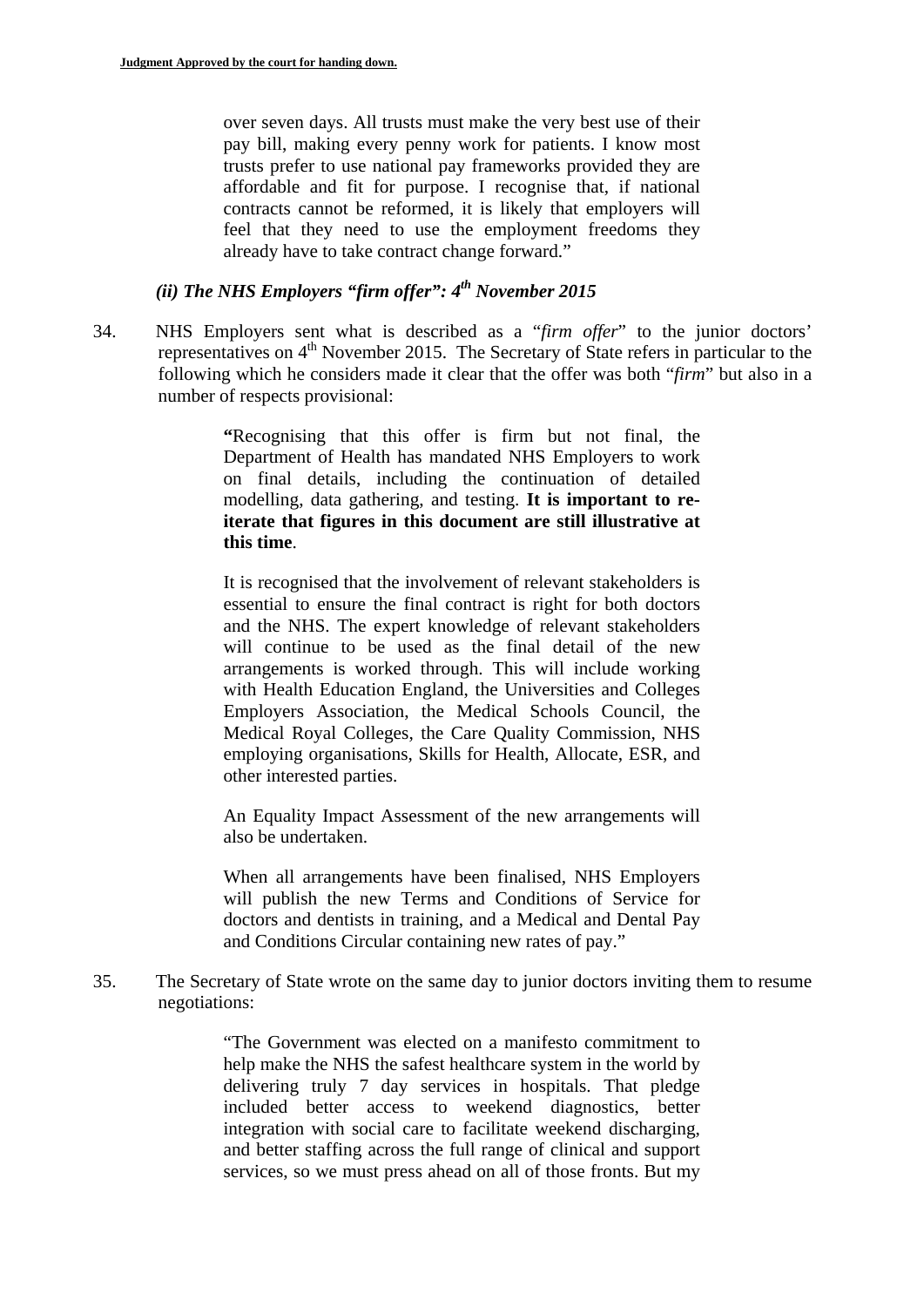strong preference is to get round the table and agree with doctors how we do so in a way that you consider fair, so my door remains open for negotiations.

I know how hard you work, and I know that the pressures on the NHS frontline are intense. We want to make your working lives better, not worse, and I appeal to you to choose talks not strikes, and work with us to get this contract right for you and your patients."

### *(iii) The MOU between the Department of health, NHS Employers, and the BMA signed under the auspices of ACAS: 30<sup>th</sup> November 2015*

36. The recognition by all parties that there was a need to review doctors' terms and conditions can be seen from the following statement issued by ACAS on  $30<sup>th</sup>$ November 2015:

#### "**Agreement between BMA, DH and NHS Employers**

#### 30 November 2015

Following productive talks under the auspices of ACAS, the BMA, NHS Employers and the Department of Health are all agreed that a return to direct and meaningful negotiations in relation to a new contract for junior doctors is the right way forward. We intend to reach a collaborative agreement, working in partnership to produce a new contract for junior doctors, recognising their central role in patient care and the future of the NHS.

All parties are committed to reaching an agreement that improves safety for patients and doctors and therefore NHS Employers have agreed to extend the timeframe for the BMA to commence any industrial action by four weeks to 13 January 2016 at 17:00, to allow negotiations to progress. Within that timetable, the BMA agrees to temporarily suspend its proposed strike action and the Department of Health agrees similarly to temporarily suspend implementation of a contract without agreement.

All parties acknowledge that they share responsibility for the safety of patients and junior doctors, which must be paramount. In reaching this agreement to return to negotiations the BMA acknowledge the wish of NHS Employers and the Department of Health to agree and implement a new contract without undue delay. All sides wish to achieve a contractual framework that provides fair reward and a safe working environment for junior doctors throughout the week.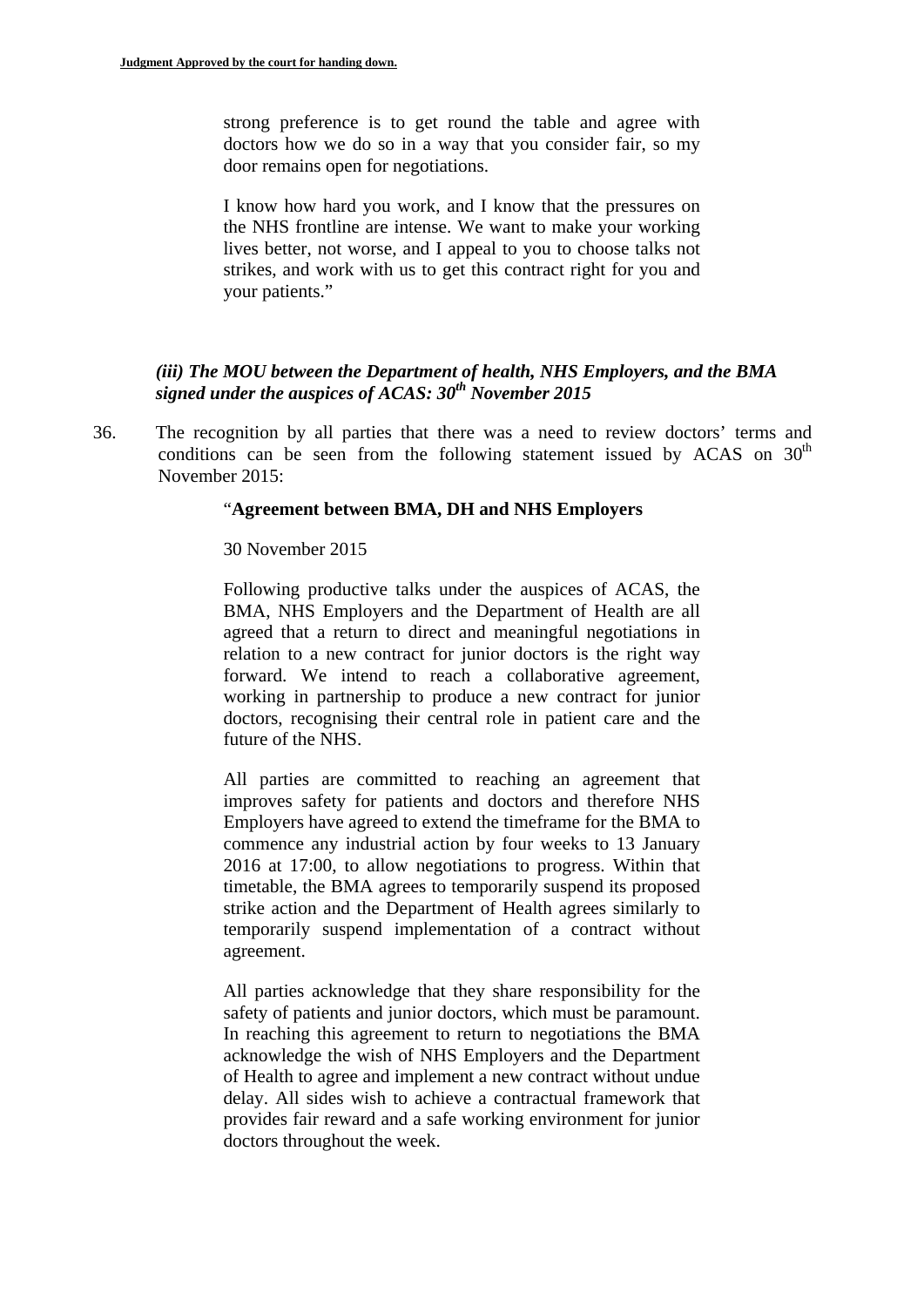**Note:** for the purposes of this agreement, NHS Employers is acting on behalf of all employers of junior doctors.

#### **Memorandum of understanding**

This memorandum sets out the basis on which the parties will progress the agreement to return to negotiation reached on 30 November 2015.

We acknowledge the commitment of the BMA, NHS Employers and DH to the centrality of junior doctors in the current and future NHS, to recognise their dedication to patients and the NHS, and to provide a safe and supportive environment and fair reward.

The parties support the commitment to patients to ensure that the quality of care and patient outcomes (including appropriately adjusted mortality rates) are the same every day of the week. In that context we recognise the commitment of the government to work with the medical profession and other staff groups in partnership to improve access to seven day services. The parties recognise that junior doctors currently make a significant contribution across seven days, that urgent and emergency care is the priority for such services and that any new contract would support these aims.

All parties acknowledge the crucial role of doctors in training across the NHS in providing safe patient care and the need to properly recognise that contribution not only through terms and conditions but also by reaffirming the commitment to a highquality training experience, the very best working environment and appropriate work-life balance.

The current cost-neutral November 2015 offer is the basis for further negotiation, and the BMA, NHS Employers and DH have agreed to work collaboratively to develop and oversee new contractual terms and conditions of service for junior doctors.

Contractual safeguards for safety are paramount and we therefore commit to develop a jointly selected and supported guardian role to oversee the hours of work of doctors in training and ensuring appropriate payment for hours worked outside planned work schedules.

A commitment is also made to define propositions on work schedules, including the number of hours designated as plain time ensuring that doctors in training would not be expected to work consecutive weekends, and how time for administrative duties and training should be recognized.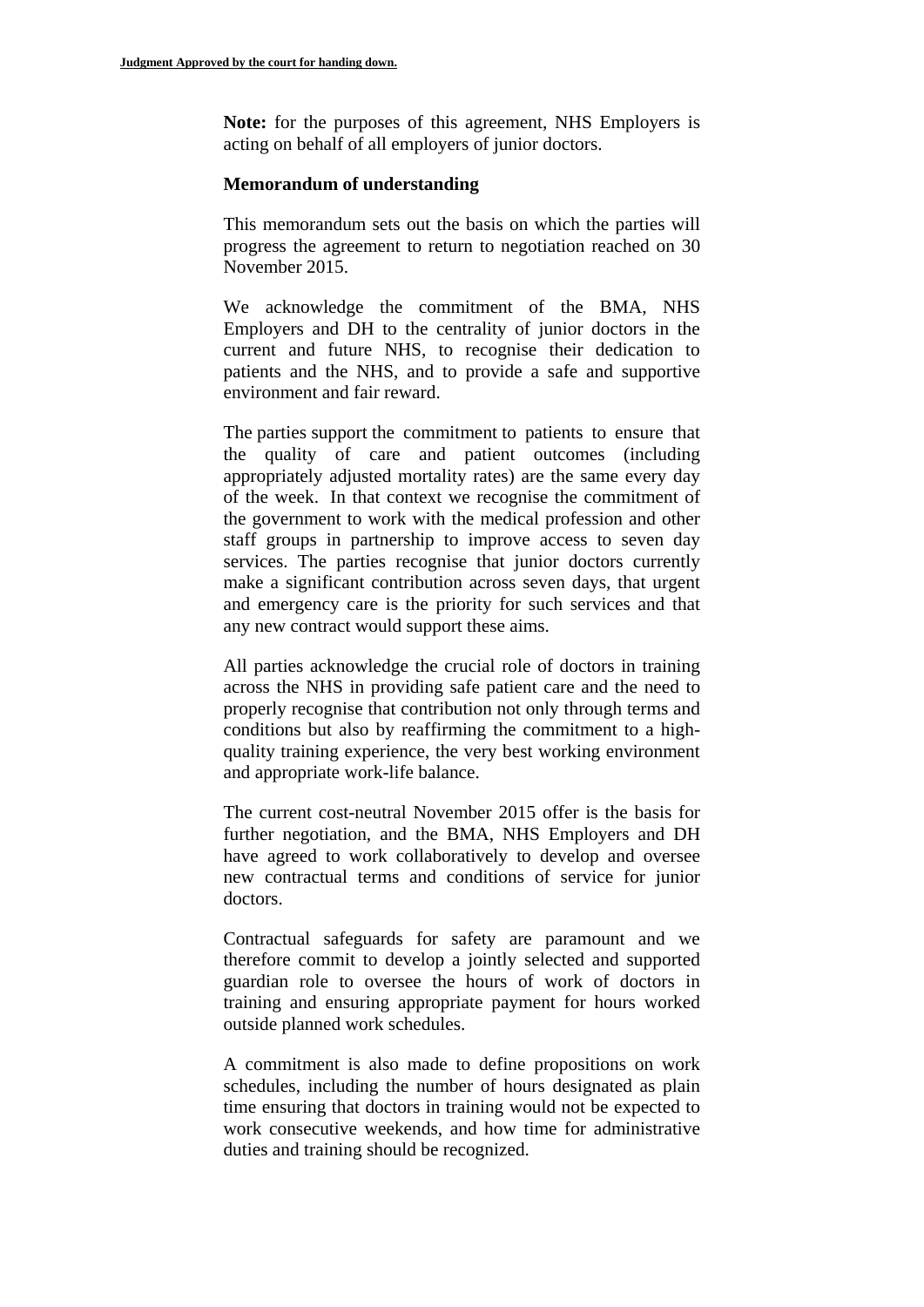Our discussions will also address access to flexible training (through joint work between HEE, BMA and NHS Employers), taking into account the changing demographic of the medical workforce, as well as developing further our shared commitment to ensuring that the training and working environment for junior doctors is improved (including addressing issues of fixed leave, study leave, notice of deployment and duty rosters, access to rest and refreshment facilities).

Collaborative work on pay will include an 'openbook' approach to the November 2015 pay calculator and supporting data and models, including cost-neutrality and equality impact, helping ensure clear systems for pay progression and managing transition. This agreement also recognises the need to work in partnership with HEE and where relevant the medical royal colleges to improve the training experience for junior doctors, including improving access to flexible working and enabling the transition to a fully competency-based approach to support junior doctors to progress through their training."

37. Further negotiations began in December 2015 and ended in February 2016. The view of the Secretary of State of these negotiations was that there was "*agreement on approximately 90% of the issues under negotiation between the parties"* (EIA Annex C). However there was disagreement over changes to the number of hours designated as plain time, the rate of pay for those hours and the days on which those hours would be worked. On 4<sup>th</sup> January 2016 the Secretary of State wrote to the BMA to inform it that henceforward Sir David Dalton had been appointed to lead negotiations on behalf of the Secretary of State and NHS Employers. In his letter to the BMA the Secretary of State expressed the position that he remained willing to negotiate and to show flexibility.

# *(iv) The breakdown in negotiations between NHS Employers and the BMA: January / early February 2016*

38. On  $9<sup>th</sup>$  February 2016 Sir David Dalton wrote to representatives of the BMA with further proposals to resolve outstanding issues, which centred upon pay for weekend working and plain time working hours. The Claimant describes the letter as containing an "*ultimatum*". The letter sought confirmation in writing from the BMA that it would publicly recommend this "*best and final offer*" to the JDC and recommend its endorsement as the proposition to be put to members. A deadline for confirmation was set at 3pm on the  $10^{th}$  February 2016 "*at the very latest*" and it was made clear that no extension of the deadline would be offered. The letter then stated:

> "If you are not able to give me the assurance, I ask for in this letter, I need to be absolutely clear that I will assume that there is no realistic prospect of a negotiated agreement. In that circumstance I will advise the Secretary of State that we would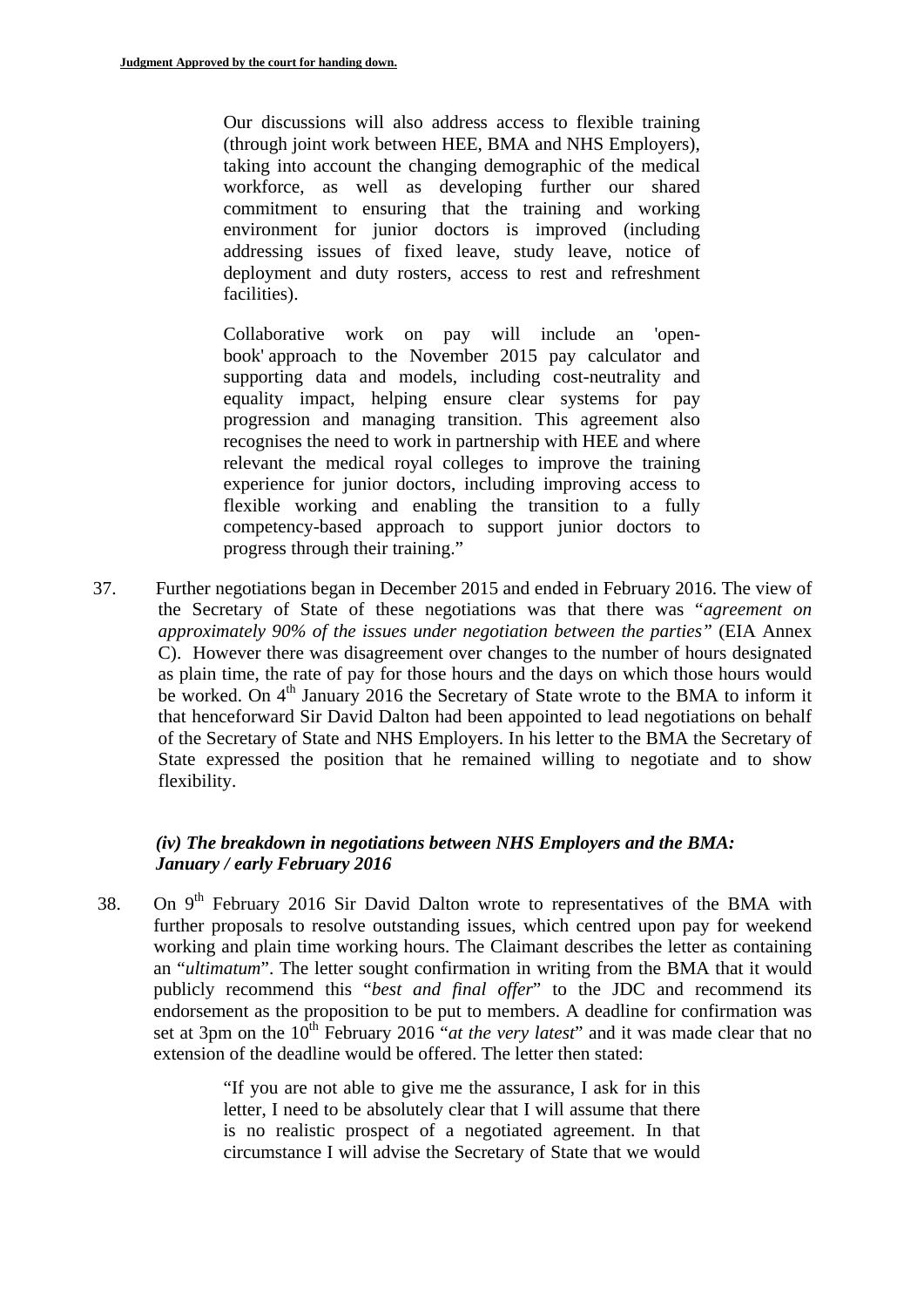have reached the end of the road in relation to the likelihood reaching a negotiated agreement"

39. The BMA declined the offer to provide the assurance sought and this was made clear in a letter of the  $10<sup>th</sup>$  February 2016 to the Secretary of State. In the absence of any final agreement on the same date, the  $10<sup>th</sup>$  February 2016, Sir David Dalton wrote to the Secretary of State explaining that, from the perspective of NHS Employers, a negotiated outcome was no longer possible:

> "Everyone's first preference has always been for a negotiated outcome. Unfortunately this no longer seems possible. Following the consultation with Chief Executives and other leaders in the service, it is clear that the NHS need certainty on this contract and that a continuation of the dispute, with a stalemate and without a clear ending, would be harmful to service continuity with adverse consequences to patients. On this basis I therefore advise the government to do what ever it deems necessary to end uncertainty for the service and to make sure that new contract is in place which is as close as possible to the final position put forward to the BMA yesterday."

# *(v) The position of the Secretary of State: 11th February 2016*

40. The Secretary of State thereafter took the view that further progress by negotiation was unlikely and he announced, on  $11<sup>th</sup>$  February 2016, that a new contract "*would be introduced without further negotiation*" (EIA Annex C paragraph [9]). On the  $11<sup>th</sup>$ February 2016 the Secretary of State made a statement in Parliament during which he stated:

> "Along with other senior NHS leaders and supported by NHS Employers, NHS England, NHS Improvement, NHS Confederation and NHS Providers, [Sir David] has asked me to end the uncertainty for the service by proceeding with the introduction of a new contract that he and his colleagues consider both safer for patients and fair and reasonable for junior doctors. I have therefore decided to do that."

41. The Claimant relies upon this Statement, and others made upon the same occasion, to support the submission that the imposition of new contractual terms was a formal decision adopted by the Secretary of State and that this is important context which assists in explaining the position adopted by the Secretary of State on  $6<sup>th</sup>$  July 2016 and reflected in his formal Statement to Parliament. During the statement to Parliament of  $11<sup>th</sup>$  February 2016, as recorded in Hansard, the Secretary of State proceeded to describe the terms of the new contract which he had decided would be deployed. He extolled the virtues of the contract explaining, for example, that it reduced the maximum hours that "*tired doctors*" would be required to work in a single week, the maximum hours of consecutive nights that doctors would be asked to work, the maximum number of consecutive long days that a doctor would be required to work, and an elimination of the practice of rostering doctors on consecutive weekends.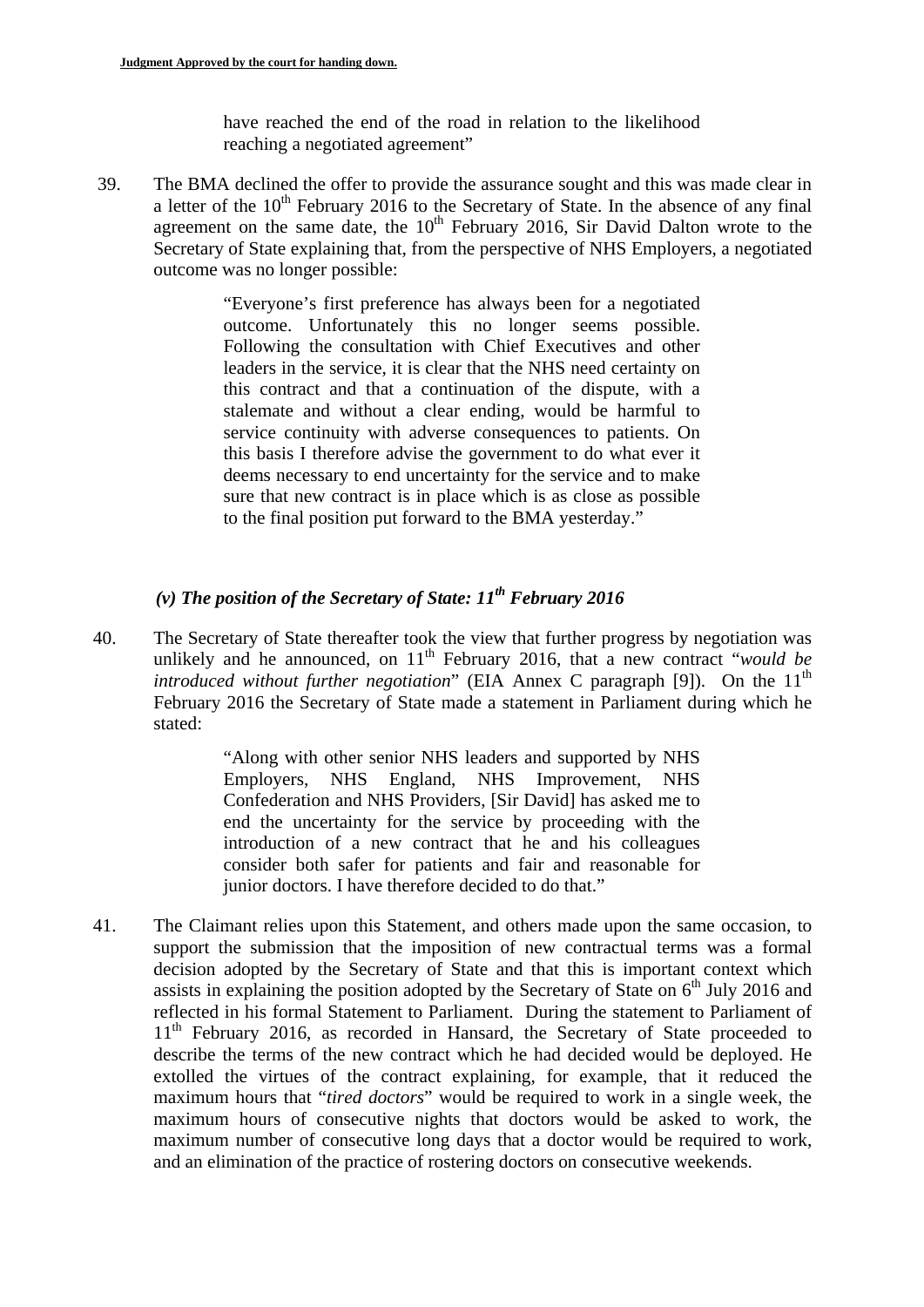42. The Secretary of State also addressed the question of pay and the increase in basic salary and pay premiums. The Secretary of State explained that in view of the BMA's unwillingness to compromise "… *any Government must do what is right for both patients and doctors… Today we are taking one important step necessary to make this possible*" (Hansard, column 1764). He described the Government as "*… taking a decisive step forward to help deliver our manifesto commitment*" (Hansard, column 1765). Later in the same debate (Hansard, column 1770), in response to questions from the Chair of the House of Commons Health Select Committee, the Secretary of State described what the Claimant refers to as a "decision":

> "When, as a Government, we took the decision to proceed with implementing a new contract, we have the choice of many routes, because essentially we can decide exactly what to choose. We have chosen to implement the contract recommended by NHS chief executives as being fair and reasonable."

The Claimant also refers to a number of statements by the Secretary of State to the effect that the decision to impose the new contract is one for him alone or for the "*Government*". This point acquires significance because in later statements to Parliament when the Secretary of State uses the collective pronoun "*we*" it is said by the Claimant that the reference to "*we*" is a reference to the Secretary of State and/or the Government as a whole, but not a reference to the Secretary of State acting in conjunction with individual employers within the NHS.

# *(vi) Events subsequent to*  $11^{th}$  *February 2016*

- 43. On  $12<sup>th</sup>$  February 2016, a summary of certain terms of the proposed draft contract was published, showing the changes that had been made, as a result of negotiations with the BMA, since the November offer, and with a suggested timetable for a phased introduction from August 2016. NHS Employers continued to work on the proposed terms and conditions for the new contract and to prepare associated guidance, including a pay circular with 2016/17 pay rates, and a model contract of employment.
- 44. On the  $12<sup>th</sup>$  February 2016 Mr Daniel Mortimer, the Chief Executive of NHS Employers, sent an open letter to every junior doctor employed within the NHS. The Claimant describes this as a "*carefully orchestrated communication exercise*". The letter refers to the position of the Secretary of State in the following way and the Claimant highlights the mandatory terminology used:

"The Secretary of State decided that the NHS must now introduce a new contract, without the agreement of the BMA, from August 2016."

45. The Claimant says that it was the view of NHS Employers that the Secretary of State had, in substance, issued a decision to them as to the terms of the new contracts and that, upon the taking of the decision, all employers of junior doctors working within the NHS were bound by that decision. They refer also to the fact that the letter laid out an implementation period. The new contract was to be introduced by employers in a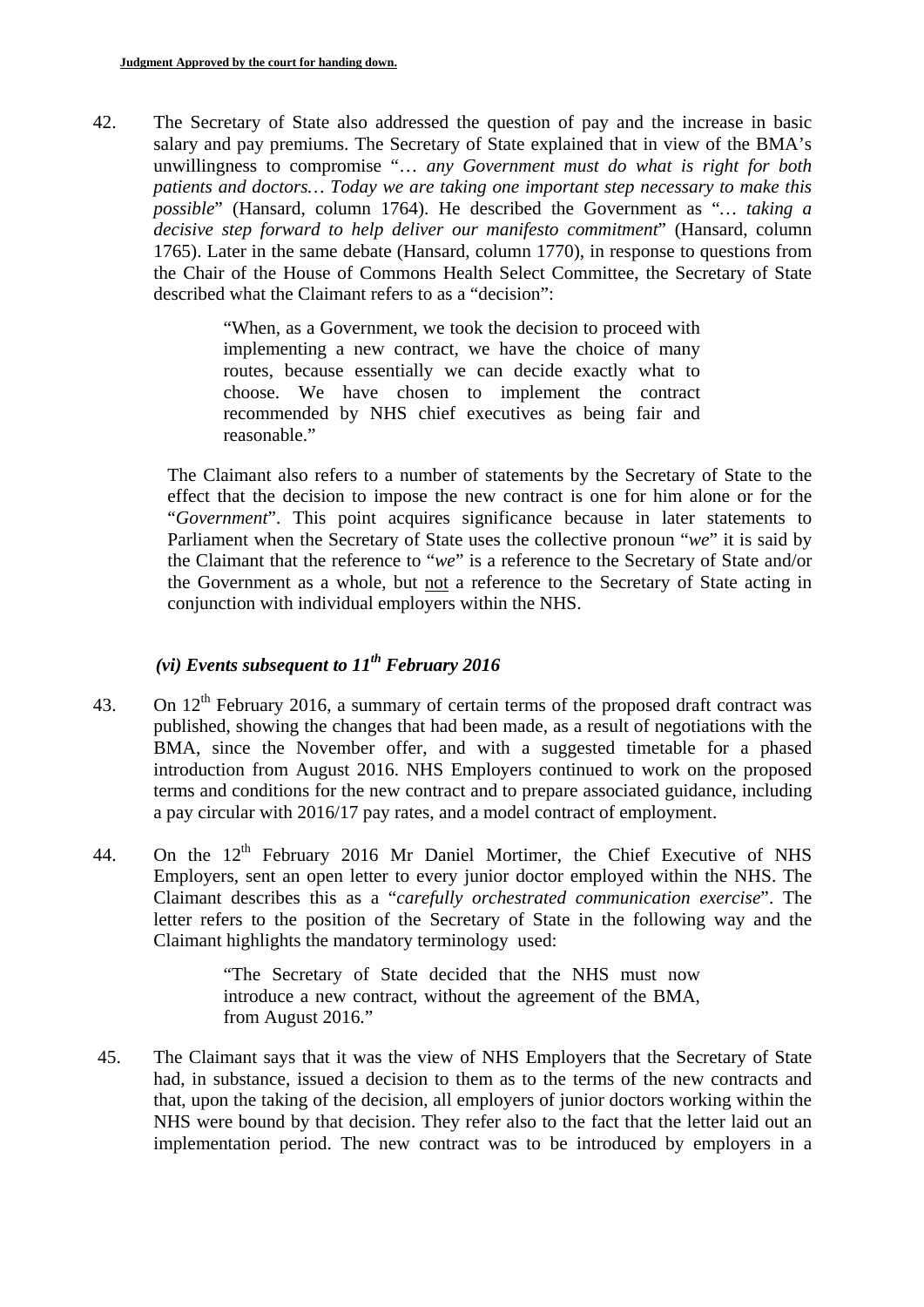phased manner over 12 months from August 2016 in the expectation that implementation would be completed by August 2017.

# *(vii) NHS Employers Webinar: 25th February 2016*

46. On the  $25<sup>th</sup>$  February 2016 NHS Employers hosted a webinar with various employers within the NHS. This document is relied upon by the Secretary of State to illustrate the understanding of employers within the NHS as to their freedom to determine their own terms and conditions of employment and, thereby, shed light upon the approach (said to be non-coercive) of the Secretary of State later on, including in his decision of  $6<sup>th</sup>$  July 2016. In the course of the webinar the presenters addressed the question "*how can terms and conditions of employment be changed?*". As to this the presenters explained that contracts of employment could be changed by reaching agreements through national collective bargaining between representatives of employers and employees. A slide produced for the purpose of the webinar stated: "*where national or local negotiation does not result in agreement, following consultation, employers can introduce new employment contracts by dismissing their staff on due notice and re-engaging them on new employment contracts*". In another slide, under the heading "*can trusts decide not to offer the new national contracts?*", the answer provided was in the following terms:

> "All employers have the freedom to determine their own terms and conditions, including pay for the staff they employ, but the majority use national employment contracts."

# *(viii) The letter from the Government Legal Department: 8th March 2016*

47. On the  $23<sup>rd</sup>$  February 2016 the BMA sent a Letter before Action under the pre-action protocol to the Secretary of State alleging that the decision adopted by the Minister to approve the terms of the new junior doctors contract was non-compliant with the Public Sector Equality Duty ("PSED") imposed pursuant to section 149 of the Equality Act 2010. The Government Legal Department ("GLD") responded on behalf of the Secretary of State on the  $8<sup>th</sup>$  March 2016. This letter rejected the suggestion that the Secretary of State had taken any decision or had failed to have proper regard to the PSED:

> "The Secretary of State has had proper regard to the PSED throughout the process thus far. Moreover, a decision as to the final terms and conditions of the new contract has not yet been made. Before making this decision, the Secretary of State will have sight of and will take proper account of a full EIA."

48. The letter refers to *"a decision as to the final terms and conditions*" but it also stated that the Defendant had an "*open mind*" with regards the final terms of the new contract and that he would, if appropriate, amend the final terms in the light and content of the EIA.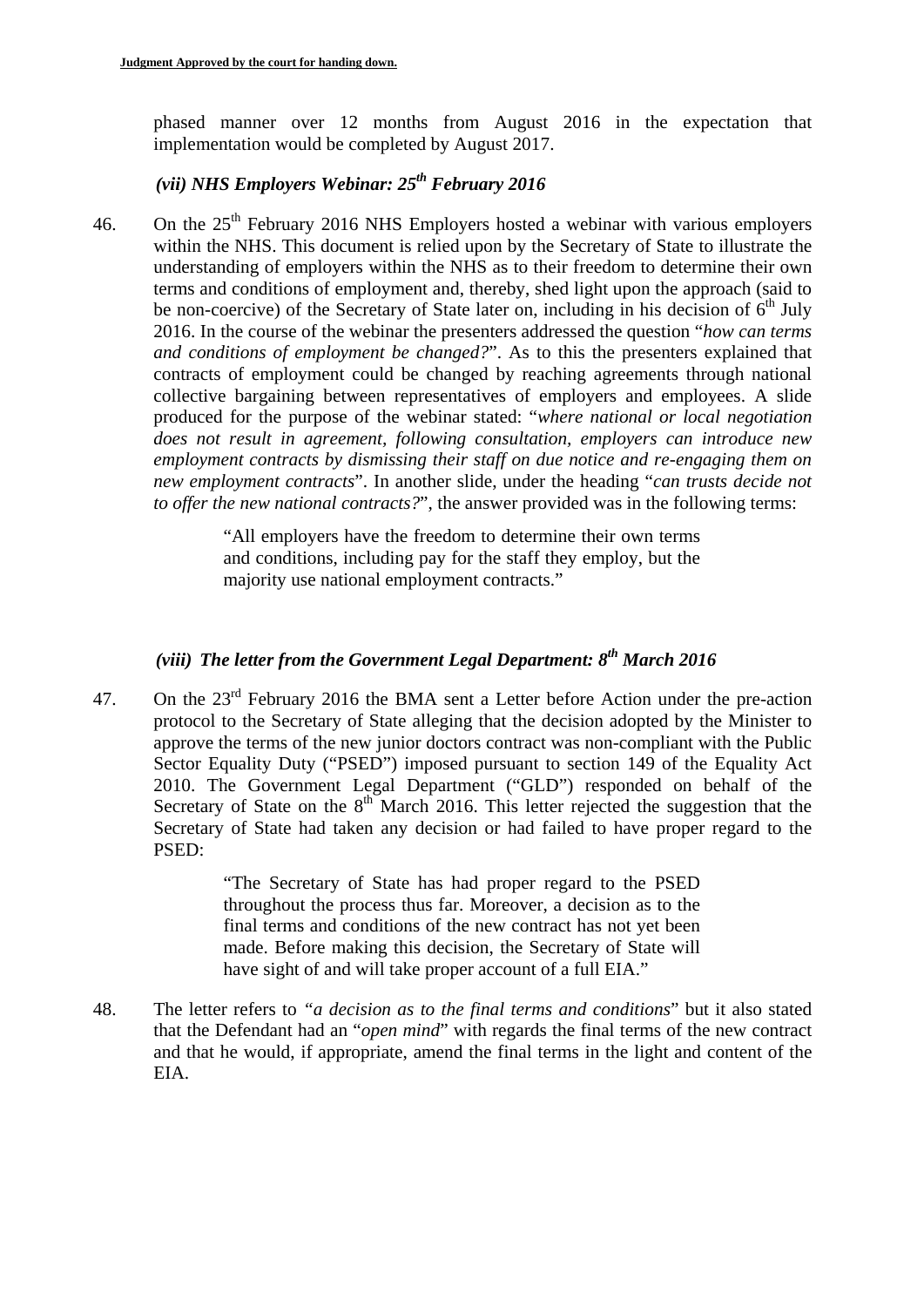### *(ix) Briefing by Civil Servants to the Secretary of State: 21st March 2016*

49. The Secretary of State relies upon an internal briefing provided by civil servants to the Secretary of State as to his requirement to take account of certain statutory duties when exercising his functions in relation to the health service with particular application to the new draft contract. It is submitted that this document establishes that the Minister was advised as to the nature and extent of his powers to compel adherence to a national contract and as to the discretion of NHS employers to determine terms and conditions of employment for staff that they employ. In section 5 of the briefing, in the context of the duty to promote autonomy under section 1D NHSA 2006, the civil servants advised the Minister that he was required to have regard to the desirability (so far as was consistent with the interests of the NHS) of the autonomy and freedom to act of those who provided services within the NHS. However it was pointed out that if the Minister considered that there was a conflict between the duty to preserve autonomy and the discharge of his statutory duties in relation to a comprehensive health service the latter took priority. In this context it was pointed out that local NHS employers already enjoyed the freedom to determine terms and conditions of employment but that "*for decades*" employers had preferred to use the national pay frameworks developed through national collective bargaining. The briefing observes that there is no evidence that local employers wished to negotiate directly with their workforce. So far as the benefits of a consistent national contract were concerned the briefing stated:

> "We know NHS employers want to avoid unnecessary competition in recruiting and retaining doctors which could lead to variability in the quality of training and pay escalation as employers compete for staff. We know this because there has been just one NHS Foundation Trust that chose to develop its own terms and conditions (Southend Foundation Trust) rather than use Agenda for Change when it was introduced in 2004. Southend has, however, continued to use the national pay framework for medical staff."

50. At the end of that same section the advisers state as follows:

"It is recognised that employers will be encouraged to adopt the new national contract and this could appear to conflict with their autonomy to decide on their own staff's contract terms. However, based on all past evidence, there is nothing to suggest that they would wish to do so. Their representatives led the negotiations, and indeed they are also likely to see the benefit of a national model, and the terms of this new draft contract. Further, this SofS duty is subject to the over-arching duty at section 1, and it is considered that uniform use of the new contract will be beneficial to the comprehensive health service by avoiding competition on contract terms that would be undesirable."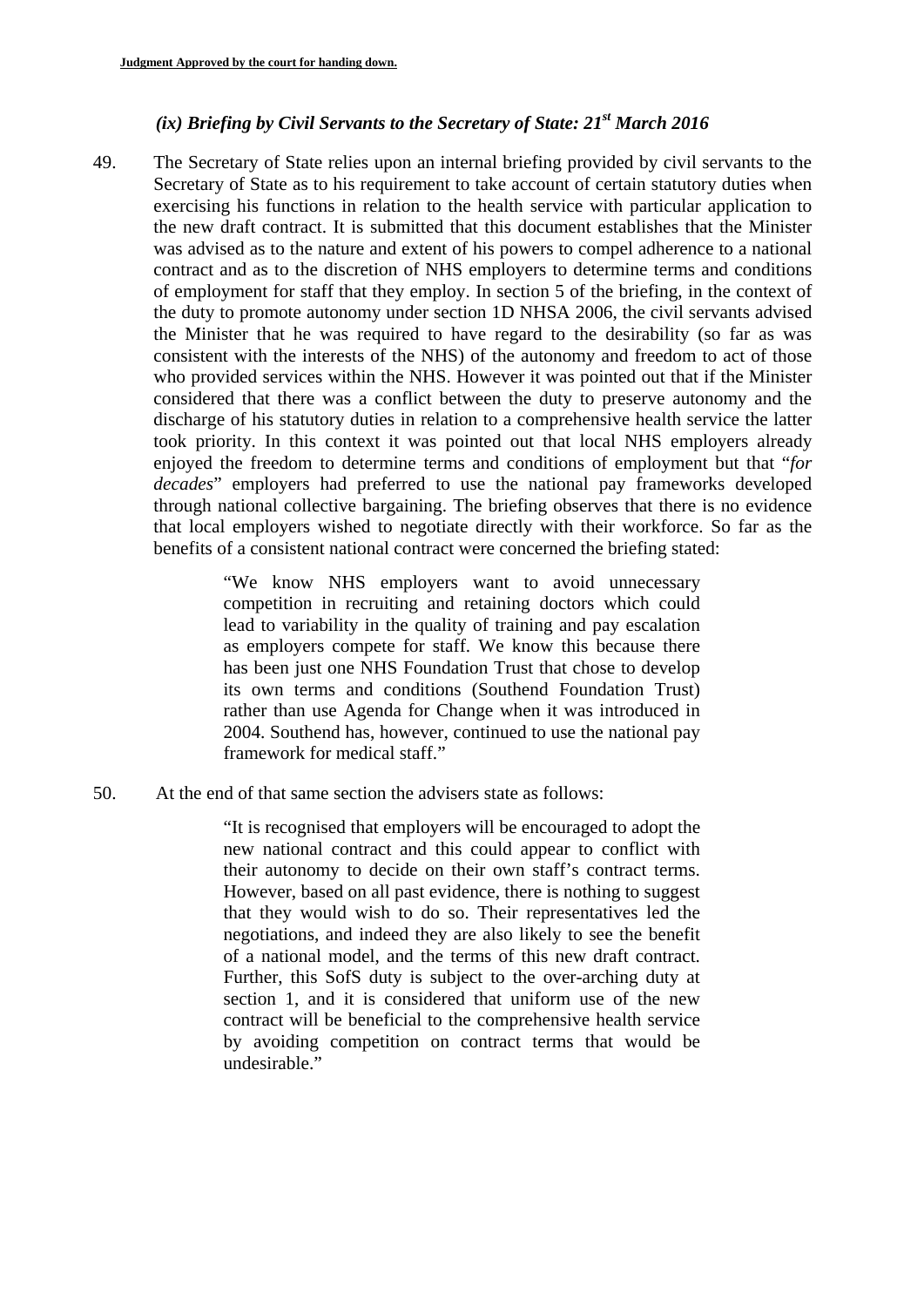# *(x) The Equality Impact Assessment: 31st March 2016*

- 51. The Secretary of State accepts that he is subject to the PSED set out in section 149 of the Equality Act 2010. This provides that in the exercise of its functions a public authority must have "*due regard*" to the need to (a) eliminate discrimination, harassment, victimisation and any other conduct that is prohibited by or under this Act; (b) advance equality of opportunity between persons who share a relevant protected characteristic and persons who do not share it; and (c) foster good relations between persons who share a relevant protected characteristic and persons who do not share it. Under section 149(2) a person who is not a public authority but who exercises public functions must, in the exercise of those functions, have due regard to the matters mentioned in subsection (1). Section  $149(3) - (7)$  lay down the details of the PSED.
- 52. On 31<sup>st</sup> March 2016 the Secretary of State published an Equality Impact Assessment ("EIA"). It purports to set out the final analyses for the draft final contract. Its purpose was to "*assist the Secretary of State for health. … in giving effect to his Public Sector Equality Duty"*. The paper constitutes "*a forward-looking analysis of the expected equalities impact of the new contract informed by, amongst other things: (a) the likely/foreseeable impact of the terms and conditions in the new contract, (b) the available data on the makeup of the current cohort of Doctors by reference to protected characteristics … and (c) extensive engagement and negotiation between the British Medical Association and NHS Employers regarding the development of the new contract*". The analysis was expressed not necessarily to be final and contemplated the possibility that the Secretary of State would consider further whether the draft terms and conditions of the new contract should be approved and/or should be subject to amendment before introduction.
- 53. The analysis operated upon the premise that the key objectives of the new contract were as set out in Heads of Terms for negotiation in 2013 which were later recognised in the joint Memorandum of Understanding between the Department of Health, NHS Employers and the BMA signed under the auspices of  $ACAS$  on  $30<sup>th</sup>$  November 2015. These were:

Days a Week Forum; "a. to enable employers to roster Doctors when needed across seven days including evenings and weekends more affordably to support the delivery of a 7 Day NHS for patients in accordance with the clinical standards developed by the Seven

b. to end time-served automatic annual pay progression ("**AAPP**") and establish a pay model based on the level of responsibility of the role being performed;

c. to provide Doctors with greater certainty and predictability of earnings by: (i) increasing basic pay, and (ii) reducing the proportion of overall pay that is derived from (variable) additional payments;

d. to ensure that Doctors working the most unsocial hours/patterns are paid accordingly;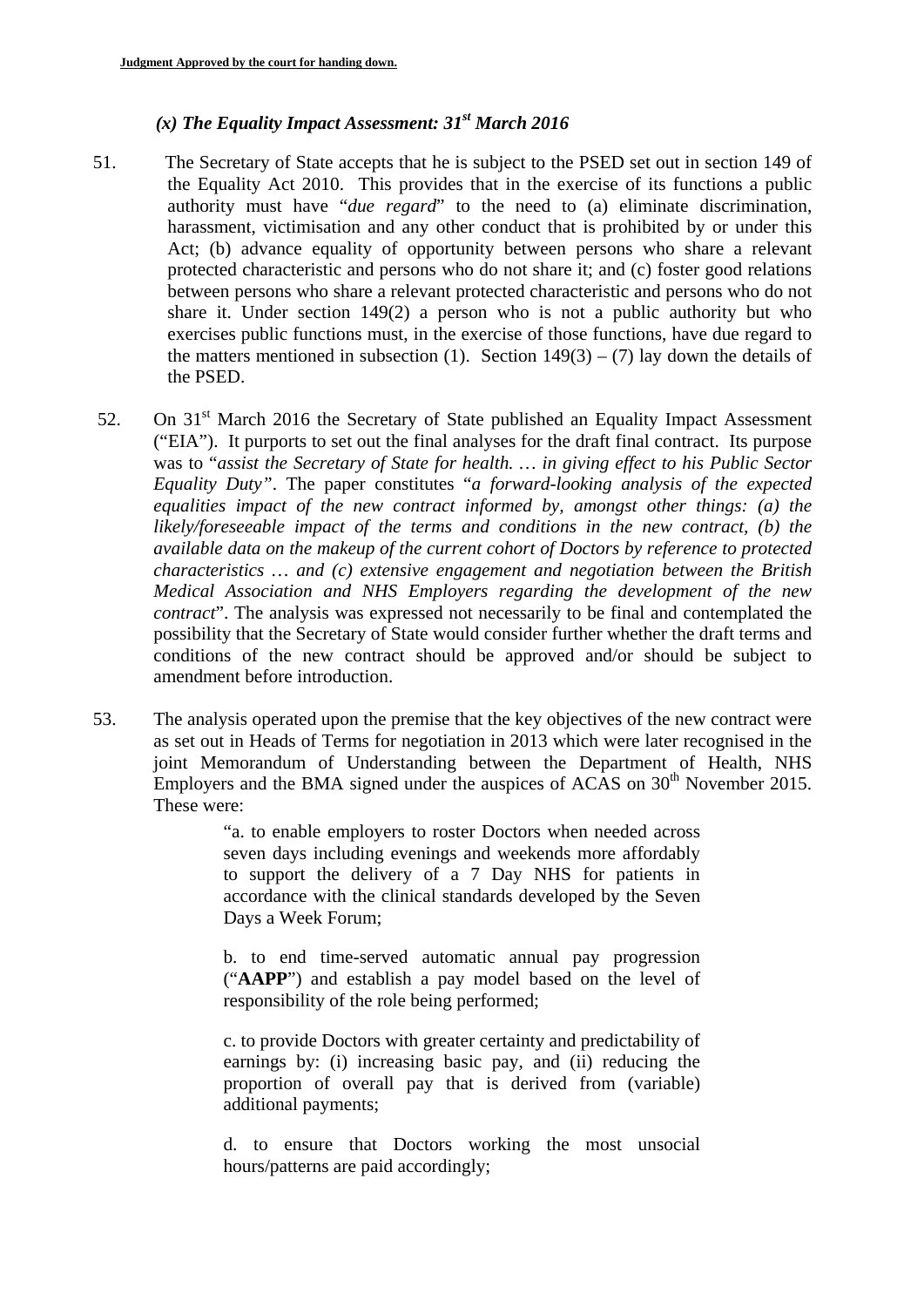e. to provide incentives to encourage entry into hard-to-fill training programmes or clinical academic training programmes and/or undertaking beneficial research work;

f. to provide stronger measures to ensure adherence to safe working hours and patterns;

g. to improve training/support for training; and.

h. to achieve cost-neutrality – whilst not seeking to save money overall and not preventing the total pay bill for junior doctors from rising as trusts recruit more Doctors, the new contract seeks no increase or reduction in pay bill (excluding employer pension contributions and transitional pay protection costs) per whole-time equivalent ("**WTE**")/no change in average earnings for the same average number of hours worked as now."

# *(xi) Pre-action protocol correspondence: 4th April 2016 – 15th April 2016*

54. On the  $4<sup>th</sup>$  April 2016 solicitors acting for the Claimant sent a detailed letter before action setting out why the Secretary of State had no power pursuant to the NHSA 2006, or otherwise, to adopt a decision setting out the terms and conditions which NHS organisations and others employing junior doctors were to use. With regard to the suggestion that the Secretary of State lacked *vires* to adopt the relevant decision, the following was stated:

> "The Secretary of State acted entirely lawfully in deciding that the appropriate response to Sir David's letter was to announce that he would proceed with the introduction of the new contract without further negotiation with the BMA. Insofar as your letter was intended to assert that the Secretary of State is under some misapprehension as to his legal function, this is incorrect. "

55. In further correspondence between the  $12<sup>th</sup>$  and  $15<sup>th</sup>$  April 2016 the GLD stated that the Secretary of State had the power to signify support for a new model contract for junior doctors which NHS bodies were recommended to use.

# *(xii) Statement made by the Secretary of State to Parliament: 18<sup>th</sup> April 2016*

56. The Claimant refers to a statement made by the Secretary of State in Parliament on the 18th April 2016 in response to a question whether the Secretary of State was "*… absolutely confident that he has the legal power to impose the new contract?*". In response to that question the Minister stated: "*let me answer the Hon. Lady's question very directly. Yes, we are imposing a new contract.*" The Minister proceeded to clarify that it was true that Foundation Trusts had the freedom to introduce their own contracts on pay and conditions and could exercise that freedom but that none had done so. The Claimant relies upon this as evidence to support the contention that the Minister "imposed" the contract. Reliance is placed upon an observation of the Minister later on in the course of the debate as evidence that the decision was taken personally by the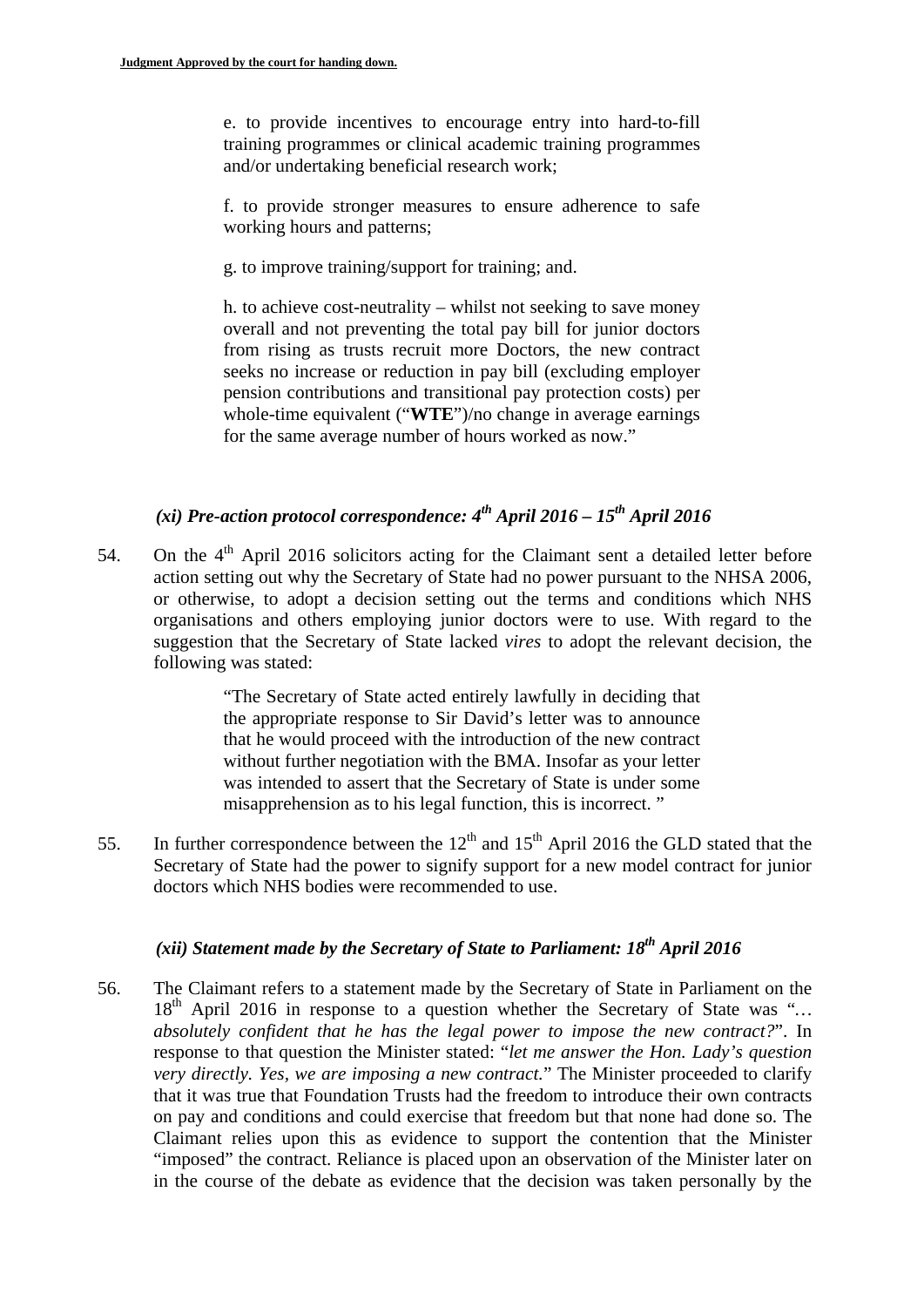Minister: when using the personal pronoun he says: "*that is why I reluctantly took the decision to proceed with the new contracts*".

## *(xiii) The agreement between the BMA, NHS Employers and the Secretary of State: 18th May 2016*

- 57. On the  $18<sup>th</sup>$  May 2016 ACAS confirmed the existence of an agreement between the BMA, NHS Employers and the Secretary of State of negotiated terms which, subject to a referendum of relevant BMA members, were to form the basis for a new contract to be introduced during 2016. ACAS explained that in the course of the previous 10 days discussions between the parties had served to resolve outstanding issues and that further measures had been developed to address the wider concerns of junior doctors. The full contract was to be published at the end of May 2016.
- 58. The issues which had been resolved, and which were said to have led to the agreement of the BMA, included: an agreement to replace the banding system for rewarding unsocial hours with payment for all work done to support seven day service delivery; a series of new limits upon working hours; and the replacement of an incremental pay system with a series of nodal pay points based on attainment and responsibility rather than time served. The agreement was said to reflect the commitment of all parties: to the safety of patients and junior doctors; to the use of terms and conditions of employment which responded appropriately to the diverse characteristics of the junior doctor community; to the creation of a healthy working environment for junior doctors which valued their contribution throughout the working week; to high-quality training for junior doctors; and to revisions and improvements to terms and conditions to address the ongoing need properly to reward, protect and retain a valued workforce. The ACAS statement then proceeded to set out, in considerable detail, arrangements to cover equality of opportunity, the introduction of a "Guardian" to ensure safe working for doctors in training, incentives for recruitment and retention, terms of service, changes to the working week, and the implementation process. The document also stated that the Secretary of State would publish an equality analysis prior to publication of the contract. Section F(7) under the implementation process analysis included a section on "Joint Contract Review" this stated:

"It is agreed that the regular review and updating of the contract is vital so that none of the parties find themselves in a protracted dispute. It is agreed therefore that the BMA and NHS Employers jointly commission in August 2018 a review of the efficacy of the contract, to identify any areas for improvement to the contract terms. Priority areas for inclusion in this review have been agreed but there is no wish to restrict the terms of any review at this stage."

## *(xiv) The BMA junior doctors' referendum*

59. The agreement of the BMA was subject to the referendum. This occurred in the course of June 2016 and, as has already been recorded, the junior doctors rejected the contract on a 58/42% basis, upon a 68% turnout. In the light of that vote the JDC stated that the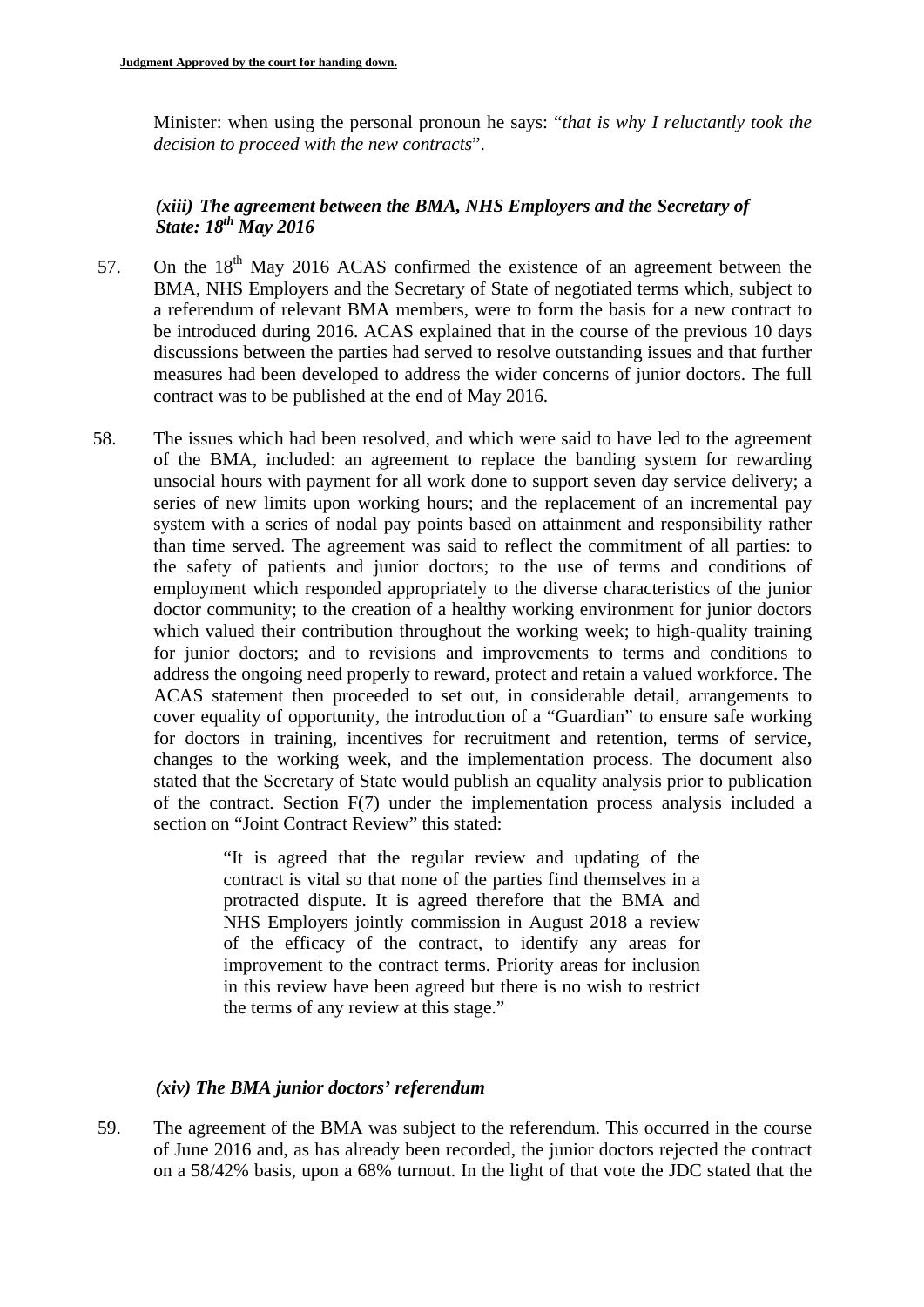Secretary of State was compelled to respect the informed decision that the doctors had made and that both sides must, therefore, look again at the proposals. The outgoing Chair of the Junior Doctors Committee, Dr Malawana stated "… *there should be no transition to a new contract until further talks take place*". The position of the Chief Executive of NHS Employers was that it was now a matter for the Secretary of State to determine next steps.

# $(xv)$  The briefing to the Secretary of State:  $6<sup>th</sup>$  July 2016

60. The outcome of the referendum was communicated, by civil servants, to the Secretary of State on the morning of  $6<sup>th</sup>$  July 2016. There is, before the court, a copy of the 20 page briefing which was placed before the Secretary of State during the morning of the 6th July 2016. It pointed out that the Minister now had to take a "*fresh decision*" and that the options open were either to return to negotiations with the BMA or introduce the new contract without the approval of the BMA based upon the May 2016 proposal agreed by the BMA. If the Minister decided to proceed without agreement from the doctors he then had to decide whether to exercise compulsory powers or proceed upon the basis that employers would voluntarily introduce the contract. The briefing to the Secretary of State considered the options. The conclusion to the briefing was expressed in the following terms:

> "41. You are asked to consider whether you agree to make a new decision to introduce the May contract terms as amended by the further June agreement, working with NHS Employers and NHSI HEE and local employers, so that the new contract is introduced for Junior Doctors as their current contracts expire in line with the timetable in Annex A. That decision should be made having due regard to the equality impacts of the proposals.

> 42. This builds on your thorough consideration of the equality implications of both the March contract and the revised May offer. The May contract offer built on the approach taken in the March contract to strengthen the offer particularly to those working less than full time (disproportionately female). You have also considered fully issues across the other protected characteristics and made changes in particular to support those with disabilities. For example, that includes protection of pay should a trainee change speciality for reason of disability, and if they work LTFT then the various proposals outlined above in respect of LTFT JDs.

> 43. It is important to note that individual employers will also need to consider equality implications specific to their own workforce as part of implementing the new arrangements."

61. In the course of the submission, and in the context of the Minister working consensually with employers, the Minister was warned that the expressions "imposed" and "imposition" had given rise to difficulties. Paragraph [4] of the briefing stated as follows: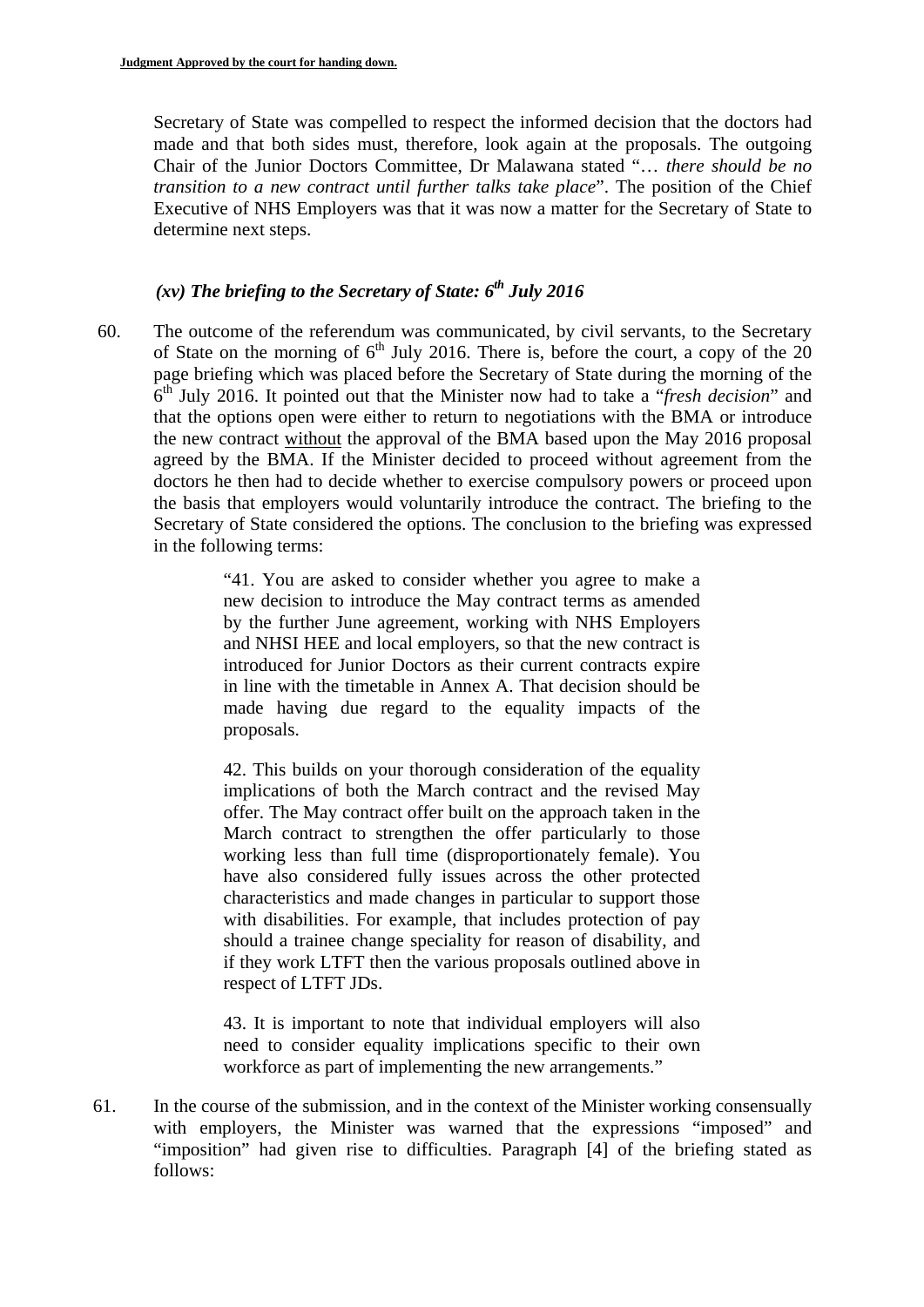"4. It is noted that the press has again today referred to the contract potentially being "imposed" by you. As you know, references to "imposition" have been deployed to assert (wrongly) that you are not aware of your legal powers. To avoid further complaints of this sort, we suggest that it is best when addressing this issue to spell out that the new contract will be introduced by you working together with NHS employers. We appreciate that this is long-winded, but think it is worthwhile to try to avoid further unnecessary distraction rising from this point. NHS Employers continue to work with us and are ready to work with us to implement May/June contract, as a fair deal for the NHS should you decide to move forward on that basis. The role of NHS Improvement and Health Education England will also be key as the contract is partly nationally funded through HEE and HEE have been clear that there should be one national training contract. In addition it would be important to emphasise that this contract will only be introduced for those JDs whose contract expires."

62. In paragraph [12] of the briefing it was explained that the current offer did reduce the marginal cost of weekend working and it also addressed the implications of returning to negotiation on the ability of the Minister to further progress other policies:

> "12. The current offer does reduce the marginal cost of weekend working, important for the delivery 7 Day services, whilst recognising the antisocial nature of weekend working (and possible associated costs) by paying an allowance according to the number of weekends worked. Returning to negotiation would delay further contract change and delay implementing this element of your strategy for implementing 7 Day services policy. It would also frustrate the Government's aim of removing AAIP [Automatic Annual Incremental Progression]. The pay bill is a very significant part of the NHS budget, and negotiations have for some time sought to achieve a revised contract that is safe and fair to staff and patients. Not progressing the Junior contract will also delay any changes to the Consultant Contract and Agenda for Change."

63. Finally, in the summary section of the report the advice given to the Minister was that re-entering negotiation would delay implementation of policy, that the concessions already made had been "*significant*", that the offer was a fair offer that had hitherto received support from the BMA leadership, that the NHS now needed certainty and: "*…it is therefore recommended that you decide to work with NHS employers to introduce the May contract (as further revised for LTFT) in its entirety…*". I was informed by counsel for the Minister (in the course of his submissions) that I can proceed in this litigation upon the basis that the Secretary of State adopted the recommendation and the reasons for proceeding in the way proposed as set out in the briefing.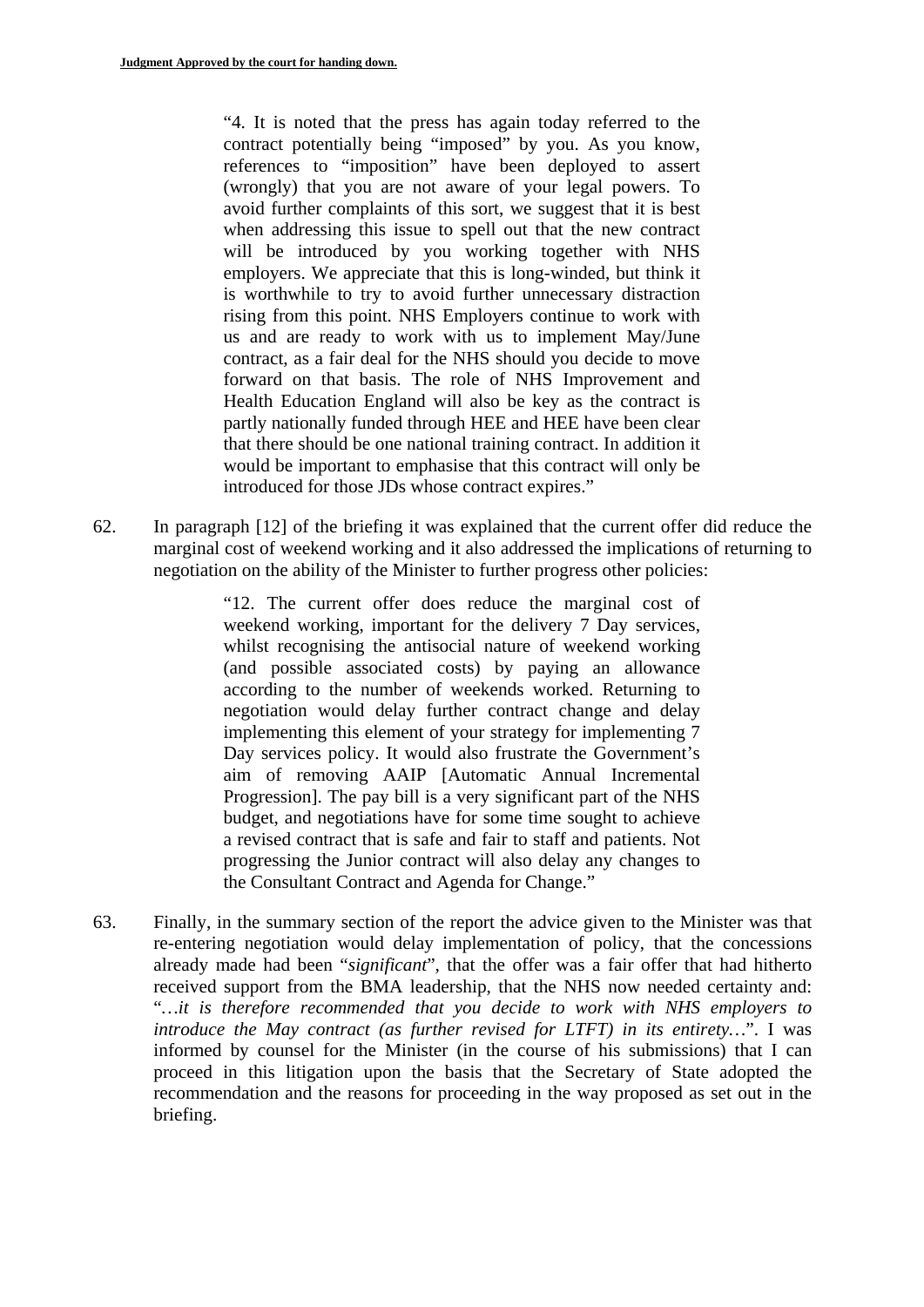### *(xvi) The decision under challenge – the Statement of the Secretary of State to Parliament:*  $6^{th}$  July 2016

64. Shortly afterwards, on  $6<sup>th</sup>$  July 2016, the Secretary of State made a formal Statement to Parliament during which the Minister stated that he had decided that the only realistic way to end the "*impasse*" was to proceed with the phased introduction of the exact contract that was negotiated, agreed and supported by the BMA leadership. This is the Statement upon which the Claimant relies for the proposition that the Minister did in fact take a decision the substance of which was to impose the new terms and conditions of employment. The Statement repays close analysis and I therefore set it out in full below. It is not numbered in the original but I have numbered each paragraph for ease of reference. The parts most particularly relied upon by the Claimant as demonstrating that the Secretary of State was proposing to take a mandatory decision are set out in bold below:

> "1. In May, the Government and NHS employers reached an historic agreement with the British Medical Association on the new contract for junior doctors after more than three years of negotiations and several days of damaging strike action. That agreement was strongly endorsed as a good deal for junior doctors by the leader of the BMA's junior doctors committee, Dr Johann Malawana, and was supported publicly by the vast majority of medical royal colleges. However, it was rejected yesterday in a ratification ballot: 58% voted against the contract, so, on the basis of a 68% turnout, around a third of serving junior doctors actively voted against the agreement.

> 2. It is worth outlining key elements of the agreement that was voted on. The agreement does indeed help the Government to deliver their seven-day NHS manifesto commitment, but it also does much more. It reduces the maximum hours junior doctors can be asked to work, introduces a new post in every trust to make sure the hours asked of junior doctors are safe, makes rostering more child and family-friendly, and helps women who take maternity leave to catch up with their peers. The president of the Royal College of Physicians, who had opposed our previous proposals, stated publicly:

"If I were a trainee doctor now, I would vote 'yes' in the junior doctor referendum."

3. Unfortunately, because of the vote, we are now left in a noman's land, which, if it continues, can only damage the NHS.

4. An elected Government whose main aim is to improve the safety and quality of care for patients have come up against a union that has stirred up anger among its own members that it is now unable to pacify. I was not a fan of the tactics used by the BMA, but, to its credit, its leader, Johann Malawana, did, in the end, negotiate a deal and work hard to get support for it. Now that he has resigned, it is not clear whether anyone can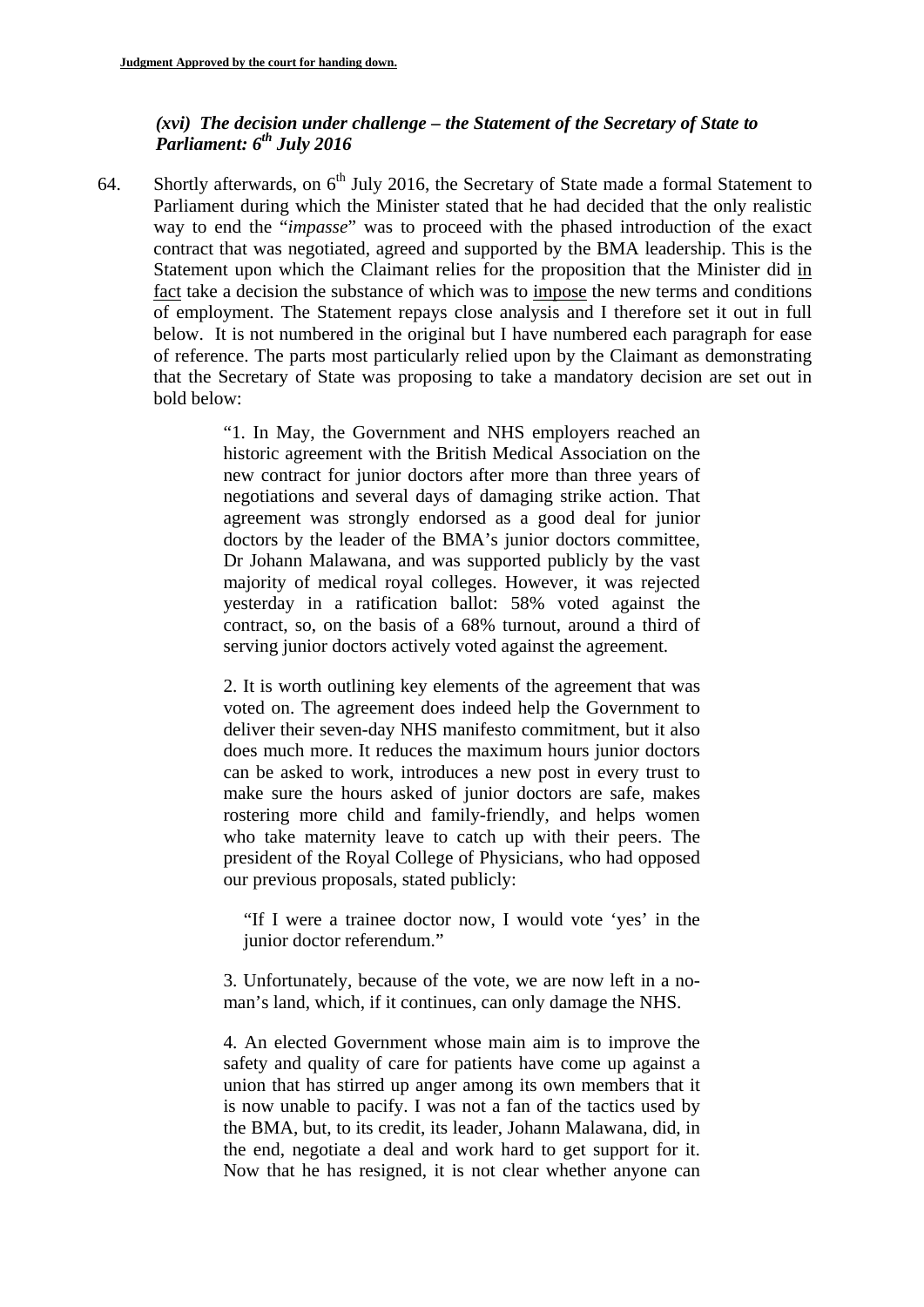deliver the support of BMA members for any negotiated settlement.

5. Protracted uncertainty precisely when we grapple with the enormous consequences of leaving the EU can only be damaging for those working in the NHS and for the patients who depend on it. Last night, Professor Dame Sue Bailey, president of the Academy of Medical Royal Colleges, said that the NHS and junior doctors needed to move on from this dispute and that if the Government proceed with the new contract it should be implemented in a phased way that allowed time to learn from any teething problems. **After listening to this advice and carefully considering the equalities impact of the new contract, I have this morning decided that the only realistic way to end this impasse is to proceed with the phased introduction of the exact contract that was negotiated, agreed and supported by the BMA leadership.** 

**6. The contract will be introduced** from October this year for more senior obstetrics trainees; then in November and December for foundation year 1 doctors taking up new posts and foundation year 2 doctors on the same rotas as their current contracts expire. **More specialties such as paediatrics, psychiatry and pathology, as well as surgical trainees, will transition in the same way** to the new contract between February and April next year, with remaining trainees by October 2017.

**7. This is a difficult decision to make. Many people will call on me to return to negotiations with the BMA, and I say to them: we have been talking, or trying to talk, for well over three years. There is no consensus around a new contract and, after yesterday's vote, it is not clear whether any further discussions could create one. However, the agreement negotiated in May is better for junior doctors and better for the NHS than the original contract that we planned to introduce in March. Rather than try to wind the clock back to the March contract, we will not change any of the new terms agreed with the BMA.** 

**8. It is also important to note that, even though we are proceeding without consensus, this decision is not a rejection of the legitimate concerns of many junior doctors about their working conditions**. Junior doctors are some of the hardest working staff in the NHS, working some of the longest and most unsocial hours, including many weekends. They have many concerns, for example, about rota gaps and rostering practices. In the May ACAS agreement, NHS employers agreed to work with the BMA to monitor the implementation of the contract and improve rostering practice for junior doctors. Last month, at the NHS Confederation's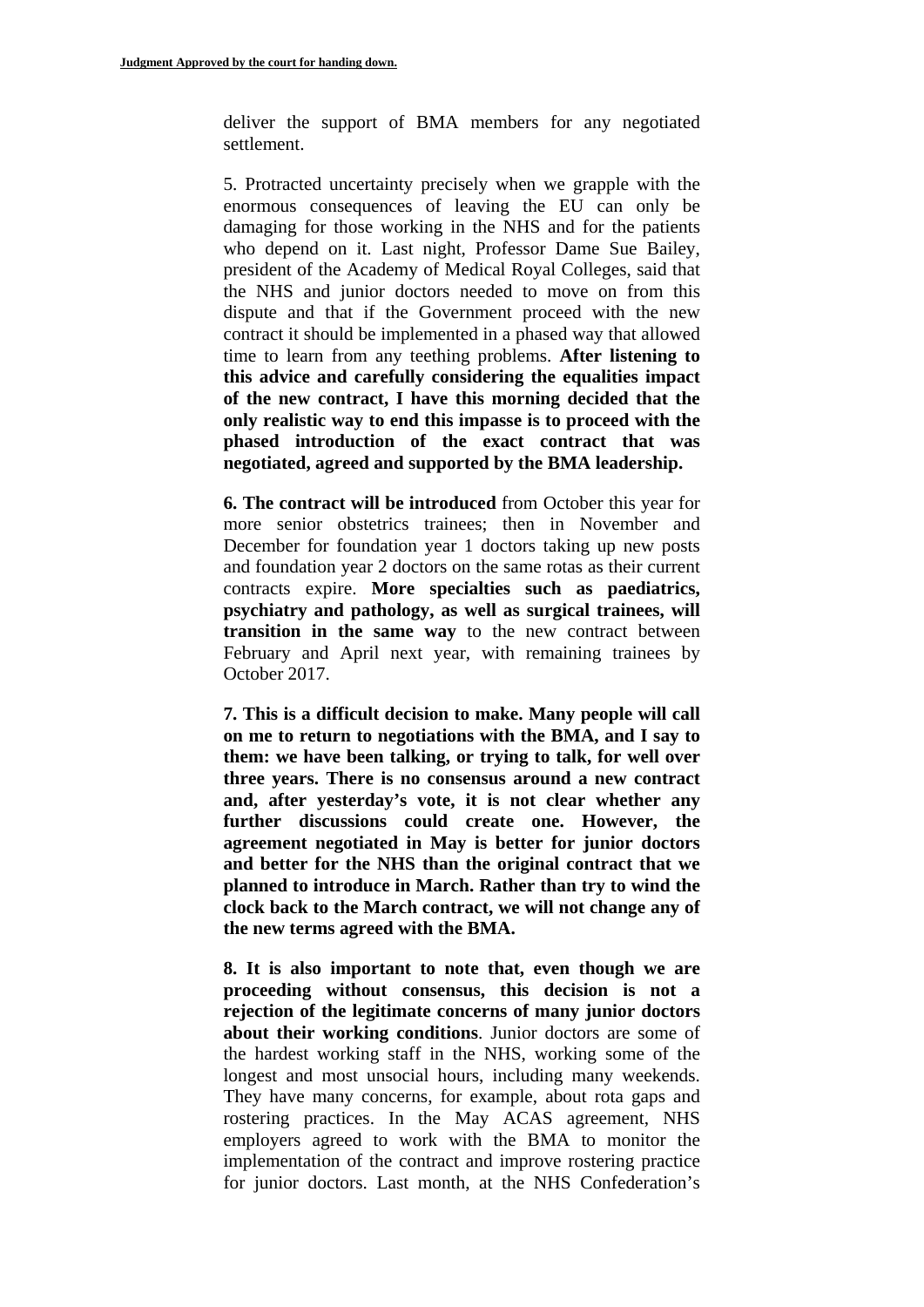annual conference, I set out my expectation that all hospitals should invest in modern e-rostering systems by the end of next year as part of their efforts to improve the way that they deploy staff. I hope that the BMA will continue to participate in discussions about all these areas.

**9. Furthermore, this decision** is not a rejection of the concerns of foundation year doctors who often feel most disconnected in that period of their training before they have chosen a specialty. Again, we will continue to make progress in addressing those concerns under the leadership of Sheona MacLeod at Health Education England, and we will continue to invite the BMA to attend those meetings.

10. We will also continue with a separate process to look at how we can improve the working lives of junior doctors more broadly, which will be led by the Under-Secretary of State for Health, my hon. Friend the Member for Ipswich (Ben Gummer). I very much hope that the BMA will continue to participate in that process as well.

11. We will not let up on efforts to eliminate the gender pay gap. Today, I can announce that I will commission an independent report on how to reduce and eliminate that gap in the medical profession. I will announce shortly who will be leading that important piece of work, which I hope to have initial considerations from in September.

**12. Most importantly, this is not a decision to stop any**  further talks. I welcome Dr Ellen McCourt to her position as new interim leader of the junior doctors committee. I had constructive talks with her during the negotiations. **Although we do need to proceed with the implementation of the new contract to end uncertainty, my door remains open to her or whoever takes over her post substantively in September. I am willing to discuss how the new contract is implemented, extra-contractual issues such as training and rostering, and the contents of future contracts.** 

13. To me personally and to everyone in this House as well as many others, it is a matter of profound regret that, at a time of so many other challenges, the BMA was unable to secure majority support for the deal that it agreed with the Government and NHS employers, but we are where we are.

14. I believe the course of action outlined in this statement is the best way to help the NHS to move on from this longrunning contractual dispute and to focus our efforts on providing the safest, highest-quality care for patients. I commend the statement to the House."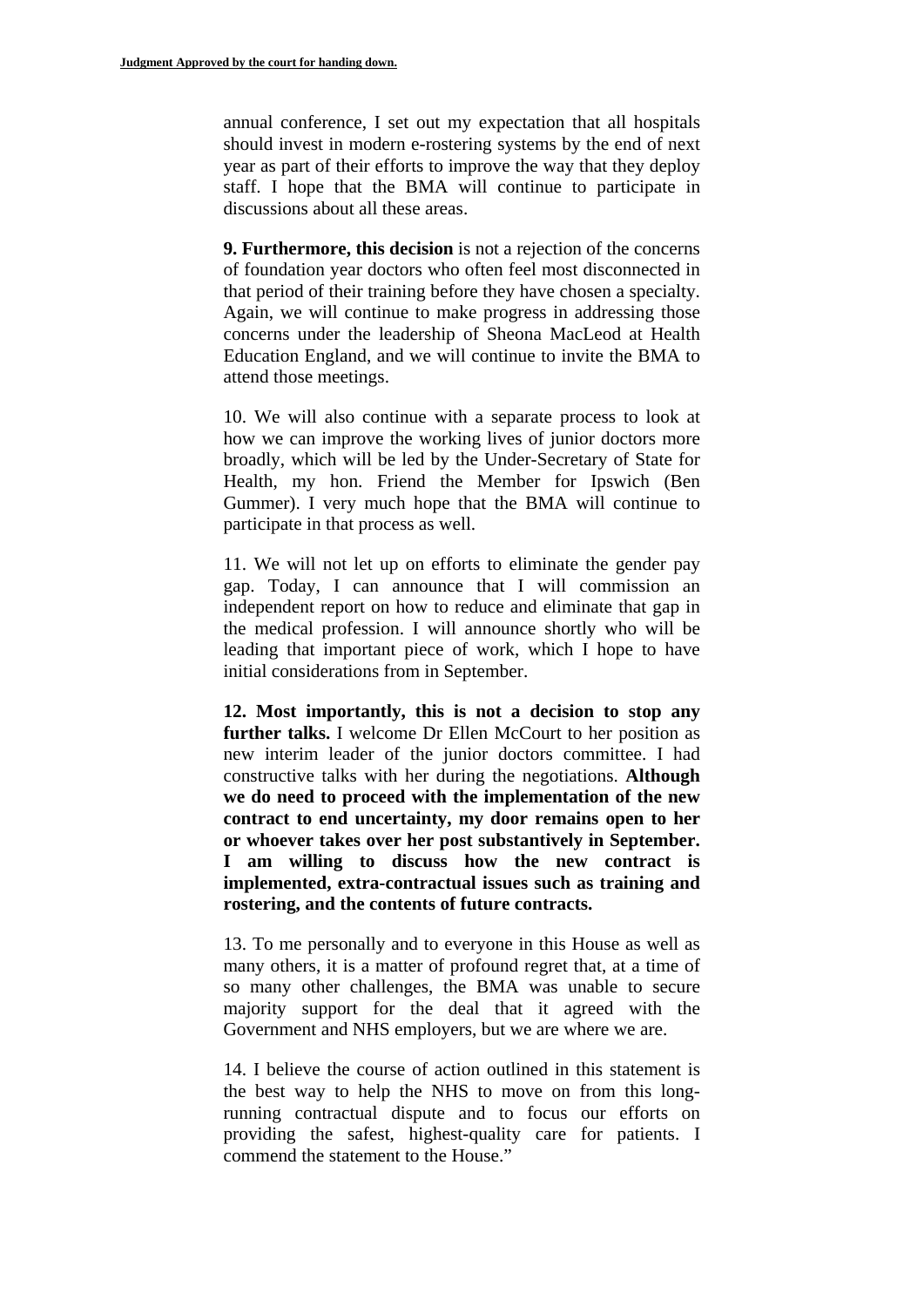65. In response to a question from Heidi Alexander MP questioning the source of the power to compel hospitals to introduce the contract, the Secretary of State observed:

> "… in reality foundation trusts have the legal right to set their own terms and conditions, but they currently follow a national contract; that is their choice, but because they do that, I use the phrase 'introduction of a new contract' this afternoon. I expect, on the basis of current practice, that the contract will be adopted throughout the NHS."

In the House of Lords, on the same day, the Parliamentary Under-Secretary for State for the Department of Health explained that Secretary of State had decided to proceed with the phased introduction of the new contract and that he "...*does have the power to*  introduce the new contract along with NHS employees. The Secretary of State is *absolutely right to introduce this new contract*".

## *(xvii) The pay and conditions circular issued by NHS Employers: 6th July 2016*

66. As to the response of the NHS employers, shortly after the statement in Parliament, on the same day,  $6<sup>th</sup>$  July 2016, the Chief Executive of NHS Employers wrote to all NHS trusts informing them that the Secretary of State had just made a statement to Parliament "*outlining his intention to introduce the new contract*". The Claimant refers to the response of one particular Foundation Trust (Royal United Bath NHS Foundation Trust) who referred in correspondence to the fact that the "*SoS has decided to impose the contract*". NHS Employers issued a pay and conditions circular to members notifying employers of the "*instruction of the Secretary of State… to introduce new terms and conditions for all doctors and dentists in national training grades in England*". It proceeded to state that the terms and conditions "*will become effective on 3 August 2016*".

# *(xviii) The Public Sector Equality Guidance issued by NHS Employers: 6th July 2016*

- 67. On  $6<sup>th</sup>$  July the NHS Employers issued Published Public Sector Equality Guidance which stated that employers should "… *consider and understand the terms of the national terms and conditions of service (TCS) for NHS doctors in training on the model contract*". It was stated that it was "*expected*" that employers would take the national contract "*as a starting point*" because of the overall benefits of the terms. It is relevant to observe that the tenor of this document is not consistent with employers considering themselves legally bound to adopt the new contract.
- 68. The first paragraph of the "Summary" stated: "*It is envisaged that NHS trusts and foundation trusts will be considering introducing the new national terms and conditions of service for NHS doctors and dentists in training 2016 from August 2016."* The document emphasised that employers should not rely upon the national EIA and should therefore conduct their own analysis and in the light of that analysis. The Summary stated: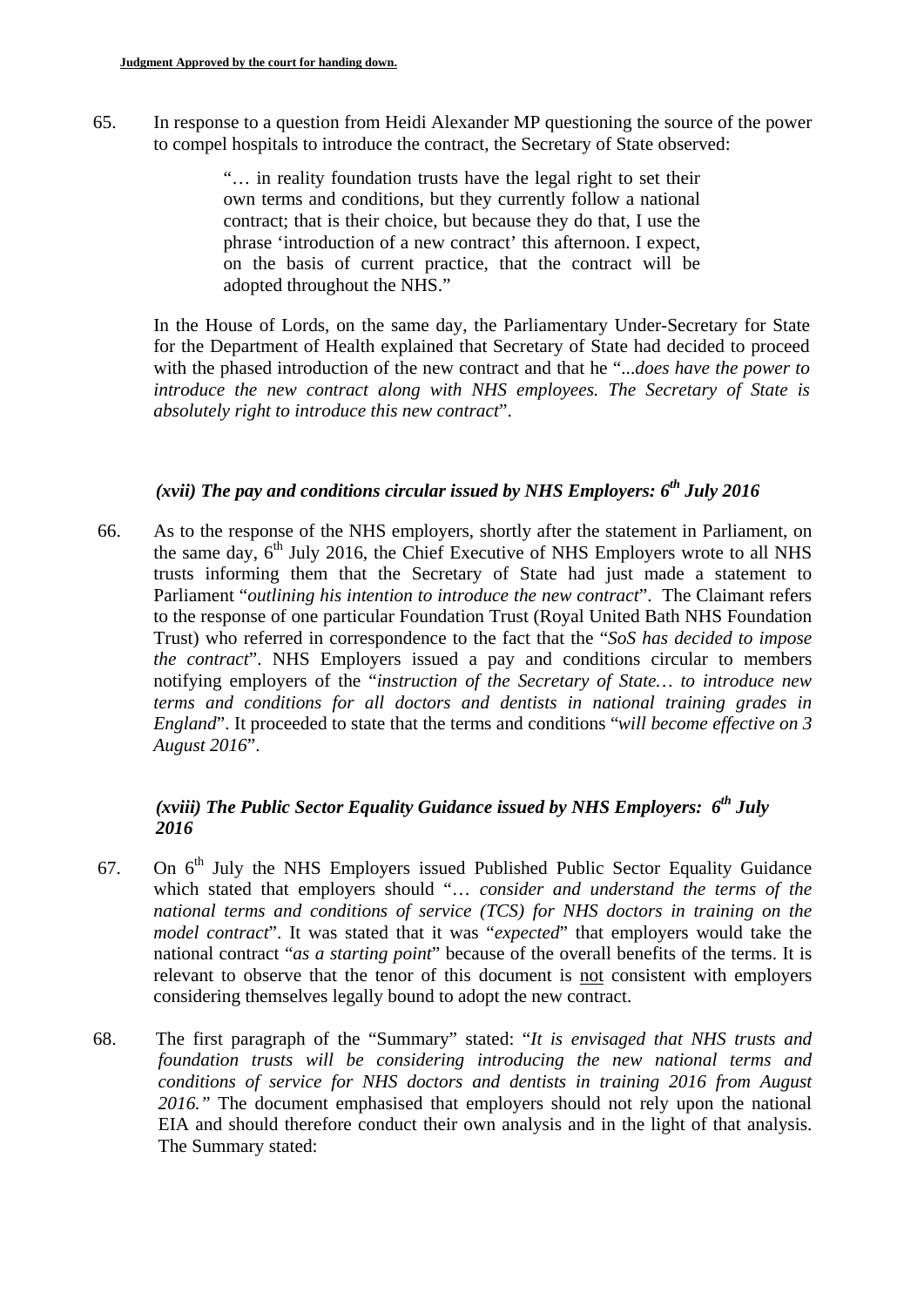"Employers should not simply rely on the national analysis without considering issues locally, as local variations in respect of protected characteristics may not be picked up in the national data that has informed the Department of Health's analysis. For example, your local statistical information may identify that there are higher levels of disabled junior doctors working in some specialities, or indeed across your own junior doctor workforce, than the average across the NHS. Junior doctors and dentists rotate frequently between employers during their training for varying periods of time.

Employers should consult their local policies and procedures when considering the contract alongside their ongoing Public Sector Equality Duty (PSED) obligations. This guidance has been prepared to assist employers in complying with their PSED obligations and in demonstrating that they have had due regard to equalities considerations when implementing the contract. Employers may wish to take, where appropriate, their own legal advice on their equality obligations under the Equality Act.

Consideration should be given locally as to whether any steps should be taken that would reduce any potential impacts on those with protected characteristics. Employers should be able to demonstrate that they have had due regard to their public sector equality duty (PSED) obligations under the Equality Act in the introduction and implementation of the contract and in subsequent monitoring.

There is no one way to discharge obligations in connection with the PSED. There is local flexibility in how this is undertaken. Employers may use their own processes and procedures in considering equalities issues in connection with introducing the contract, provided they comply with the duty. The approach below should provide a strategy that enables employers to have appropriate due regard to equalities issues when working on introducing and implementing the new contract"

69. In relation to implementation of the new national contract at the local level with a view to taking into account local equality issues the Guidance stated:

> "1) Consider and understand the terms of the national terms and conditions of service (TCS) for NHS doctors in training and the model contract. It is expected that employers will take the national contract with its model terms as a starting point, because of the overall benefits of the terms for service delivery, patients, doctors and their employers.

> 2) Have regard to the national evidence base and equality analysis and equality statement considered in connection with the nationally developed terms, which are published on the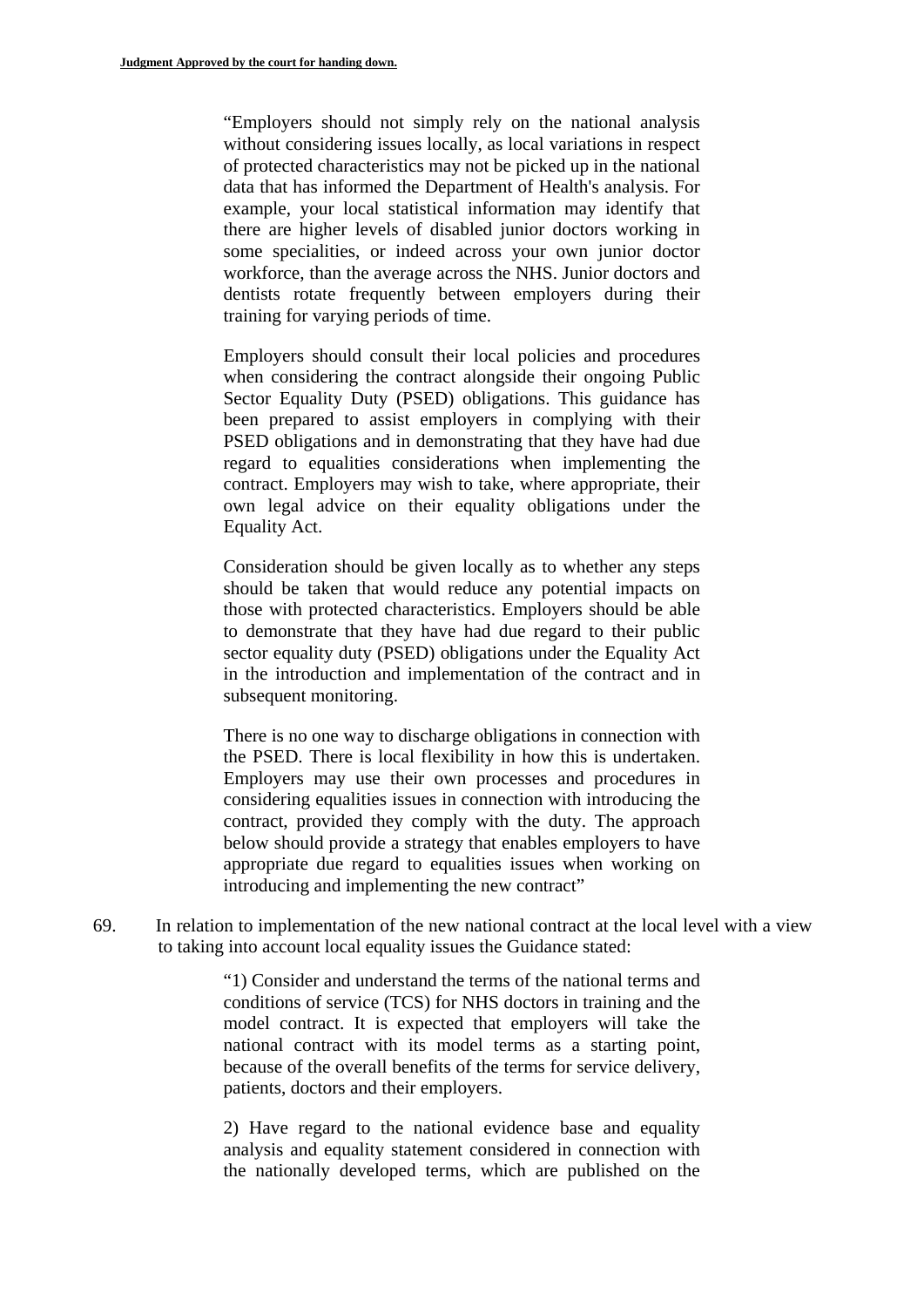gov.uk website. Employers may also find it useful to consider issues in the family test, which was published alongside the national equality analysis. Employers should note that there is no obligation to carry out their own local family test.

3) Consider the scope of s.149 Equality Act and the protected characteristics that are covered by its terms and consider what further evidence may be needed to understand any possible equality impacts locally. When doing this, employers are likely to benefit from considering the national equality analysis.

4) Consider data that employers may already have in respect of protected characteristics locally. What further data is needed to consider the issues?

5) Assess the likely impact on staff of the new model terms and whether there are any local issues that may affect either directly or indirectly the impact of the new terms on particular groups of junior doctors.

6) Consider whether or not any potential negative impacts could be minimised or improved, by implementing the contract locally in a particular way but with the aim of still delivering the benefits of the national contract. Regard should be had to the national equality analysis, and the consideration and rationale already given at a national level as to the justification for any potential adverse impacts associated with the contract.

7) Document their analysis. We encourage the use of the template provided at Annex A (page 13 of this document).

8) Monitor the implementation of the contract in case further issues come to light during the introduction and implementation process (as the PSED is an ongoing duty), to include feeding back information to the Department of Health via NHS Employers, as the managers of the new contract.

9) Clearly detail and record all actions taken to minimise any potential equalities impacts and clearly undertake periodic reviews to consider any other activities that can be taken."

70. It is implicit and assumed in the document that local employers can modify the terms and conditions to take account of local equality issues. Thus on page 5 the following is stated: *"How should employers ensure compliance with their obligations under the PSED? It is expected that employers will take the proposal to introduce and implement the contract as the starting point. Each employer will have a different makeup of junior doctor staff. This means that there can be no one-size-fits-all approach to considering how the PSED obligations will interact with decisions about implementing the contract. Ultimately, it is for each employer to determine how best to have due regard and the extent to which equalities issues may form, or impact on, other local priorities in deciding to implement the new contract. We emphasise that the*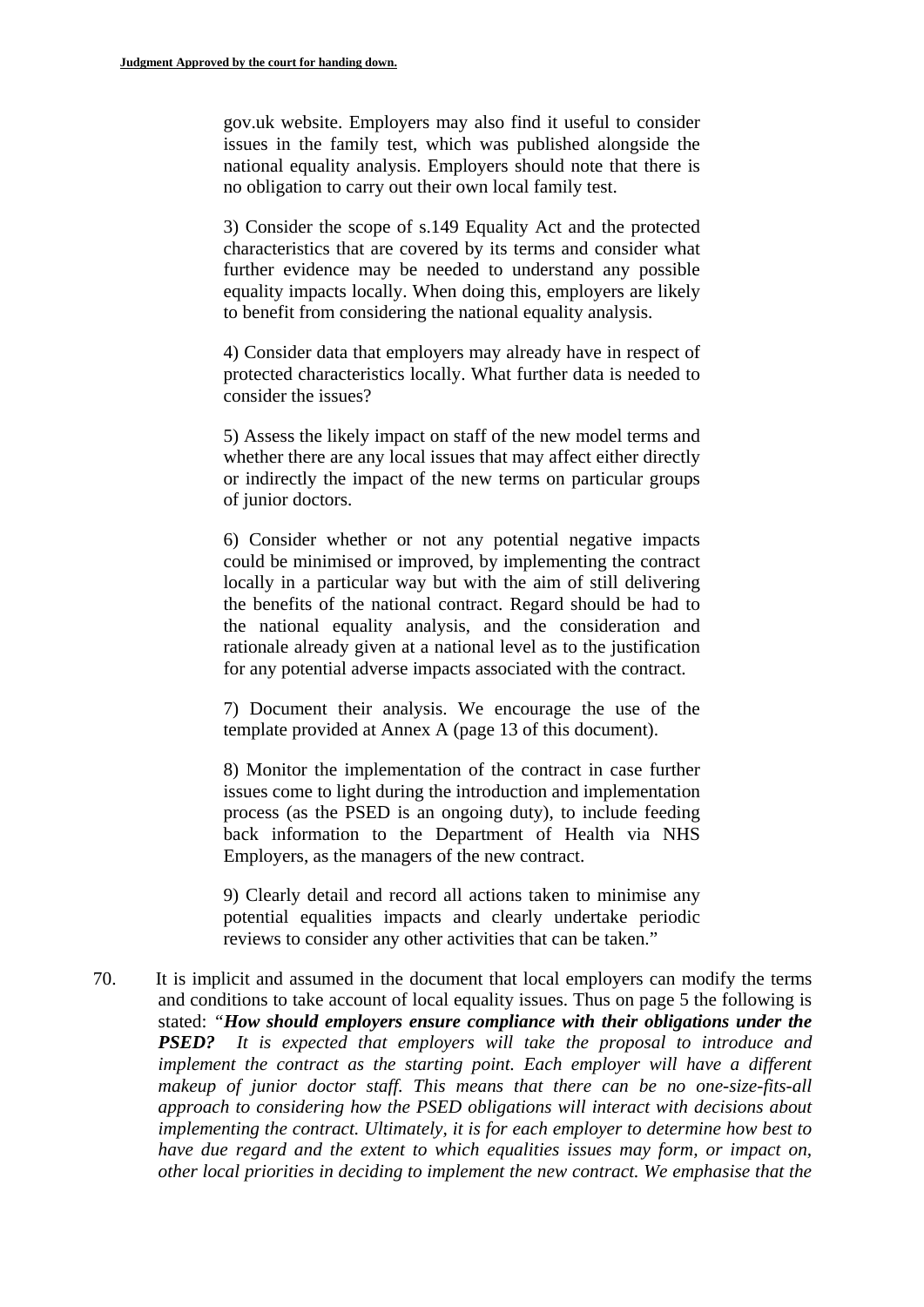*obligation is yours to comply with, and any decision making is yours in relation to how these issues are addressed locally."* However, it is also quite plain that this would not be viewed as the ideal outcome and that there was a strong preference on the part of the NHS Employers for the introduction of a nation-wide and uniform set of terms and conditions.

## *(xix) The GLD correction of the NHS Employers Circular sent to the Claimant's solicitors: 15th July 2016*

71. In a letter dated the 15<sup>th</sup> July 2016 GLD, on behalf of the Secretary of State, observed that the Secretary of State had never directed or otherwise legally compelled any NHS employers to introduce new terms and conditions for junior doctors nor had the Secretary of State ever purported to issue any direction or otherwise legally compel any NHS Employer to introduce the new contract. The GLD stated that the use of the term "*instruction*" in the document published by NHS Employers (see paragraph [66] above) was inaccurate and would be rectified by NHS Employers. The circular was reissued on 25 July 2016 by Mr Mortimer in an email to approaching 1,000 human resources, workforce and medical directors across the NHS.

### *(xx) Communication from NHS Improvement: 28th July 2016*

72. On 28 July 2016 NHS Improvements wrote to NHS employers to the effect that: *"the government has now confirmed that it will start a phased introduction of the new contract from October 2016 … Enclosed with this letter is a table which sets out the timescales for implementation by junior doctor grade and speciality … Your trust boards will need assurance that the new contract will be implemented effectively in your organisation … From next week, we will also be asking you to provide assurance on progress towards the phased introduction of the contract and rota re-design"*.

### *(xxi) The position of the Secretary of State in these proceedings*

- 73. In his Summary Grounds of Resistance dated 27<sup>th</sup> April 2016 (which therefore predated the  $6<sup>th</sup>$  July 2016 Statement to Parliament) the position of the Secretary of State was set out. It was said that the Secretary of State was well aware when making ministerial statements of his legal powers and he "*does not claim, and never has, that he has a power of legal compulsion in respect of all NHS bodies (still less other, non-NHS, bodies providing healthcare services)*". It is also said that the only decision announced was to "*proceed with the introduction of a new contract*".
- 74. In a statement served prior to the hearing in this case on  $19<sup>th</sup>$  August 2016 (which postdates the 6<sup>th</sup> July Statement to Parliament) the Secretary of State has endeavoured to elaborate and confirm his position in terms which he submits are clear and unequivocal. Mr Massey, on behalf of the Secretary of State, thus states:

" ... the 6 July 2016 Decision announced that he: (a) considered that the new contract should be introduced by the NHS without the BMA's approval, and (b) would take such steps as are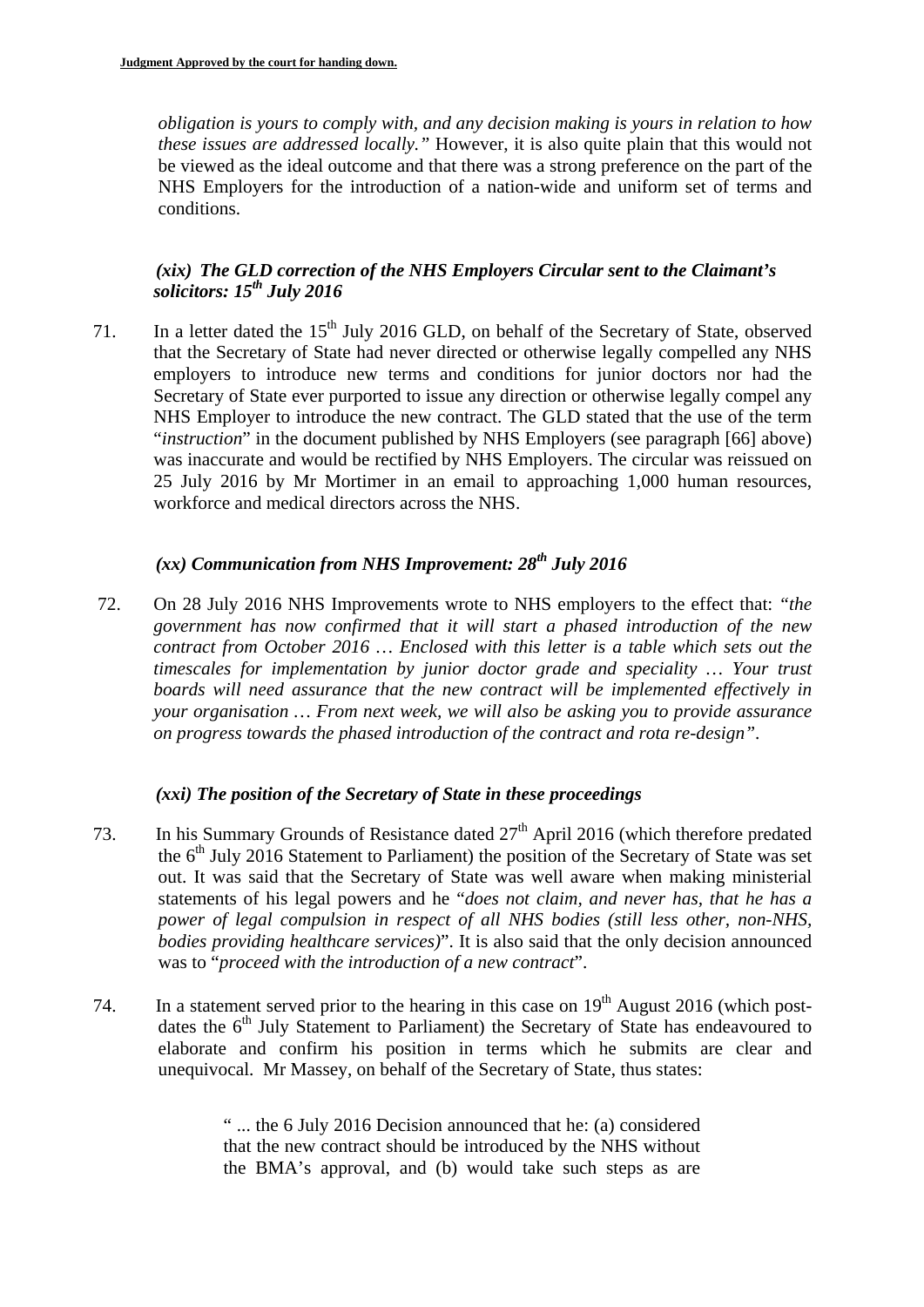reasonably necessary to ensure that this happens. The SoS does not say, and has never said, that the 6 July 2016 Decision legally compels or obliges any NHS employer to adopt the new contract. NHS employers are not legally bound to adopt the new terms and conditions set out in the new contract. The SoS envisages and expects, however, that NHS employers will voluntarily adopt the new contract. The SoS has encouraged, and will continue to encourage, NHS employers to do so. At present, no relevant NHS employer has indicated that it does not wish to introduce the new contract. If for any reason NHS employers did not introduce the new contract, the SoS would determine at that stage what further action, if any, should be taken."

 to do so and he believes that they agree with his view and will introduce the new terms. 75. Therefore the Secretary of State's position is that he does not at present purport to compel any NHS employer to adopt the new terms and conditions. He encourages them But he says that the decision he took which is reflected in the Statement to Parliament on 6<sup>th</sup> July 2016 does not legally oblige employers to adopt the new terms and conditions. He therefore accepts that in principle all employers are free to negotiate with employees. He adds the caveat that in the event that a problem with introduction arises in the future he will then consider his position including the exercise of such powers of compulsion as he possesses under the legislation.

# *(xxii) The position of NHS employers*

76. Do NHS employers themselves consider themselves to be subjected to compulsion by the Secretary of State? As to this Mr Mortimer in his statement on behalf of the employers is at pains to emphasise that his members are fully aware of their legal rights and obligations and his firm position is that no employer is under the apprehension that they are subject to the mandatory fiat of the Secretary of State. He cites relevant evidence to this effect. He tempers this with an acknowledgement that there is a strong public interest benefit in uniformity which would indicate that NHS employers will in practice follow the recommendation of the Secretary of State but he also accepts that, for instance because of the variable application of equality impact assessment results, there could be regional or localised variations. It follows that there is consensus between the Secretary of State and the NHS employers. Both accept that in principle employers have the right to negotiate with employees.

### *(xxiii) Position of junior doctors*

77. It is the submission of the Claimant that the generality of junior doctors construed the statement by the Secretary of State to Parliament on the  $6<sup>th</sup>$  July 2016 as a statement that the Minister had purported to take a decision which he portrayed as having mandatory effect which the NHS employers were bound to adhere to. As such the effect of the decision was to eradicate all possibilities for further negotiation. In the course of written submissions and in oral argument the parties referred to a considerable number of documents which addressed this proposition. I do not propose to recite these documents in full. The doctors rely upon what they submit is the natural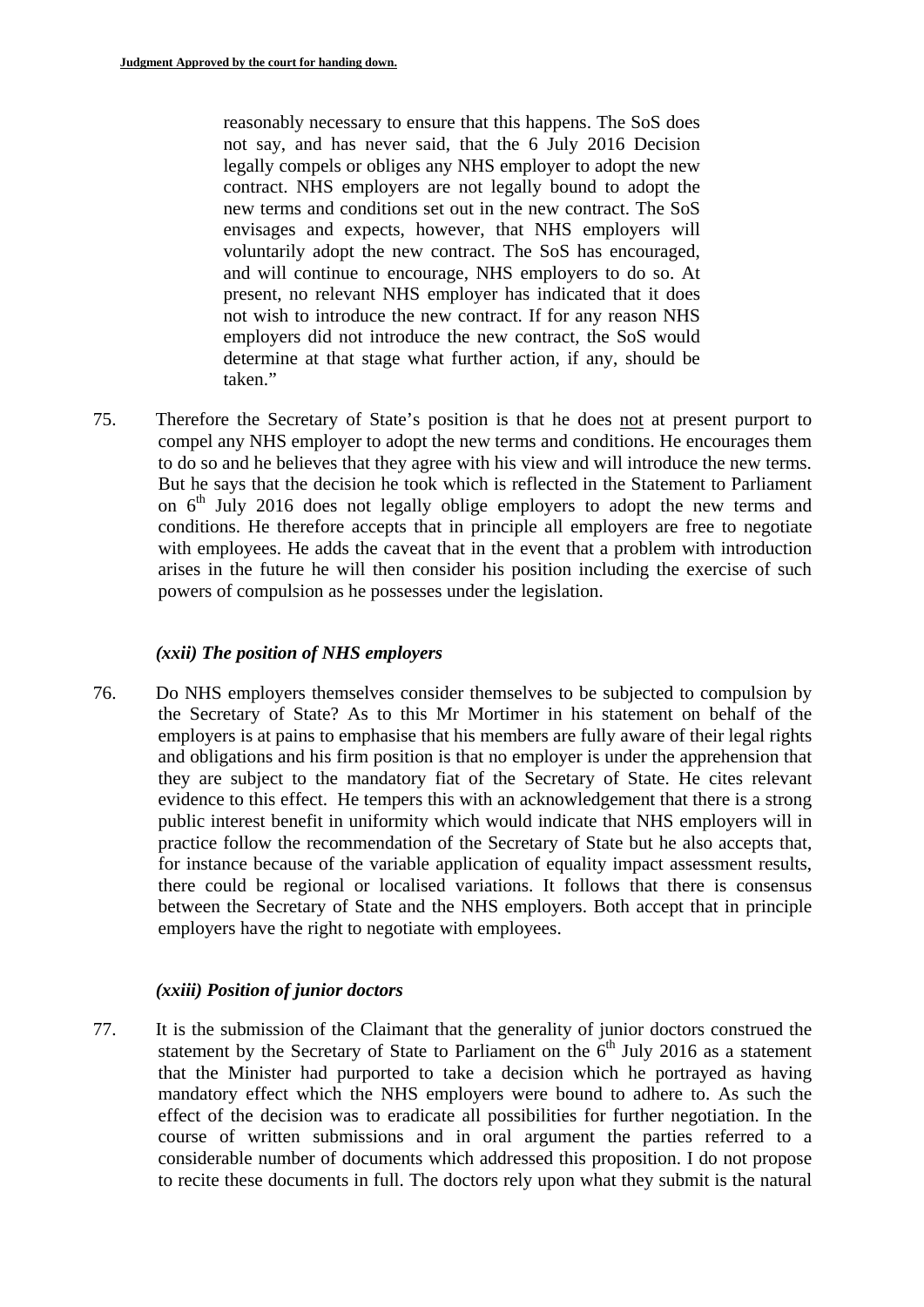inference to be drawn from the Parliamentary Statement itself. They rely upon an observation of Professor Sir Bruce Keogh on the  $19<sup>th</sup>$  July 2016 in evidence to the House of Commons Health Committee: "*the contract has now been imposed…and the implementation of the contract will rest largely with NHS Improvement*". They rely upon the reporting of the decision of the Secretary of State in the media and press. They rely upon earlier statements of the Minister in Parliament (see for instance at paragraph [56] above) which they argue can only sensibly be interpreted as the Minister contemplating unilateral mandatory decisions. And they rely upon various statements from individual doctors who say that they understand the decision to impose the contract having been taken by the Secretary of State. The Secretary of State seeks to refute the proposition by reference to various documents emanating from the BMA itself which it is said reflect an understanding of the true position. For example reference was made to a letter from the Chair of the JDC to all local negotiation committee (the "LNC") chairs, of the  $29<sup>th</sup>$  February 2016, which refers to the fact that the Chair was "*appalled*": "…*when the Secretary of State took the decision on 11 February to impose new terms and conditions on your colleagues from August this year*". Notwithstanding these words the Secretary of State points out that the Chair urged members to seek to demonstrate to individual employers why they should become involved in discussions about implementation. The letter stated:

"Our current position is that the BMA and the wider medical profession should not facilitate the government's decision to implement this contract. If your employer asks the LNC to become involved in discussions about implementation, and you feel obliged to take part, I would urge you to take the opportunity to demonstrate why the imposition would be so damaging and to set out the key problems inherent in the contract as proposed".

78. I do not read this letter as an acknowledgement on the part of the BMA that the position of the Secretary of State was that he did not have the power, unilaterally, to impose the contract or was not intending to. To the contrary it suggests just that, as evidenced by the references to the Government imposing the terms. On one view the substance of the letter urges local negotiating committees in effect to persuade local employers to break ranks. Whatever the true meaning of this letter it is in my view unconvincing support for the proposition advanced by the Secretary of State. An additional illustration relied upon by the Secretary of State is a letter from the LNC representatives to Cambridge University Hospitals on the 11<sup>th</sup> April 2016 in which the following was stated: "*we write to use as the Local Negotiating Committee ("LNC") regarding the risk to CUH posed by the imposition of the 2016 Junior Doctors Contract. We wish to ensure that you fully understand the real and widespread concerns with the contract, and aim to help you reach a balance and considered opinion before deciding on its imposition. Over the past few weeks the government's plan to impose the contract has been denounced...*". This letter is ambiguous. It refers to the Government imposing the contract. As such it reflects a belief in the ability of the Government to impose the contract. However CUH is a NHS Foundation Trust and it has been well publicised and understood that such trusts (unlike NHS Trusts who may set their own terms and conditions absent a direction from the Secretary of State) have the ability to determine their own terms and conditions and, prima facie, cannot be compelled so the context is in any event atypical. As such it is of limited value in establishing, as the Secretary of State seeks to do, that the junior doctors, as a whole, were well aware of the legal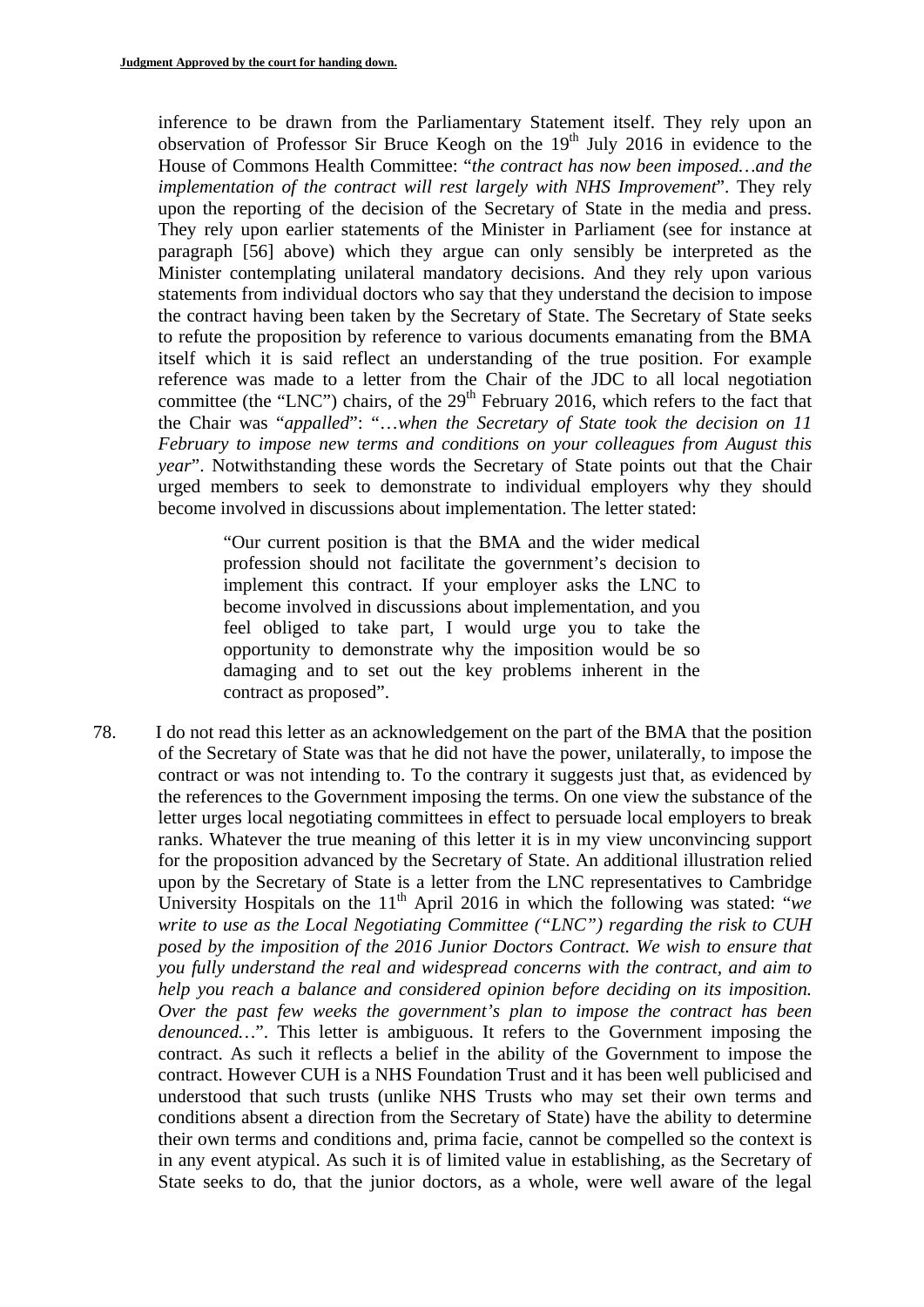powers of the Secretary of State. In any event these communications pre-date the  $6<sup>th</sup>$ July 2016 Statement to Parliament.

#### **D. Legal framework: The scope of the powers and duties of the Secretary of State**

#### *(i) The structure of the NHSA 2006*

79. Before turning to the analysis of the three Grounds of challenge I need to set out the scope of the powers and duties of the Secretary of State. It is convenient to break down the analysis into three components: First, the nature of the statutory duties imposed on the Secretary of State. Second, the express statutory powers granted to the Secretary of State including the power to compel or direct (with particular regard to those powers which could impact upon terms and conditions of employment). Third, the scope and effect of the general power conferred by section 2 NHSA 2006.

#### *(ii) The express duties of the Secretary of State under the NHSA 2006*

- 80. The NHSA 2006 imposes a variety of different types of duty upon the Secretary of State. These are relevant to an assessment of his powers because those powers exist to enable the Secretary of State to attain the statutory duties, and any understanding of his powers must occur within the context of his duties.
- 81. **The overall duty to promote a comprehensive health service (the target duty):** Section 1(1) imposes a broad duty to continue the promotion in England of a comprehensive health service designed to secure improvement  $-$  (a) in the physical and mental health of the people of England, and (b) in the prevention, diagnosis and treatment of physical and mental illness. The key words and phrases are: "*promotion*", "*comprehensive*" and "*designed to secure improvement*". It is difficult to contemplate a broader target duty.
- 82. Section 1(2) is of some significance because it relates the duty to "*functions*": "*For that purpose, the Secretary of State must exercise the functions conferred by this Act so as to secure that services are provided in accordance with this Act.*" The "*purpose*" referred to is that in section 1(1) ie the promotion in England of a comprehensive health service. The term "*Functions*" is defined in section 275: "*Functions includes powers and duties*".
- 83. **Specific duties in Section 1A-1G relevant to terms and conditions of employment**: Section 1A - 1G NHSA 2006 lay down further duties of a somewhat more specific nature though even these are also cast in broad terms. Each duty is expressly related to the "*functions*" of the Secretary of State under the Act. Of these target duties a number are of relevance to the issue of terms and conditions of employment.
- 84. *Section 1A*: Section 1A imposes a duty to exercise functions *"with a view to securing continuous improvement in the quality of services provided to individuals*". This does not refer expressly to terms and conditions of service of doctors because, by its nature, it is a duty directed at a broad objective encompassing a potentially vast range of different sub-topics. But if and insofar as the Secretary of State concluded that the introduction of the new terms was necessary as part of this duty there is no reason why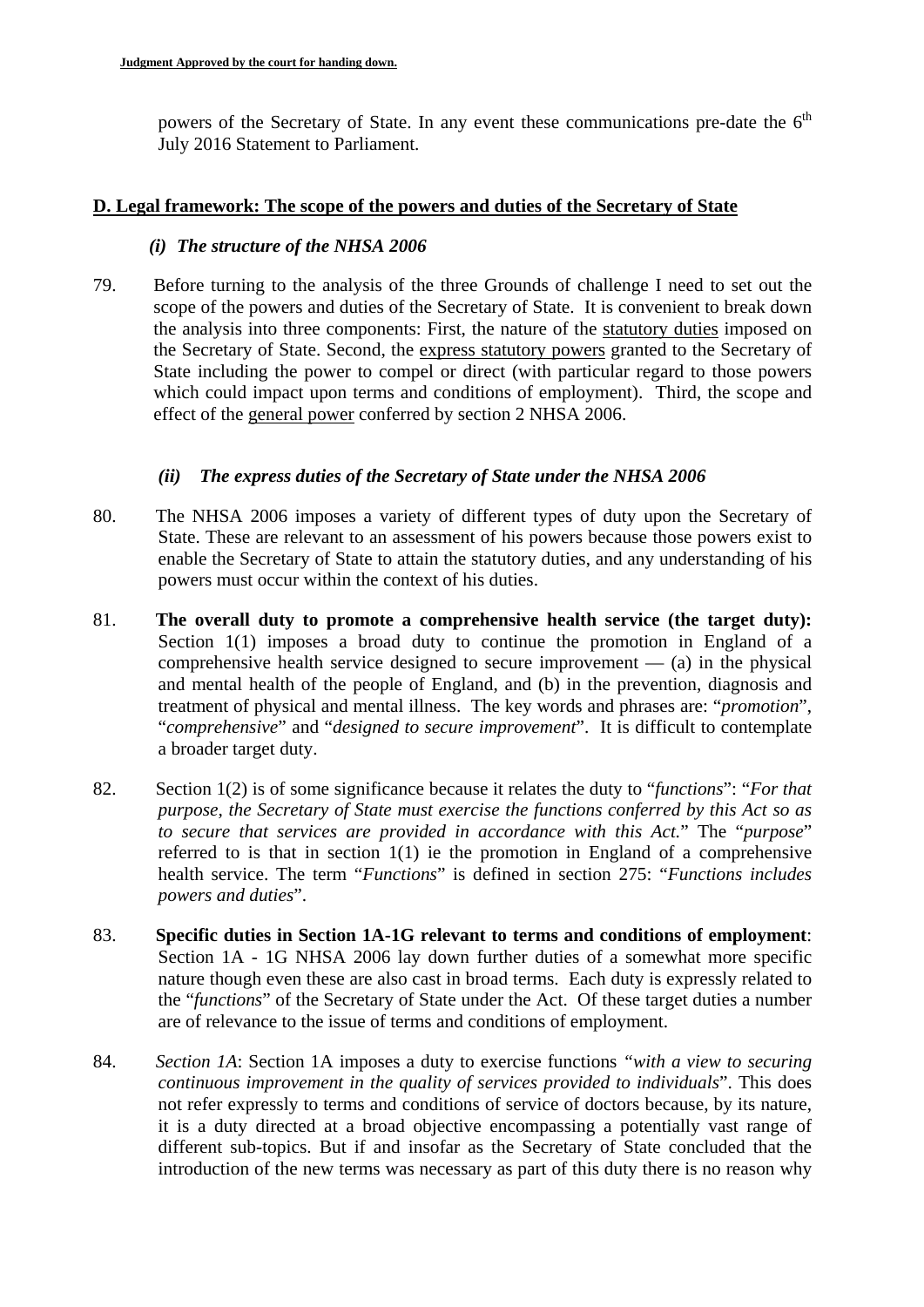in principle at least it should not be sufficiently broad to encompass that course of action.

85. *Section 1B*: Section 1B imposes a duty on the Secretary of State to "*have regard to*" the NHS Constitution. The Constitution itself describes its relevance:

> This Constitution establishes the principles and values of the NHS in England. It sets out rights to which patients, public and staff are entitled, and pledges which the NHS is committed to achieve, together with responsibilities, which the public, patients and staff owe to one another to ensure that the NHS operates fairly and effectively. The Secretary of State for Health, all NHS bodies, private and voluntary sector providers supplying NHS services, and local authorities in the exercise of their public health functions are required by law to take account of this Constitution in their decisions and actions. References in this document to the NHS and NHS services include local authority public health services, but references to NHS bodies do not include local authorities. Where there are differences of detail these are explained in the Handbook to the Constitution. Section 1E concerns the duty of the Minister to promote research.

86. Section 4a of the Constitution spells out the employment related matters to which section 1B applies and it hence follows that the Secretary of State is to have regard to employment matters when seeking to achieve his target duties and exercise his statutory powers and functions:

> "Staff have extensive legal rights, embodied in general employment and discrimination law. These are summarised in the Handbook to the NHS Constitution. In addition, individual contracts of employment contain terms and conditions giving staff further rights.

> The rights are there to help ensure that staff: • have a good working environment with flexible working opportunities, consistent with the needs of patients and with the way that people live their lives; • have a fair pay and contract framework; • can be involved and represented in the workplace; • have healthy and safe working conditions and an environment free from harassment, bullying or violence; • are treated fairly, equally and free from discrimination; • can in certain circumstances take a complaint about their employer to an Employment Tribunal; and • can raise any concern with their employer, whether it is about safety, malpractice or other risk, in the public interest."

87. *Section 1F*: Section 1F imposes a duty on the Minister so "*as to secure*" an *"effective*" system of planning and delivery of education and training to persons who are employed in the provision of health services in England. Again, these are matters which may be covered by terms and conditions of employment.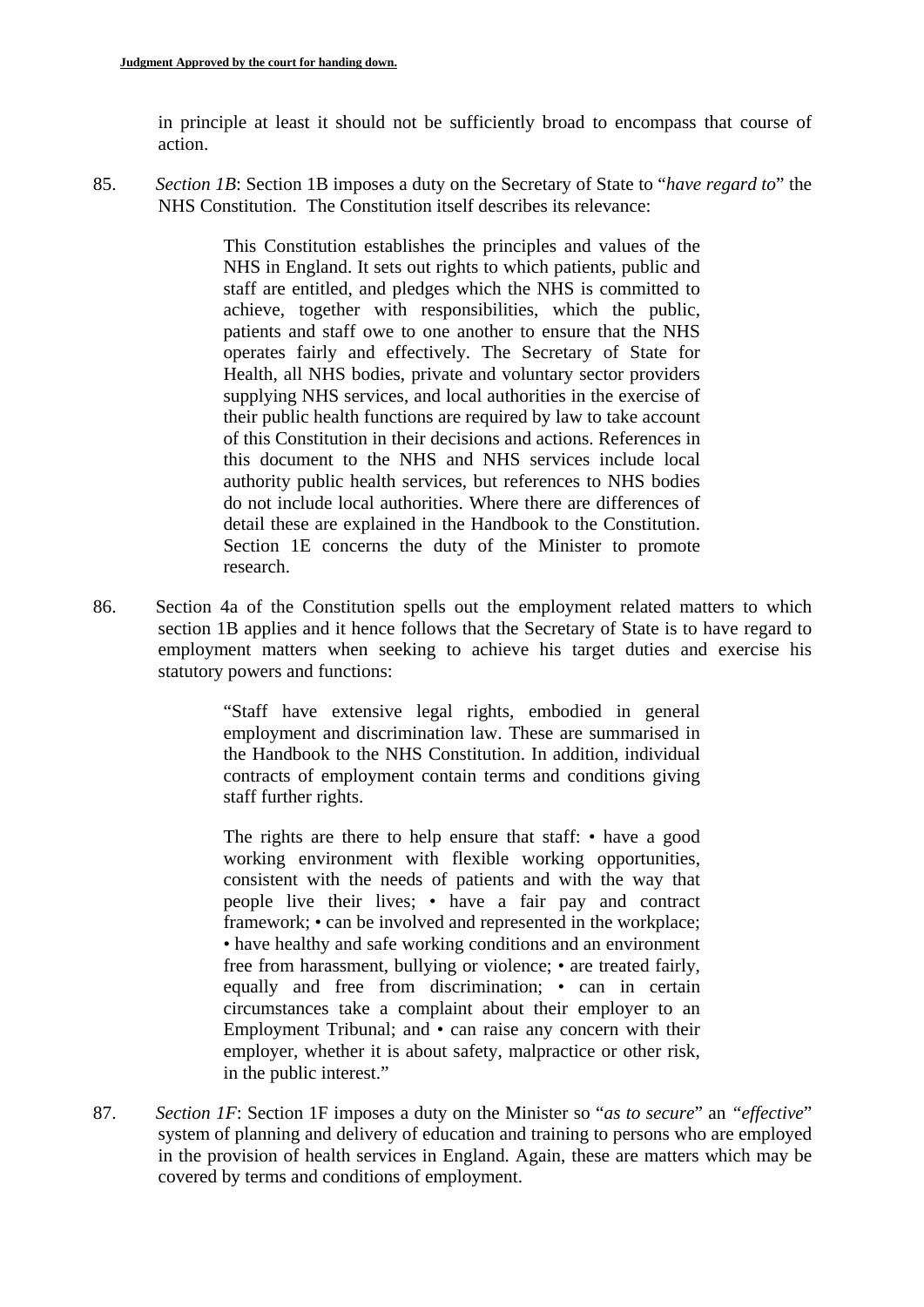- 88. *Section 1G*: Section 1G imposes a duty on the Minister to report to Parliament on, and then keep under review, the treatment of NHS health care providers as respects any matter *"… which might affect their ability to provide health care services for the purposes of the NHS or the reward available to them for doing so*". The concept of "*reward"* is broad enough to include terms and conditions of employment of junior doctors.
- 89. The duties referred to above are loosely termed "*target duties*" because although cast in mandatory terms they lay down broad objectives to be achieved and impose upon the Minister the obligation to act in a way which is eg "*designed to achieve*" or "*secure*" the objective (section 1(1)) or to act "*with a view to securing*" the objective (section 1A(1)) or to "*have regard to*" the objective (section 1B(1)). They are target duties in the sense that (a) they do not specify a particular or precisely defined end result as opposed to a broad aim or object and (b) their mandatory nature is diluted by the fact that they do not compel the achievement of that end result instead requiring the Secretary of State only to factor those objectives into consideration.
- 90. *Section 1D (The duty of autonomy)*: There are other duties of relevance to the issues arising. With regard to the relationship between the Secretary of State and other providers of services section 1D reflects an important principle (introduced by the Health and Social Care Act 2012 ("HSCA 2012")), namely that of autonomy. It is relevant context because, at base, this case concerns the autonomy of individual NHS employers to impose their own, freely chosen, terms and conditions of employment and the right of the Secretary of State to set or disprove those terms and in some degree thereby fetter the "*autonomy*" of employers. The Section requires the Minister to *"have regard to the desirability*" of securing so far as consistent with the best interests of the health service that other persons with responsibility under the legislation should be free to exercise those function as they see fit. One of the principal aims of the amendments to the NHSA 2006 brought about in the HSCA 2012 was the delegation of greater responsibility to the NHS itself and away from politicians. However the statutory concept of "autonomy" is by no means absolute. The nature of the duty is mitigated by three considerations: (a) it is only a factor the Minister must have regard to, (b) it applies only "*so far as consistent with the interests of the health service"* and (c) if the Secretary of State considers that there is a conflict between respecting autonomy and the broad duty imposed upon him in section 1 (see paragraphs [80 ff] above) then this latter duty takes precedence.
- 91. *Section 1(3) relationship of the Secretary of State with Parliament*: The Secretary of State's role at the apex of the NHS structure is reflected in section 1(3) pursuant to which it is the Secretary of State who has ministerial responsibility to Parliament for the provision of health service in England. This ties in with section 1G on the duty to report to Parliament including on "*rewards*" (see paragraph [88] above).
- *purpose of protecting the public in England from disease or other dangers to health".* 92. *Section 2A - The duty to protect the public*: Section 2A NHSA 2006 also sets out duties on the Secretary of State. The section defines the duty as a duty *" as to protection of public health"* and in section 2A(1) it is cast in the following terms: "*The Secretary of State must take such steps as the Secretary of State considers appropriate for the*  The duty is framed in terms of a broad objective of "*protecting public health*" and is a duty only to take such of the "*steps*" (analysed below) which he considers are appropriate. It leaves a considerable leeway to the Minister as to ways and means.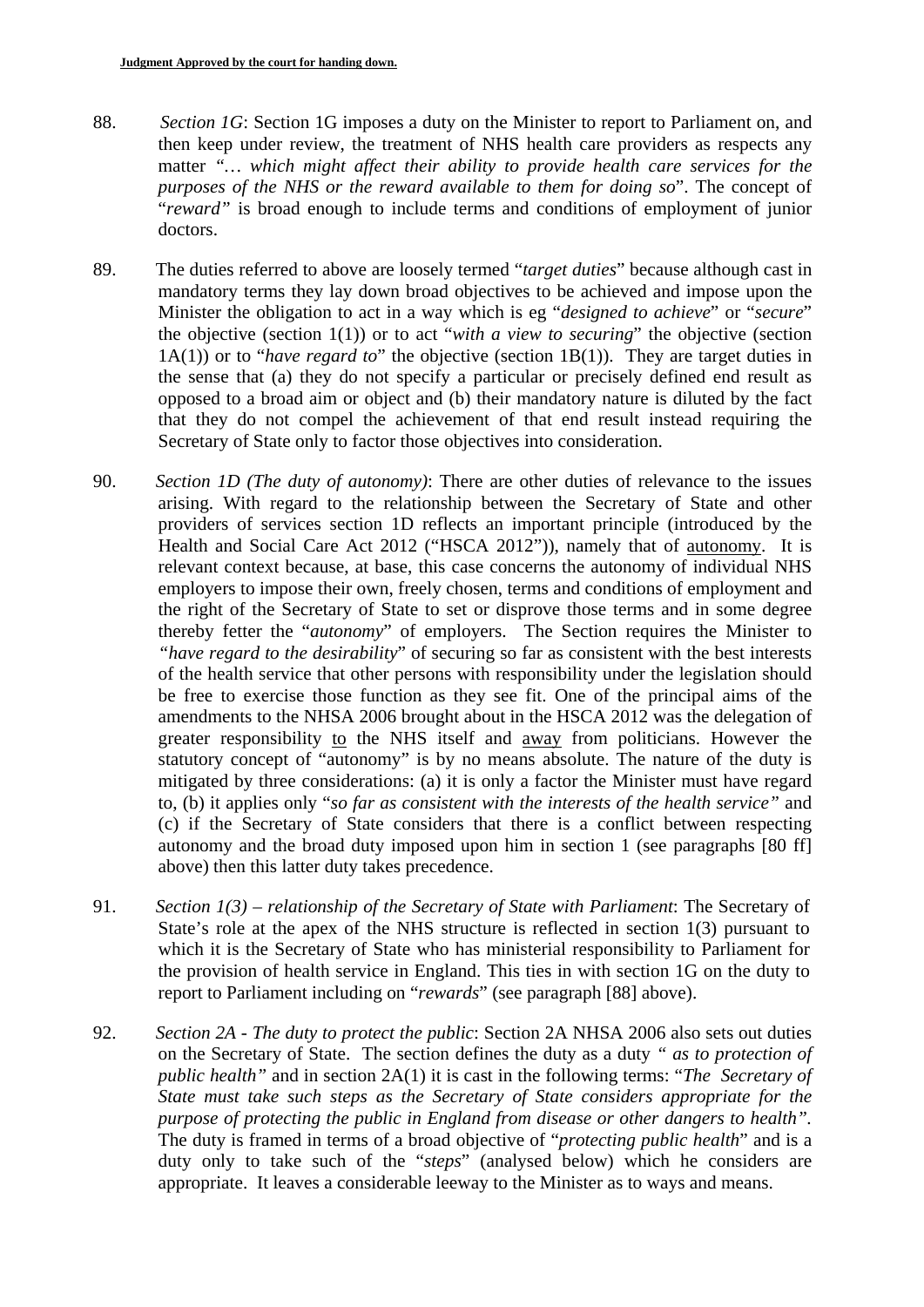## *(iii) The express powers of the Secretary of State*

- 93. I turn now to the powers of the Secretary of State. These are set out in a variety of different places in the Act where they tend to be referred to as "*functions*" or "*steps*" that may be taken.
- 94. *Express powers or "steps" or "functions" open to the Secretary of State to take Section 1(1) and 1A – 1G*: There is no express list of powers or "*steps*" that may be taken *within* section 1 (in relation to improving health) to secure the achievement of the objectives in section  $1(1)$  and  $1A - 1G$ . However, section  $2A(2)$  NHSA 2006 sets out the "*steps*" that "*may be taken*" by the Secretary of State to achieve the broad object in section 2A(1) and this concerns protecting the public from disease or other dangers. In section 2B(2) the Secretary State has power to take such steps as are considered appropriate to improve health . There is obvious overlap between sections 1 and 2A and 2B. The list of steps that "*may*" be taken in sections 2A(2) and 2B(3) are nonexhaustive (cf the word "*include" in both*). Thus for instance in section 2A(2) the steps are expressed as follows:

"(2) The steps that may be taken under subsection (1) include—

(a) the conduct of research or such other steps as the Secretary of State considers appropriate for advancing knowledge and understanding;

(b) providing microbiological or other technical services (whether in laboratories or otherwise);

(c) providing vaccination, immunisation or screening services;

(d) providing other services or facilities for the prevention, diagnosis or treatment of illness;

(e) providing training;

(f) providing information and advice;

(g) making available the services of any person or any facilities."

95. These various powers or "*steps*" are broad. It is hard to imagine a "*step*" that the Secretary of State might wish to take which was not within the compass of those listed. In my judgment by their very nature they include matters relating to terms and conditions of employment. For instance subsections  $(b) - (g)$  above all entail the Secretary of State providing or making available services. He can only do this through third parties (be they organisations or individuals cf the phrase "*any person or any facilities*" in section 2A(2)(g)) and to achieve this the Secretary of State must, *inter alia*, become involved to some degree in setting the terms and conditions of employment or "*reward*" (to use the term in Section 1G NHSA 2006). But even if a step that the Secretary of State wished to take fell outwith this particular list it is apparent from section 2A(1) (protecting the public from disease and other dangers to health) and from the list of steps that he may take in section 2A(2) to secure that objective that wide powers are conferred on the Secretary of State under the banner of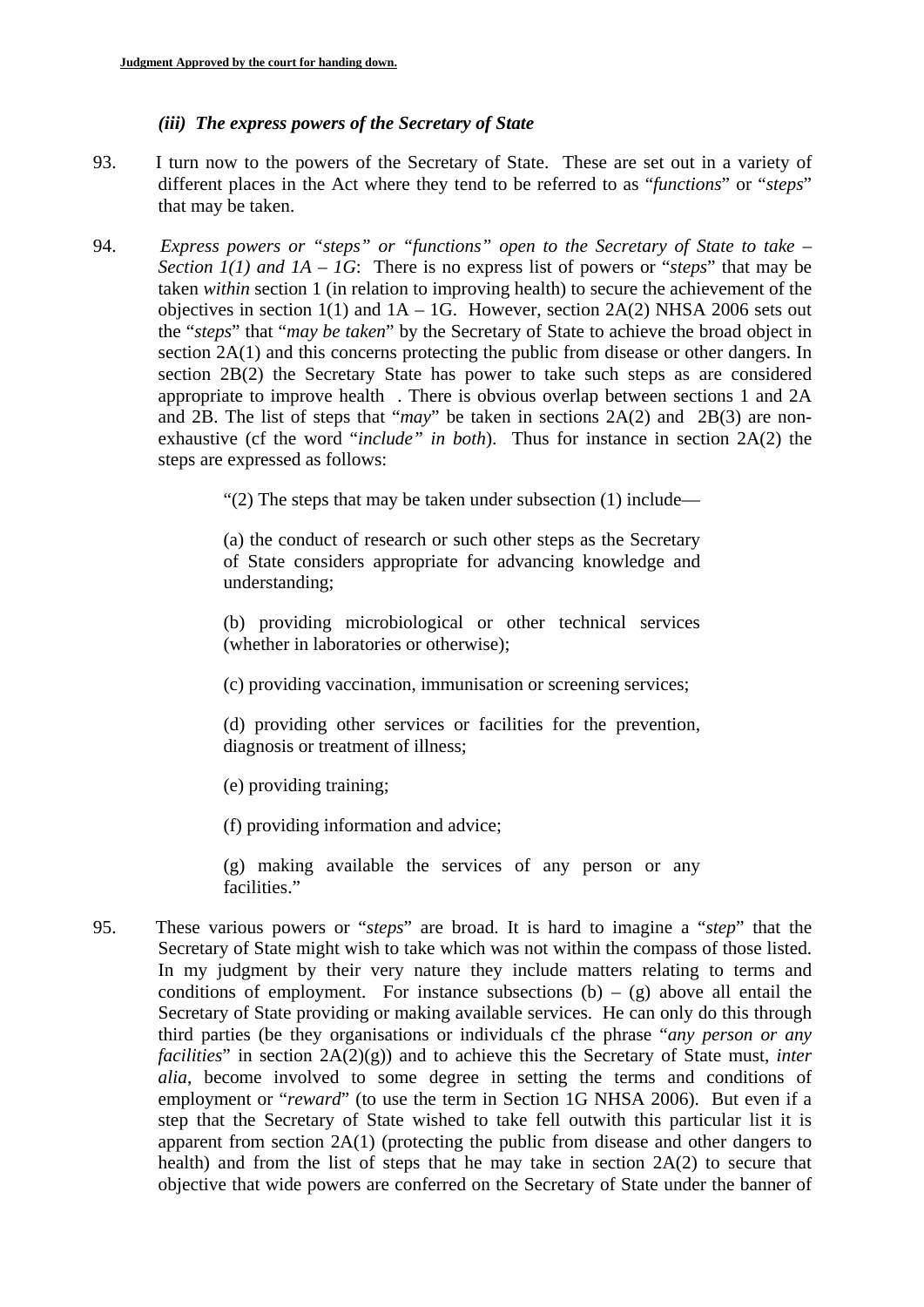protection which would also entitle the Secretary of State to adopt measures relating to terms and conditions of employment. For instance these powers include "*making available the services of any person or any facilities*".

96. The Secretary of State's general functions in relation to staffing in the NHS are expressly provided for in section 254A(i)(b) alone and/or in conjunction with subsections  $(d)/(e)$ :

> "(1) The Secretary of State may, for the purpose of assisting any person exercising functions in relation to the health service or providing services for its purposes—

 $(a)$  ...

staff: (b) facilitate the recruitment and management of the person's

 $(c)$  ...

(d) do such other things to facilitate or support the carrying out of the person's functions or other activities as the Secretary of State considers appropriate;

(e) arrange for any other person to do anything mentioned in paragraphs (a) to (d) or to assist the Secretary of State in doing any such thing.*"* 

- 97. **Express powers of compulsion**: The NHSA 2006 in addition confers upon the Secretary of State certain powers of compulsion in relation to particular bodies and entities (not all of which are, I would emphasise, necessarily relevant to the issues arising in this case). Thus for instance:
	- (a) Under section 3B NHSA 2006 the Secretary of State can "*require*" NHS England to commission services which power has been exercised in the shape of the National Health Service Commissioning Board and Clinical Commissioning Groups (Responsibilities and Standing Rules) Regulations 2012 ("the 2012 Regulations").
	- (b) Under section 6C the Secretary of State has exercised powers to *require* local authorities to provide specified services in the shape of the Local Authorities (Public Health Functions etc.) Regulations 2013 ("the 2013 Regulations"). The making of these regulations does not strip from the Secretary of State any powers he otherwise has: See section 6C(4) in relation to local authorities.
	- (c) Under section 6E the Secretary may impose "*requirements*" on NHS England or clinical commissioning groups ("CCGs") (to be known as "*standing rules*") in relation to the commissioning function of NHS England or CCGs.
	- (d) Under section 7 the Secretary of State may "*direct"* Special Health Authorities to exercise any functions of the Secretary of State.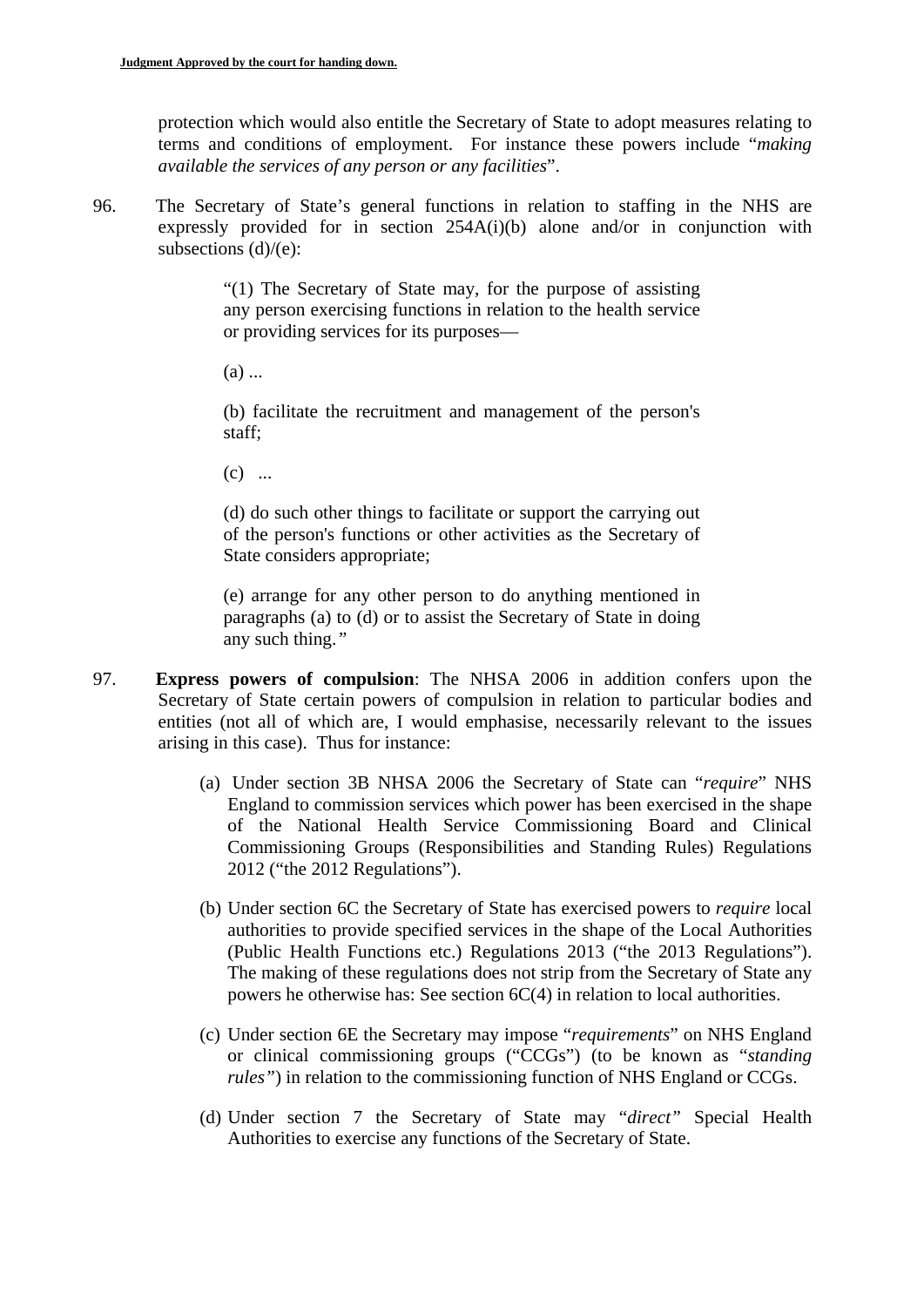- (e) Under section 8 the Secretary of State has a power to "direct" NHS Trusts "*about its exercise of any functions*"
- (f) Under Schedule 4 NHSA 2006 NHS Trusts are constituted as "*bodies corporate*" (cf paragraph 1). They acquire considerable autonomy under these provisions though some of their powers are circumscribed. So for instance the Secretary of State can under paragraph 4 by regulation provide for the qualifications of the chairman and directors of such trusts. And the Secretary of State has the power to dissolve a Trust in certain circumstances which include where the Secretary of State "*considers it appropriate in the interests of the health service*" (paragraph 28). Although NHS Trusts have their own free standing power to set terms and conditions of employment (cf paragraph 25) they must do so in accordance with regulations and/or directions given by the Secretary of State under paragraph 25(3). This states:

"Staff

25

(1) An NHS trust may employ such staff as it considers appropriate.

(2) An NHS trust may--

(a) pay its staff such remuneration and allowances, and

(b) employ them on such other terms and conditions,

as it considers appropriate.

(3) An NHS trust must--

(a) in exercising its powers under sub-paragraph (2), and

(b) otherwise in connection with the employment of its staff,

act in accordance with regulations and any directions given by the Secretary of State.

(4) Before making any regulations under sub-paragraph (3), the Secretary of State must consult such bodies as he may recognise as representing persons who, in his opinion, are likely to be affected by the regulations."

(g) The Secretary of State has the power to approve the rates and conditions of employment of GP Speciality Regulars under Regulation 50 of the National Health Service (General Medical Service Contracts) Regulations 2015; and Regulation 42 of the National Health Service (Personal Medical Services Agreements) Regulations 2015.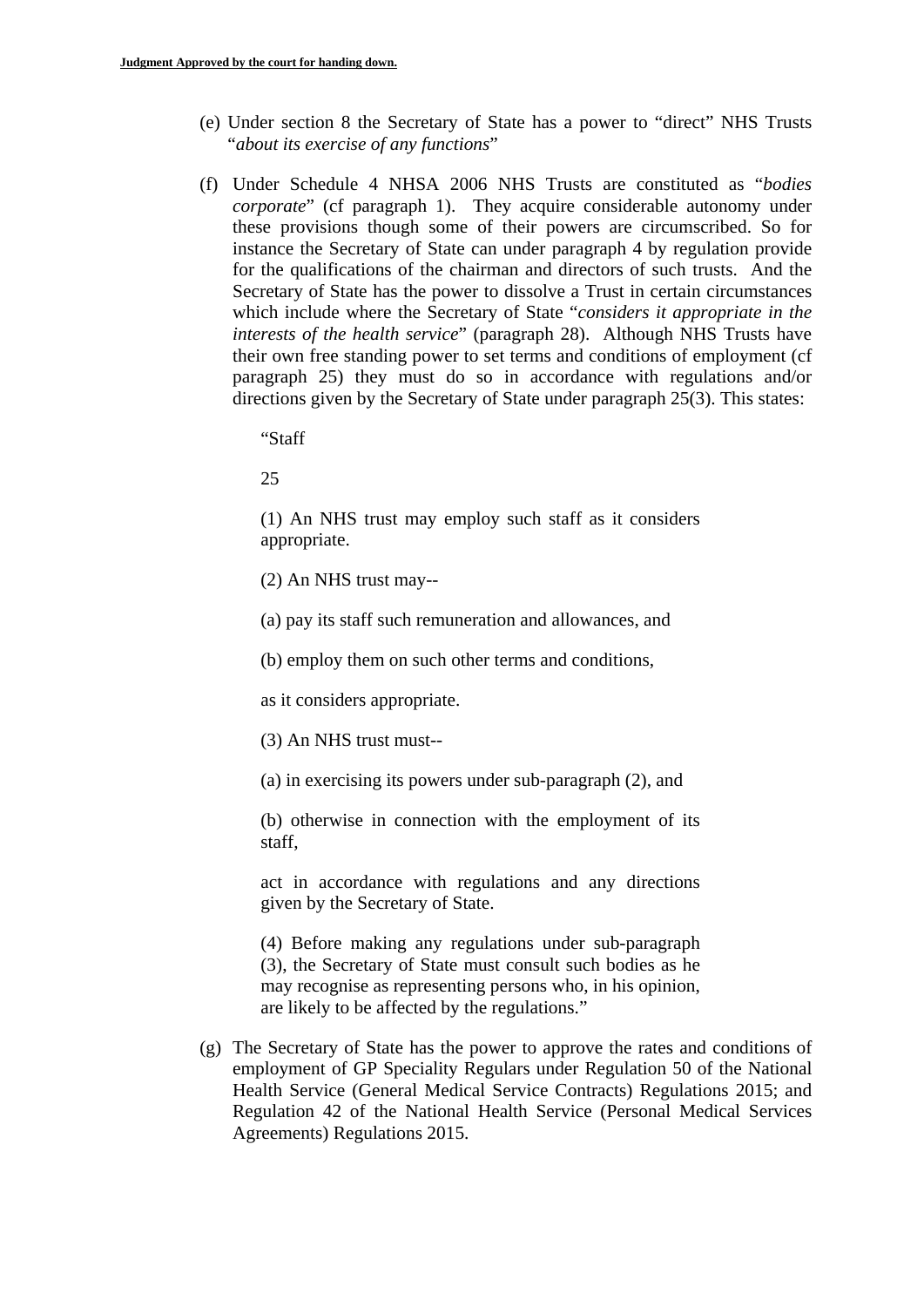98. There are no analogous provisions in relation to NHS Foundation Trusts which are governed by Chapter 5 NHSA 2006, or in relation to local authorities or private employers. Most hospitals in England are now managed by NHS Foundation Trusts. They were first introduced in April 2004 and they differ from other existing NHS Trusts. They are independent legal entities with a high degree of accountability to their local area and they also enjoy a high degree of independence from central government. They provide and develop healthcare according to core NHS principles - free care, based on need and not ability to pay. They have a substantial degree of financial independence and can raise capital from both the public and private sectors within borrowing limits, determined by projected cash flows. They may retain financial surpluses to invest in the delivery of new NHS services. Foundation Trusts are overseen by NHS Improvement (the operational name for Monitor and the Trust Development Authority).

### *(iv) The general powers of the Secretary of State under Section 2 NHSA 2006*

99. The third possible source of the powers of the Secretary of State lies within section 2 NHSA 2006 which empowers the Secretary of State to do *"anything*" which is calculated to facilitate or is conducive to or incidental to the discharge of any of his functions. Accordingly it has the effect of extending the express *prima facie* powers referred to above. The general power applies to each of the Secretary of State, NHS England and Clinical Commissioning Groups. It can bring within the scope of the relevant person or body's powers certain activities which, otherwise, would be beyond the jurisdiction of that person. Section 2 provides:

"General power

The Secretary of State the Board or a clinical commissioning group may do anything which is calculated to facilitate, or is conducive or incidental to, the discharge of any function conferred on that person by this Act".

100. The scope of this section (though in the context of a very different factual situation and on that occasion involving NHS England) was considered by the High Court in *National Aids Trust v National Health Service Commissioning Board (NHS England)*  [2016] EWHC 2005 (Admin) ("NAT"). It was stated there (at paragraph [92]) that the power was relatively wide ("*quite generous*") and was to be construed by reference to its express language:

> "92. In the present case there are various indications from within Section 2 that the incidental power is quite generous. In particular it may be exercised when it is "*calculated to facilitate"* the discharge of any function conferred upon NHS England and/or when it is "*conducive*" to the discharge of that function and/or when it is "*incidental*" to such discharge. By using three expressions to enlarge the scope of the power all of which require NHS England to use its judgment Parliament is deliberately seeking to avoid the argument that the provision of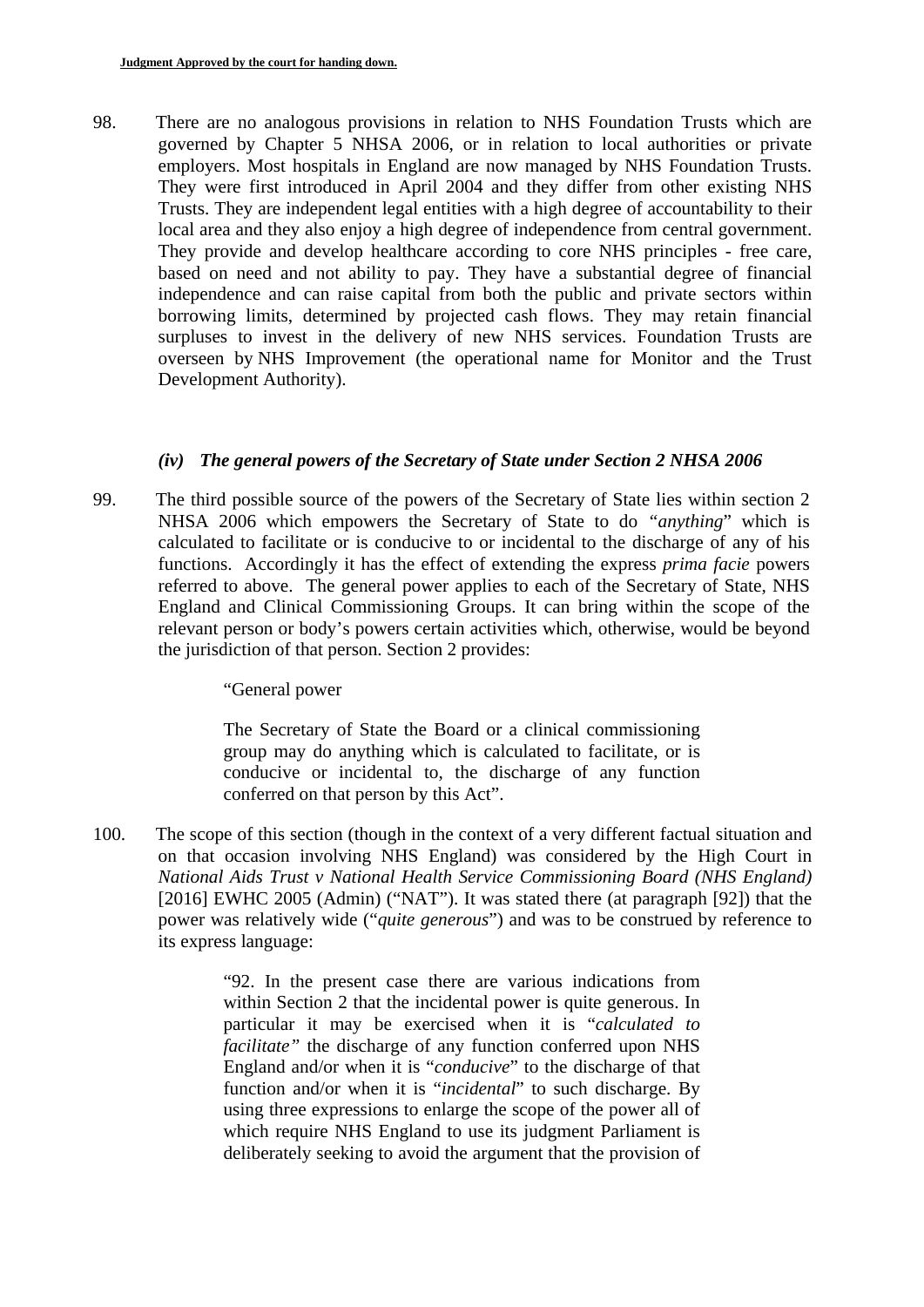a particular treatment that might otherwise be on the margins of NHS England's powers is outside of its jurisdiction."

- 101. Section 2 has been briefly considered in two further cases. It was considered, but only in passing, by Burnett LJ in *R (Whapples) v Birmingham Crosscity Clinical Commissioning Group* [2015] EWCA Civ 435 at paragraph [25]. It was also referred to in *R (W) v Secretary of State for Health* [2015] EWCA Civ 1034 at paragraphs [68] – [70]. It was made clear there that section 2 did not limit any power the Minister otherwise enjoyed at common law. In broad terms neither authority is inconsistent with the analysis I have set out above.
- 102. Section 2 is not of course an open ended liberty on the part of the Secretary of State to take any decision he considers is conducive or facilitative or convenient. There are in my view three (interrelated) limitations inherent in section 2.
- 103. First, Section 2 is an ancillary power; it comes into play to plug gaps and lacunas. Therefore if there is an express power to do something then that express power should be used rather than the fall-back power in section 2. This is in accordance with the standard principle of statutory interpretation ("*generalibus specialia derogant*") that where the literal or express meaning of an enactment covers a situation for which specific provision is made then it is presumed that the situation was intended to be dealt with by the specific provision (see generally Bennion on Statutory Interpretation,  $6<sup>th</sup>$  edition, page [1038] section [355]). Whenever section 2 is prayed in aid the first question should therefore be: Does the Secretary of State have an express power which he has chosen not to exercise? If he does (and he has not) then he cannot use section 2. If however the answer to this question is negative (there is no express power) then the second inherent limitation comes into play.
- 104. The second limitation is that there should be nothing in the legislation which expressly or impliedly precludes the exercise by the Secretary of State of a power to act. For instance if (hypothetically) there was a provision which conferred upon a body or person an "*exclusive*" right to do something or if it were said that "*only*" a certain person could perform a particular action or exercise a particular power then this would necessarily preclude the Secretary of State from using section 2 to act in relation to the subject matter in question.
- 105. The third limitation is that any resort to section 2 must in any event be grounded in the discharge of one of the *functions* of the Secretary of State under the NHSA 2006. That which the Secretary of State seeks to do must be "*calculated to facilitate"* the discharge of that function and/or be "*conducive*" to the discharge of that function and/or be "*incidental*" to such discharge. The power must thus be referable to a function of the Secretary of State identified under the Act. The concept of "*functions*" is defined to include all of the powers and duties of the Secretary of State (cf section 275 NHSA 2006). The "*functions*" of the Secretary of State for the purpose of section 2 include in relation to the setting of terms and conditions of employment.
- 106. I turn now to consider each of the three grounds of challenge.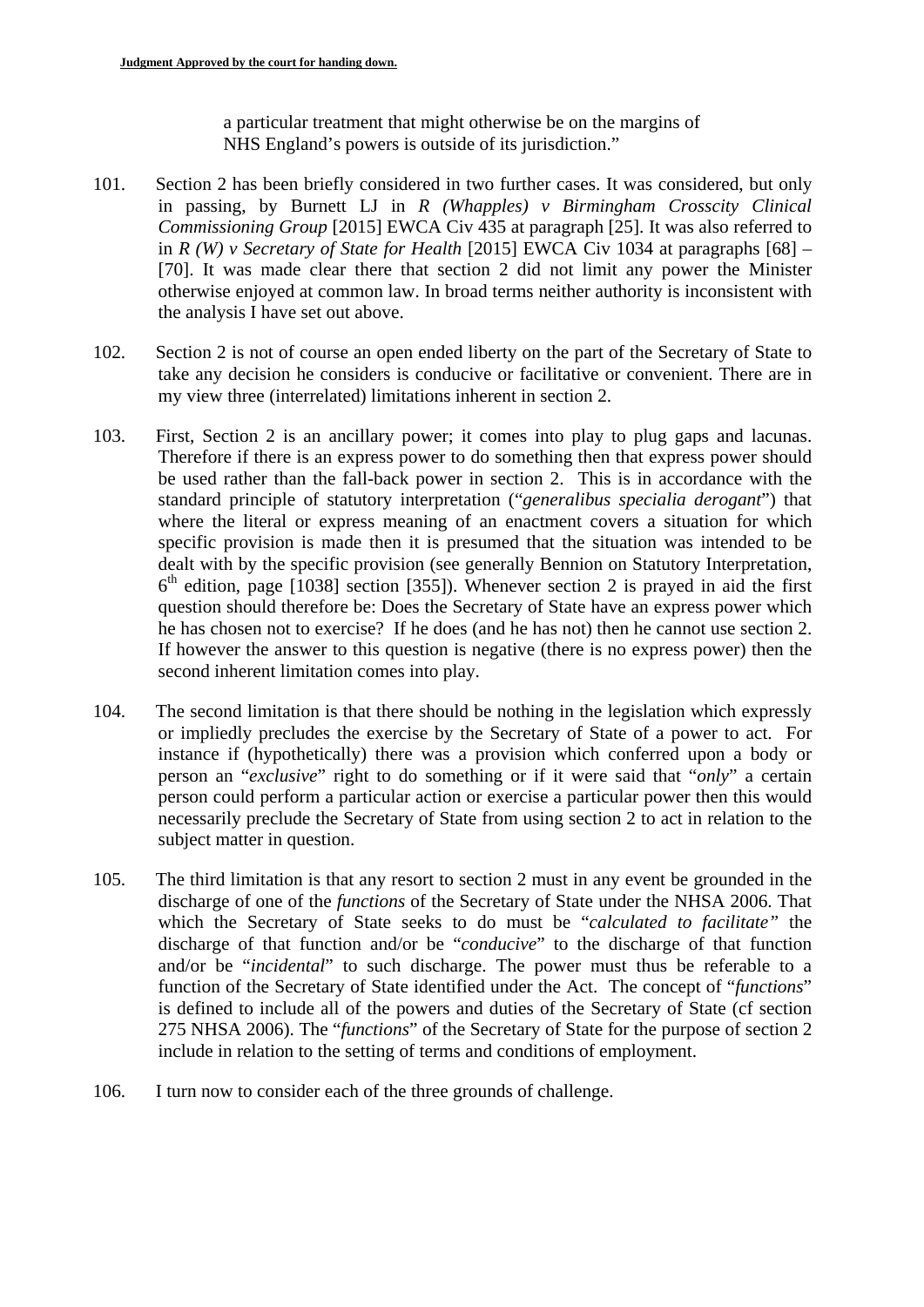### **E. Ground 1: Did the Secretary of State take a decision requiring or compelling NHS employers to implement the new contract and did he act within his statutory powers?**

#### *(i) The issue*

- 107. The Claimant originally argued that the Secretary of State took decisions on  $11<sup>th</sup>$ February,  $31^{St}$  March and  $6^{th}$  July 2016 as to the terms and conditions that NHS employers were required to adopt in relation to the employment of the junior doctors. Prior to the hearing the position was modified such that the focus lay solely with the statement of the Minister of  $6<sup>th</sup>$  July 2016 which is said to represent the final decision and that which should be the subject of the challenge. The earlier "decisions" were said to be relevant only as context. I have in this judgment focused *only* upon the decision taken on  $6<sup>th</sup>$  July 2016 and reflected subsequently in the Statement to Parliament on the same day as representing the act under challenge. I have taken these earlier acts into account only as capable of throwing light upon the events that have occurred and their proper analysis.
- 108. The Claimant argues that the decision reflected by the Statement to Parliament of  $6<sup>th</sup>$ July 2016 was *ultra vires* since the Secretary of State therein purported to impose a decision upon all concerned, including employers and employees, in circumstances where he had no power in law to compel adherence and/or even if he had such power he had not purported to exercise it. It is said that although the Secretary of State could have directed NHS Trusts to accept the new terms he has not done this and that in relation to other employers, such as NHS Foundation Trusts, there is no statutory power. Though it is accepted that, in principle, the Secretary of State does have the power to make a recommendation to employers as to the terms and conditions of employment to be adopted. The practical gravamen of the objection is that the Secretary of State has scuffed out all vestiges of hope for further negotiation. It is said that the doctors can now neither negotiate with the Secretary of State or employers.
- 109. The Claimant has formulated its case, in its written submissions, in the following way:

"The clear inference … is that *only* NHS Foundation Trusts have the right to choose the form of contract for junior doctors they employ, and that for others the decision is being made for them by the Secretary of State. That is incorrect and the distinction drawn by the Secretary of State is false. Absent the issuing of directions to NHS Trusts (which the Secretary of State has not done and has never suggested he would do) there is no legal structure in the NHS for imposing national terms of employment for junior doctors. The NHS is made up of a large number of provider organisations, all of which have the legal right to enter into contacts of employment on the terms and conditions the employer and employee have agreed between them. These terms cannot be mandated or determined at the centre by the Secretary of State. Employers of junior doctors which are NHS Foundation Trusts, local authorities or primary care organisations cannot be subject to compulsion by the Secretary of State. In relation to NHS Trusts which are not NHS Foundation Trusts, section 8 confers a power upon the Secretary of State to issue directions. Whether directions could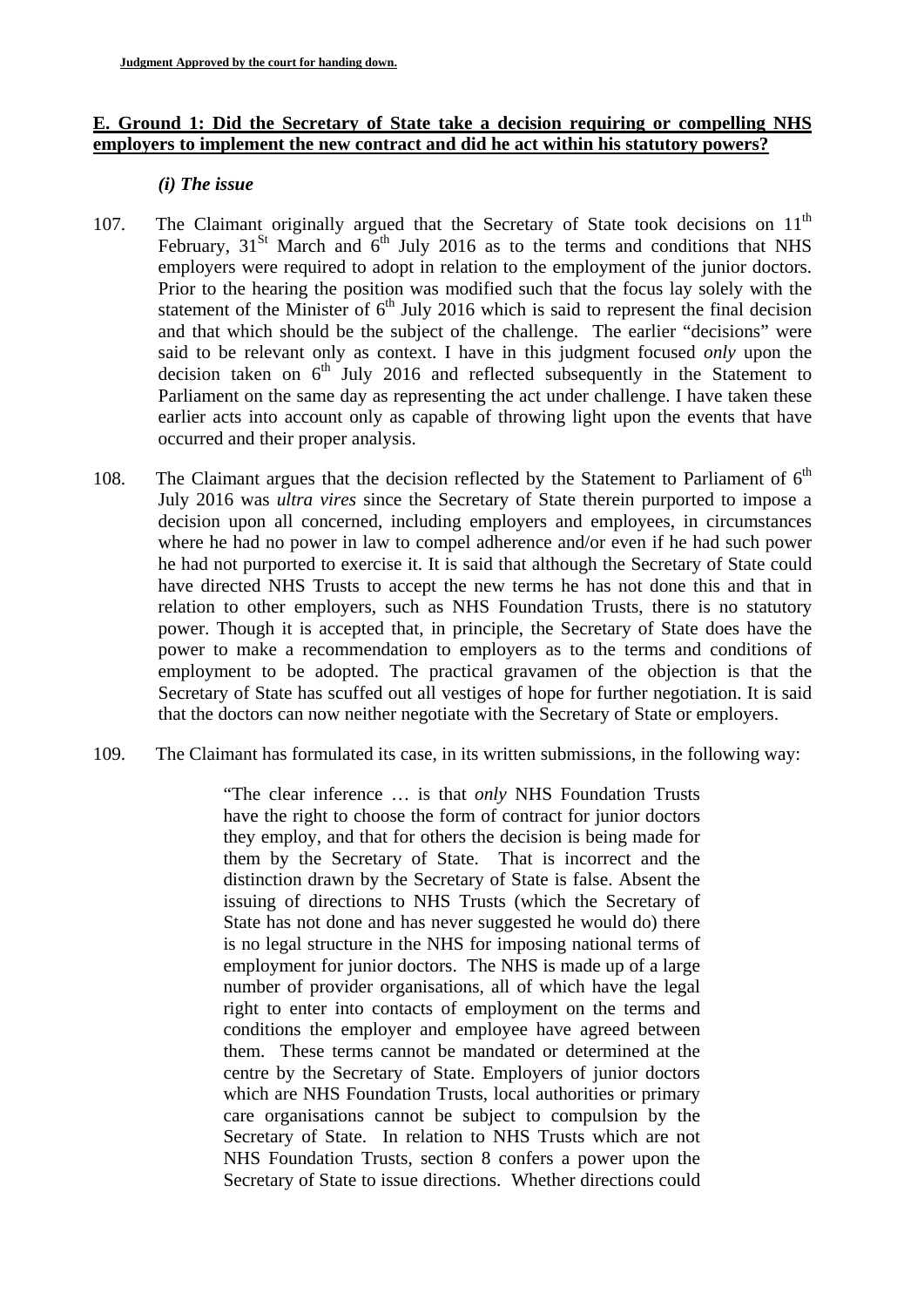lawfully be issued under section 8 in relation to the contract for junior doctors is not an issue which this Court needs to consider, as the Secretary of State has not used this mechanism. Accordingly, all employers of junior doctors working in the NHS are in the same position as NHS Foundation Trusts."

110. The Secretary of State rejects this analysis and submits: (a) that he was well aware of his powers of formal compulsion; (b) that he neither purported to make, nor announced (to Parliament or otherwise) that he would make any compulsory decision; (c) that he did take a decision "approving" the proposed terms and conditions but this, in principle, did not deprive employers of their freedom of contract.

#### *(ii) Analysis and conclusion*

- 111. The first issue is to identify the substance of the decision actually taken; the second issue is then to consider whether the Secretary of State had the power to adopt that decision.
- 112. There are a number of points and conclusions I have arrived at on the evidence as to the first issue.
- 113. First, there is no doubt, and indeed it is common ground, that "a" decision was taken and that it was taken by the Minister on the morning of  $6<sup>th</sup>$  July 2016, before the Statement to Parliament. The decision was taken unilaterally by the Secretary of State. It may be obvious but this was not a decision of Parliament or taken pursuant to any Parliamentary process or procedure. It was a decision taken unilaterally by the Secretary of State in accordance with his powers and duties under the NHSA 2006 following advice.
- 114. Second, the decision was one of "approval". This is not the actual phrase used in the Statement itself. It is however an apt description of the substance of the decision taken. The Minister has statutory powers and duties which are germane to issues of employment (see paragraphs [93] – [105] above). He also has a clear budgetary responsibility and he has taken the position that the new contractual reforms should be cost-neutral. As I explain below in relation to statutory competence he has the power to "approve" model contracts and the evidence shows convincingly that the practical reality was that the Secretary of State became closely involved because the employers and employees had failed by themselves to reach agreement (see e.g. paragraphs [39ff] above). That same body of evidence also shows that the "approval" or sign-off of the Minister was considered to be central to progress. In this respect there is also the fact that the Minister does have certain powers of compulsion such that, even if he was loathe to use such powers, they remained in his armoury should he ever need to deploy them. His position is that he would consider compulsory powers if implementation became fragmented in a way that in his view was inconsistent with his duties under the Act. The expression "approval" is hence apt. Some debate in Court occurred as to whether this was tantamount to a weak or strong recommendation. In so far as this debate is informative, on the facts, and if one is to use that phrase, it is a very strong recommendation.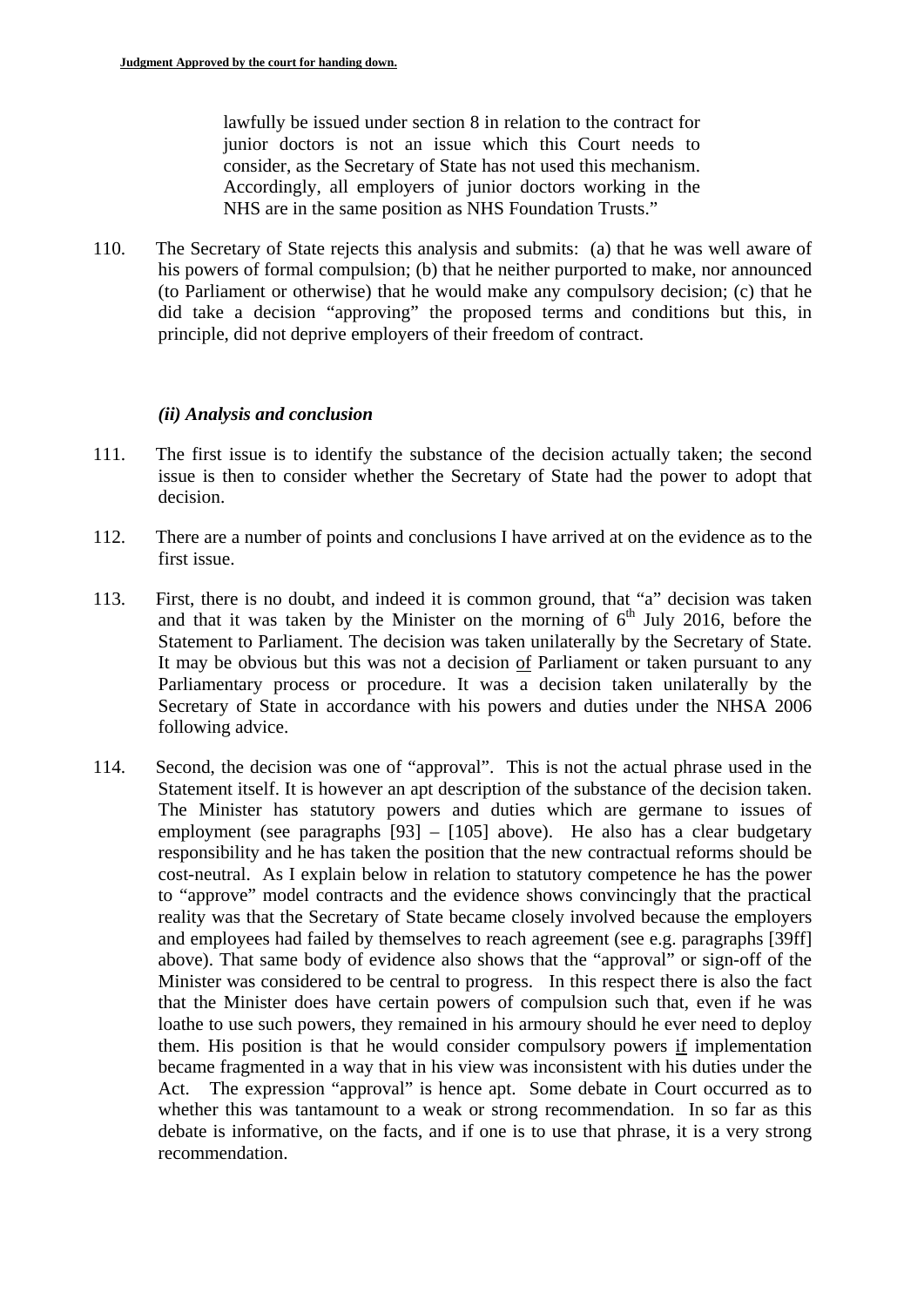- 115. Third, the approval decision was in effect only a framework decision. It did not lay down the details of how the phased introduction or implementation of the contract would occur. It has left these details to the employers and/or further decisions of a more nuts and bolts nature. Nonetheless the decision has both short-term and longterm ramifications. Thus in the short term the decision triggers the process of phased introduction by employers of the new contracts and this is how it has been understood by employers. But it also has longer term implications in that the Secretary of State has made clear that he will engage in a range of further discussions and negotiations on issues which are of concern to the junior doctors and which affect their working lives. He has accepted (see the evidence referred to at paragraphs [58] and [188] of this judgment) that the contract will be reviewed in a process commencing in August 2018. In the Statement to Parliament itself the Secretary of State says that he is conscious of the concerns of "*foundation year doctors*" and that these would be addressed in the future (see Ministerial Statement paragraph [9] set out at paragraph [64] above) and that there would be an ongoing process to improve the lives of junior doctors "*more broadly*" (Statement paragraph [10]) and that efforts would be made to address the "*gender pay gap*" and that there was no bar to further discussions on implementation, teething problems and extra-contractual issues such as training and rostering and the content of future contracts (Statement paragraph [12]).
- 116. Fourth, whilst decision was taken by the Secretary of State unilaterally it was as a matter of practical reality based upon a consensus with the NHS employers (and regulators) and it endorsed the objective of a single, consistent, nationwide contract. There is no evidence before the Court which suggests that employers wish to see individualised or fragmented contractual terms and conditions applying across the NHS (see paragraph [26] above). The upshot is that although the decision was taken unilaterally by the Minister its implementation was a joint and consensual exercise with employers. This helps in understanding why the Minister uses both the personal and the collective pronoun in relation to his decision. So, in the Statement when referring to the adoption of the decision the Minister uses "I" but when he refers to implementation he uses "we". For instance:

"After listening to this advice and carefully considering the equalities impact of the new contract, *I have this morning decided* that the only realistic way to end this impasse is to proceed with the phased introduction of the exact contract that was negotiated, agreed and supported by the BMA leadership."

And**,** 

"It is also important to note that, even though *we are proceeding* without consensus, this decision is not a rejection of the legitimate concerns of many junior doctors about their working conditions".

### (Emphasis added)

117. Fifth, a corollary to this is that there was no need for the Secretary of State to have resort to powers of compulsion; he was *ad idem* with the employers. It is for this reason that the Secretary of State in clarificatory evidence before this Court has made clear that he would only consider exercising such powers of compulsion as he has in the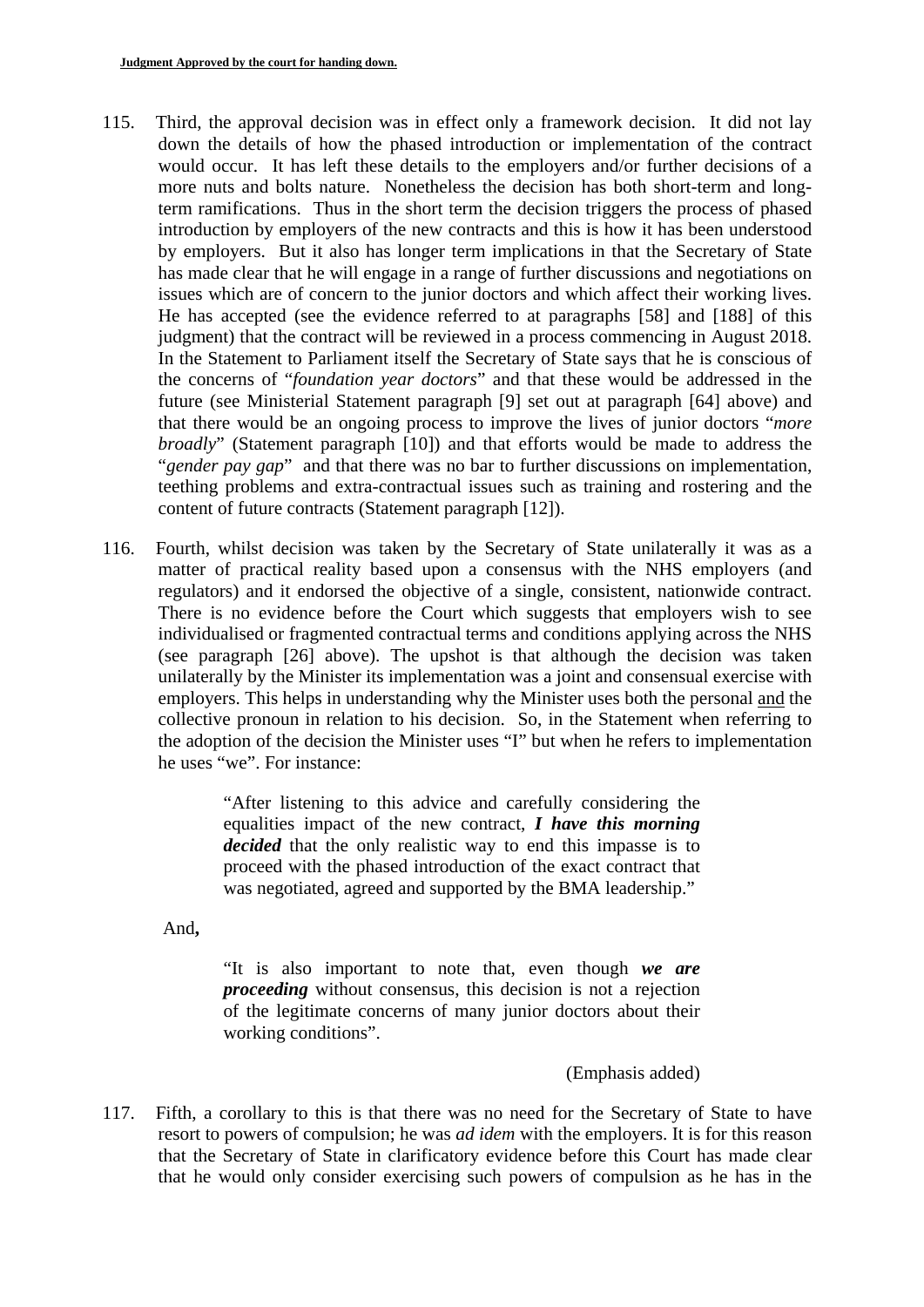event that in the future he considered that the introduction of the contract in practice was, in his view, threatening objectives he lawfully sought to achieve under the legislation.

- 118. Sixth, a further corollary of this is that in principle it remains open to employers to engage in negotiations with employees. Whether there is in practice much scope for this is certainly not for me to speculate about. But it remains an important point in this case that this is a lawful option open to both employers and employees. This is not spelled out in the Statement to Parliament but was nonetheless accepted as a correct inference to be drawn by Mr Sheldon QC, for the Secretary of State, in the course of his submissions in response to a question from me on the topic and it is evident from the formal Witness Statement tendered in this case on behalf of the Minister (see paragraph [74] above).
- 119. Seventh, a consequence of the rejection of the contract by the junior doctors in the referendum is that the decision of the Secretary of State necessarily involves proceeding to implementation without the collective agreement of the employees. Evidence in the case (for instance the webinar – see paragraph [46] above) shows that from a relatively early stage employers had contemplated how, from the perspective of contract law, they would address the alternative scenarios of with/without collective agreement.
- 120. Eighth, the Statement to Parliament reflected a "*fresh*" decision taken by the Secretary of State in the light of the rejection of the terms in the referendum and it is a reason why what had gone before provides only limited guidance as to how the Minister's Statement was to be interpreted and understood. Until the rejection there were some grounds at least for supposing that the contract could be introduced with consensus across the board. That is the evidence of the Secretary of State and is reflected in the documents: see e.g. paragraphs  $[57] - [58]$  above. Indeed, this was a point expressly made by the Minister to Parliament. The rejection of the contract thus altered the landscape. The contract, henceforward, would have to be introduced without (the hoped for) consensus and in the face of objections from the junior doctors. This was a material change in circumstances. As set out in paragraphs [60] and [61] above this meant that the Minister had to address and form conclusions about a number of options and it also meant that the way in which the Minister had decided to exercise those options had to be gleaned from the Statement.
- 121. I have come to the above conclusions based upon the Statement made by the Minister to Parliament read in the context of other relevant documents. I have given greatest weight to those documents which are contemporaneous (such as the briefing submission to the Minister on  $6<sup>th</sup>$  July 2016) and todocuments in these proceedings tendered by way of elaboration and clarification of the Statement where I am satisfied (as I am) that these are not simply attempts to rewrite history. Documents preceding the Statement of  $6<sup>th</sup>$  July are of some relevance as context but, because the decision taken on  $6<sup>th</sup>$  July 2016 was a "fresh" decision taken in the light of an altered landscape, these documents are of lesser probative value. There are undoubtedly some vagaries and inconsistencies in the documents and in the language used. These are more relevant to the issues surrounding Ground II. However, I generally have well in mind the following points about the probative weight to be attached to different pieces of evidence: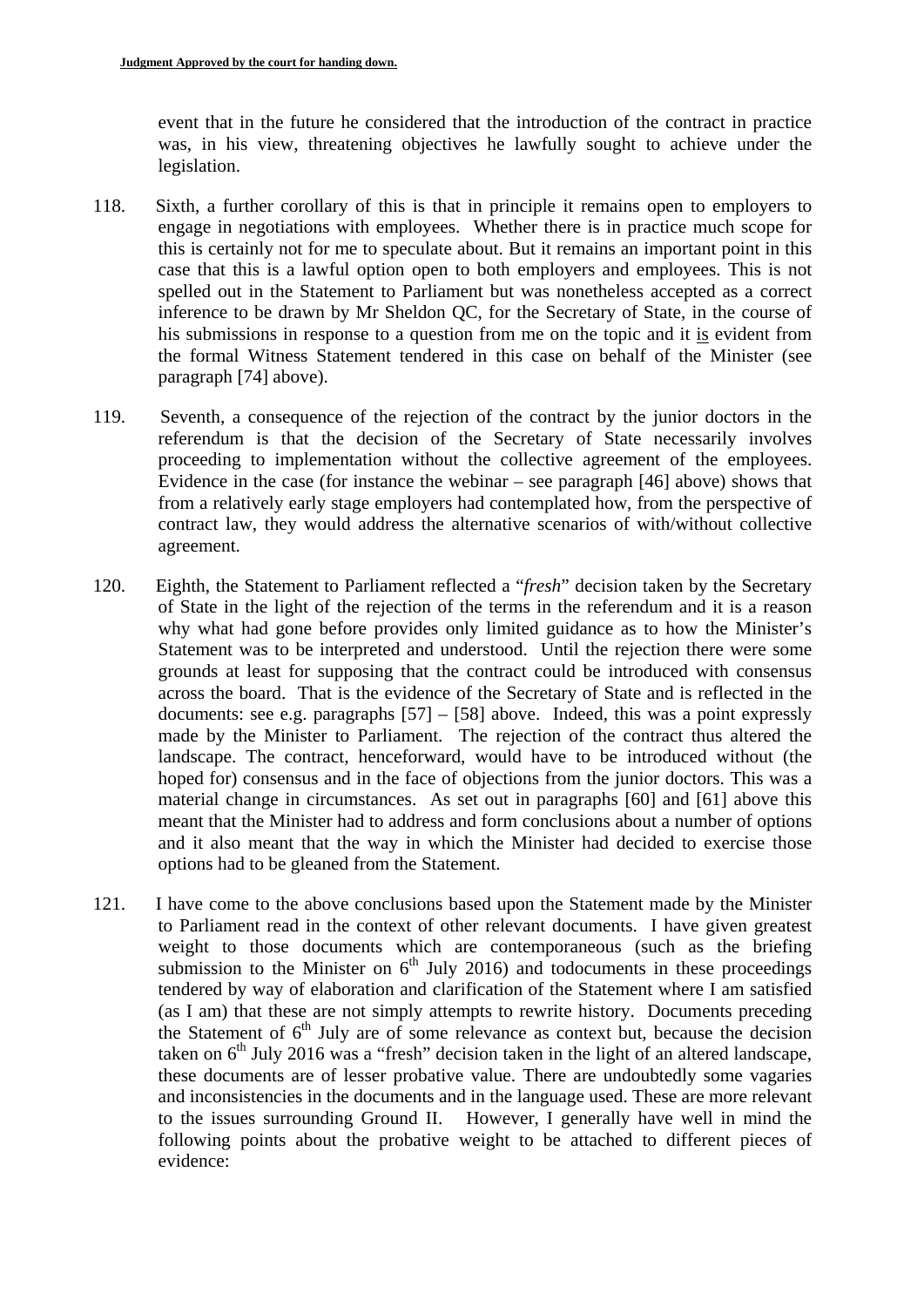- (i) It is necessary to consider substance and not form.
- (ii) I should not attach undue weight to infelicities of language and should not be quick to draw adverse inferences from ambiguous words or phrases used by the Minister or others.
- (iii) Not every statement by the Minister should attract equal weight. The Court must remember that in the refined, *ex post*, environment of a court room counsel use finely honed forensic skills to pick over the traces of odd sentences here or there, and off the cuff remarks or unguarded observations made without the benefit of the advice of civil servants and without forethought. Unless a healthy dose of circumspection is applied there is a real risk that the true pith and substance of the reasons may be lost.
- (iv) Far greater weight therefore needs to be given to formal, considered and deliberate statements. And even then, as in the present case, a deliberate and prepared statement might still have its inherent limitations. There are limits as to the technical and legal detail that would normally be included in a statement to Parliament, which quite obviously also has a "political" element to it. In the present case the Statement was made literally hours after the announcement of the referendum result of the junior doctors. It is also evident that the Minister considered he had to make a speedy statement to Parliament given the high level of public and Parliamentary interest in the issue.
- (v) All of the above are reasons why, as the case law shows, context is important.
- 122. So far as the law relating to the interpretation of Ministerial Statements is concerned is involved there was not much significant dispute about this. The interpretation of the statement is a matter for the Court and is to be construed (i) objectively; (ii) in accordance with the language used; and, (iii) having regard to its proper context: See e.g. *R(Parratt) v Secretary of State for Justice* [2010] 1 WLR 1848 at paragraph [32]; *R(Sainsbury's Supermarket Ltd) v First Secretary of State* [2005] EWCA Civ 520 at paragraph [16]; *R(Raissi) v Secretary of State for the Home Department* [2008] QB 836 at pages [122] – [123]; and *Tesco Stores Ltd v Dundee City Council* [2012] PTSR 983 at paragraph [18]. It is not the task of the Court to ask whether the meaning that the Minister has himself attributed to the statement is a reasonable one: see e.g. *R(O) v Secretary of State for the Home Department* [2016] 1 WLR 1717 at paragraph [28]. Equally, it is not the task of the Court to ask what the man on the "Clapham Omnibus" (or his modern equivalent) would say: see the colourful observations of Lord Reed JSC (with whom the remainder of the Supreme Court agreed) in *Healthcare at Home Ltd v Common Services Agency* [2014] UKSC 49 at paragraphs [1] – [3]. These are the principles that I have applied in arriving at the conclusions above.
- 123. By way of example of the difficulties arising considerable debate focused upon the use, by the Minister, of the phrases "we", "impose" and "introduce". It is correct that on occasion the Minister has used the collective pronoun "we" (as in "we" are imposing/introducing the contract) to refer to Government as a whole; but elsewhere the expression has been used in a more nuanced fashion to refer to the Minister and NHS employers working collectively in the introduction of the new contract. The same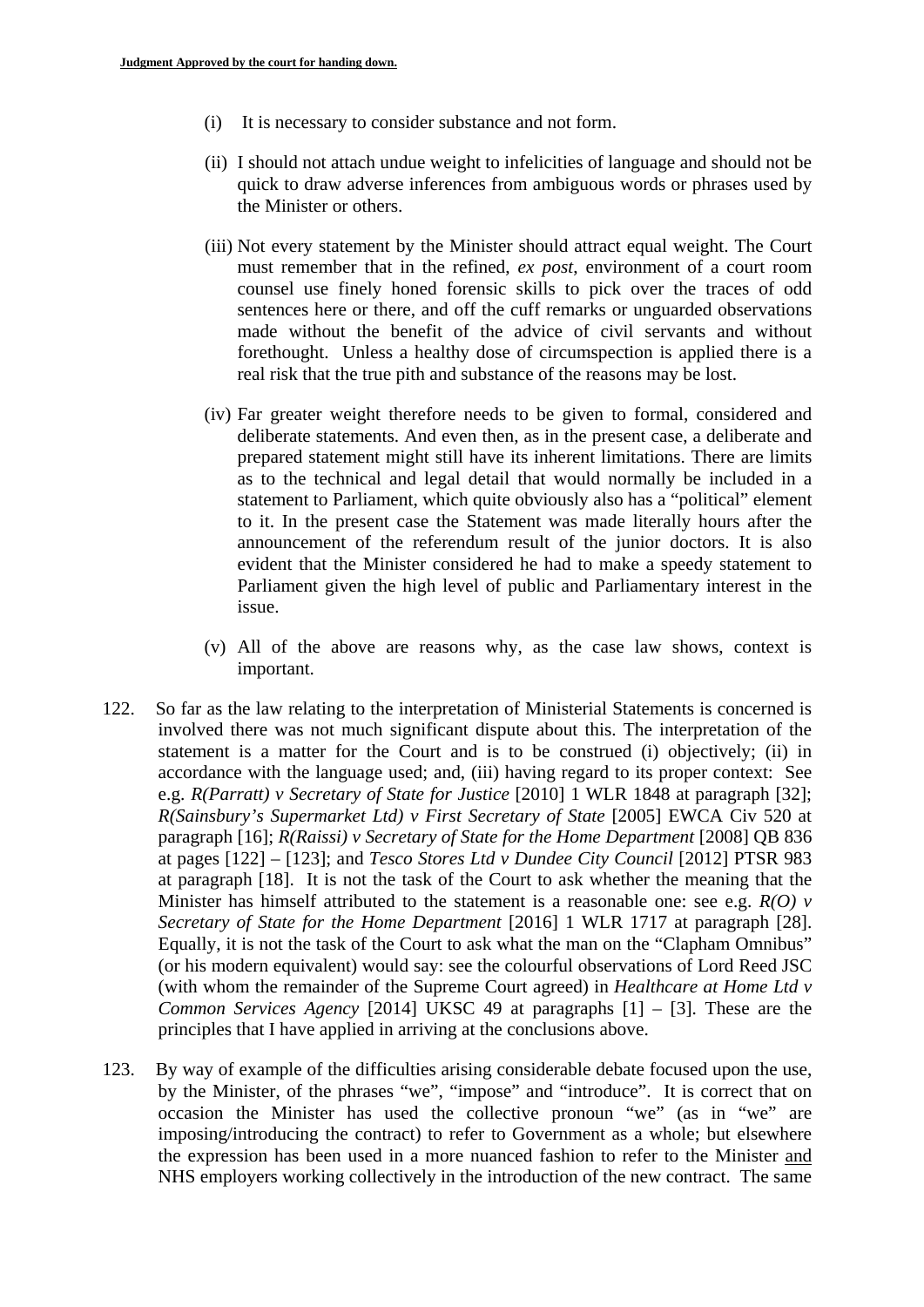goes for "impose" and "introduce". These could indicate that it is the Minister acting unilaterally that intends to "impose" the contract upon employers or require employers to "introduce" it; or they could simply refer to the employers deciding for themselves to impose or introduce the contract upon employees without agreement having been reached with the employees through collective negotiation. These expressions, and in particular "impose", become more even difficult to construe because on the Secretary of State's own case he did "approve" the new contract and it was submitted that; in practice, there may be only limited scope for NHS employers to depart from the approved terms (albeit that they have the right to do so); that the Secretary of State did not wish employers to depart from the contract; and, that he would consider using his statutory powers of compulsion to ensure consistency. In this sense it could be said that there is a degree of *de facto* (if not *de jure*) compulsion. In short on occasion the Minister has used key phrases somewhat loosely and he has been picked up on this by the press, by other MPs and indeed he was warned of the risks of use of the particular word "impose" by his civil servants (see paragraph [61] above) when it was suggested that the phrase "*introduce*" might be more neutral and less problematic. These examples serve only to highlight the dangers of an over-precious interpretative exercise and why substance must prevail over form.

## *(iii) The compatibility of the actions of the Secretary of State with his statutory powers and duties*

- 124. In my judgment the decision that the Secretary of State took was well within his powers. I have set out the relevant statutory provisions in Section D above. Taking the matter shortly my conclusions are as follows.
- approval as to the terms of such a contract. This list is not intended to be exhaustive. 125. First, all of the conduct engaged in was within his powers. These include participating in negotiations for a national NHS contract and seeking to facilitate agreement between employers and employees; providing a mandate to another body or person (such as NHS Employers or to Sir David Dalton) to engage in negotiating on behalf of employers or broker a deal; concluding that negotiations have failed; concluding that a national NHS staffing contract should nonetheless be introduced; and expressing The Secretary of State has ample powers to do these things under section 254A NHSA 2006 (see paragraph [96] above). He also has broad powers under section 1(1) and 1A – 1G NHSA 2006 (see paragraphs [93ff] above). These powers are in furtherance of the duties imposed upon him in section  $1(1)$  and  $1(2)$  NHSA 2006 (see paragraph [81]  $-$  [82] above) and Section 1A-1G and 2A NHSA 2006 (see paragraphs  $[83] - [92]$ above).
- 126. The Secretary of State has now made it plain that he holds his powers of compulsion in reserve. There was some debate in Court as to the extent of these powers. At present the issue of the scope of these compulsory powers is academic. It suffices to record that the Minister has certain explicit express powers, for instance in relation to NHS Trusts (see paragraph [97(f)] above). In relation to those in respect of whom there is no explicit power (such as NHS Foundations or local authorities etc) *whether* a power of compulsion exists depends upon the application of section 2 NHSA 2006 (see paragraphs [99] – [105] above) and in particular whether the conditions for the engagement of the general power (set out in paragraphs [103]- [105] above) are met. I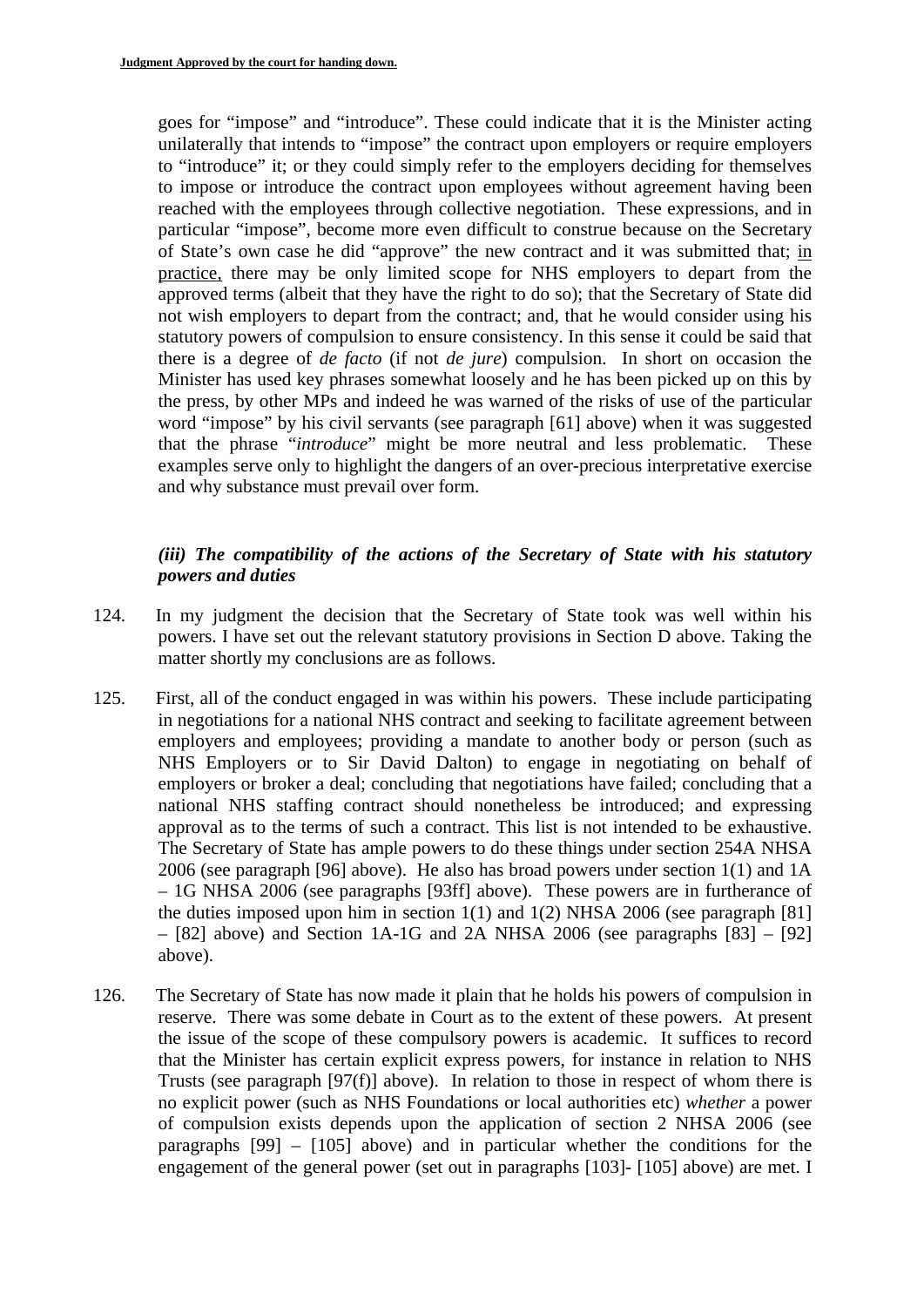did not hear detailed argument on this issue and it is neither necessary nor appropriate for me to express any view at all on how this would apply in practice.

127. For these reasons the first ground of challenge does not succeed. The Secretary of State has not acted *ultra vires.* 

#### **F. Ground II: Breach of the common-law duty of transparency and good administration**

#### *(i) The issue*

- 128. I turn now to the second ground which is said to be freestanding and applies even if, *prima facie*, the Secretary of State acted within his powers under the NHSA 2006.
- 129. The Claimant argues that it is a fundamental tenet of public law that policies relating to the exercise of statutory powers be transparent and clear. In this way arbitrary and unlawful results are avoided. It follows, *a fortiori*, that not only must the policy itself be clear and transparent but that decisions taken by public officials in the exercise of those powers must equally be clear and transparent. These principles have variously been said to form component parts of the "*rule of law*" and the "*principle of legality*". They may also be said to be part of the principle of "*good administration*".
- 130. The gist of the argument is that over a period of months the Secretary of State in public conveyed the clear message that the action he was taking amounted to a binding decision which he had power to adopt. However (as the case is now put for the Secretary of State) all along the truth was that the Secretary of State was doing no more than making a recommendation or proffering guidance to NHS employers. The mismatch between the words used and the intention (now) said to have existed at the time reveals a high level of confusion, ambiguity and lack of transparency. The Statement to Parliament of 6<sup>th</sup> July 2016 represented a critical opportunity for the Secretary of State to make plain the non-binding nature of the decision that he had been taken, but he failed to do so. This is not merely a semantic quibble: the decisional, mandatory, language used occurred shortly after the result of the referendum and was in the context of highly sensitive national negotiations. It was directly capable of affecting the behaviour of all parties in their respective bargaining positions. It will have conveyed to the employers the clear message that they, in effect, had no real choice but to succumb and to accept the terms and conditions approved by the Secretary of State and to introduce them. The use of the phrase "*instruction*" in the NHS Confederation communication (see paragraph [66] above) reflects the fact that in truth the Ministerial Statement to Parliament of  $6<sup>th</sup>$  July 2016 could only sensibly be read as a clear and binding direction to employers. And as for employees the tenor of the Ministerial Statement had the effect of deterring any attempt to restart negotiations. In the circumstances it was unlawful for the Secretary of State to use words that appear to amount to the giving of an instruction or the adoption of a formal decision with legal effects if in truth the Secretary of State accepts that the "decision" amounts only to a non-binding recommendation.
- 131. The Secretary of State rejects this contention and argues that it is untenable because: (a) the Statement to Parliament was perfectly clear; (b) there is in any event no public law *"duty of clarity"* applicable to decisions or policies of this nature and the authorities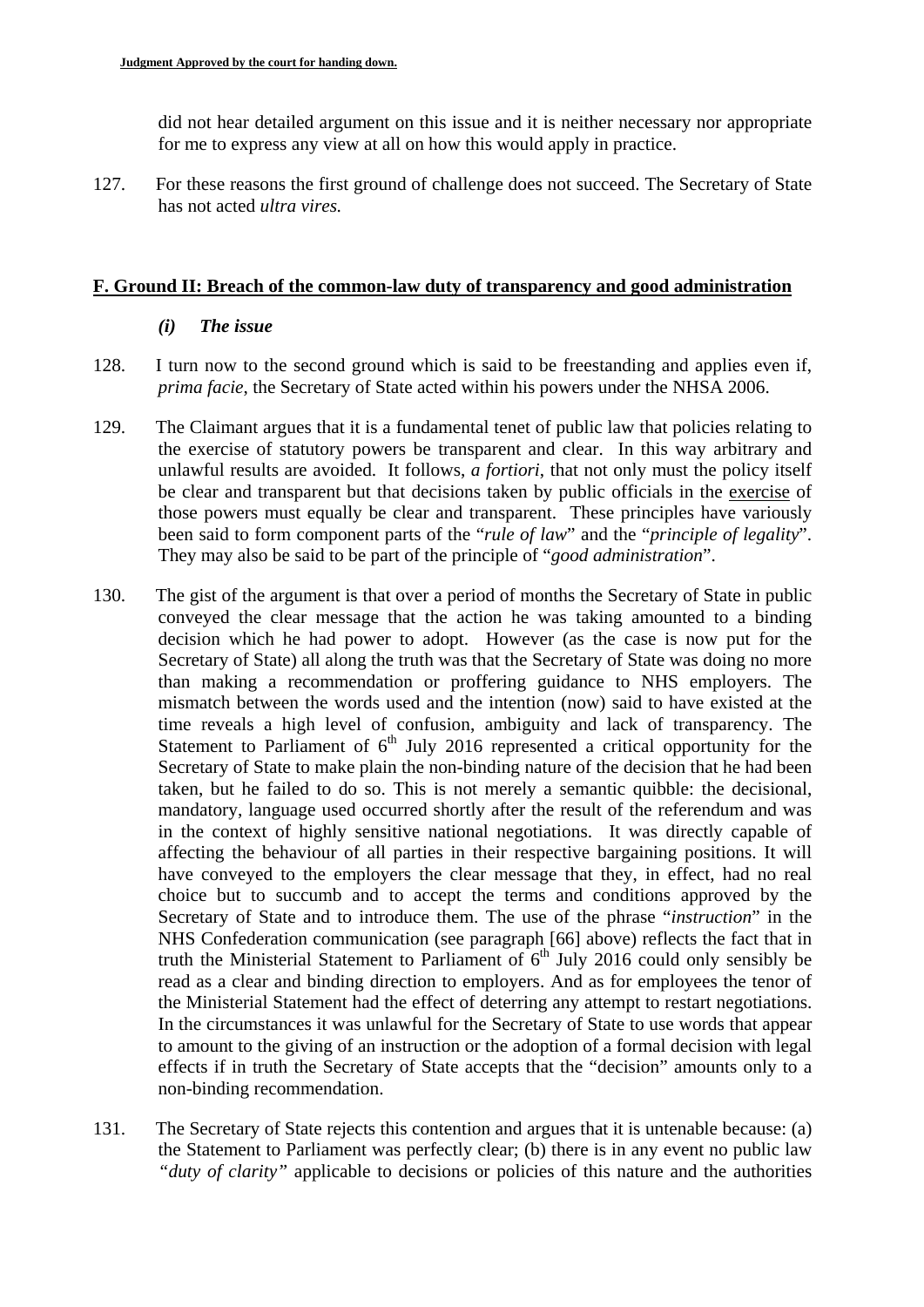cited by the Claimant relate to quite different types of issue; and (c), in any event, it is not (and could not be) any part of the Court's judicial review function to act as a referee of Parliamentary debates regarding on-going, politically controversial, strikes and wage disputes. Such an approach would, amongst other things, be contrary to Article 9 of the Bill of Rights and/or Parliamentary privilege.

132. In this part of the Judgment I shall (i) set out my conclusions on the evidence; (ii) consider whether there has been a breach of the principles of transparency and good administration and then (iii) consider whether my conclusion in any way collides with Parliamentary privilege and/or Article 9 of the Bill of Rights.

#### *(ii) Conclusions on the evidence*

- 133. I start with some general observations and conclusions about the evidence.
- 134. First, I consider who the addressees of the decision were. In my view the most directly relevant addressees were (i) employers and (ii) employees. The decision was taken on the morning of  $6<sup>th</sup>$  July 2016 as the dust of the referendum result was still settling and it directly affected those two categories of person because it governed their future professional private law relationship. The decision also, albeit less directly, affected members of the public in their capacity as consumers of health services. And it also affected Parliament to whom the Minister was accountable both as to the use of public funds but also as to the pursuit and achievement of the statutory objectives under the NHSA 2006. In the course of argument counsel for the Secretary of State argued that the addressees of the decision were essentially the employers since it was they who had the responsibility for taking decisions on employment matters at the local level and that was what the decision was really about. However, Mr Sheldon QC, for the Minister did (somewhat reluctantly) acknowledge that employees were also affected. In my view employees were manifestly a critical category of addressee of the decision. Through the BMA they had endeavored to negotiate a collective agreement with the employers and everyone has agreed that the preferred outcome would have been a collective agreement. Sadly such an agreement could not be reached. But more importantly the decision will have substantial short and long term implications for doctors. In the short term it entails the introduction of a new contract which affects the professional lives of circa 50,000 junior doctors and others and it impacts upon their private law contractual (employment) rights. In the longer term the decision set out some of the more important parameters which govern future discussions and negotiations over both contractual and extra-contractual matters. In real terms the decision impacts profoundly upon junior doctors and they were obvious addressees.
- 135. Second, for understandable reasons the Statement to Parliament is relatively brief and does not set out any sort of detailed excursus into the legal niceties of the powers of the Secretary of State or his target duties or as to the detailed components of the contract or the contractual rights of employers and employees. Significantly it did not explain that (i) the Minister was not exercising any power of compulsion and that therefore (ii) in principle employers could negotiate with employees. Given that employers were on the same side of the bargaining table as the Secretary of State they would understand the ramifications of the Statement. Indeed that is the clear and unequivocal evidence of the NHS Confederation and NHS Employers in these proceedings on behalf of the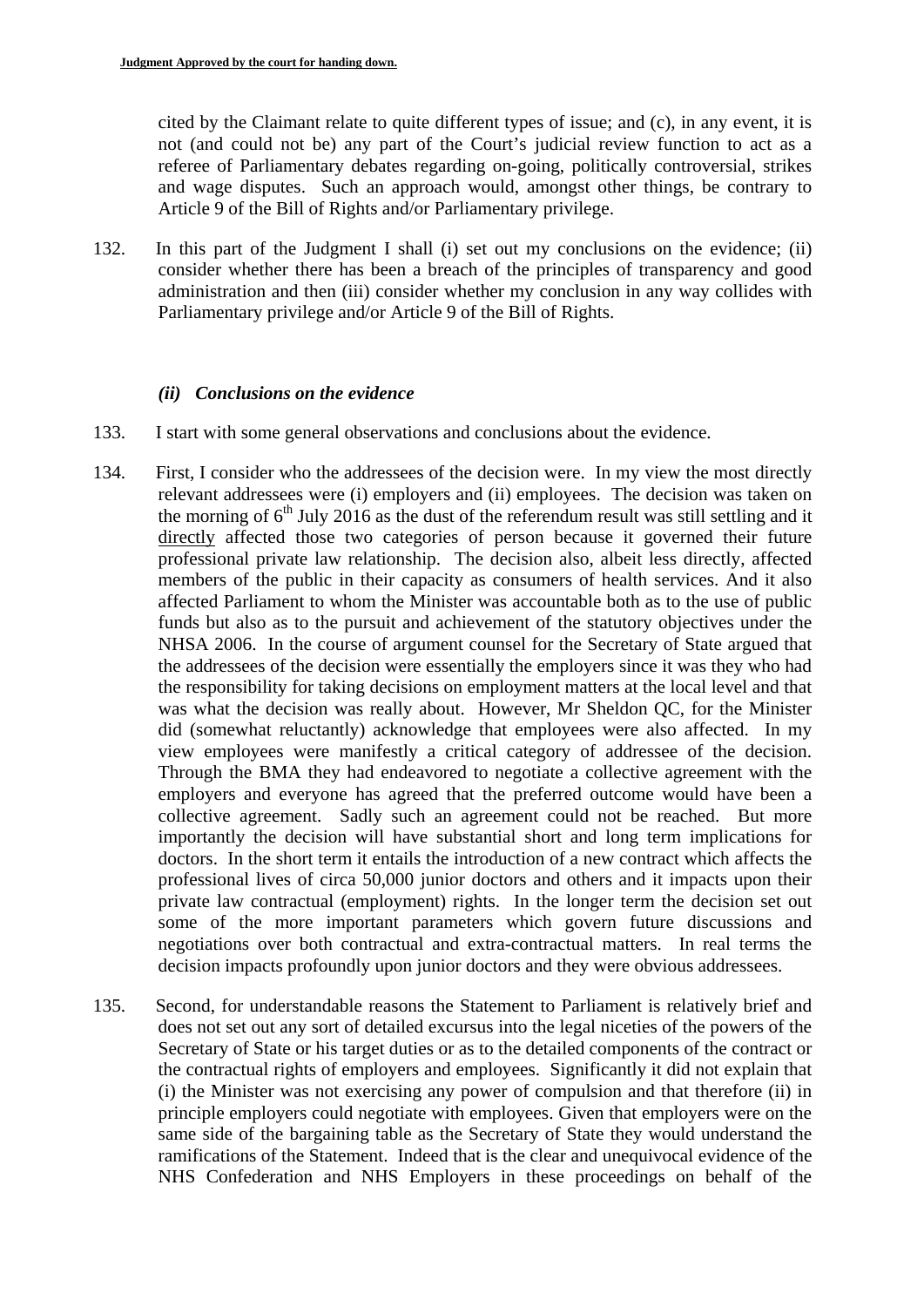employers. I have no hesitation in accepting this evidence. The same cannot be said of the junior doctors. They were not "inside the tent" and would have therefore been outside of the lines of communication which routinely would have existed between the Secretary of State and the employers. It was argued by the Secretary of State that the BMA and the LNC (the local negotiating committees of the BMA) are highly sophisticated and would have well understood the full implications of this Statement. Having read the evidence, including that which the Secretary of State argues is the high water mark of his argument that the junior doctors did understand the position, I accept the junior doctors' evidence. I accept the evidence of the junior doctors that they were in genuine doubt as to whether or not there was any negotiating daylight left following the Minister's statement and, further, construed the Statement as entailing the Secretary of State compelling introduction or implementation of the contract and thereby eradicating further negotiating options. I do not think it can fairly be argued that the existence of even a right in principle to negotiate (had it been spelled out) would not have been of great interest and importance to the doctors. At this juncture the Minister could opt to exercise statutory powers of compulsion or simply work cooperatively with employers to introduce the new contact. If he adopted the latter course (which was his selected option) then in principle negotiating daylight remains; but if he adopts the former it does not. The Ministerial Statement did not expressly address which option was being exercised.

- 136. Third, the misapprehension was as to an important, material, consideration viz., whether there was any scope *at all* for further negotiation with the Minister and/or employers. The Statement self-evidently, and on its face, was intended to convey important information to the junior doctors since: it rejected the invitation or exhortation (see paragraph [59] above) by the doctors that the parties return to negotiations following the referendum result; it informed the junior doctors that the pre-referendum contract would now be introduced without their collective agreement; but it also told them that, post-introduction, the Minister (and employers) was ready and willing to negotiate and discuss a range of other related matters. However, the Statement did not say that, *even in principle*, the doctors could negotiate with their employers.
- 137. Fourth, the next point is that, for reasons I have set out in relation to Ground I, I accept that the Secretary of State did not compel employers. He now accepts that there is in principle negotiating daylight which exists. But I have accepted the Secretary of State's analysis by looking, with the obvious benefit of hindsight, at the full range of relevant documents, the most important of which would not have been available to the junior doctors prior to this litigation.
- 138. Fifth, and importantly, I accept that in the aftermath of the Statement of  $6<sup>th</sup>$  July 2016 the Secretary of State, through his legal advisers and in evidence on his behalf in this Court, has taken steps to elaborate upon his position and to clarify any ambiguity that arose and he has set out his position in formal, clear and unequivocal terms. I also accept that these later statements are consistent in their substance, with the Ministerial Statement of  $6<sup>th</sup>$  July. In other words there has been no revisionist tendency to rewrite history. Thus on  $15<sup>th</sup>$  July 2016 the GLD, on behalf of the Secretary of State, answered a specific question from the solicitors acting for the Claimant which was whether the Secretary of State asserted that as from August 2016 or October 2016 any NHS employers will come under a legal obligation to employ doctors in training on the new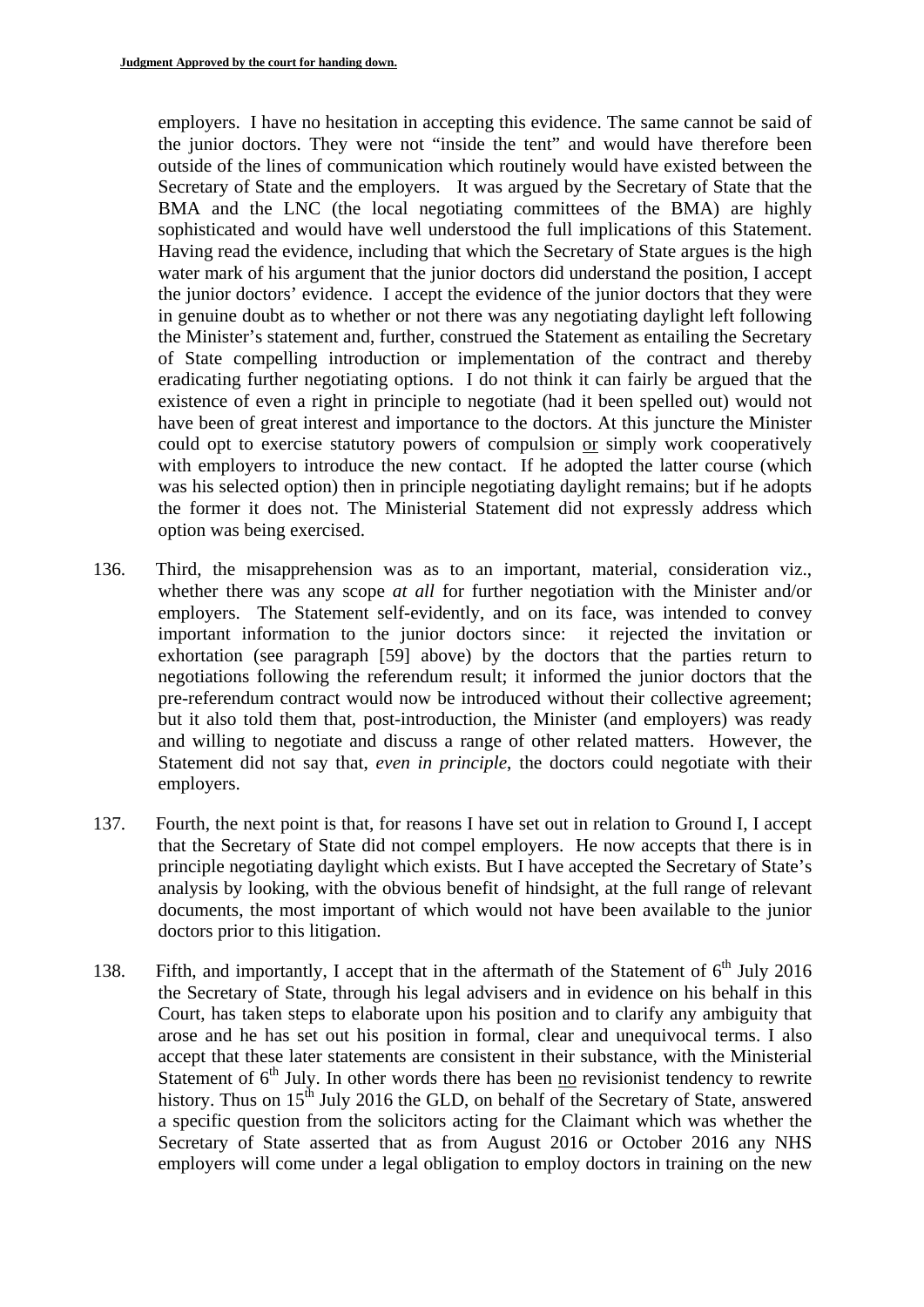contract. To this the answer was: "*No, as previously explained… the Secretary of State has never purported to issue any direction or otherwise legally compel any NHS employer to introduce the new contract. The Secretary of State has decided and announced that he considers that the new contract should be introduced.*" The position was repeated in a formal witness statement served on behalf of the Secretary of State on  $19<sup>th</sup>$  August 2016 in these proceedings (see paragraph [74] above). The availability of the right to negotiate was reiterated in written and oral legal submissions in Court. Thus, as from a point in time which is well before the start date for formal implementation of the contract  $(5<sup>th</sup> October 2016)$  the Minister has clarified the accurate position.

- 139. Sixth, I should address one specific point made by Mr Coppel QC, for the NHS Confederation (i.e. for the employers) about the briefing given to the Minister by his advisers on the morning of  $6<sup>th</sup>$  July 2016. He argued that the briefing (see paragraphs [60] – [63] above) was clear and unequivocal and represented the best evidence of the relevant reasons and was, indeed, superior (because it was not summary reasons) to the actual statement of the Minister in Parliament. I disagree and I am sure that Parliament would also disagree. I accept that the briefing is admissible and relevant but *only*  because I have accepted that it accurately reflects the reasons of the Minister and because Mr Sheldon QC confirmed (on instructions) that this was so. Because of this it can stand as a fair statement of the reasons that the Minister actually accepted. Absent such unequivocal confirmation the document is no more than the unpublished submission of a civil servant to his Minister which would carry little if any weight at all. It was not in any event communicated to the junior doctors until this litigation as part of disclosure. I therefore do not accept that it is relevant in assessing how the Ministerial Statement to Parliament would have been understood *at the time*. I accept that it has *some* probative value in interpreting the Minister's Statement. But, by its nature it is a discursive document which sets out a wide variety of different matters and whilst it is possible to filter "reasons" from the general analysis contained within the document it does not readily stand as a crisp self- contained statement of those reasons. I therefore attach greater weight to the formal statement of the Minister to this Court elaborating upon his position and clarifying and removing any ambiguity.
- 140. Seventh, the upshot of this is that I accept that at the time of the Ministerial Statement, as a matter of evidence, the junior doctors did consider that compulsion was in play and that there was no negotiating daylight left. I also accept however that subsequently the Secretary of State has properly provided elaboration and clarification and that as from the date of that clarification there has been no ambiguity.

# *(iii) Legal issue I - The scope of the principles of transparency and good administration: Do they apply and if so has there been a violation?*

141. I turn now to the law. The principle of transparency has evolved out of Strasbourg jurisprudence but it is now well established as a common law principle. It is said to amount to a component of the "rule of law" and the principle of "legal certainty". In *Nadarajah v Secretary of State for the Home Department* [2005] EWCA Civ 363 at [68] Lord Justice Laws stated that it was a *"requirement of good administration"* (to which the courts would give effect) that *"public bodies ought to deal straightforwardly and consistently with the public*". The principle serves a number of important purposes. A law or policy should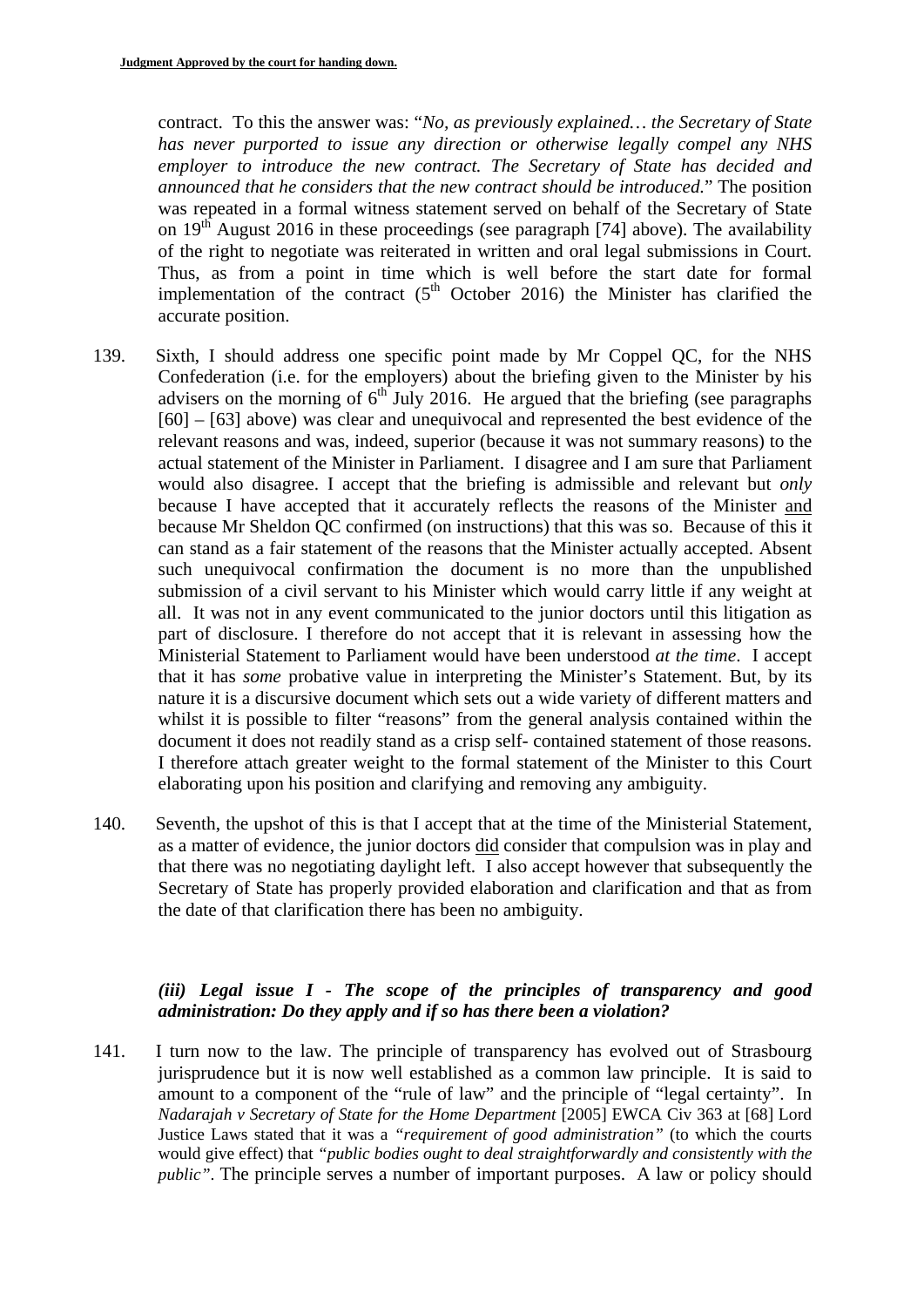be sufficiently clear to enable those affected by it to regulate their conduct i.e. to avoid being misled. Such a law or policy should also be sufficiently clear so as to obviate the risk that a public authority can act in an arbitrary way which interferes with fundamental rights of an individual. Clear notice of a policy or decision is also required so that the individual knows the criteria that are being applied and is able to both make meaningful representations to the decision maker before the decision is taken and subsequently to challenge an adverse decision (for instance by showing that the reasons include irrelevant matters). Where the principle applies it might require the publication of the policy that a decision maker is exercising; it might require that the policy be spelled out in greater detail so that the limits of a discretion may be demarcated; it might require the decision-maker to be more specific as to when he/she will or will not act.

142. In *Al-Nashif v. Bulgaria* 36 EHRR 37 the Strasbourg Court was concerned with a submission that an interference with private life was not "*in accordance with the law*". It was common ground in that case that the impugned orders had a basis in the relevant domestic law but the applicants alleged, however, that the applicable law lacked the clarity and foreseeability required by the concept of lawfulness as enshrined in the Convention. This was because it authorised the Ministry of the Interior to deport persons who had never been convicted or investigated upon the basis of orders issued without examination of evidence, without the possibility of adversarial proceedings, and without giving reasons. In this connection the Court stated:

> "119. The Court reiterates that the phrase "in accordance with the law" implies that the legal basis must be "accessible" and "foreseeable". A rule's effects are "foreseeable" if it is formulated with sufficient precision to enable any individual – if need be with appropriate advice – to regulate his conduct. In addition, there must be a measure of legal protection in domestic law against arbitrary interferences by public authorities with the rights safeguarded by the Convention. It would be contrary to the rule of law for the legal discretion granted to the executive in areas affecting fundamental rights to be expressed in terms of an unfettered power. Consequently, the law must indicate the scope of any such discretion conferred on the competent authorities and the manner of its exercise with sufficient clarity, having regard to the legitimate aim of the measure in question, to give the individual adequate protection against arbitrary interference (see *Amann v. Switzerland* [GC], no. 27798/95, ECHR 2000-II, §§ 55 and 56, *Rotaru v. Romania* [GC], no. 28341/95, ECHR 2000-V, §§ 55-63*, Hasan and Chaush v. Bulgaria* [GC], no. 30985/96, ECHR 2000-XI, and the Klass and Others v. Germany judgment of 6 September 1978, Series A no. 28).

> 120. The Government's position was that although the Aliens Act did not circumscribe the cases in which a person might be considered a threat to national security so as to warrant his deportation, the term "national security" was clarified in the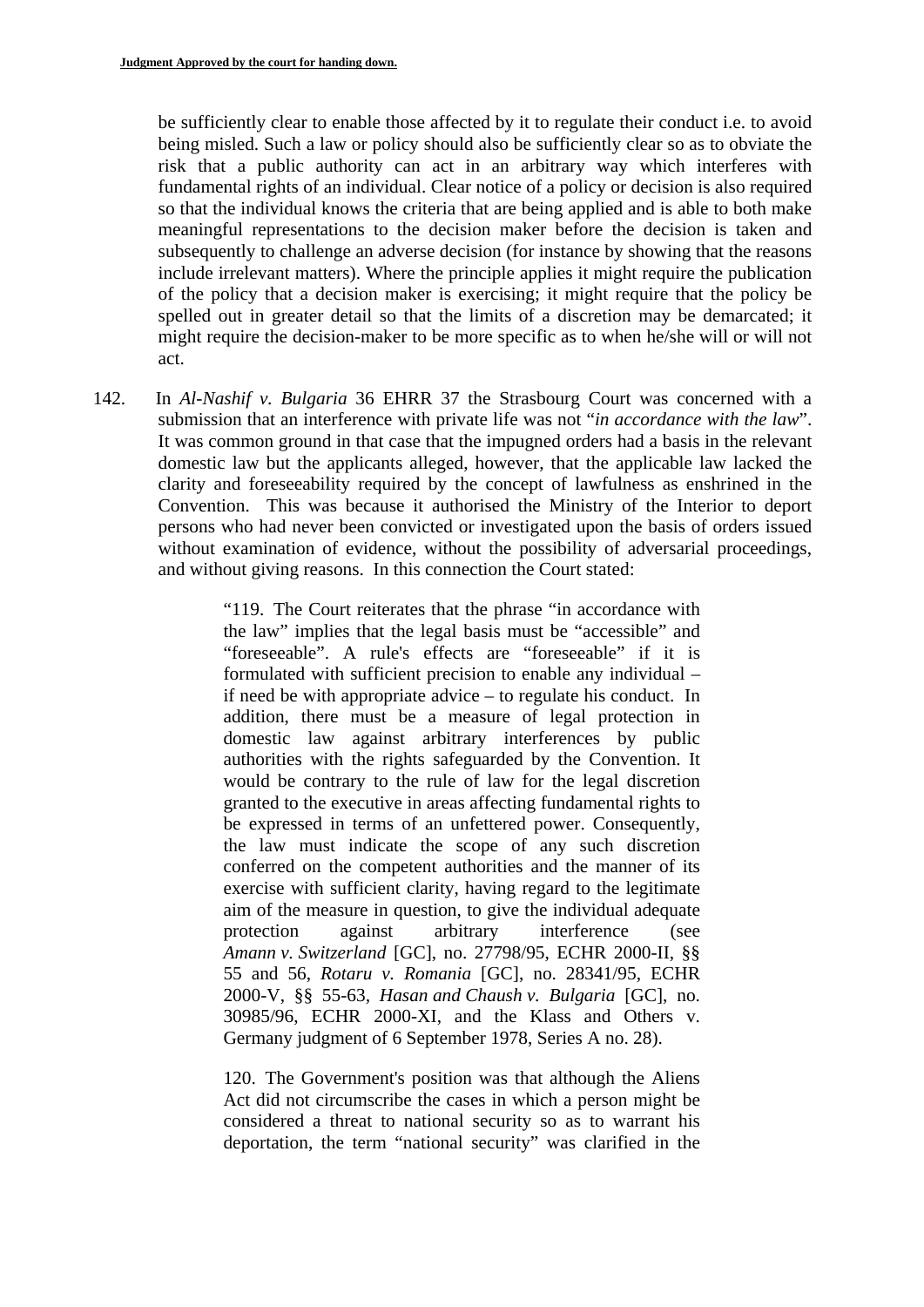Framework National Security Concept (see paragraph 83 above).

121. The Court reiterates that as regards the quality of law criterion, what is required by way of safeguards will depend, to some extent at least, on the nature and extent of the interference in question (see *P.G. and J.H. v. the United Kingdom*, no. 44787/98, ECHR 2001-IX, § 46).

It considers that the requirement of "foreseeability" of the law does not go so far as to compel States to enact legal provisions listing in detail all conduct that may prompt a decision to deport an individual on national security grounds. By the nature of things, threats to national security may vary in character and may be unanticipated or difficult to define in advance.

122. There must, however, be safeguards to ensure that the discretion left to the executive is exercised in accordance with the law and without abuse."

143. In *Limbu et ors v SSHD* [2008] EWHC 2261 (Admin) Blake J citing *Al-Nashif* with approval described the principle as a component of the principle of legality which is applied by the courts in judicial review proceedings. He did not confine it to cases involving exclusively the ECHR. He stated at paragraph [65]:

> 65. Transparency, clarity, and the avoidance of results that are contrary to common sense or are arbitrary are aspects of the principle of legality to be applied by the courts in judicial review. They are well exemplified by the jurisprudence of the European Court on Human Rights on the term "in accordance with the law". Thus in Al Nashif (loc cit) the Court at [139] repeated its consistent case law that the phrase implies:

"the legal basis must be accessible and foreseeable. A rule's effects are foreseeable if it is formulated with sufficient precision to enable any individual– if need be with appropriate advice- to regulate his conduct…..the law must indicate the scope of any such discretion with sufficient clarity to give the individual adequate protection against arbitrary interference".

 context and the stated purpose of the policy indicated should have been included *"…*  144. He proceeded (at paragraph [69]) to condemn a policy under challenge on the basis that it either irrationally excluded material and potentially decisive considerations that the *alternatively, it was so ambiguous as to the expression of its scope as to mislead applicants, entry clearance officers and immigration judges alike as to what was a sufficient reason to substantiate a discretionary claim to settlement here*" He reiterated: "*Transparency and clarity are significant requirements of instructions to immigration and entry clearance officers that are published to the world at large, generate expectations of fair treatment and bind appellate bodies in the performance of their statutory functions*". More generally he accepted that there was a "*delicate*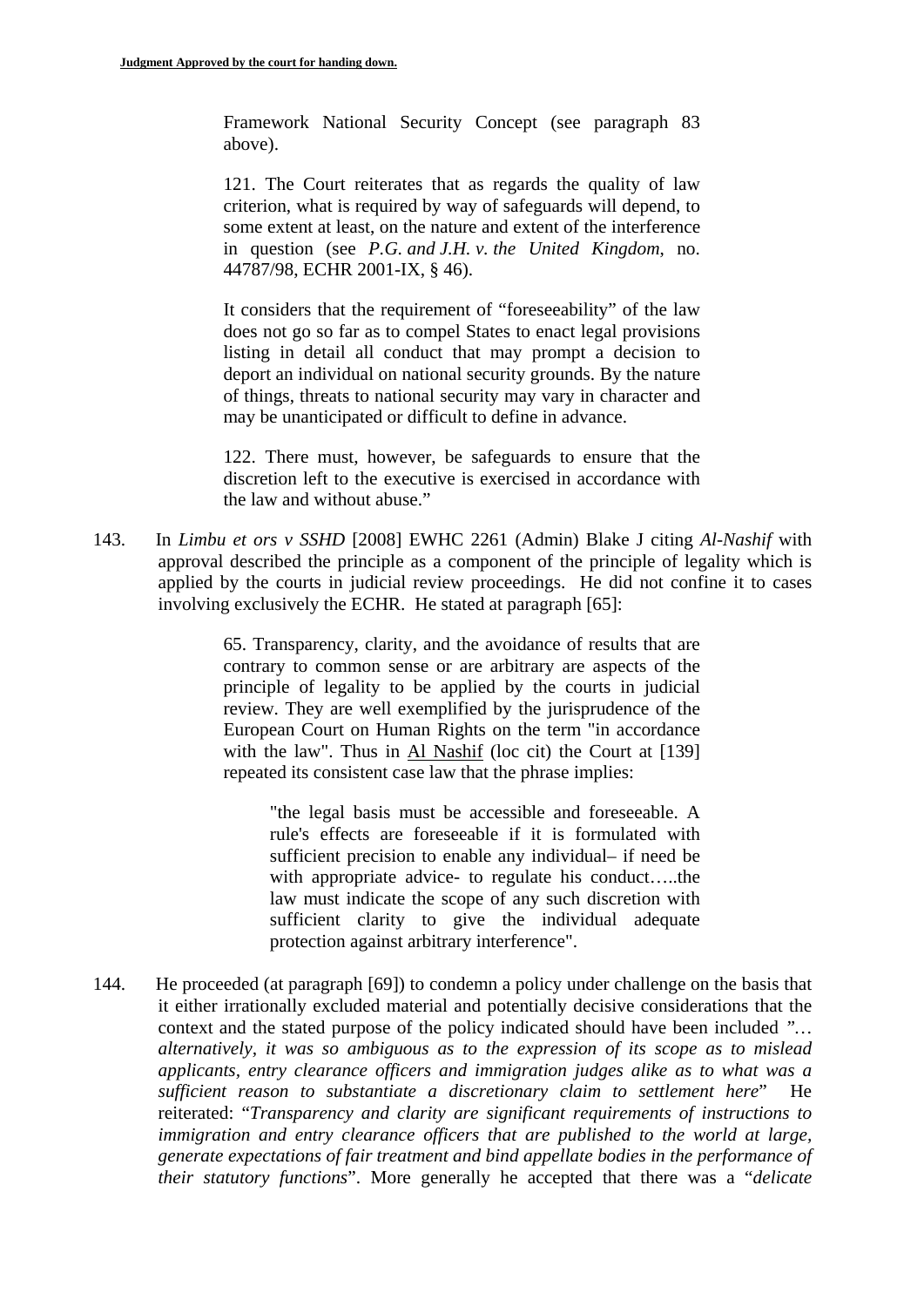*balance between rigidity and flexibility to be applied in the formation of such sensitive polices*…".

145. In *R(Lumba) v SSHD* [2012] 1 AC 245 at paragraphs [34] – [38] in issue was the duty on the Minister to publish immigration detention policies. Lord Dyson MR stated that transparency was a component of the rule of law, again using language which resonates in the common law:

> "34. The rule of law calls for a transparent statement by the executive of the circumstances in which the broad statutory criteria will be exercised. Just as arrest and surveillance powers need to be transparently identified through codes of practice and immigration powers need to be transparently identified through the immigration rules, so too the immigration detention powers need to be transparently identified through formulated policy statements.

> 35. The individual has a basic public law right to have his or her case considered under whatever policy the executive sees fit to adopt provided that the adopted policy is a lawful exercise of the discretion conferred by the statute: see *In re Findlay*  [1985] AC 318, 338E. There is a correlative right to know what that currently existing policy is, so that the individual can make relevant representations in relation to it. In *R (Anufrijeva) v Secretary of State for the Home Department* [2003] UKHL 36, [2004] 1 AC 604, para 26 Lord Steyn said:

"Notice of a decision is required before it can have the character of a determination with legal effect because the individual concerned must be in a position to challenge the decision in the courts if he or she wishes to do so. This is not a technical rule. It is simply an application of the right of access to justice."

36. Precisely the same is true of a detention policy. Notice is required so that the individual knows the criteria that are being applied and is able to challenge an adverse decision. I would endorse the statement made by Stanley Burnton J in *R (Salih) v Secretary of State for the Home Department* [2003] EWHC 2273 (Admin) at para 52 that "it is in general inconsistent with the constitutional imperative that statute law be made known for the government to withhold information about its policy relating to the exercise of a power conferred by statute." At para 72 of the judgment of the Court of Appeal in the present case, this statement was distinguished on the basis that it was made "in the quite different context of the Secretary of State's decision to withhold from the individuals concerned an internal policy relating to a statutory scheme designed for their benefit". This is not a satisfactory ground of distinction. The terms of a scheme which imposes penalties or other detriments are at least as important as one which confers benefits. As Mr Fordham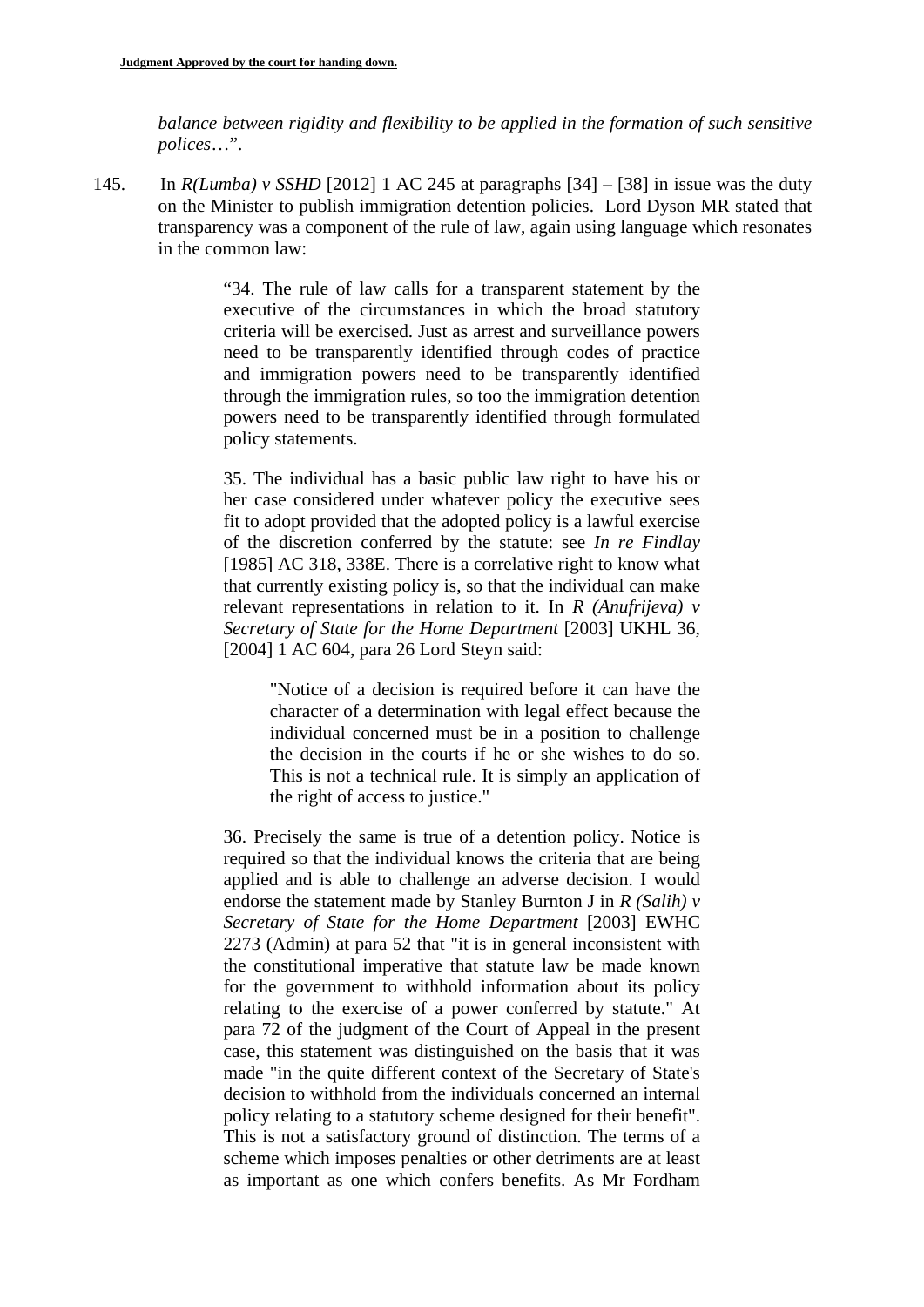puts it: why should it be impermissible to keep secret a policy of compensating those who have been unlawfully detained, but permissible to keep secret a policy which prescribes the criteria for their detention in the first place?

37. There was a real need to publish the detention policies in the present context. As Mr Husain points out, the Cullen policies provided that certain non-serious offenders could be considered for release. The failure to publish these policies meant that individuals who may have been wrongly assessed as having committed a crime that rendered them ineligible for release would remain detained, when in fact, had the policy been published, representations could have been made that they had a case for release.

38. The precise extent of how much detail of a policy is required to be disclosed was the subject of some debate before us. It is not practicable to attempt an exhaustive definition. It is common ground that there is no obligation to publish drafts when a policy is evolving and that there might be compelling reasons not to publish some policies, for example, where national security issues are in play. Nor is it necessary to publish details which are irrelevant to the substance of decisions made pursuant to the policy. What must, however, be published is that which a person who is affected by the operation of the policy needs to know in order to make informed and meaningful representations to the decision-maker before a decision is made."

- 146. In *R(Oboh) v SSHD* [2015] EWCA Civ 514 Richards LJ at paragraphs [28]-[29] approved of these principles when addressing a passage in a Home Office guidance document, "*Requests for removal decisions*", as it applied prior to its withdrawal on 13 April 2015. The context was that overstayers or illegal entrants whose applications for leave to remain had been refused without a right of appeal could request the Secretary of State to make a removal decision which, under the law as it stood at the material time, would generate a right of appeal. The guidance informed immigration officers how to respond to such requests. One of the challenges before the Court was as to the alleged lack of certainty or transparency in the guidance. The Court cited *Limbu* (ibid) and *Lumba* (ibid) with approval but cursorily rejected the argument on the facts of the case.
- 147. In *R(Richmond Pharmacology Ltd) v Health Research Authority* [2015] EWHC 2238 (Admin) Jay J applied the principle of transparency to guidance given in public statements by the Health Research Authority in relation to the latter's characterisation of the duties of those sponsoring and carrying out clinical trials: specifically, the Claimant argued that the Authority wrongly asserted that those in its position were under *legal* duties to register their trials on publicly available websites and to publish data about the outcome of such trials. The thrust of the judgment can be seen from the following paragraphs: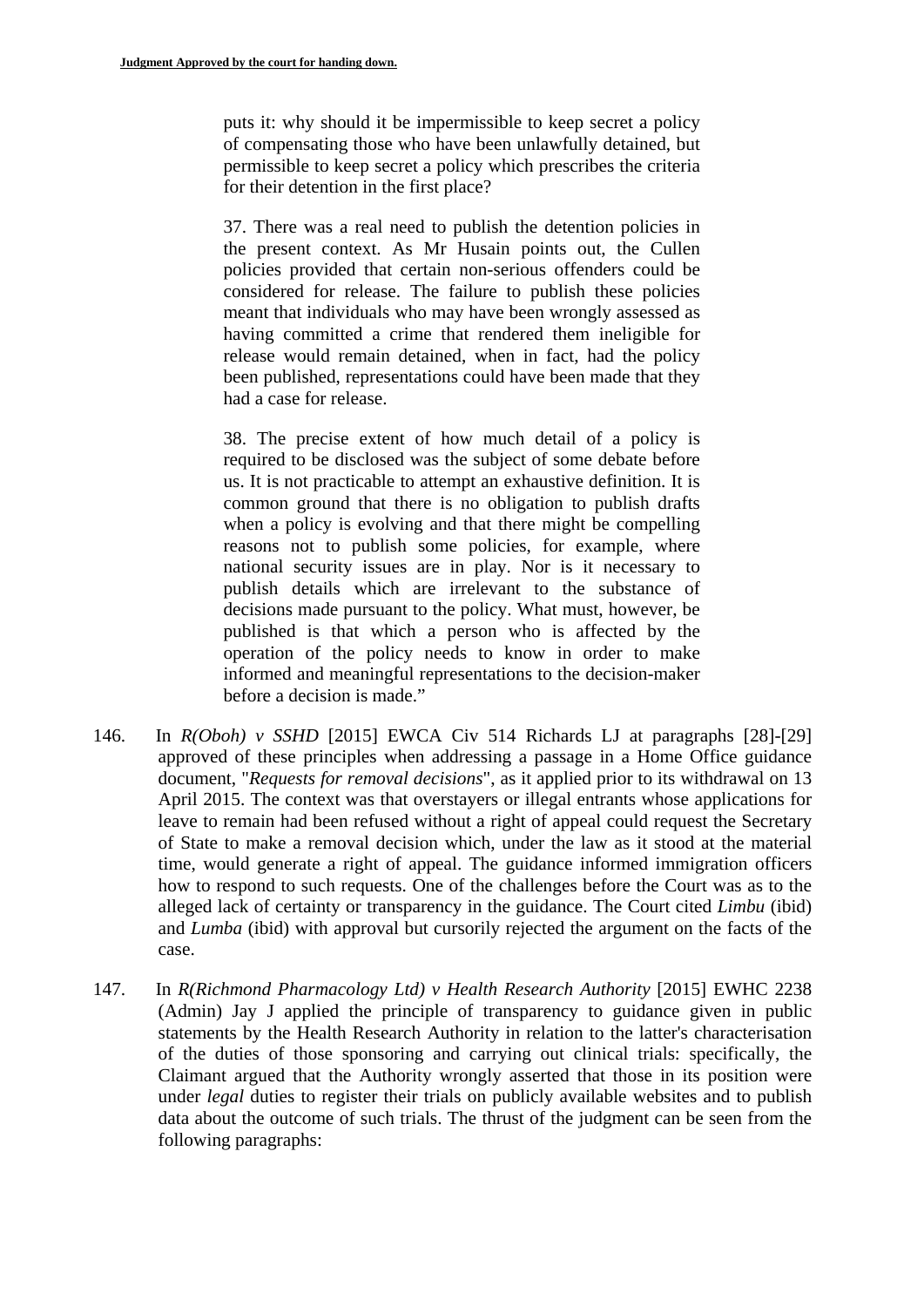"85. The question arises whether the combined effect of paragraphs 1.8 to 2.22 of the *"Key messages"* document negatives or cancels-out the misleading, confusing and unclear purport of the passages I have highlighted. In my judgment, it does not, for at least three reasons. First, there are too many passages which are defective. Secondly, the informed reader is entitled to reach the end of these public documents without being left in a state of confusion and dubiety. Thirdly, during the course of this judgment I have identified certain passages which are not so unclear or confusing that their revision is in my view mandated, but which are far from ideal. In my judgment, this is a factor which weighs in the balance against the Defendant. In any event, given the specific faults I have identified, I would now expect the Defendant as a responsible public body to cast a self-critical eye over the whole of its website material in this domain.

86. I should make explicit the legal criteria I have been applying, and the basis for my decision having applied those criteria. I am not holding that the Defendant has expressly stated that there is a legal obligation in relation to the pre-September 2013 approvals, or that this is clearly to be inferred from what the Defendant has said. I am holding that the Defendant's public utterances fail the public law test of certainty and transparency as explained in the jurisprudence mentioned under paragraph 48 above. Specifically, I am content to hold that these are (to the extent I have specified) *"so ambiguous as to the expression of its scope as to mislead"* the informed reader (see Blake J in Limbu, paragraph 69). I question whether the test is or ought be quite that stringent, but it is unnecessary for me to decide that point."

- 148. In my judgment the principle of transparency applies. First, the present decision was not a "one-off" as was submitted. On the contrary the decision has short, medium and long terms effects and sets out what the Minister expects of himself, of employers, of regulators and of the junior doctors over a protracted period of time. Second, the decision was, in part, addressed to the junior doctors since it was the sole vehicle through which the Minister communicated that he would not negotiate further with them and would introduce the contract without their collective agreement. Third, the decision affected important private law contractual (employment) rights of the doctors. Fourth, the decision set out the Minister's future negotiating stance vis-à-vis the junior doctors in relation to such issues as non-contractual matters, teething problems with the contract itself and the 2018 joint contractual review with the BMA. The principle of transparency is a component of the broad principle of "*good administration*", the *"rule of law*" and "*legal certainty*". In my judgment it would take a powerful legal and policy argument for these to be disengaged from a decision such as that in dispute; and I can discern none.
- 149. Assuming therefore that the principle applies has there been a violation?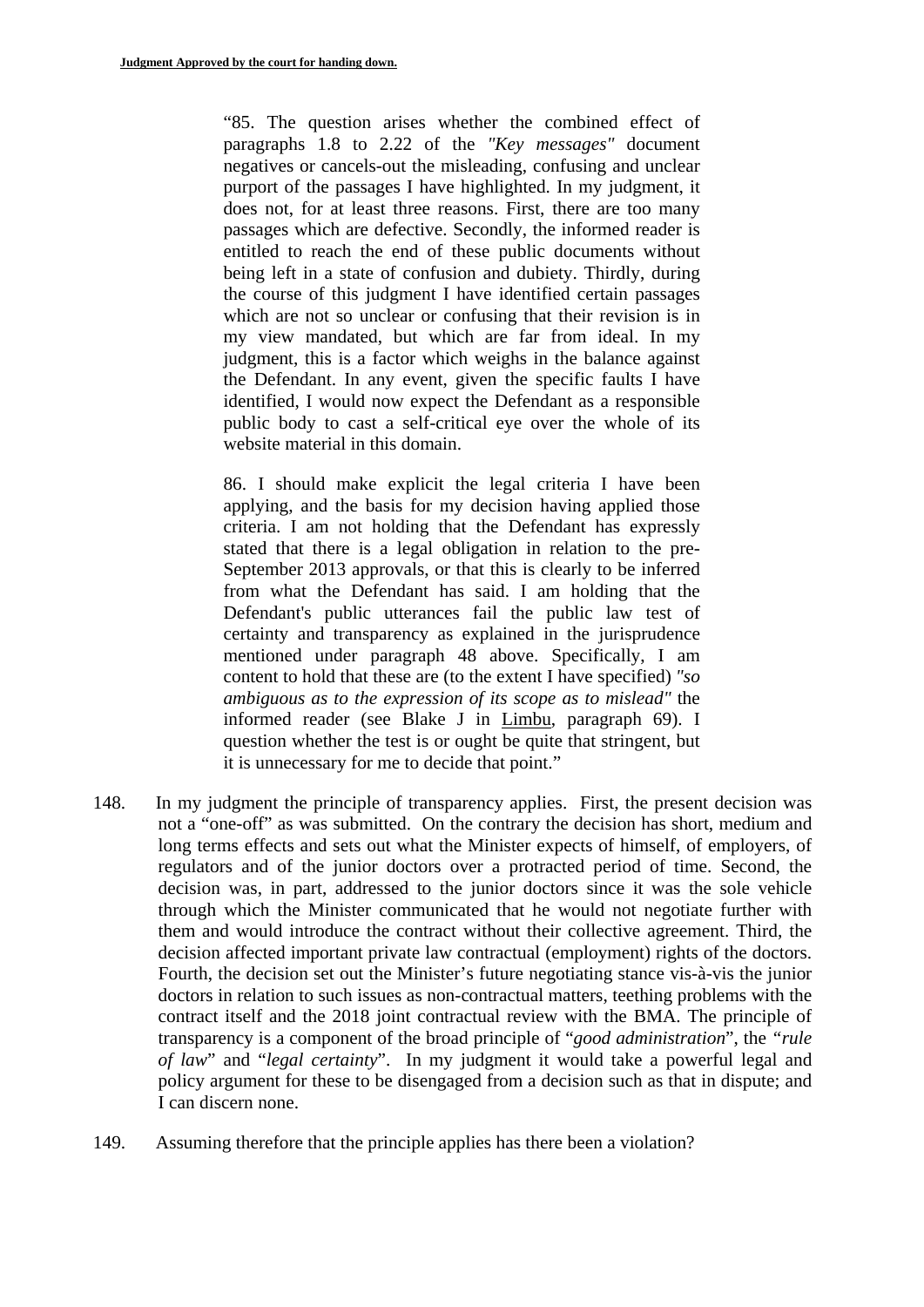150. In my judgment there has not. In my view it is important to look at the facts in the round. The Ministerial Statement is the starting point and, as I have found on the facts, did lead to a degree of misapprehension. However, I accept that the Minister has speedily removed that ambiguity or confusion and made his position clear. When one stands back and asks whether the principle of "good administration" has been infringed the answer is no. There is no longer legal uncertainty. The position of the Secretary of State became clear shortly after the Statement to Parliament and significantly in advance of the formal date for implementation of the new contract. Where a decision maker formulates a policy or issues a decision which contains within it the seeds of confusion then it is in fact the very epitome of good administration for elaboration and clarification to take place as soon as reasonably possible and before the Statement exerts any adverse or prejudicial effects. This is what occurred in this case.

## *(iv) Legal issue II – does Parliamentary privilege preclude the Court from reviewing the Statement of the Minister?*

- 151. Mr Sheldon QC for the Secretary of State (supported by Mr Coppel QC) argued that to engage in an analysis which could involve criticising the Minister for his conduct in Parliament, including in relation to the accuracy of his statements, violated Parliamentary privilege. It was said that this Ground involved a direct criticism of the Minister's words in Parliament and was hence inadmissible as involving a violation of Parliamentary privilege. To put the point into context it was however accepted that the Court *was* entitled, on the basis of the present authorities, to examine the Statement to Parliament for the purpose of Ground I (jurisdiction) and Ground III (rationality) but not Ground II. So, on this basis I am entitled in principle, and without violating Parliamentary privilege, to hold that the Minister acted irrationally, perversely and unlawfully, but I cannot find that, even inadvertently and having acted in good faith, he promulgated a statement in Parliament which some of its intended addressees were confused by because of ambiguities in the language used.
- 152. I find this to be a difficult proposition to sustain in relation to the decision which is being challenged which, by common accord, is not the process of any Parliamentary procedure or process.
- place out of Parlyament". 153. Article 9 of the Bill of Rights 1689 states: *"the freedome of speech and debates or proceedings in Parlyament ought not to be impeached or questioned in any court or*
- 154. The basis of Parliamentary privilege was set out by Stanley Burnton J in *Office of Government Commerce v Information Commissioner* [2010] QB 98. In that case the Judge stated:

"46. These authorities demonstrate that the law of Parliamentary privilege is essentially based on two principles. The first is the need to avoid any risk of interference with free speech in Parliament. The second is the principle of the separation of powers, which in our Constitution is restricted to the judicial function of government, and requires the executive and the legislature to abstain from interference with the judicial function, and conversely requires the judiciary not to interfere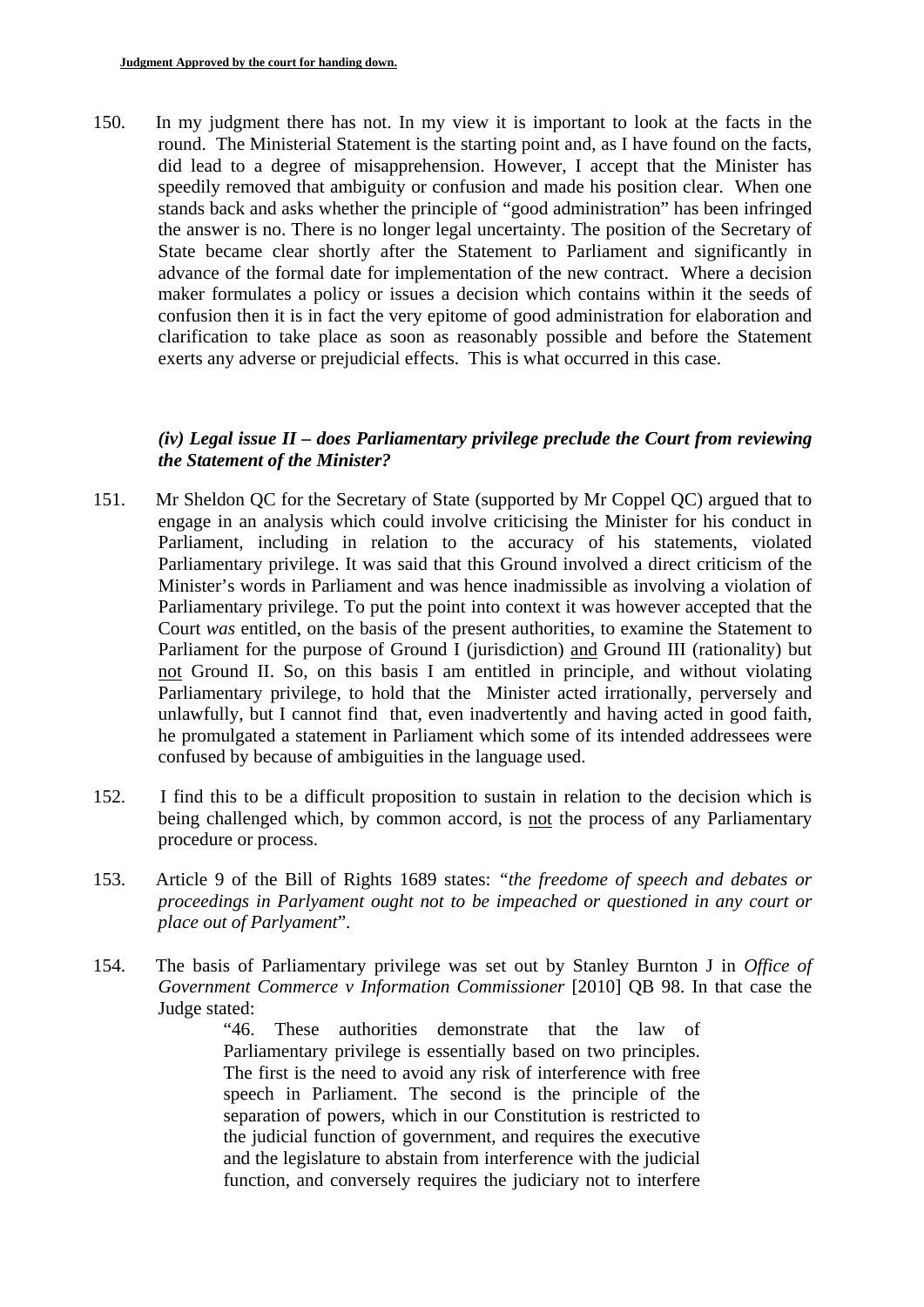with or to criticise the proceedings of the legislature. These basic principles lead to the requirement of mutual respect by the Courts for the proceedings and decisions of the legislature and by the legislature (and the executive) for the proceedings and decisions of the Courts.

47. Conflicts between Parliament and the Courts are to be avoided. The above principles lead to the conclusion that the Courts cannot consider allegations of impropriety or inadequacy or lack of accuracy in the proceedings of Parliament. Such allegations are for Parliament to address, if it thinks fit, and if an allegation is well-founded any sanction is for Parliament to determine. The proceedings of Parliament include Parliamentary questions and answers to. These are not matters for the Courts to consider.

48. In my judgment, the irrelevance of an opinion expressed by a Parliamentary Select Committee to an issue that falls to be determined by the Courts arises from the nature of the judicial process, the independence of the judiciary and of its decisions, and the respect that the legislative and judicial branches of government owe to each other."

- 155. He went onto clarify the limits of the doctrine. Evidence of proceedings in Parliament were admissible evidence as "*relevant historical facts or events*" (ibid paragraph [49]) and legislation could be struck down where, for instance incompatible with EU law or it could be declared incompatible under the Human Rights Act 1998.
- 156. I will deal with this issue even though I have found in favour of the Minister on this Ground. It could, one supposes, be argued that in finding as a fact that there *was* some ambiguity in the Ministerial Statement which did lead to an incorrect conclusion being drawn there is some criticism of the Minister. There is no doubt but that the principle of Parliamentary privilege, which characterises the mutual trust that must exist between the Courts and Parliament, is of high importance. I should hence start by making very clear that my conclusion is not based upon even a hint that the Minister deliberately misled Parliament, or that he failed to act in good faith, or even that the Statement did not properly serve the broader purpose of keeping Parliament and the public properly informed. The difficulty in the present case is that in a relatively brief statement of reasons an issue of significance to one category of relevant addressee was not spelled out (viz., the scope for negotiations with employers) and did thereby lead to misapprehension.
- 157. Ms Richards QC for the Claimant contends in response that no issue of privilege arises. There is a well-established distinction between (i) impermissibly calling into question or seeking to establish liability based on Parliamentary proceedings; and (ii) permissibly adducing Parliamentary proceedings as objective evidence of something which took place outside Parliament. The issue was considered by the Privy Council in *Toussaint v Attorney General of St Vincent and the Grenadines* [2007] 1 WLR 2825. It is helpful to consider that case in some detail. The facts are important. There the Government had sold a piece of land to the Police Commissioner which was later alleged to have been improperly sold at a substantial undervalue. Subsequently the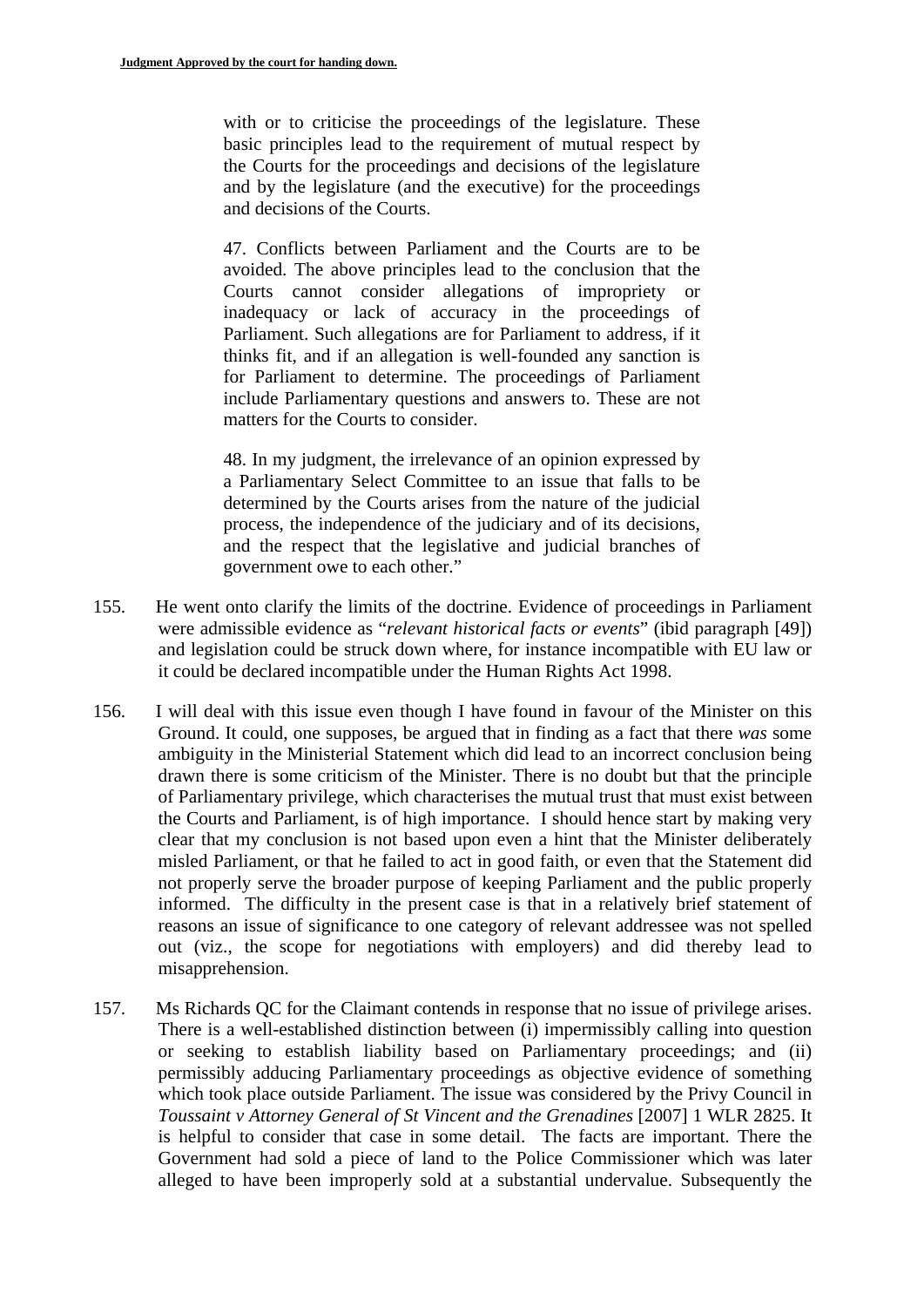Government sought to re-acquire the land. The Prime Minister made a statement in Parliament seeking to give reasons for this decision which were premised upon some specific policy reasons relating to the creation of a "learning centre". No mention was made of any compensatory payment having been made to the Police Commissioner. It later transpired that a payment had in fact been made. The Police Commissioner brought proceedings under the Constitution for unlawful expropriation of his property. In evidence he referred to the statement of the Prime Minister in Parliament. He doubted the explanation given and said that the true reason for the expropriation was "*political*". The respondent Government sought to strike out the allegation upon the basis that it was based upon words spoken in Parliament which attracted Parliamentary Privilege. Reliance was placed not only on the privilege provision of the domestic Constitution but also Article 9 of the Bill of Rights and the wider common law principle of freedom of speech and parliamentary privilege as referred to in *Prebble v Television New Zealnd Ltd* [1995] 1 AC 321. The Court of Appeal of Saint Vincent and the Grenadines, applying these principles, held that the Prime Minister's statement was inadmissible. The Privy Council, applying Article 9 and the common law, overturned that decision holding that the statement was admissible and did not attract Parliamentary privilege. Lord Mance, for the Board, endorsed the following propositions as describing a situation falling outside the scope of Parliamentary privilege (see paragraphs [19] and [34]).

"The present case is concerned with executive action outside the House of which the Prime Minister gave prior notice to the House in his budget speech. Mr Clayton submits that the Prime Minister's statement in the House of Assembly is relied upon simply for its explanation of the motivation of the executive's action outside the House. The only allegation of impropriety relates to that action. It is not alleged that the Prime Minister misled the House or acted improperly within the House. The Prime Minister's statement in the House is relied on for what it says, rather than questioned or challenged."

158. The Privy Council held that there was no objection to a Court relying upon a Statement by a Minister to Parliament in judicial review proceedings in particular which related to conduct outside of Parliament. The Privy Council summarised the position in case law in the following way in paragraphs [16] and [17]:

> "16. … the House of Lords has on a number of occasions stated that use may be made of ministerial statements in Parliament in judicial review proceedings. *R v Secretary of State for the Home Department, Ex p Brind [1991] 1 AC 696* is an example noted by Lord Browne-Wilkinson in *Pepper v Hart [1993] AC 593*, 639f. Similar recognition of this "established practice" is found in the speeches in *Wilson v First County Trust Ltd (No 2) [2004] 1 AC 816* of Lord Nicholls of Birkenhead (para 60), Lord Hope of Craighead (para 113) and Lord Hobhouse of Woodborough: para 142. Further examples were noted in the Report of the Joint Committee on Parliament Privilege quoted by Lord Bingham of Cornhill, giving the opinion of the Board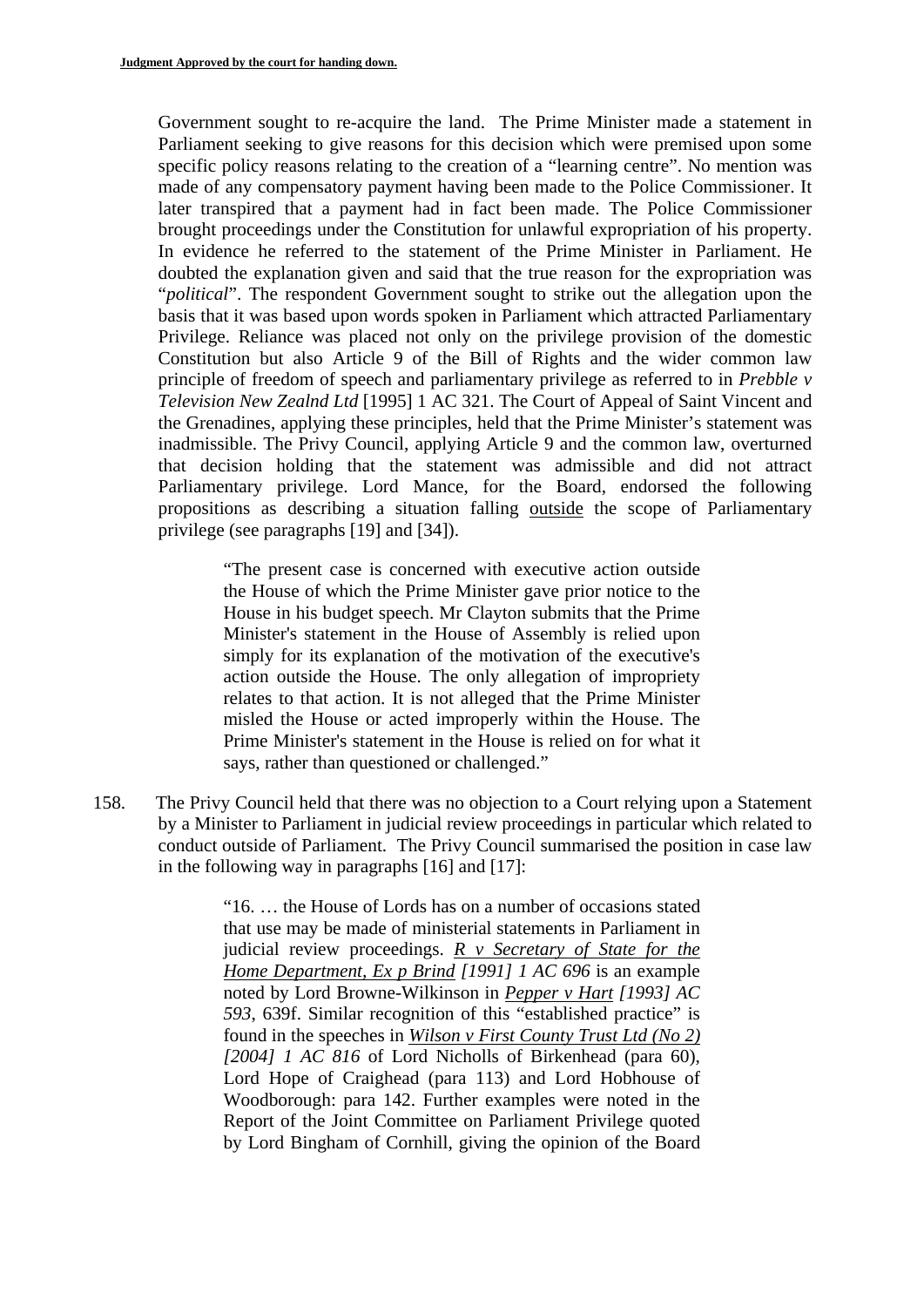in *Buchanan v Jennings (Attorney General of New Zealand intervening) [2005] 1 AC 115*, para 16.

17. In such cases, the minister's statement is relied upon to explain the conduct occurring outside Parliament, and the policy and motivation leading to it. This is unobjectionable although the aim and effect is to show that such conduct involved the improper exercise of a power "for an alien purpose or in a wholly unreasonable manner": *Pepper v Hart,* per Lord Browne-Wilkinson at p 639a. The Joint Committee expressed the view that Parliament should welcome this development, on the basis that *"Both parliamentary scrutiny and judicial review have important roles, separate and distinct, in a modern democratic society"* (para 50) and on the basis that "*The contrary view would have bizarre consequences"*, hampering challenges to the *"legality of executive decisions … by ringfencing what ministers said in Parliament"*, and making *"ministerial decisions announced in Parliament … less readily open to examination than other ministerial decisions"*: para 51. The Joint Committee observed, pertinently, that: *"That would be an ironic consequence of article 9. Intended to protect the integrity of the legislature from the executive and the courts, article 9 would become a source of protection of the executive from the courts*".

159. The Privy Council held at paragraph [23]:

"…the Board observes that the meaning of the Prime Minister's statements to the House is an objective matter. Mr Clayton accepts that Mr Toussaint can only rely on the statements for their actual meaning, whatever the judge may rule that to be. While no suggestion may be made that the Prime Minister misled the House by his statement, Mr Toussaint also remains free to deploy any evidence available to him on the issue whether the public purpose recited in the declaration was a sham-for example, evidence as to the nature and location of the land and the likelihood or otherwise of its being required for a learning resource centre. The Prime Minister's statement to the House is potentially relevant to Mr Toussaint's claim as an admission or explanation of the executive's motivation. If the Prime Minister were to suggest that he expressed himself incorrectly, and did not intend to say what he said, then it would not be Mr Toussaint who was questioning or challenging what was said to the House."

160. In *Trust Special Administrator Appointed to South London Healthcare NHS Trust & Anor v London Borough of Lewisham & Anor* [2013] EWCA Civ 1409 it was held by the Court of Appeal that an *ultra vires* decision by the Secretary of State did not cease to be *ultra vires* only by the fact that the decision was announced in the House of Commons.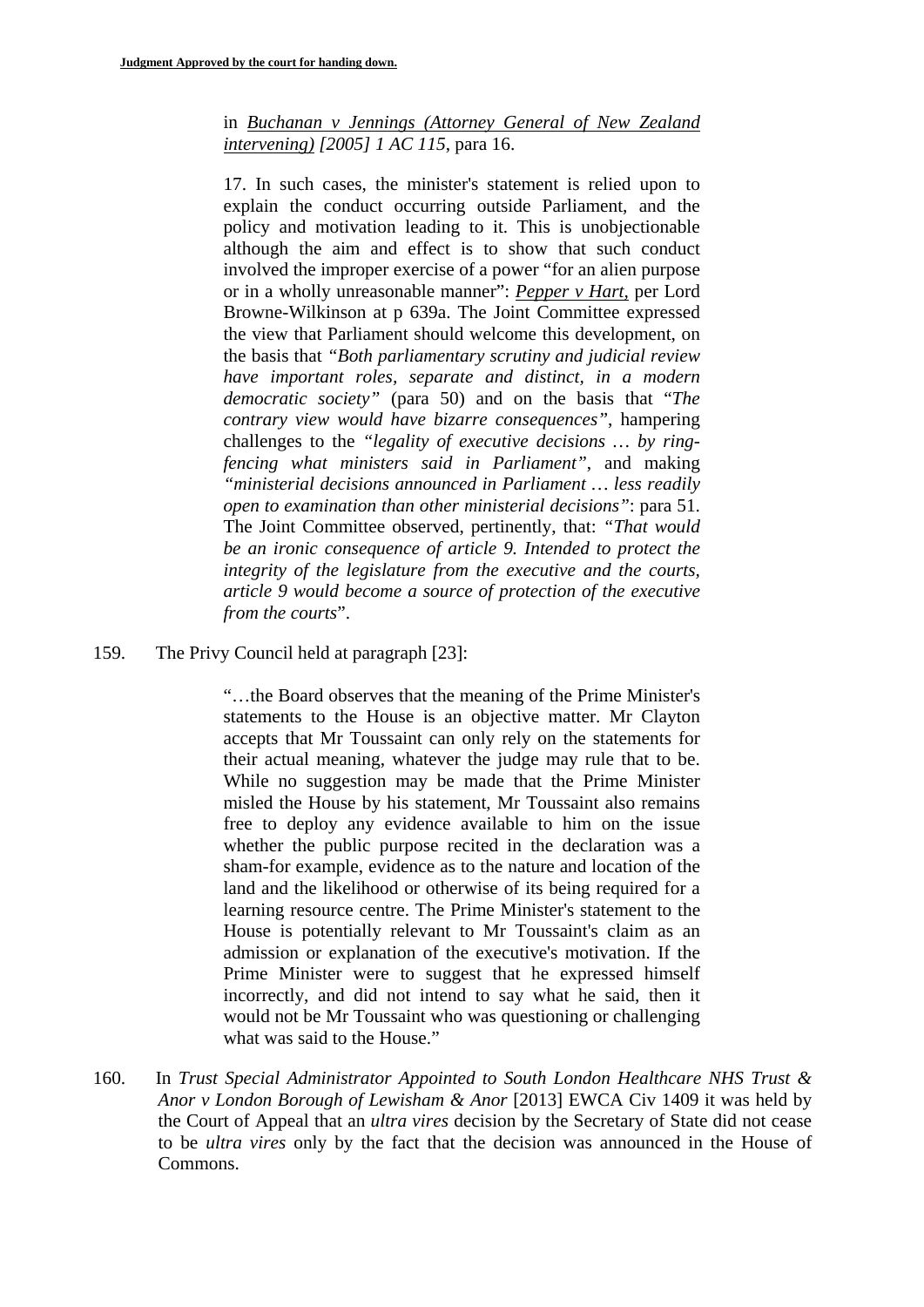- 161. In my judgment no issue of Parliamentary privilege arises. The case is analogous to that arising in *Toussaint*. The principles set out in that judgment can be taken to reflect the common law: See on the precedent value of a judgment of the Privy Council, *Willers v Joyce (Re Gubay (deceased) No 1)* [2016] UKSC 43. In this present case the subject of the judicial review is a decision taken by the Minister *outside* of Parliament. Had I found for the Claimant the relief sought would have been in relation to that decision. The decision is not the progeny of a proceeding in Parliament. This is not a case for instance where the opinion of a Committee of Parliament is being impugned.
- 162. Equally this is not a case where it is alleged that the Minister misled Parliament. The worst that can be said is that in a short summary statement there were various matters not expressly addressed that caused some addressees to form an incomplete and inaccurate view. If a Court is not entitled to arrive at even this limited conclusion then as the Privy Council observed in *Toussaint* (cf paragraph [17] set out above when citing from the Report of the Joint Committee on Parliamentary Privilege) "*bizarre consequences"* would arise which would hamper challenges to the *"legality of executive decisions … by ring-fencing what ministers said in Parliament"*, and making *"ministerial decisions announced in Parliament … less readily open to examination than other ministerial decisions"*. The Joint Committee observed, pertinently, that: *"That would be an ironic consequence of article 9. Intended to protect the integrity of the legislature from the executive and the courts, article 9 would become a source of protection of the executive from the courts".*
- 163. There are two final points that I would make.
- 164. First, if my conclusion on this is wrong then it would lead to some extraordinary and unjust results. I put the following hypothetical proposition to Mr Sheldon QC, for the Secretary of State, to test how far his argument on privilege went. Assume that a Minister takes an ordinary decision (outside of any Parliamentary procedure) but instead of stating his reasons in the ordinary way in a decision letter or document, he seeks to avoid challenge by (a) announcing the existence of the decision and (b) his reasons, in Parliament. However, when placed under pressure to give reasons outside of Parliament, the Minister does so but this time in terms which are flatly contradictory to the reasons given in Parliament. Mr Sheldon's submission was that the Court could not perform a compare and contrast exercise to see what the true reasons were. The Court had to ignore the reasons given in Parliament. The upshot of this is that the Court would have to pretend that when the decision was taken there were no reasons given at all. Ms Richards QC for the junior doctors likened this to the Minister donning a Harry Potter "*invisibility cloak*".
- 165. Second, the Secretary of State made a further point, to the effect that the junior doctors were not prejudiced by a limitation upon the ability of the Court to review the Statement in Parliament because they could have issued a Freedom of Information Act request or written to the Minister for clarification. Mr Sheldon QC cited the observation to this effect by Stanley Burnton J in *Office of Government Commerce*  (ibid paragraph [52]). I do not, certainly on facts such as the present, accept this analysis. First, Stanley Burnton J was referring to opinions generated as a consequence of Parliamentary proceedings unlike in the present case which concerns a decision taken outside of Parliament. He also referred to the possibility of MPs making such a request, not other private persons. Second, the present decision was, in part, directed at private law, contractual relations between employers and employees operating outside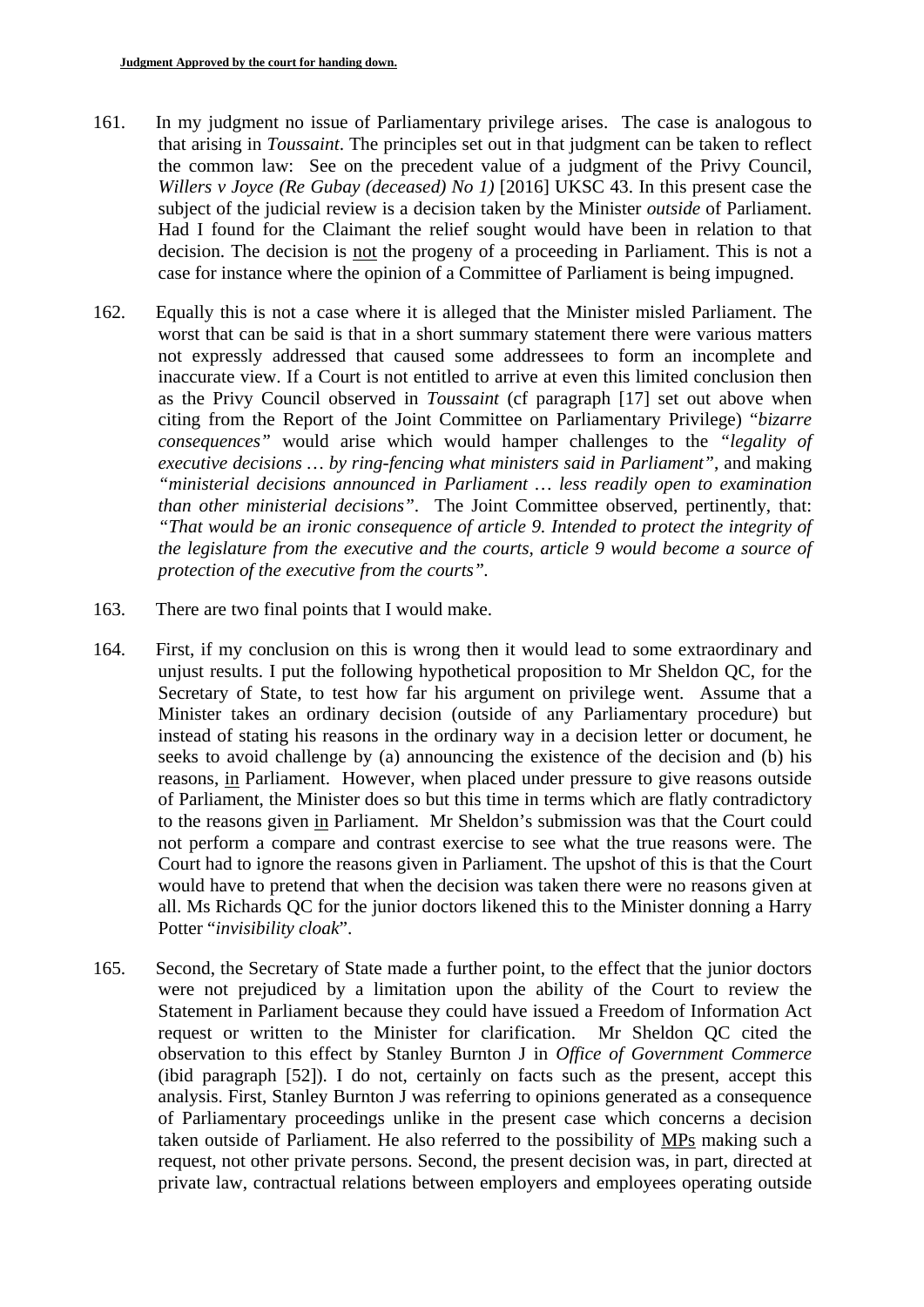of Parliament. Third, the Secretary of State could have but did not promulgate his reasons in an appropriate form, such as a letter to the BMA, outside of Parliament. Fourth, time was of the essence given that implementation of the decision was due to commence in just short of 3 months, and unquestionably as from the moment of the Minister's statement employers would begin planning implementation in earnest. Fifth, given that litigation was contemplated almost immediately following the Ministerial Statement any response to a FOIA request could well have been delayed. In such circumstances to require the doctors to issue formal FOIA requests in order to enable them to be able to formulate legal and industrial action strategies in a fast moving situation is unreal.

#### *(v) Conclusions*

166. The principle of transparency/good administration applies to the decision in issue taken on  $6<sup>th</sup>$  July 2016. The decision was not taken pursuant to Parliamentary process or procedure. The Court can examine the reasons given, even if set out only in a Parliamentary statement. On the facts the junior doctors did conclude that the decision compelled employers and eradicated all room for negotiations. The Secretary of State has elaborated upon and clarified his reasons in the course of these proceedings. When viewed in the round the Secretary of State has made his position clear and unequivocal in a timely manner. There has been no breach of the principles of transparency or good administration.

# **G. Ground III: Irrationality**

#### *(i) The issue*

167. I turn now to the final ground of challenge. The Claimant argues that the decision was based upon a false assumption that there is a causal nexus between the proposed contract and the alleviation of higher mortality rates at the weekend in the NHS and it was irrational for the Secretary of State to introduce the new terms and conditions by reference to this objective when what was required was a far more rigorous and detailed analysis of mortality rates and the contribution that the new terms could make, if any, to a reduction in those rates, before the new contract was introduced. It is also said that it has all along been acknowledged by the Secretary of State that he had no adequate evidential or modelling underpinning for this objective. The gravamen of the challenge is a classic rationality challenge: the reasons do not "*add up*" and the Secretary of State failed to take sufficient steps to acquaint himself with and take due account of relevant information. The Claimant cites *De Smith's Judicial Review* (7<sup>th</sup>) edition) at paragraph [11-052] as an accurate summary of the principles which govern the requirement in law for a decision maker to have an adequate evidential basis for a particular decision:

> **"Decisions unsupported by substantial evidence** This encompasses situations where there is "no evidence" for a finding upon which a decision depends or where the evidence, taken as a whole, is not reasonably capable of supporting a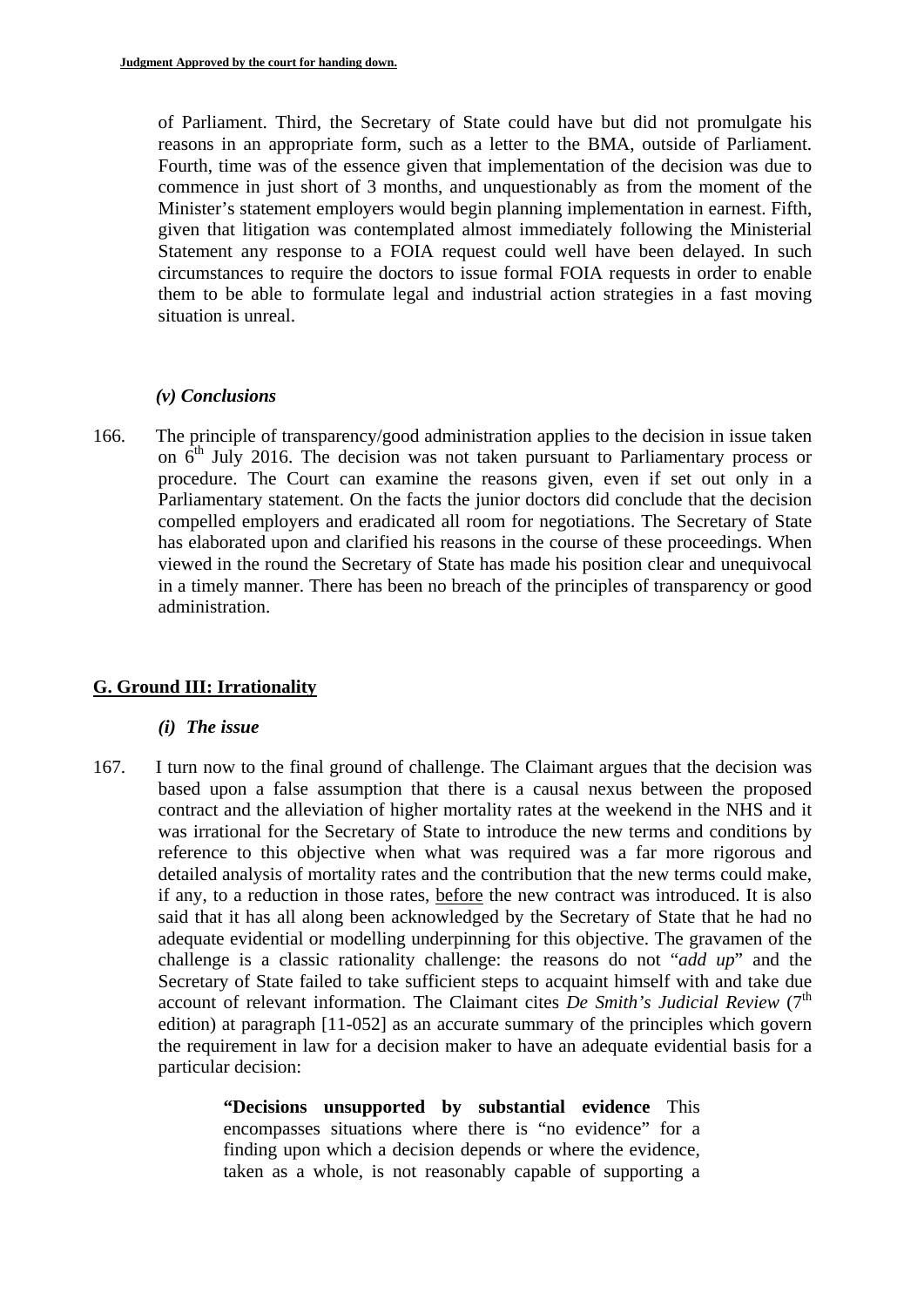1

finding of fact. Such decisions may be impugned as "irrational" or "perverse", providing that this was a finding as to a material matter."

168. For his part the Secretary of State disputes this analysis. He contends that there was a proper basis for his position but that in any event the decision he took was one which was squarely within the wide margin of appreciation that he has when taking a "*polycentric, high level, political decision that must fall to the judgment of the elected, democratically accountable Minister…"* The bar to any successful challenge is very high. He also takes issue with the way in which the Claimant characterises his "decision". He says that the rationality challenge can only be to his recommending the adoption of the new contract, and not to any decision compelling its adoption (see the analysis in relation to Ground 1).

#### *(ii) The evidence relied upon by the Claimant*

- 169. In this section I have set out some of the principal pieces of evidence upon which the Claimant relies in support of its objection. I have not however by any means set out all of the evidence relied upon.
- 170. As to the *"central rationale*" of the contract namely that there should be a "*7-day NHS*" the Claimants refers *(inter alia)* to the Conservative Party Manifesto  $2015^2$  and a Report of the DDRB (July 2015) where at paragraph [2.8] it is stated:

"Expanding seven-day NHS services is one of the key drivers behind the contract reform proposals put to us."

171. The central reason that has been advanced in public by the Secretary of State for taking the decision to impose or implement this contract is the so-called *"weekend effect"* in terms of patient mortality. A letter from the Secretary of State dated 19 January 2016 is cited as one illustration: *"this Government was elected on a mandate to deliver a seven-day NHS … independent research published in the BMJ found that there are 11,000 excess deaths in our hospitals every year because of the weekend effect … We are determined to ensure that employers can staff their hospitals properly seven days a week so that patients get the care they need whenever they fall ill"*. Various statements of the Secretary of State over time to Parliament are also cited:

> "In such a situation, any Government must do what is right for both patients and doctors. We have now had eight independent studies in the last five years identifying higher mortality rates at weekends as a key challenge to be addressed. Six of these say staffing levels are a factor that needs to be investigated.

 *population will place more pressure on health and social care, and life-saving but expensive new drugs will push up costs. And for years it's been too hard to access the NHS out of hours, even though sudden illness and*  2 The Conservative Party Manifesto 2015 stated (page [37]): "*… our NHS faces major challenges. An ageing events which you and your family cannot plan for do not respect normal working hours. We will rise to these challenges. By building a strong economy, we will be able to increase spending in real terms every year. With a future Conservative Government, you will have a truly 7-dayNHS, at the frontier of science, offering you new drugs and treatments, safeguarded for years to come*".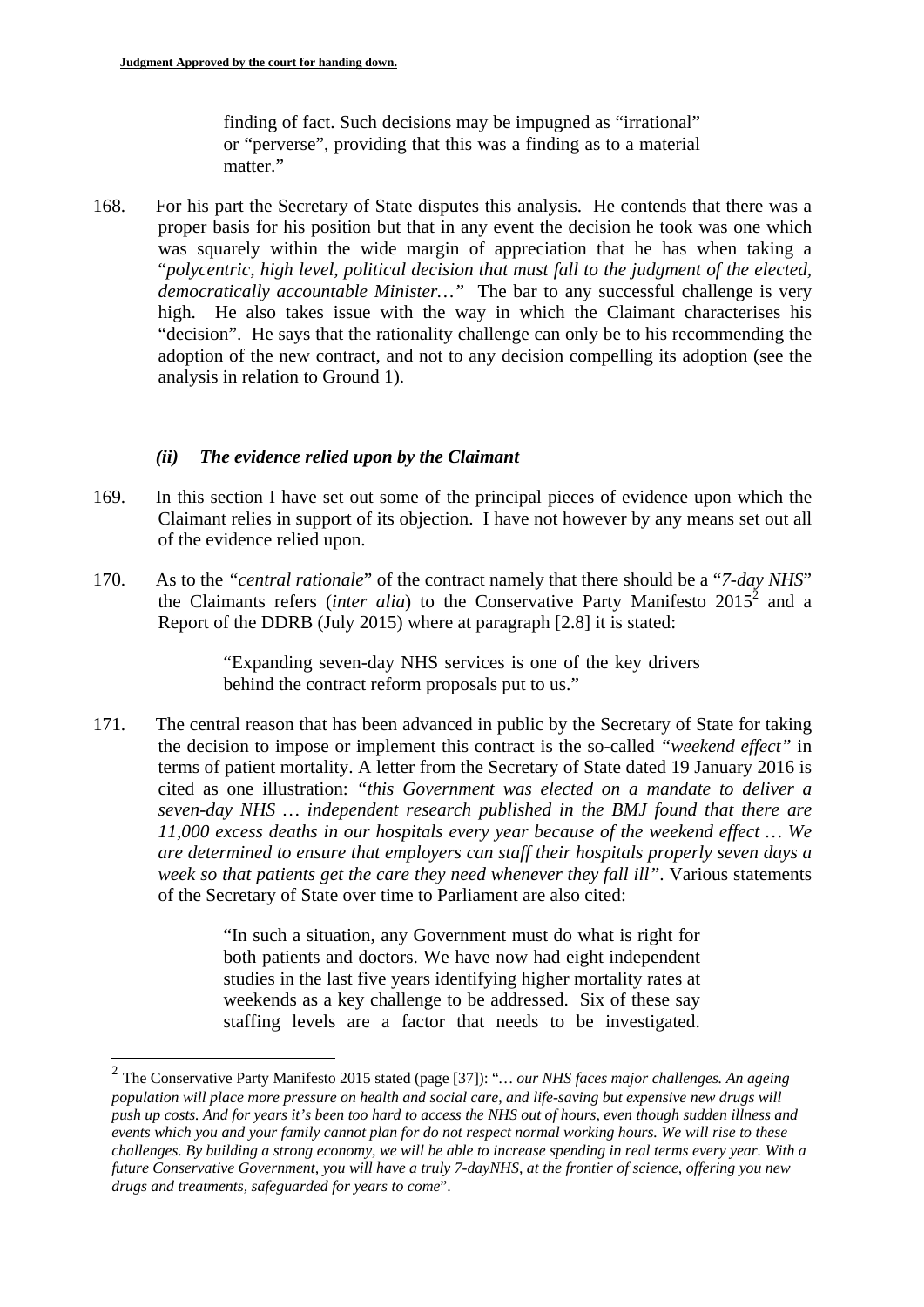Professor Sir Bruce Keogh describes the status quo as "an avoidable weekend effect which if addressed could save lives" and has set out the 10 clinical standards necessary to remedy this. Today we are taking one important step necessary to make this possible… No Government or Health Secretary could responsibly ignore the evidence that hospital mortality rates are higher at the weekend or the overwhelming consensus that the standard of weekend services is too low, with insufficient senior clinical decision makers."

"The choice I had to make was to do something about mortality rates at weekends or to duck the issue."

"… we have had eight studies in the past six years, six of which have said that staffing levels at weekends are one of the things that need to be investigated"

"a person admitted at the weekend has an 11% to `5% higher chance of death than if they were admitted in the week – that is proven in a very comprehensive study"

"… what we want to do is reduce the difference between mortality rates for people admitted in the week and at weekends".

- 172. In relation to particular studies relied upon by the Secretary of State the Claimant contends that even if they do show a higher mortality rate at weekends they do not establish any causal connection between the availability of more junior doctors at weekend and mortality rates.
- 173. As to the proposition that there is an adverse effect on mortality of weekend admissions the Claimant cites various pieces of peer reviewed literature which cast doubt upon the proposition. I set out some of the conclusions in the more trenchant of these analyses:
	- a. Mortality in out-of-hours emergency medical admissions more than just a weekend effect (Maggs et al, JR Coll Physicians Edinb 2010): *Overall mortality for emergency general admissions in this UK district hospital is not significantly increased at weekends, but appears to be greater on Mondays, at night and when all out-of-hours periods are taken together … Further work is also needed to clarify the cause of these outcomes and in particular to distinguish the patient and pre-hospital factors from the in-hospital factors".*
	- b. The increased mortality associated with a weekend emergency admission is due to increased illness severity and altered case-mix (Mikulich et al, Acute Medicine, January 2011) *"It is clear that the case-mix of patients may later at the weekend, with implications for the resultant outcome … It is possible that patients admitted at weekends may have a higher co-morbidity and therefore a worse outcome … Thus while concerns have been raised about reduced hospital staffing during weekends and the availability of important intensive medical treatments, our data implications patient factors … Our data clearly*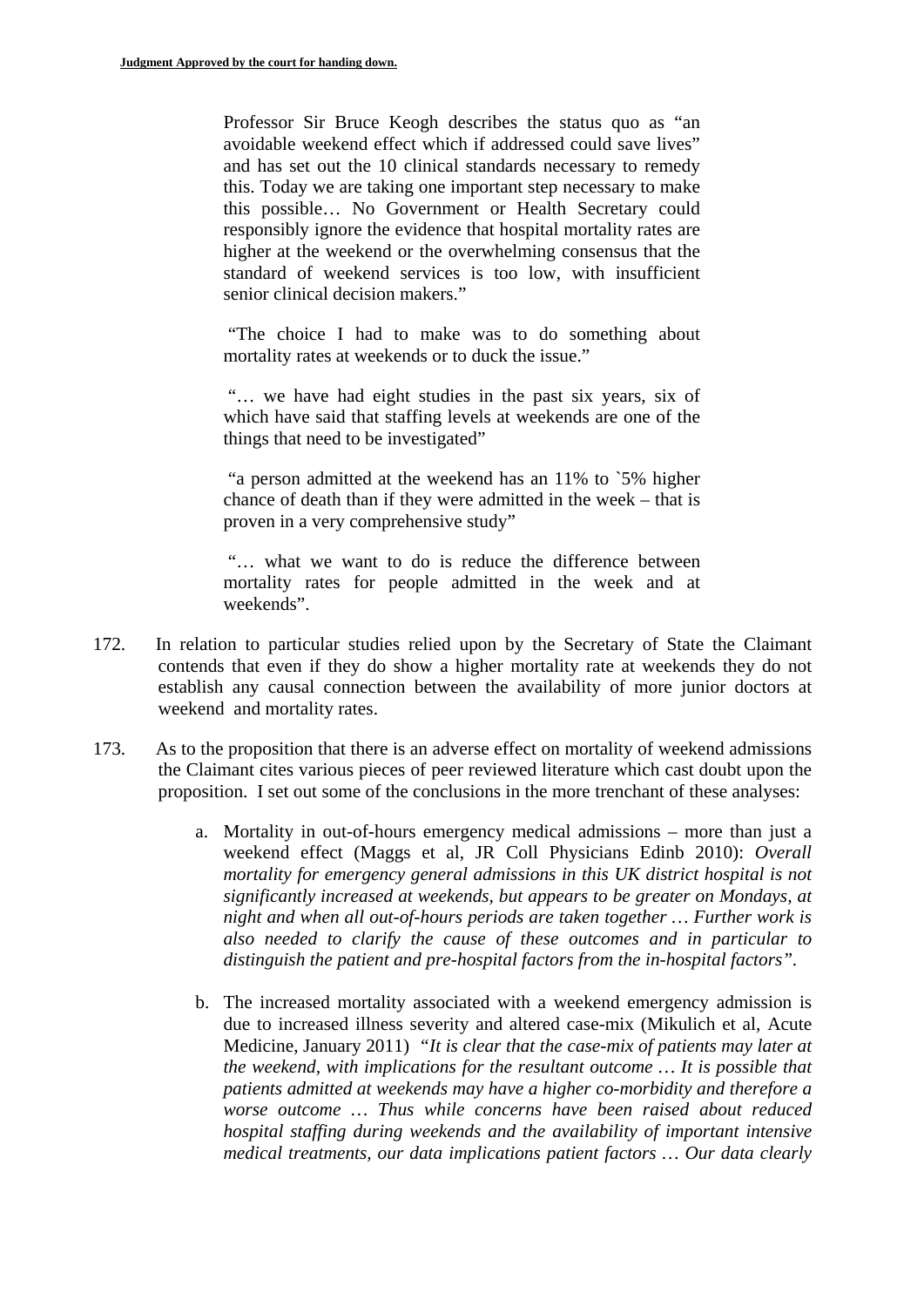*suggests that the weekend effect is largely attributable to an increase in illness severity and an altered case-mix".* 

- c. Mortality from Acute Upper Gastrointestinal Bleeding in the UK: Does it display a "Weekend Effect? (Jairath et al, American Journal of Gastroenterology, 24<sup>th</sup> May 2011)) *"In conclusion, patients presenting at weekends are more critically ill and have greater delays to the performance of endoscopy. Despite this, we found no difference in the risk adjusted mortality for patients presenting at weekends compared with weekdays, regardless of whether or not a hospital had a formal OOH endoscopy service."*
- d. Mortality outcome of out-of-hours primary percutaneous coronary intervention in the current era (Noman et al, European Heart Journal (2012)) *"This large observational study demonstrates that there are no differences in mortality following PPCI whether it is performed during or outside routineworking hours".*
- e. *Mortality from meningococcal disease by day of the week: English national linked database study* (Goldacre et al, Journal of Medical Health (2013): *"There was no evidence of excess deaths from meningococcal disease associated with weekend care"*.
- f. Effects of Out-of-Hours and Winter Admissions and Number of Patients per Unit on Mortality in Pediatric Intensive Care (McShane et al, The Journal of Pediatrics, 2013): *"We found that out-of-hours emergency admissions to pediatric intensive care showed no increase in risk adjusted mortality in England and Wales suggesting that units are able to provide a consistent quality of care throughout the day and night every day of the week. The increased mortality in planned out-of-hours admissions is likely to reflect admission following complex operative procedures where the risk adjustment models may underestimate the true expected probability of mortality"*.
- g. Out-of-hours primary percutaneous coronary intervention for ST-elevation myocardial infarction is not associated with excess mortality (Rathod et al, BMJ Open, 2013): "*In our study, despite the reduced staffing levels and support services at weekends, there was no excess in adverse outcomes, suggesting that suitable seniority and experience of the medical care on site is a crucial rather than an exact replication of weekday service provision"*.
- h. Emergency medical admissions, deaths at weekends and the public holiday effect (Smith et al, group.bmj.com, 2012): "*Our study has shown that patients admitted as emergencies to medicine at weekends have a slightly but not significantly higher mortality at 7 and 30 days compared with patients admitted during the week … The belief that a lack of consultants at weekends is responsible for the 'weekend effect' has been the subject of much recent media interest and has also contributed to an RCPL recommendation that consultants should spend more time on the AMU at weekends. It remains uncertain, however, to what extent this would reduce variations in mortality … While there is little here to suggest that a lack of services or lack of medical*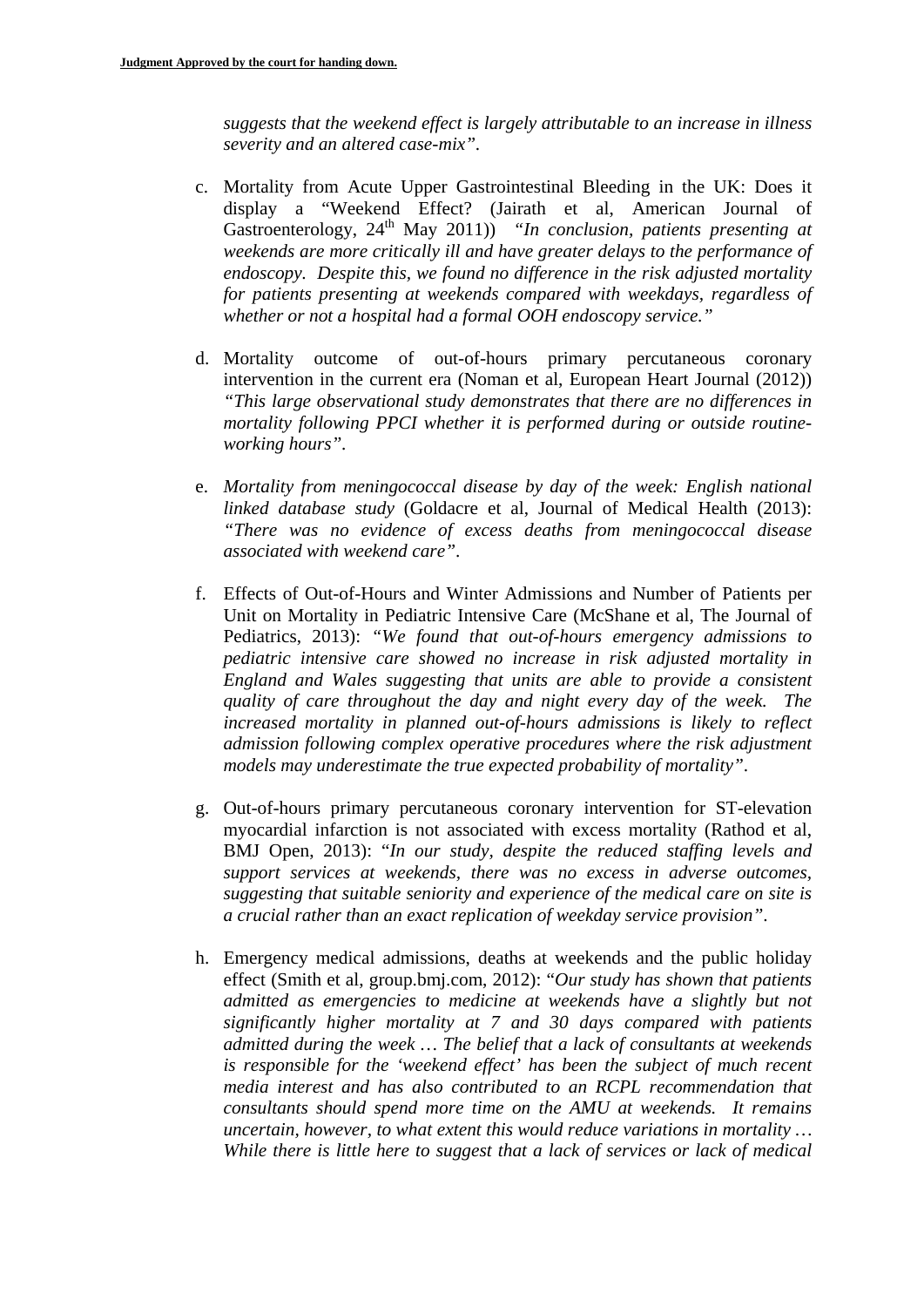*staff at normal weekends is in any way harmful, the same reassurance cannot be given to patients admitted as emergencies on public holidays".* 

i. Higher mortality rates amongst emergency patients admitted to hospital at weekends reflect a lower probability of admission (Meacock et al, J Heaoth Serv Res Policy OnlineFirst, May 2016):

*"Previous studies have compared mortality risk, adjusted for patient characteristics, between those admitted to hospital during the week and their counterparts admitted on weekends. These studies have consistently found higher mortality rates for patients admitted at weekends, both before and after risk adjustment. Whilst we have also found higher mortality rates amongst patients admitted at weekends, our study differs in two important respects. First, we widened our focus to include all patients attending A&E departments, including those not admitted, in order to avoid possible selection effects in the admitted population. Second, we assessed direct admissions and admissions via A&E separately, in order to gain a better understanding of variations in patient flows throughout the week. Using this approach we found there were fewer patients admitted to hospital in an emergency on weekends, attributable to a 61% lower volume of direct admission and a 5% lower risk-adjusted probability of admission following an A&E attendance. These increased thresholds for admission at weekends are likely to have biased previous studies on weekend mortality.* 

*Current initiatives to move towards seven day hospital services are only likely to be successful if reduced availability of services in hospitals on the day of admission is the major cause of the weekend effect. Our findings cast significant doubt over whether this is the case. Patients who attend A&E on weekends are at no higher mortality risk than patients who attend A&E on weekdays. However, a smaller proportion of attending patients are admitted at the weekend and this higher threshold for admission is likely to mean that patients who are admitted via A&E at the weekend are, on average, sicker than patients admitted ruing the week. Reduced availability of primary care services at weekends means that few patients are admitted to hospital via this route and these patients are also likely to be sicker than their counterparts admitted during the week.* 

*Our results add to the increasing body of evidence questioning the use of standardized morality rates as an indicator of the quality of care in hospitals. The weekend effect identified in previous studies may be a statistical artefact driven by the selection bias introduced by restricting the focus to the admitted population. Extending services in hospitals and in the community at weekends may increase the number of emergency admissions, particularly for patients with less severe illness, and this could have the desired effect of achieving lower hospital morality rates. However, this would be a statistical phenomenon rather than a clinically meaningful improvement as it*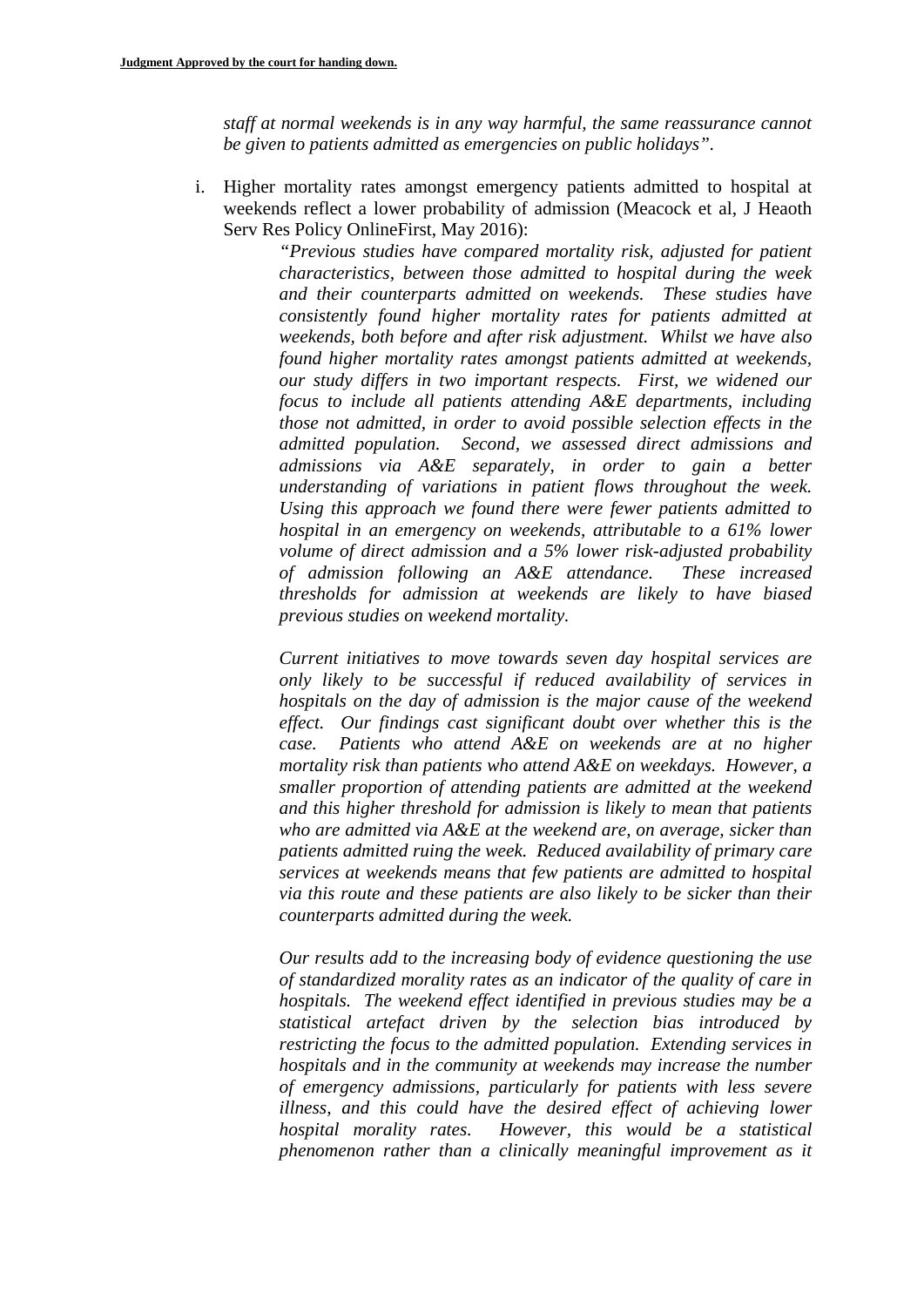*would be achieved by admitting less sick patients rather than by reducing the absolute number of deaths."* 

174. As to the proposition that the Secretary of State has no evidence to support his position the Claimant relies upon evidence given by Mr Massey (who has given evidence in this litigation) to the House of Commons Public Accounts Committee on  $23<sup>rd</sup>$  February 2016 on behalf of the Permanent Secretary to the Department of Health (and said to reflect the position of the Secretary of State). The Claimant relies upon the following questions and answers:

> "Q136 David Mowat: I have one observational question, Mr Massey, on your answers to Mr Pugh on the seven-day NHS issue. We got to the fact that it is all included somehow in the £10 billion that was approved by the Chancellor. Ballpark, how much of that £10 billion is needed for the seven-day NHS?

> Charlie Massey: We have not separated out in that way. Part of what we are trying to achieve through a seven-day service is very much at the heart of what we are trying to do in terms of new models of care and the way in which we are looking at different—

> Q137 David Mowat: So, for example, if you did not do the seven-day contracts that are potentially being imposed, how much do you think you would save by not doing it? You must have an idea of what the number would be.

> Charlie Massey: Can I be clear? In terms of the junior doctors' contracts that you are talking about—

Q138 David Mowat: It is not just junior doctors, is it?

Charlie Massey: For the junior doctors' contracts, we are not changing the overall envelope of pay—the amount we pay—for junior doctors.

Q139 David Mowat: No, but if they are working more weekends, presumably somebody else is having to provide cover, if you have the same number of doctors, shifts, rotas and rosters that they are not doing in the week.

Charlie Massey: It is important to look at the whole of the contractual environment in thinking about that. Clearly, there has been an awful lot of attention over the last few months around junior doctors.

Q140 David Mowat: I don't want to spend too long on this; I just wanted to understand. You said the £10 billion covers the seven-day NHS. I think you have told me the answer.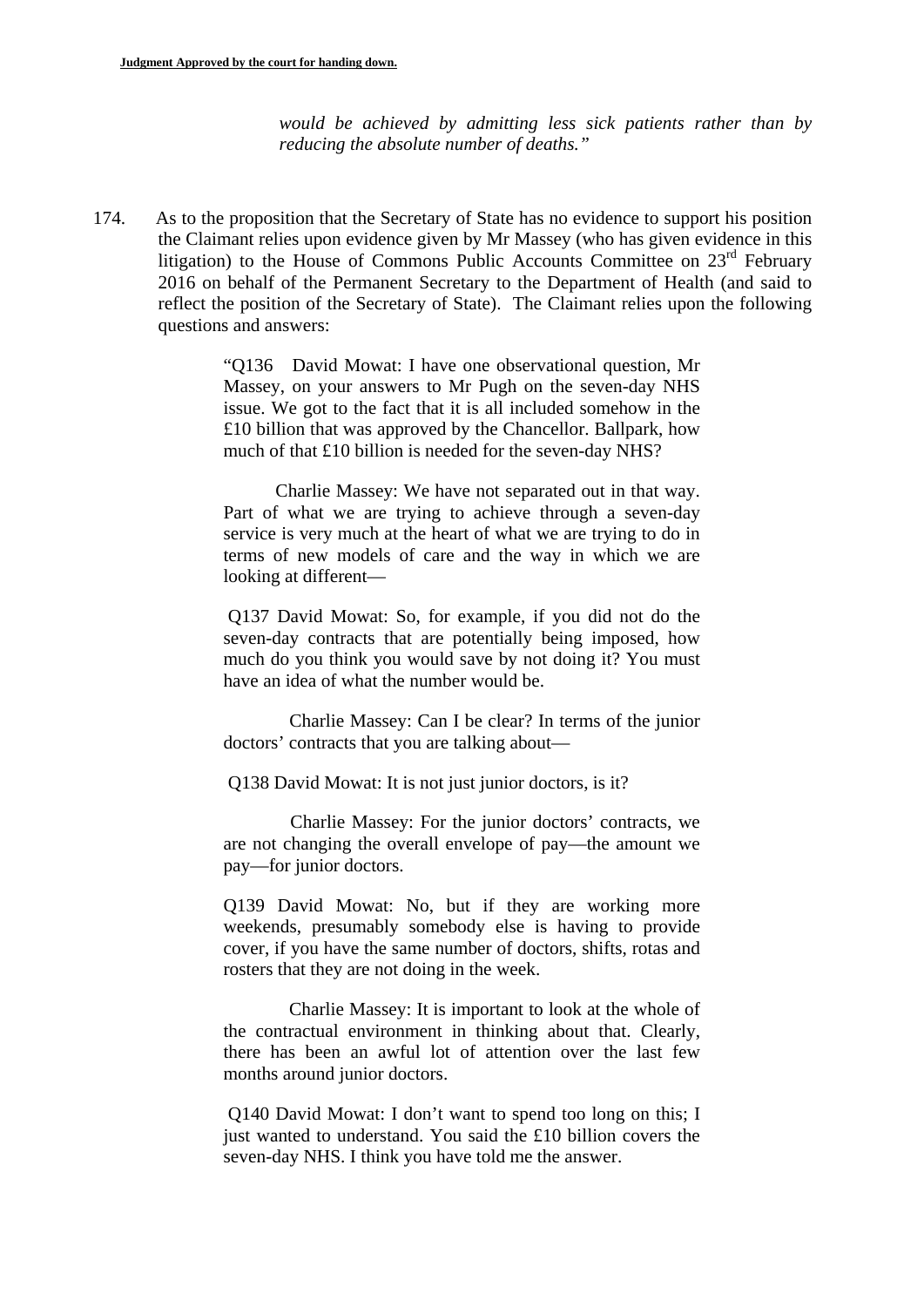Charlie Massey: Yes. There is no separate pot set aside for something with the specific label of seven-day services.

Q141 David Mowat: It does not give a great feeling of warmth that you understand the implications of the policy in terms of manpower. Another way of asking the question is what is the delta in manpower—or man and woman power—that you need to meet the seven-day NHS? There must be an implication.

Charlie Massey: I wish it was a question that could be answered in a simple and mechanical way that applied to every single trust and local health economy—

Q142 David Mowat: Right, but if you don't know the answer approximately—I understand you might have to work it through in detail, but if you don't know in broad terms what the answer is, how can you be doing the policy?

Charlie Massey: It differs so substantially from one local health economy to another. When we have looked at some of the eight adoptor trusts, some of those have talked about that driving cost savings. A lot were talking about the reduction in bed days that happened as a result of that, without leading to additional cost in terms of the deployment of their senior clinical disciplines.

 Q143 David Mowat: Yes, but you are the guys sitting above all of these trusts. You have already given evidence that if all the trusts were as good as the best trust, the world would be a better place, and everything like that. I am surprised that you can put this policy in place without having some idea of the implication for staffing levels at the headcount planning level—that is what today's hearing is about—or, indeed, for cost and budget.

Charlie Massey: That is a big part of the reason why the planning guidance in December asked local footprints to create their own sustainable transformation plans that bring together all of those issues.

than  $£10$  billion? David Mowat: What if the answer comes back as being more

Q144 Karin Smyth: If we look at appendix 3 on your data and what you know about the workforce, there is no "readily accessible" data on vacancy rates, there is limited data on course completion rates, there is limited data on leaver rates and there is no inclusion of information on temporary staff employed by agencies. So you don't know, do you?

Charlie Massey: The Report rightly identifies that there are some data gaps within our workforce planning.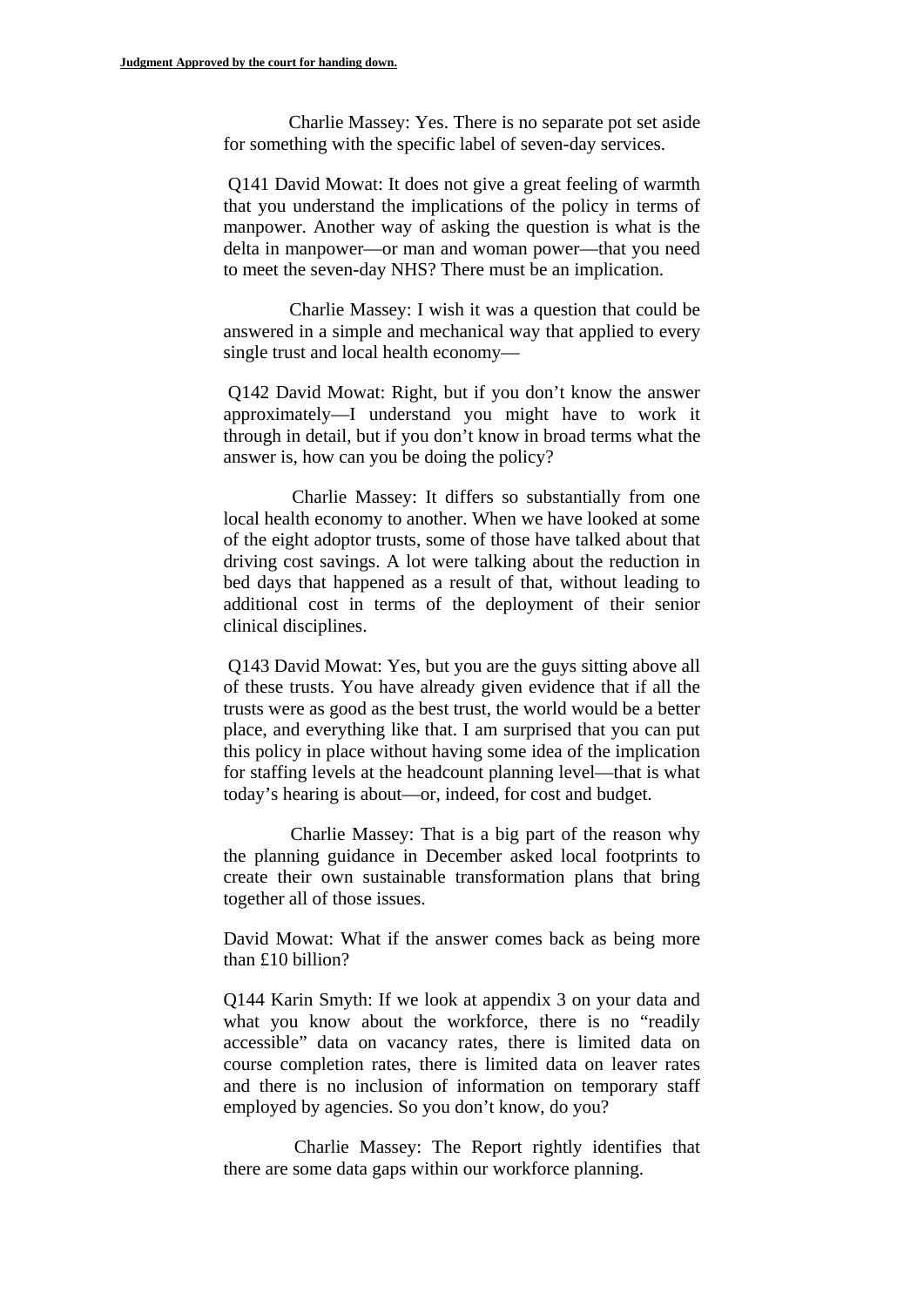Q145 Karin Smyth: That's generous.

Charlie Massey: I wouldn't disagree with that, but that isn't to say that we aren't taking action across the system to fill those data gaps. We have a workforce information architecture process where we are essentially coming to plan specifically for how we are going to plug those gaps. That feeds into the workforce advisory board that Professor Cumming chairs, which looks at workforce planning across the system to deliver seven-day services and the five-year forward view. We have work in train, but we don't yet have that data, which I agree is something that we need. I hope that next time we have this conversation, we will be looking at it from a very different perspective.

Chair: I have to say that the lack of data, as Karin Smyth has rightly highlighted, worried us before the hearing, and I am not sure that we are convinced by the answers that you can do your job without that data. I am going to bring Chris Evans in for a quick-fire, and then I have a few more."

175. The Claimant argues that it is manifest from this that the Secretary of State did not have sufficient data or modelling to underpin the "7-Day NHS" policy.

## *(iii) Analysis and conclusions*

- 176. I start by considering the evidence on the issues of causality and weekend mortality rates; then I consider factors which are relevant to determining the scope of the margin of appreciation or discretion attributable to the Secretary of State in a case such as the present.
- 177. I do not accept the Claimant's argument that the evidence base upon which the Minister acted was inadequate.
- 178. First, it is accepted by counsel on all sides, and certainly reflects my reading of the literature, that in actual fact the evidence goes both. Further there was no suggestion by the Claimant that the evidence relied upon by the Minister was not from authoritative sources, or otherwise failed to meet up to proper research or professional standards (see *British American Tobacco et ors v Secretary of State for Health* [2016] EWHC 1169 (Admin) (*British American Tobacco*) at paragraphs [276] – [404], on the weight that Courts should attach to evidence that fails to adhere to internationally accepted research standards). In such circumstances, in law, it is very difficult to criticise the Secretary of State if he chooses to adopt one of the "sides" to the argument. In the text below I set out a selection of the principal pieces of evidence relied upon by the Minister to explain his position. I do this simply to show that there is a cogent body of evidence from authoritative sources which supports both the existence of a weekend effect and a causal connection between that adverse effect and a shortage of skilled staff. I would observe that when various authors refer to the need for more "*consultants*" at weekends most sources accept that in practice what is needed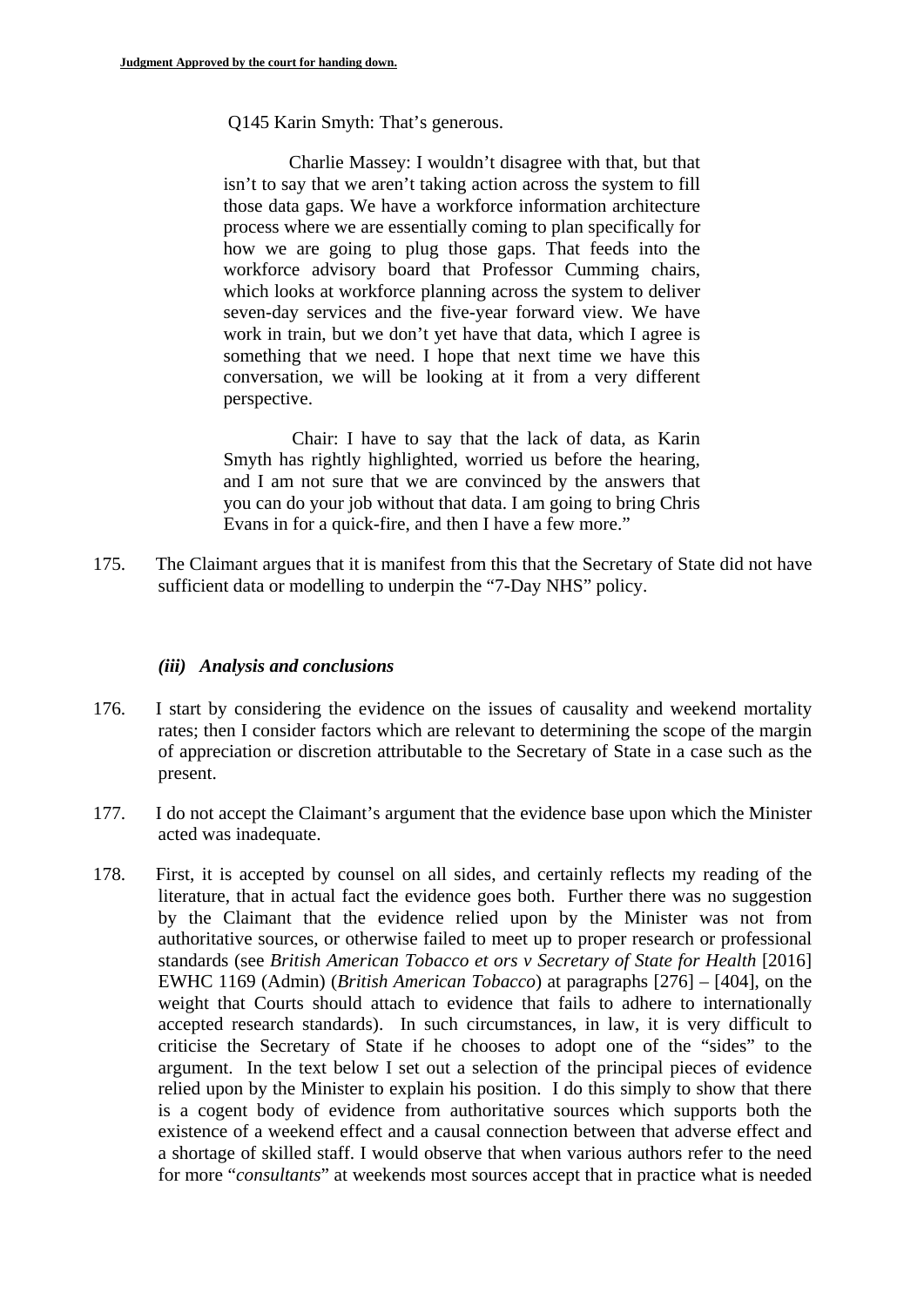is more "*senior decision makers*" or "*skilled staff*", which is a concept includes a significant number of experienced "junior" doctors (in addition to consultants). For example, the Academy of Medical Royal Colleges in "*Seven Day Consultant Present Care*" (December 2012) stated:

"There is a growing body of evidence that case mix-adjusted mortality rates are higher for patients admitted electively or as emergencies to hospital 'out-of- hours', with most research focussing on weekends [Freemantle 2012, Mohammed 2012, Cram 2004, Cavallazzi 2010, Aylin 2010, Kruse 2011, Buckley 2012, MaGaughey 2007, James 2010, Worni 2012, De Cordova 2012, Deshmukh 2012]. The size of the weekend effect lies between 0.2% and 1% absolute increase in crude mortality over all admissions, detectable with large populations but not large enough to use mortality as an end-point in interventional studies.

Not all studies report a positive association however [Byun 2012; Kazley 2010; Kevin 2010; Myers 2009]. One recent publication has demonstrated that the 'weekend effect' is more marked for elective admissions than for emergency admissions [Mohammed 2012]; a potential explanation requiring further investigation is incomplete adjustment for case mix of weekend elective admissions, with patients with complex and comorbid disease being more likely to be admitted well in advance of surgery for investigation and stabilisation.

## **The rational for seven day working: Unreliable care and poor process control contribute to the 'weekend effect'.**

Factors contributing to increased mortality may include inadequate numbers of skilled staff [Kane 2007, Cho 2008, Kane 2007, Needleman 2002, Pronovost 2002, Wallace 2012, Kim 2010, Aiken 2002, Penoyer 2010], healthcare error and adverse events [Hogan, Vlayen, Buckley], lack of organisation and structure for care delivery [Anderson], and reduced access to specific interventions [Kostis, Deshmukh]…

…

## Summary

The weekend effect is very likely attributable to deficiencies in care processes linked to the absence of skilled and empowered senior staff in a system which is not configured to provide full diagnostic and support services seven days a week. The inexorable increase in emergency admissions creates additional tensions in delivering elective care. Diseases with well-defined diagnostic and treatment pathways are less susceptible to the weekend effect, probably because of better process control. The most effective way to improve outcomes for patients admitted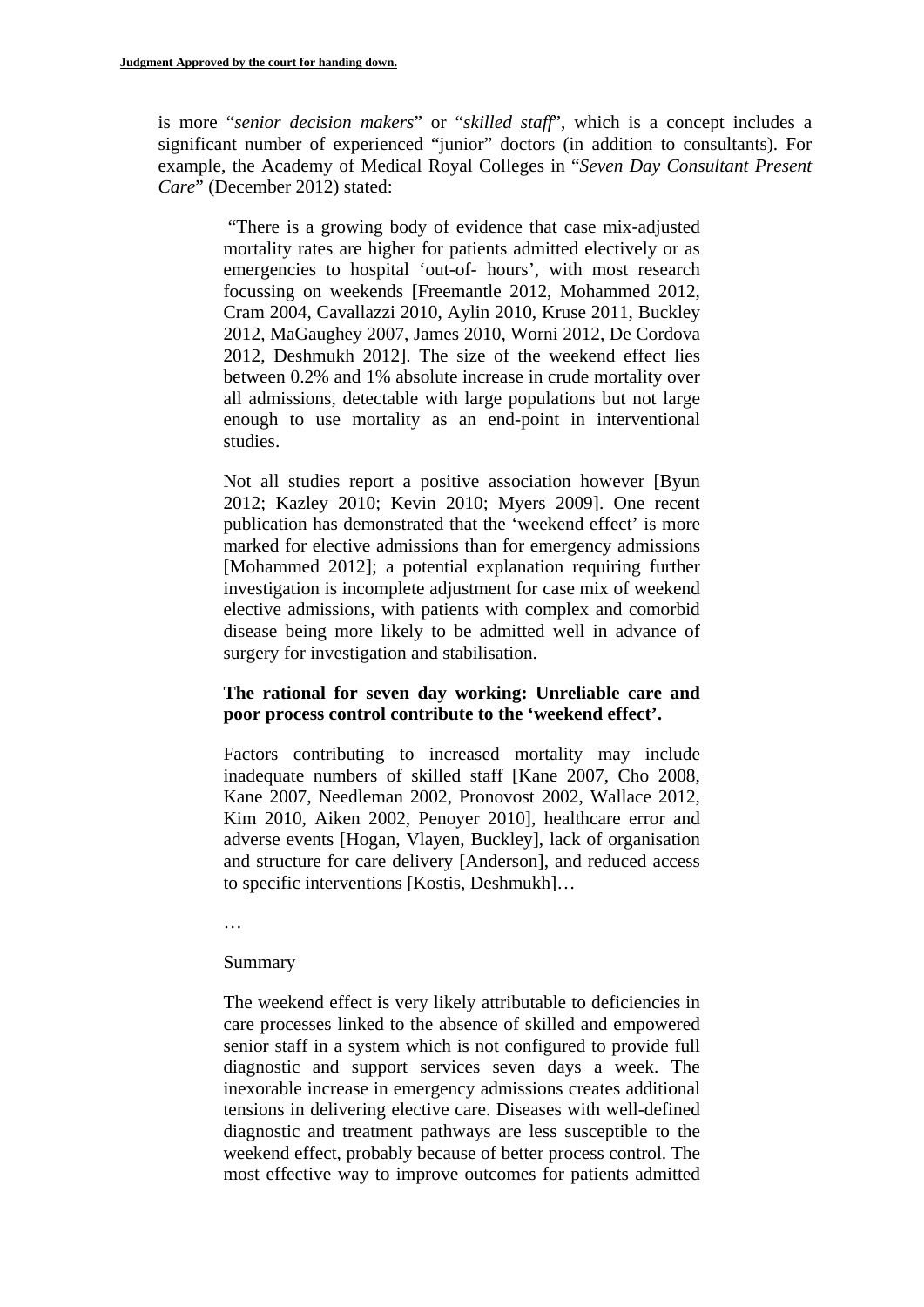to hospital at weekends is to ensure that care is delivered by adequately supported consultants and monitored using care pathways."

179. NHS England in *"NHS Services, Seven Days a Week Forum – evidence base and clinical standard for the care and onwards transfer of acute in patients"* (2013) stated:

"2.1 Variation in outcomes

Significant variation in patient outcomes for those admitted as an emergency exists across England. This variation is seen in patient experience, mortality rates, length of hospital stay and re-admission rates. Evidence suggests that the workforce, systems and processes in place at hospitals to manage emergency admissions can have an influence on these patient outcomes.

This evidence base draws on the significant amount of research carried out in this area along with a national survey of acute hospital services. It aims to highlight the associations between both poorer outcomes and the variation in outcomes for patients, and the systems and processes in place which influence them.

2.1.1 Mortality rates

Evidence drawn from national research by influential professional bodies, such as the Royal Colleges and the National Confidential Enquiry into Patient Outcome and Death (NCEPOD), have highlighted deficiencies of care for many areas and demonstrated that patients admitted as a medical emergency at the weekend have a significantly greater risk of dying in hospital than those admitted on a weekday.

Further evidence of this "weekend effect" was reported in an analysis of NHS inpatient data from 2009/10 by Freemantle et al. The analysis concluded that being admitted at the weekend is associated with an increased risk of mortality within 30 days of admission compared to weekdays. This ranged from an 11% increase on Saturday to a 16% increase on Sunday when compared to patients admitted on a Wednesday.

Most recently a further study by Bell et al found that patients admitted to hospital as an acute medical emergency at the weekend had a 14% increased chance of mortality than those admitted on a weekday.

The explanation for this higher mortality rate outside of normal working hours is multifactorial and as such there is little evidence to establish a cause and effect relationship. However, a great deal of analysis has been undertaken in the area and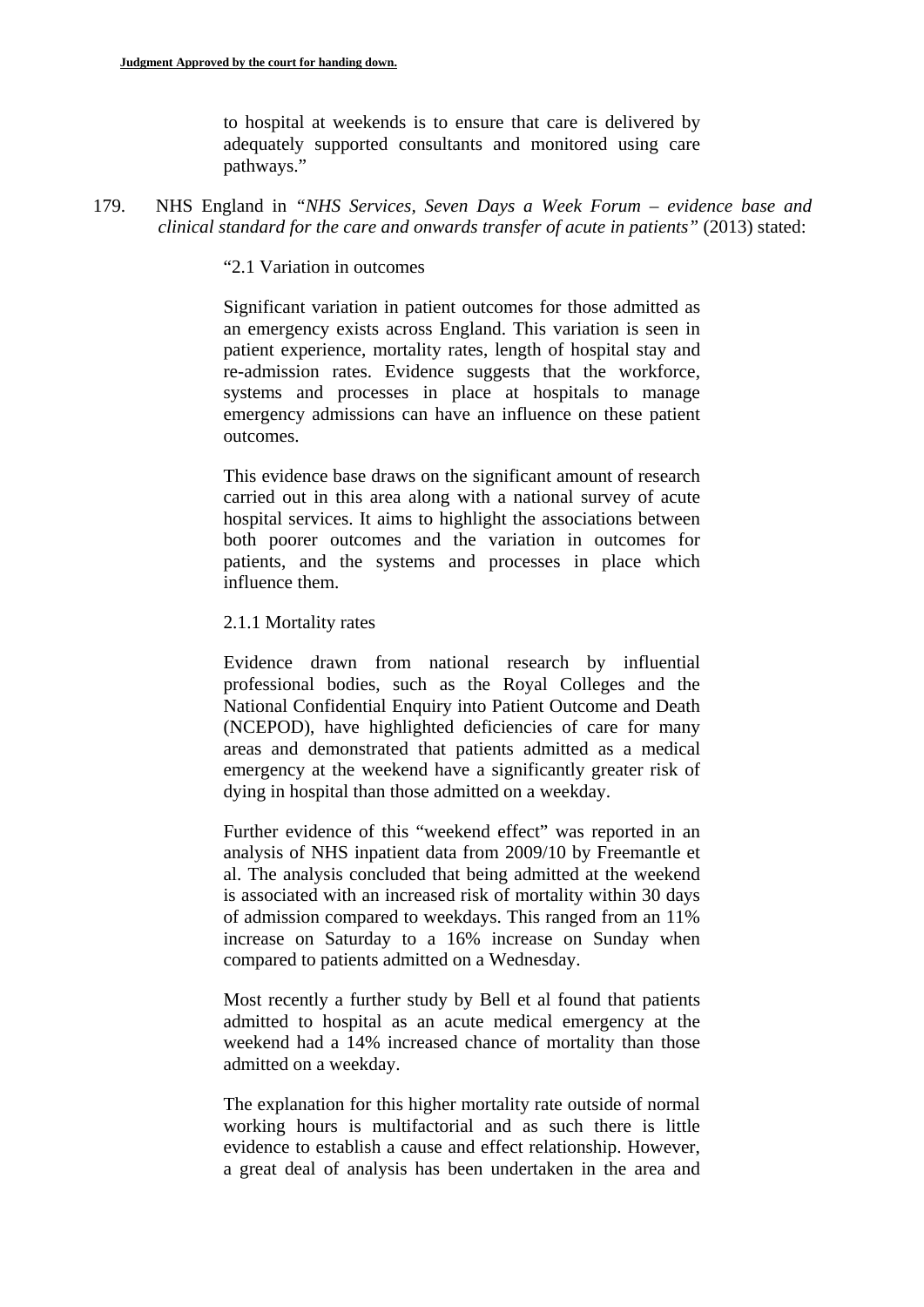some widely accepted associations made, which are discussed further in section 5 and summarised as follows:

• Variable staffing levels in hospitals at weekends;

• A lack of consistent specialist services, such as diagnostics, at weekends; and

• A lack of availability of specialist community and primary care services, resulting in more patients on an end of life care pathway dying in hospital."

180. The nexus between the "*weekend effect*" and changes to junior doctors and consultants' contracts was acknowledged by the DDRB. As stated in the independent, expert, DDRB's report:

"Seven-day services

17. We find the case for expanded seven-day services in the NHS, in order to address the 'weekend effect' on patient outcomes, where studies show that mortality rates, the patient experience, length of patient stay and re-admission rates are all poorer for those patients admitted at weekends, to be compelling. We note that this is the area of common ground between the parties and our response to the proposals has been influenced by this broad agreement, although we realise that this is not the only driver for change to junior doctors' and consultants' contracts."

- 181. As part of the process of collecting evidence to submit to the DDRB, NHS providers posed questions to members (November – December 2014). One question posed was as to the extent to which the junior doctor contract amounted to a source of barriers to the delivery of more 7-day services within the existing budgetary spend. As to this 6% considered it to be the "*main*" source of barriers; 50% considered it to be "*a source of some barriers*"; 21% considered it to be a source of "*a few*" barriers and only 6% said it was not a source. In terms of the way forward the overwhelming preference was for a collective, nationally negotiated, contract reform which was viewed as a "*key reform*".
- 182. The Secretary of State cites the 2015 Freemantle study, published in September  $2015<sup>3</sup>$ which concluded that *"patients admitted on Saturday and Sunday are sicker and face an increased likelihood of death within 30 days even when severity of illness is taken into account*". This study updated an earlier study which found that during the financial year 2009 – 2010 weekend admissions were associated with a significantly higher risk of in-hospital death compared with mid-week admissions. These findings were consistent with an analysis of 254 leading hospitals in the US. The 2015 study updated that research and was based upon 14.8 million admissions and 280,000 deaths for the year 2013-2014. The Claimant argues that the study did not provide "*a sound or*

<sup>&</sup>lt;u>.</u> <sup>3</sup> Nick Freemantle, Increased mortality associated with weekend admission: a case for expanded seven day services? BMJ 2015:351:h4596 doi  $(5^{th}$  September 2015)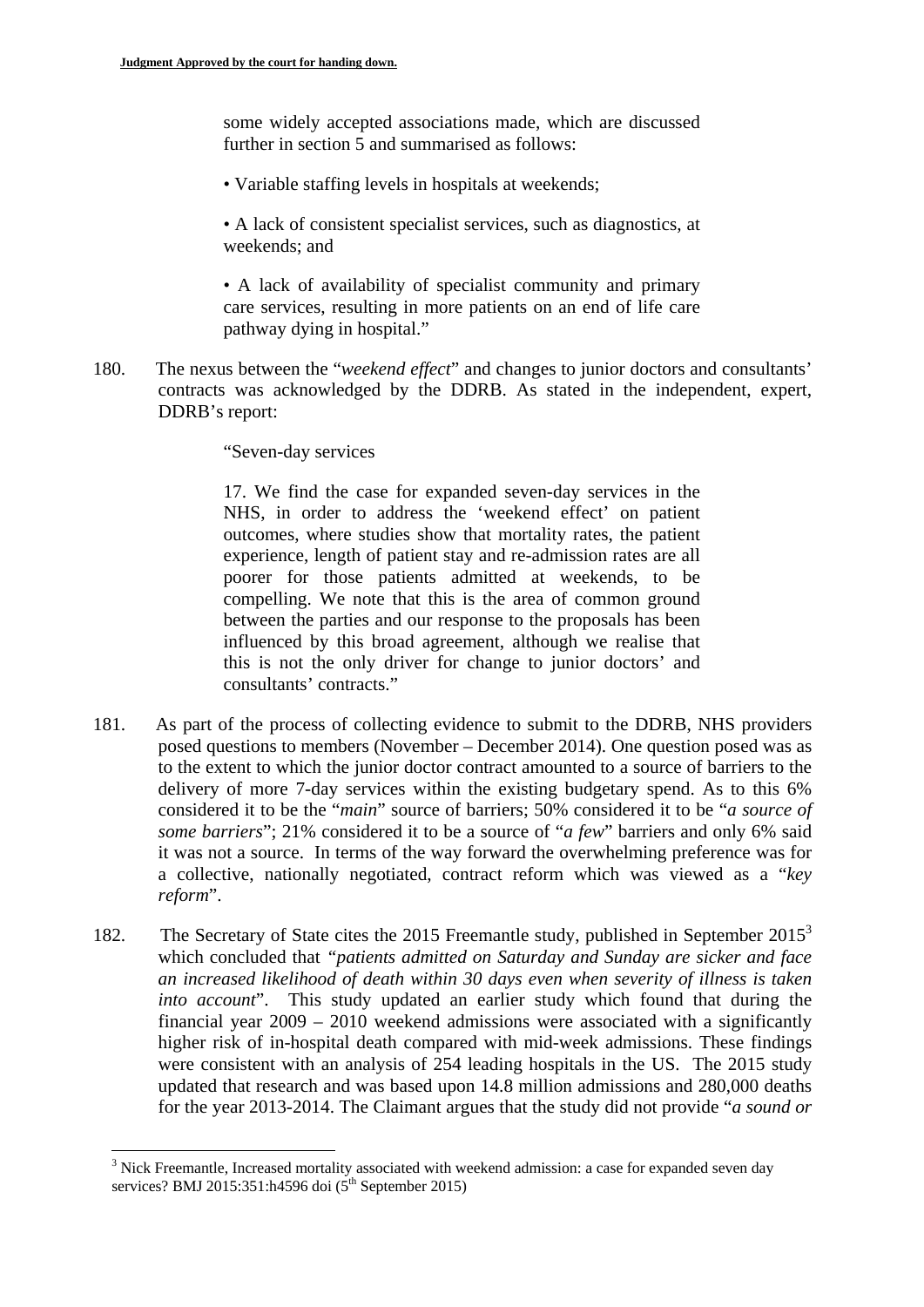*rational evidential foundation for the Secretary of State's decision to impose (or introduce) the junior doctors' contract. The study did not establish any causal link between, on the one hand, its statistical conclusions and, on the other hand, the availability of junior doctors at weekends. Indeed, the study itself explained that "it is not possible to ascertain the extent to which these excess deaths may be preventable; to assume that they are avoidable would be rash and misleading"*. The Claimant did however acknowledge that in the study the following was stated: *"… from an epidemiological perspective, however, this statistic is "not otherwise ignorable" as a source of information on risk of death and it raises challenging questions about reduced service provision at weekends"* and that *"our analysis shows that we need to determine exactly which services need to be improved at the weekend to take the increased risk of mortality"*.

183. As to where the balance of the evidence lies, Mr Massey, who has given evidence on behalf of the Secretary of State, adopts a comment by Professor Paul Aylin (Professor of Epidemiology and Public Health, Imperial College London), a leading authority in the field, who stated in an article *"Making sense of the evidence for the weekend effect*"(BMJ 2015:351 doi: 10.1136, September 2015):

> "… At first glance, there is conflicting evidence about whether the weekend effect exists at all. However, closer scrutiny shows that apparently "contradictory" studies tend to be smaller, carried out in single hospitals, and lack statistical power. Death after hospital admission, particularly for a planned surgical procedure, is relatively rare, and small studies simply don't have the numbers…"

In the Freemantle paper the authors adjusted for whether patients admitted at the weekend were sicker than those admitted on a weekday and they concluded that even after these adjustments there was a "weekend effect":

"Our analyses show that, although fewer hospital admissions occur at the weekend, patients admitted on Saturday and Sunday are sicker and face an increased likelihood of death within 30 days even when severity of illness is taken into account. This finding is similar to that of our previous analysis."

In his commentary on this article, Professor Aylin, whilst adopting a cautious tone, reiterated that the weekend effect remained even after adjusting for case mix:

"An obvious criticism of some of these observational studies is that patients admitted at the weekend are simply sicker. Freemantle and colleagues do indeed find a higher proportion of sicker patients at the weekend but attempt to account for this by adjusting for case mix using a wide range of variables included in administrative data. They are not the first group to adjust for this, yet the weekend effect seems to persist. No attempt to account for sicker patients in an analysis is perfect, but risk adjustment models based on administrative data have been shown to be as good, if not better, than models based on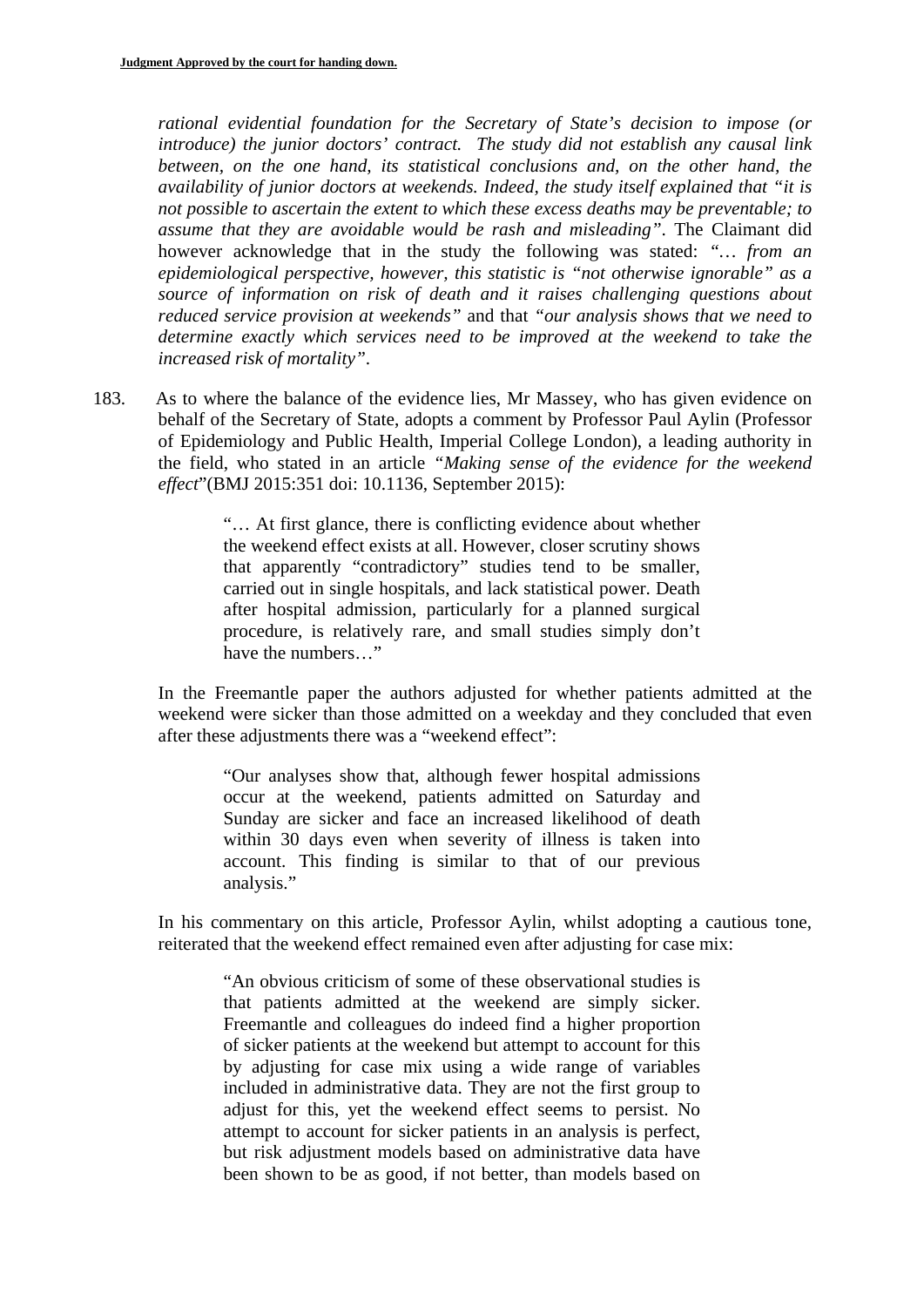clinical data. The possibility, however, of residual confounding can never be entirely ruled out."

184. Professor Aylin goes on to detail further studies that have used diverse ways of addressing this issue of case mix and concludes:

> "This combination of both process and outcome measures strengthens the case for poorer quality of care at the weekend."

- 185. In my judgment in an area of policy where there is a genuine conflict of views between reputable professionals the Secretary of State is perfectly entitled to take one side of the argument and the fact that there is a respectable body of expert opinion on the other side of the argument is not sufficient to result in the conclusion that the Minister acted irrationally. On no basis can it be said that the position taken by the Minister was irrational or lacking a proper evidential basis. Put shortly it was within his margin of appreciation to conclude (i) that there was a discernible weekend effect and (ii) that in some measure the new contract which sought to adjust working patterns of junior doctors (which included experienced practitioners), could contribute in a material way to alleviating that adverse effect.
- 186. In determining whether a decision maker has acted irrationally the intensity of the scrutiny to be applied by a Court is context sensitive. Case law tends to suggest that the following considerations will tend to broaden the scope of the margin of appreciation: where the decision maker is taking a decision in the health field with the objective of improving patient care; where the decision adopted is prospective and precautionary (ie based upon a prediction of future benefit and where there is perceived to be a benefit in acting sooner rather than later notwithstanding uncertainties); where the decision maker has indicated a willingness and intention to review the policy as it unfolds to ensure that it is in fact working adequately and to review and modify it to address emerging problems. These sorts of considerations apply in the present case. My *prima facie* conclusion however is that on the basis of the evidence (of causal connection between senior staffing levels and mortality rates) there is a sufficient evidential basis upon which the Minister could rationally act. That conclusion stands alone but it is also reinforced by these other considerations, all of which apply in some measure in this case.
- 187. I would refer to the following additional factors which are relevant to the margin of appreciation or discretion that must in law to attributed to the Secretary of State.
- 188. First it is relevant to consider the intrinsic nature of the "*decision*" that the Secretary of State actually took. As to this, as I have already pointed out, even the Statement to Parliament of 6<sup>th</sup> July 2016 did not indicate that the Secretary of State considered that the new terms were the end of the line. He accepted that there might be teething problems to be sorted out and that certain other important matters such as rostering could be the subject of further discussions either with him or which would require the intervention of the regulator. In other words the "decision" was not an end point but a staging point, albeit an important and substantial starting point. The evidence before the Court included a recent statement of the Secretary of State to Parliament dated 5<sup>th</sup> September 2016 in which the Secretary of State identifies a range of issues which could be considered outside the scope of the introduction of the new contract. He also identified issues which the new contract was intended to address but which could also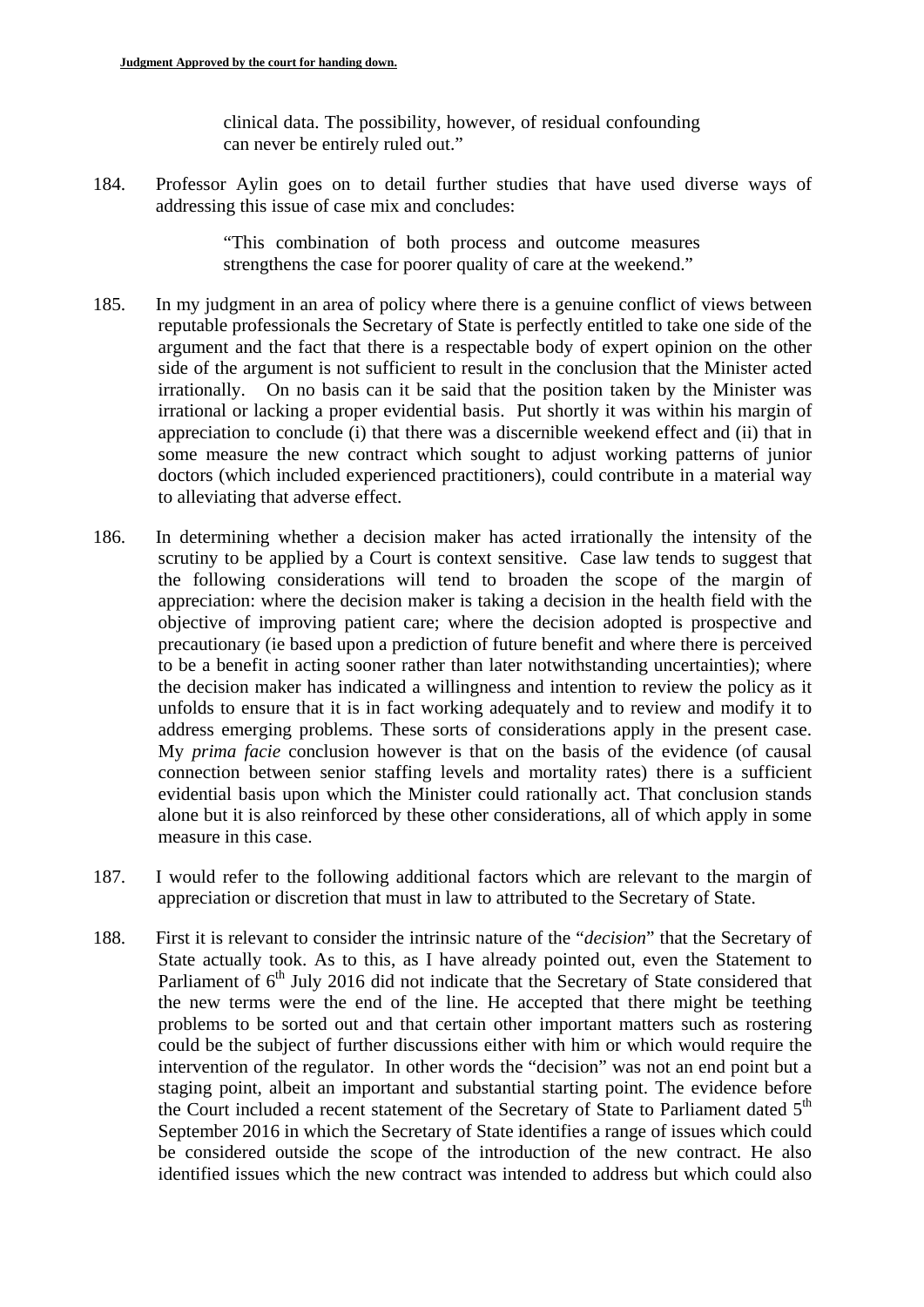trigger intervention by regulators. An illustration is "*rota gaps*". The new terms and conditions include specific provisions to address the issue of rota gaps. The independent Guardian of Safe Working Hours will report to Trust and Foundation Trust Boards on the issue of any rota gaps within junior doctor rotas. The Secretary of State accepted that the new contract would "*shine a light on rota gaps where they exist*". The Secretary of State made specific reference to rota gaps in his statement to the House of Commons on  $5<sup>th</sup>$  September 2016, where he said that:

Many junior doctors have expressed concern about rota gaps, and the new contract acknowledges and tackles this concern. The guardians of safe working hours will report to trust and foundation trust boards on the issue of rota gaps within junior doctor rotas. This will shine a light on the issue and it will be escalated, potentially to the Care Quality Commission and the General Medical Council, when serious issues are not addressed.

It is in this context also relevant that the Minister has committed to a review of the contract by NHS Employers in conjunction with the BMA in August 2018 (see paragraph [58] above). At that point the two sides will jointly commission a review of the efficacy of the contract, to identify any areas for improvement. The contract is not writ in stone; it can be changed and improved. This is one factor broadening the margin of appreciation: see for an analogous case *British American Tobacco (ibid)* at paragraphs  $[455] - [460]$ .

- 189. Second, the reasons for introducing the contract are not limited to the contribution they will make to the alleviation of higher weekend mortality rates. A number of different justifications have been advanced some of which relate to the 7-day NHS and others which do not. As set out in the March 2016 Equality Impact Analysis (see paragraphs [51] – [53] above) on the contract at paragraph [7], the 'seven-day NHS' is only one aspect of the rationale for the new terms and conditions. The Minister has treated the contract as an intertwined bundle or package of terms and conditions. Even if, therefore, criticism could properly be levelled at one (albeit important) perceived benefit this does not mean that the package should not still be introduced in its entirety. As was pointed out to the Minister in the briefing paper of  $6<sup>th</sup>$  July 2016 a return to negotiation would risk putting back a series of other reforms, all of which were considered to be beneficial (see for example paragraph [62] above). This seems to me to be a further factor which broadens the scope of the relevant margin of appreciation.
- 190. Third, it is also important to calibrate the actual claim made by the Secretary of State for the new terms and conditions. On occasion the tenor of the Claimant's argument was that the new contract being advanced was said by the Secretary of State to be a cure for higher weekend mortality rates. However, the Secretary of State does not say any more than that the new contract will, in his view, *contribute* to addressing the problems of weekend adverse effects. He makes no claim that they will amount to "*a"*  or "*the*" cure. The rationality challenge must hence be focused upon whether, in accordance with his legitimate margin of appreciation or discretion, the Secretary of State acted irrationally in concluding that the new terms would make some (possibly modest albeit material) contribution to the issue of weekend mortality. And as to this a criticism will therefore go wide of the mark if all it says is that there are other important considerations which need to taken account of, aside from new terms and